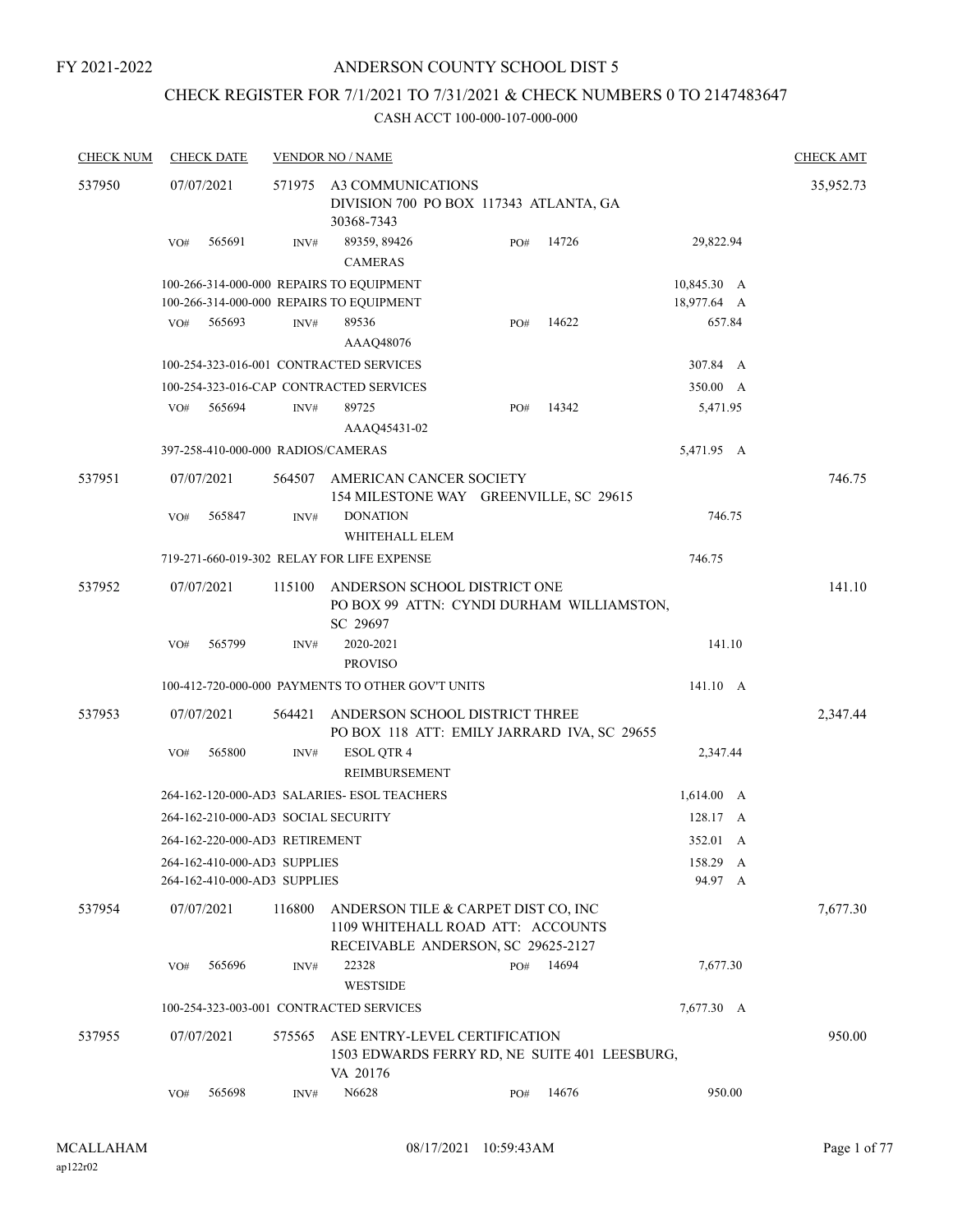## CHECK REGISTER FOR 7/1/2021 TO 7/31/2021 & CHECK NUMBERS 0 TO 2147483647

| <b>CHECK NUM</b> | <b>CHECK DATE</b>                      |        | <b>VENDOR NO / NAME</b><br>PROGRAM FEE                                                        |                  |   | <b>CHECK AMT</b> |
|------------------|----------------------------------------|--------|-----------------------------------------------------------------------------------------------|------------------|---|------------------|
|                  | 328-115-312-031-000 PURCHASED SERVICES |        |                                                                                               | 950.00 A         |   |                  |
| 537956           | 07/07/2021                             | 567907 | AT&T<br>$(864 M10-0346)$<br>PO BOX 105503 ATT: ACCOUNTS RECEIVABLE<br>ATLANTA, GA 30348-5503  |                  |   | 4,141.22         |
|                  | 565700<br>VO#                          | INV#   | 864 M10-0346<br><b>SERVICE</b>                                                                | 4,141.22         |   |                  |
|                  | 100-266-340-000-000 TELEPHONE          |        |                                                                                               | 1,317.75 A       |   |                  |
|                  | 100-266-340-000-000 TELEPHONE          |        |                                                                                               | 86.38 A          |   |                  |
|                  | 100-266-340-000-000 TELEPHONE          |        |                                                                                               | 17.82 A          |   |                  |
|                  | 100-266-340-000-000 TELEPHONE          |        |                                                                                               | $122.34 \quad A$ |   |                  |
|                  | 100-266-340-001-000 TELEPHONE          |        |                                                                                               | 58.68 A          |   |                  |
|                  | 100-266-340-002-000 TELEPHONE          |        |                                                                                               | 392.32 A         |   |                  |
|                  | 100-266-340-003-000 TELEPHONE          |        |                                                                                               | 397.22 A         |   |                  |
|                  | 100-266-340-005-000 TELEPHONE          |        |                                                                                               | 86.38 A          |   |                  |
|                  | 100-266-340-006-000 TELEPHONE          |        |                                                                                               | 72.02 A          |   |                  |
|                  | 100-266-340-007-000 TELEPHONE          |        |                                                                                               | 67.03 A          |   |                  |
|                  | 100-266-340-008-000 TELEPHONE          |        |                                                                                               | 58.47 A          |   |                  |
|                  | 100-266-340-009-000 TELEPHONE          |        |                                                                                               | 81.29            | A |                  |
|                  | 100-266-340-010-000 TELEPHONE          |        |                                                                                               | 72.02 A          |   |                  |
|                  | 100-266-340-011-000 TELEPHONE          |        |                                                                                               | 253.22 A         |   |                  |
|                  | 100-266-340-012-000 TELEPHONE          |        |                                                                                               | $100.04 \quad A$ |   |                  |
|                  | 100-266-340-013-000 TELEPHONE          |        |                                                                                               | 85.57 A          |   |                  |
|                  | 100-266-340-014-000 TELEPHONE          |        |                                                                                               | 86.38 A          |   |                  |
|                  | 100-266-340-015-000 TELEPHONE          |        |                                                                                               | 72.70 A          |   |                  |
|                  | 100-266-340-016-000 TELEPHONE          |        |                                                                                               | 94.07 A          |   |                  |
|                  | 100-266-340-017-000 TELEPHONE          |        |                                                                                               | 85.57 A          |   |                  |
|                  | 100-266-340-018-000 TELEPHONE          |        |                                                                                               | 85.57 A          |   |                  |
|                  | 100-266-340-019-000 TELEPHONE          |        |                                                                                               | 67.61            | A |                  |
|                  | 100-266-340-020-000 TELEPHONE          |        |                                                                                               | 58.47 A          |   |                  |
|                  | 100-266-340-021-000 TELEPHONE          |        |                                                                                               | 86.38 A          |   |                  |
|                  | 100-266-340-023-000 TELEPHONE          |        |                                                                                               | 45.32 A          |   |                  |
|                  | 124-266-340-024-000 TELEPHONE          |        |                                                                                               | 44.92 A          |   |                  |
|                  | 131-266-340-031-000 TELEPHONE          |        |                                                                                               | 31.37 A          |   |                  |
|                  | 600-256-340-000-000 TELEPHONE          |        |                                                                                               | 114.31 A         |   |                  |
| 537957           | 07/07/2021                             | 570814 | AT&T<br>$(864 M09-9122)$<br>PO BOX 105262 ATTN: ACCOUNTS RECEIVABLE<br>ATLANTA, GA 30348-5262 |                  |   | 1,396.91         |
|                  | 565699<br>VO#                          | INV#   | 864 M09-9122<br><b>SERVICE</b>                                                                | 1,396.91         |   |                  |
|                  | 100-266-340-000-000 TELEPHONE          |        |                                                                                               | 1,396.91 A       |   |                  |
| 537958           | 07/07/2021                             | 569220 | <b>AUTECH</b>                                                                                 |                  |   | 1,097.91         |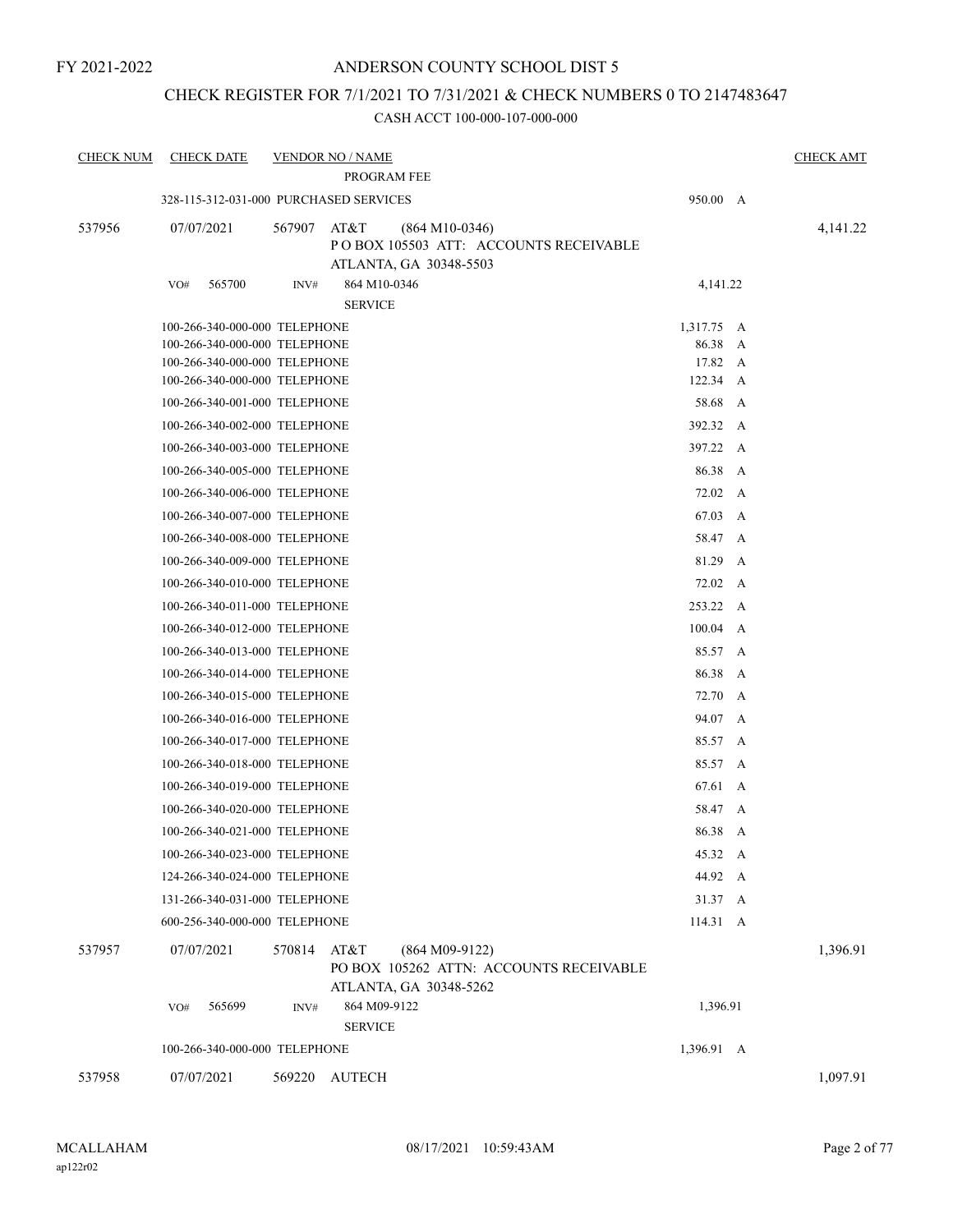# ANDERSON COUNTY SCHOOL DIST 5

## CHECK REGISTER FOR 7/1/2021 TO 7/31/2021 & CHECK NUMBERS 0 TO 2147483647

| <b>CHECK NUM</b> |            | <b>CHECK DATE</b> |                              | <b>VENDOR NO / NAME</b>                                                  |     |                                         |                 |  | <b>CHECK AMT</b> |
|------------------|------------|-------------------|------------------------------|--------------------------------------------------------------------------|-----|-----------------------------------------|-----------------|--|------------------|
|                  |            |                   |                              | POBOX 248 ATT: ACCOUNTS RECEIVABLE                                       |     |                                         |                 |  |                  |
|                  |            |                   |                              | WILLIAMSTON, SC 29697                                                    |     |                                         |                 |  |                  |
|                  | VO#        | 565819            | INV#                         | 8598                                                                     |     |                                         | 150.00          |  |                  |
|                  |            |                   |                              | <b>ROBERT ANDERSON</b>                                                   |     |                                         |                 |  |                  |
|                  |            |                   |                              | 100-254-323-006-400 CONTR SERV-HVAC/ELECT/PLUMBING                       |     |                                         | $150.00\quad A$ |  |                  |
|                  | VO#        | 565820            | INV#                         | 8597                                                                     |     |                                         | 150.00          |  |                  |
|                  |            |                   |                              | <b>CALHOUN ELEM</b>                                                      |     |                                         |                 |  |                  |
|                  |            |                   |                              | 100-254-323-014-400 CONTR SERV-HVAC/ELECT/PLUMBING                       |     |                                         | $150.00\quad A$ |  |                  |
|                  | VO#        | 565821            | INV#                         | 8579                                                                     |     |                                         | 797.91          |  |                  |
|                  |            |                   |                              | <b>CALHOUN ELEM</b>                                                      |     |                                         |                 |  |                  |
|                  |            |                   |                              | 100-254-323-014-400 CONTR SERV-HVAC/ELECT/PLUMBING                       |     |                                         | 797.91 A        |  |                  |
| 537959           | 07/07/2021 |                   | 568871                       | <b>BARNES &amp; NOBLE</b>                                                |     |                                         |                 |  | 847.31           |
|                  |            |                   |                              | P.O. BOX 951610 DALLAS, TX 75395-1610                                    |     |                                         |                 |  |                  |
|                  | VO#        | 565701            | INV#                         | 4129242                                                                  | PO# | 14648                                   | 770.30          |  |                  |
|                  |            |                   |                              | <b>SUPPLIES</b>                                                          |     |                                         |                 |  |                  |
|                  |            |                   | 357-171-410-000-000 SUPPLIES |                                                                          |     |                                         | 770.30 A        |  |                  |
|                  | VO#        | 565702            | INV#                         | 4130154                                                                  | PO# | 14652                                   | 77.01           |  |                  |
|                  |            |                   |                              | <b>SUPPLIES</b>                                                          |     |                                         |                 |  |                  |
|                  |            |                   |                              | 100-221-410-000-PLW PROJECT LEAD THE WAY                                 |     |                                         | 77.01 A         |  |                  |
| 537960           | 07/07/2021 |                   | 575063                       | BAYADA HOME HEALTH CARE, INC.                                            |     |                                         |                 |  | 294.00           |
|                  |            |                   |                              |                                                                          |     | PO BOX 536446 PITTSBURGH, PA 15253-5906 |                 |  |                  |
|                  | VO#        | 565703            | INV#                         | 16585641                                                                 |     |                                         | 294.00          |  |                  |
|                  |            |                   |                              | 608-109                                                                  |     |                                         |                 |  |                  |
|                  |            |                   |                              | 283-126-312-017-000 CONTRACTED SERVICES                                  |     |                                         | 294.00 A        |  |                  |
| 537961           | 07/07/2021 |                   | 570939                       | BERKELEY COUNTY SCHOOL DISTRICT                                          |     |                                         |                 |  | 1,198.69         |
|                  |            |                   |                              | 229 EAST MAIN STREET OFFICE OF SPECIAL                                   |     |                                         |                 |  |                  |
|                  |            |                   |                              | SERVICES MONCKS CORNER, SC 29461                                         |     |                                         |                 |  |                  |
|                  | VO#        | 565797            | INV#                         | 2020-2021                                                                |     |                                         | 1,198.69        |  |                  |
|                  |            |                   |                              | <b>PROVISO</b>                                                           |     |                                         |                 |  |                  |
|                  |            |                   |                              | 100-412-720-000-000 PAYMENTS TO OTHER GOV'T UNITS                        |     |                                         | 1,198.69 A      |  |                  |
| 537962           | 07/07/2021 |                   | 576640                       | BEYNON SPORTS SURFACES INC                                               |     |                                         |                 |  | 4,000.00         |
|                  |            |                   |                              | 16 ALT ROAD HUNT VALLEY, MD 21030                                        |     |                                         |                 |  |                  |
|                  | VO#        | 565822            | INV#                         | 0024150                                                                  | PO# | 14333                                   | 4,000.00        |  |                  |
|                  |            |                   |                              | <b>TL HANNA</b>                                                          |     |                                         |                 |  |                  |
|                  |            |                   |                              | 100-271-410-002-TRA TRACK UPGRADES                                       |     |                                         | 2,000.00 A      |  |                  |
|                  |            |                   |                              | 100-271-410-003-TRA TRACK UPGRADES                                       |     |                                         | 2,000.00 A      |  |                  |
|                  |            |                   |                              |                                                                          |     |                                         |                 |  |                  |
| 537963           | 07/07/2021 |                   | 576427                       | BLUE RIDGE EQUIPMENT SERVICES LLC<br>DAVID L PARKER 102 WELPINE RIDGE RD |     |                                         |                 |  | 6,800.00         |
|                  |            |                   |                              | PENDLETON, SC 29670                                                      |     |                                         |                 |  |                  |
|                  | VO#        | 565704            | INV#                         | <b>SERVICES</b>                                                          | PO# | 12977                                   | 6,800.00        |  |                  |
|                  |            |                   |                              | 1407, 1403, 1389                                                         |     |                                         |                 |  |                  |
|                  |            |                   |                              | 100-254-323-015-001 CONTRACTED SERVICES                                  |     |                                         | 1,000.00 A      |  |                  |
|                  |            |                   |                              | 100-254-323-020-001 CONTRACTED SERVICES                                  |     |                                         | 4,700.00 A      |  |                  |
|                  |            |                   |                              | 100-254-323-021-001 CONTRACTED SERVICES                                  |     |                                         | 1,100.00 A      |  |                  |
|                  |            |                   |                              |                                                                          |     |                                         |                 |  |                  |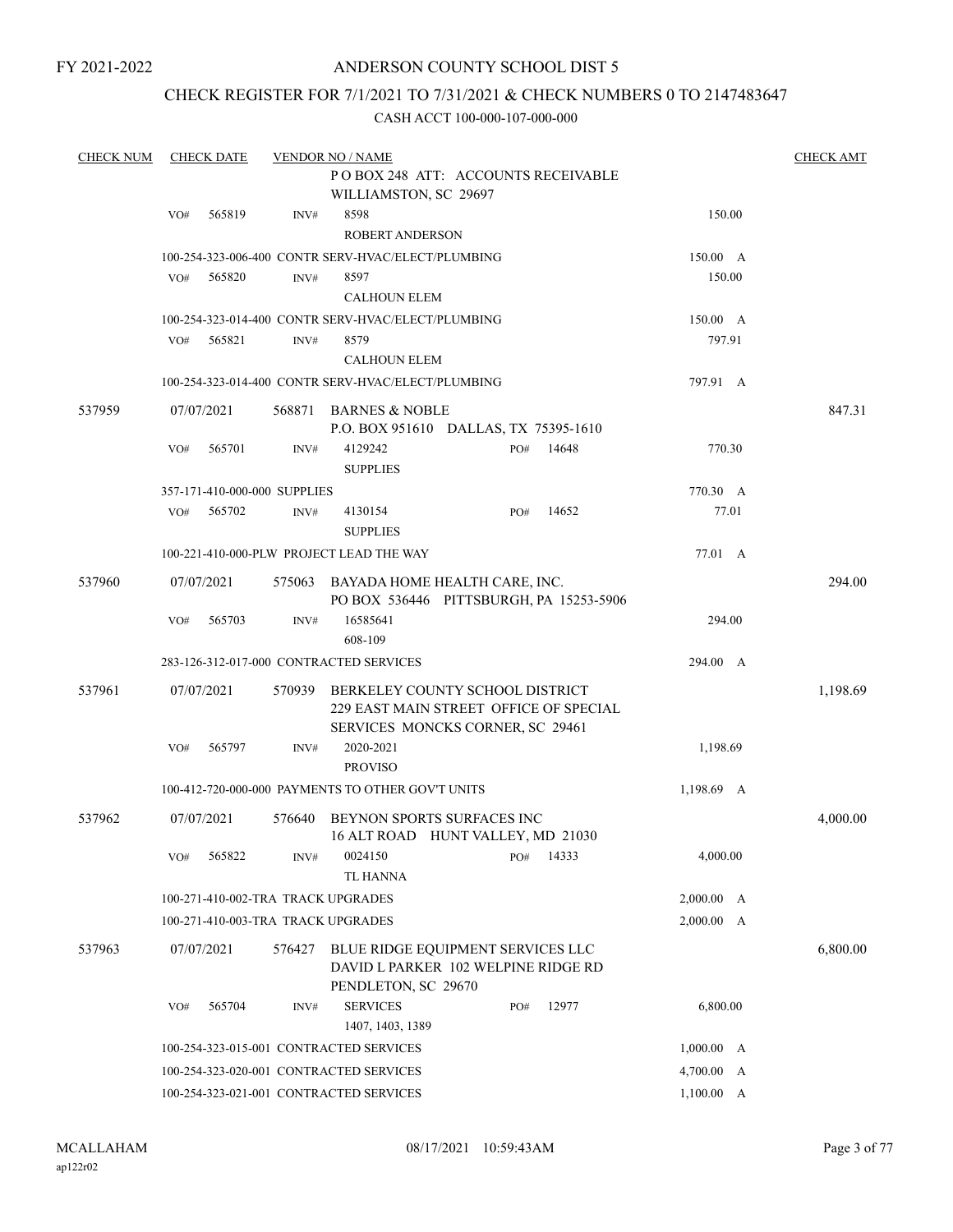# CHECK REGISTER FOR 7/1/2021 TO 7/31/2021 & CHECK NUMBERS 0 TO 2147483647

| <b>CHECK NUM</b> | <b>CHECK DATE</b>            |        | <b>VENDOR NO / NAME</b>                              |                                                                                           |                    | <b>CHECK AMT</b> |
|------------------|------------------------------|--------|------------------------------------------------------|-------------------------------------------------------------------------------------------|--------------------|------------------|
| 537964           | 07/07/2021                   | 575832 | BONDED FILTER CO, LLC                                | PO BOX 676221 DALLAS, TX 75267-6221                                                       |                    | 20,251.56        |
|                  | 565705<br>VO#                | INV#   | 4TH QTR                                              | 13056<br>PO#                                                                              | 20,251.56          |                  |
|                  |                              |        | CUST#ASD00100                                        |                                                                                           |                    |                  |
|                  |                              |        | 100-254-323-001-600 MAINTENANCE SERVICES             |                                                                                           | 960.81 A           |                  |
|                  |                              |        | 100-254-323-002-600 MAINTENANCE SERVICES             |                                                                                           | 2,702.31 A         |                  |
|                  |                              |        | 100-254-323-003-600 MAINTENANCE SERVICES             |                                                                                           | 2,155.72 A         |                  |
|                  |                              |        | 100-254-323-005-600 MAINTENANCE SERVICES             |                                                                                           | 1,638.66 A         |                  |
|                  |                              |        | 100-254-323-006-600 MAINTENANCE SERVICES             |                                                                                           | 2,154.65 A         |                  |
|                  |                              |        | 100-254-323-008-600 MAINTENANCE SERVICES             |                                                                                           | 745.43 A           |                  |
|                  |                              |        | 100-254-323-010-600 MAINTENANCE SERVICES             |                                                                                           | 766.43 A           |                  |
|                  |                              |        | 100-254-323-012-600 MAINTENANCE SERVICES             |                                                                                           | 653.42 A           |                  |
|                  |                              |        | 100-254-323-013-600 MAINTENANCE SERVICES             |                                                                                           | 1,395.94 A         |                  |
|                  |                              |        | 100-254-323-014-600 MAINTENANCE SERVICES             |                                                                                           | $1,077.70$ A       |                  |
|                  |                              |        | 100-254-323-015-600 MAINTENANCE SERVICES             |                                                                                           | 353.03 A           |                  |
|                  |                              |        | 100-254-323-017-600 MAINTENANCE SERVICES             |                                                                                           | $1,079.11 \quad A$ |                  |
|                  |                              |        | 100-254-323-018-600 MAINTENANCE SERVICES             |                                                                                           | 290.92 A           |                  |
|                  |                              |        | 100-254-323-019-600 MAINTENANCE SERVICES             |                                                                                           | 768.19 A           |                  |
|                  |                              |        | 100-254-323-020-600 MAINTENANCE SERVICES             |                                                                                           | 1,671.84 A         |                  |
|                  |                              |        | 100-254-323-021-600 MAINTENANCE SERVICES             |                                                                                           | 994.22 A           |                  |
|                  |                              |        | 100-254-323-023-600 MAINTENANCE SERVICES             |                                                                                           | 110.08 A           |                  |
|                  |                              |        | 131-254-323-031-600 MAINTENANCE SERVICES             |                                                                                           | 733.10 A           |                  |
| 537965           | 07/07/2021                   | 576890 | BUCK, RANDY**                                        | PO BOX 14293 ANDERSON, SC 29624                                                           |                    | 340.00           |
|                  | VO#<br>565761                | INV#   | 1553<br><b>REPAIR</b>                                |                                                                                           | 170.00             |                  |
|                  |                              |        | 100-255-323-000-ACT ACTIVITY BUS CONTRACTED SERVICES |                                                                                           | 170.00 A           |                  |
|                  | 565824<br>VO#                | INV#   | 1552<br><b>REPAIR</b>                                |                                                                                           | 170.00             |                  |
|                  |                              |        | 100-255-323-000-ACT ACTIVITY BUS CONTRACTED SERVICES |                                                                                           | 170.00 A           |                  |
| 537966           |                              |        |                                                      | 07/07/2021 574974 CALVARY HOME FOR CHILDREN<br>110 CALVARY HOME CIRCLE ANDERSON, SC 29621 |                    | 2,075.11         |
|                  | 565825<br>VO#                | INV#   | 014<br>QTR4                                          |                                                                                           | 1,702.01           |                  |
|                  |                              |        | 221-113-312-000-CHC PRG COORDINATORS/ TUTORS         |                                                                                           | $1,702.01 \quad A$ |                  |
|                  | 565826<br>VO#                | INV#   | 015<br>QTR 4 SUPPLIES                                |                                                                                           | 373.10             |                  |
|                  |                              |        | 221-113-312-000-CHC PRG COORDINATORS/ TUTORS         |                                                                                           | 336.33 A           |                  |
|                  | 221-113-410-000-CHC SUPPLIES |        |                                                      |                                                                                           | 36.77 A            |                  |
| 537967           | 07/07/2021                   | 569296 | <b>CAPITAL ONE</b>                                   | PO BOX 60506 CITY OF INDUSTRY, CA 91716-0506                                              |                    | 919.44           |
|                  | 565706<br>VO#                | INV#   | 1636191417<br>ACCT #634851                           |                                                                                           | 637.79             |                  |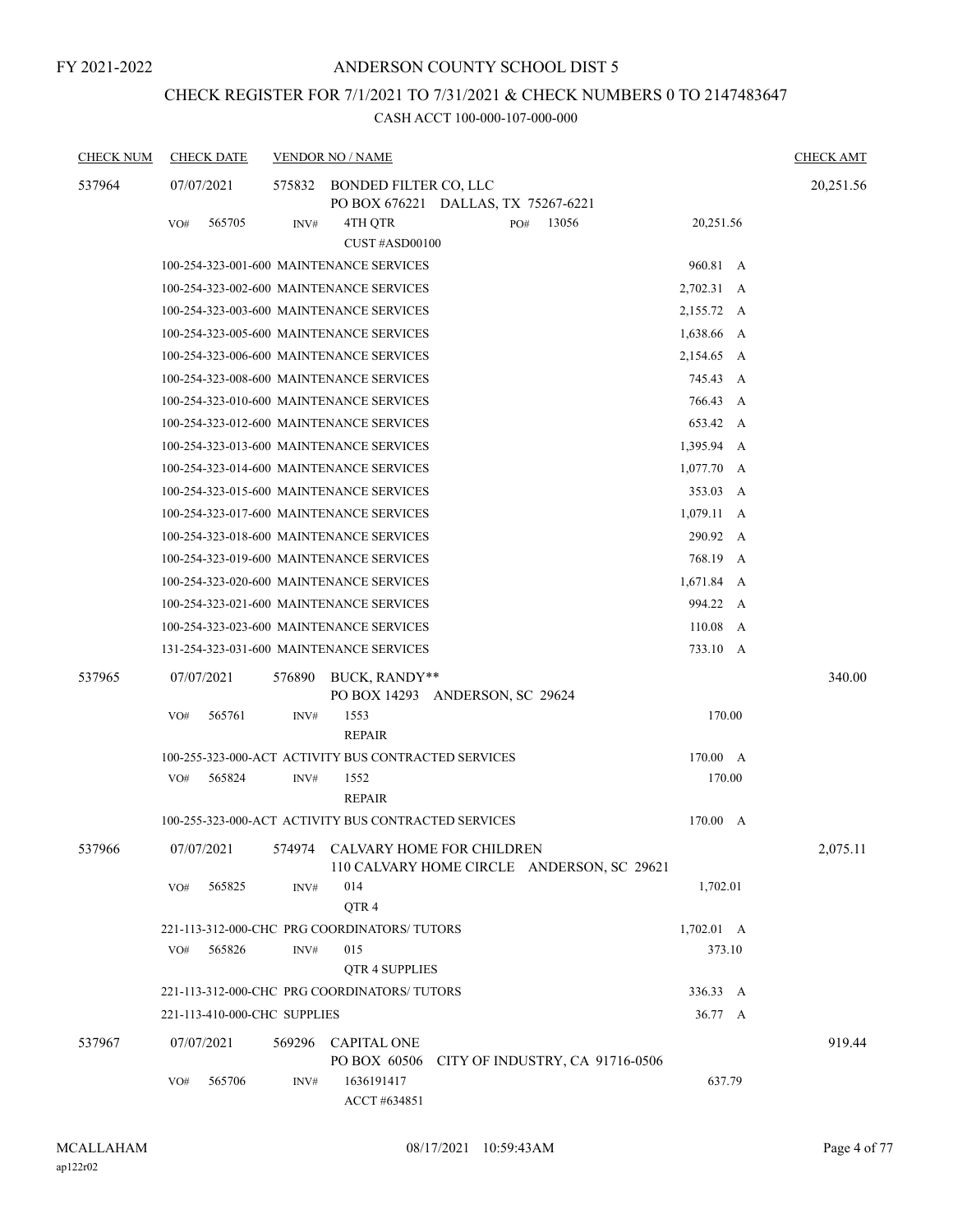# CHECK REGISTER FOR 7/1/2021 TO 7/31/2021 & CHECK NUMBERS 0 TO 2147483647

| <b>CHECK NUM</b> | <b>CHECK DATE</b>                        |        | <b>VENDOR NO / NAME</b>                                           |                                            |                 | <b>CHECK AMT</b> |
|------------------|------------------------------------------|--------|-------------------------------------------------------------------|--------------------------------------------|-----------------|------------------|
|                  |                                          |        | 713-271-660-013-201 MISCELLANEOUS EXPENSE                         |                                            | 591.95          |                  |
|                  |                                          |        | 713-271-660-013-355 FIELD TRIPS GRADE 5 EXPENSE                   |                                            | 45.84           |                  |
|                  | 565707<br>VO#                            | INV#   | 1636196881                                                        |                                            | 281.65          |                  |
|                  |                                          |        | ACCT #643505                                                      |                                            |                 |                  |
|                  |                                          |        | 100-113-410-021-VEN SUPPLY-ADDT'L FOR LOST VENDING                |                                            | 281.65 A        |                  |
| 537968           | 07/07/2021                               |        | 566288 CES CITY ELECTRIC SUPPLY<br>PO BOX 131811 DALLAS, TX 75313 |                                            |                 | 432.48           |
|                  | 565709<br>VO#                            | INV#   | 158823<br><b>SUPPLIES</b>                                         |                                            | 74.90           |                  |
|                  |                                          |        | 100-254-410-000-001 MAINT. SUPPLIES-STRUCTURES                    |                                            | 74.90 A         |                  |
|                  | 565710<br>VO#                            | INV#   | 005687<br><b>CREDIT</b>                                           |                                            | $-74.90$        |                  |
|                  |                                          |        | 100-254-410-000-001 MAINT. SUPPLIES-STRUCTURES                    |                                            | $-74.90 A$      |                  |
|                  | 565711<br>VO#                            | INV#   | 160342<br><b>SUPPLIES</b>                                         |                                            | 190.30          |                  |
|                  |                                          |        | 100-254-410-000-001 MAINT. SUPPLIES-STRUCTURES                    |                                            | 190.30 A        |                  |
|                  | 565712<br>VO#                            | INV#   | 160542                                                            |                                            | 31.43           |                  |
|                  |                                          |        | <b>SUPPLIES</b>                                                   |                                            |                 |                  |
|                  | 600-256-323-010-000 REPAIRS TO EQUIPMENT |        |                                                                   |                                            | 31.43 A         |                  |
|                  | 565713<br>VO#                            | INV#   | 160520<br><b>SUPPLIES</b>                                         |                                            | 152.48          |                  |
|                  |                                          |        | 100-254-410-000-001 MAINT. SUPPLIES-STRUCTURES                    |                                            | 152.48 A        |                  |
|                  | 565714<br>VO#                            | INV#   | 160473<br><b>SUPPLIES</b>                                         |                                            | 10.92           |                  |
|                  |                                          |        | 100-254-410-000-001 MAINT. SUPPLIES-STRUCTURES                    |                                            | $10.92 \quad A$ |                  |
|                  | VO# 565715                               | INV#   | 160499<br><b>SUPPLIES</b>                                         |                                            | 47.35           |                  |
|                  |                                          |        | 100-254-410-000-001 MAINT. SUPPLIES-STRUCTURES                    |                                            | 47.35 A         |                  |
| 537969           | 07/07/2021                               | 576838 | CFL FACILITIES INC                                                | 775 SENATE PARKWAY ANDERSON, SC 29621      |                 | 1,096.00         |
|                  | 565708<br>VO#                            | INV#   | 8884<br><b>CUSTODIAL</b>                                          | 14356<br>PO#                               | 1,096.00        |                  |
|                  |                                          |        | 100-254-323-008-600 MAINTENANCE SERVICES                          |                                            | 548.00 A        |                  |
|                  |                                          |        | 100-254-323-008-600 MAINTENANCE SERVICES                          |                                            | 548.00 A        |                  |
| 537970           | 07/07/2021                               | 568558 | CHARTER COMMUNICATIONS                                            | PO BOX 94188 PALATINE, IL 60094-4188       |                 | 2,407.95         |
|                  | 565716<br>VO#                            | INV#   | 0867030060921<br><b>SERVICE</b>                                   | 13313<br>PO#                               | 2,407.95        |                  |
|                  | 100-266-340-000-000 TELEPHONE            |        |                                                                   |                                            | 2,407.95 A      |                  |
| 537971           | 07/07/2021                               | 571748 | <b>COLONIAL LIFE</b><br>29202-0903                                | PREMIUM PROCESSING PO BOX 903 COLUMBIA, SC |                 | 7,046.84         |
|                  | 565717<br>VO#                            | INV#   | <b>JUNE 2021</b><br>E4041711                                      |                                            | 7,046.84        |                  |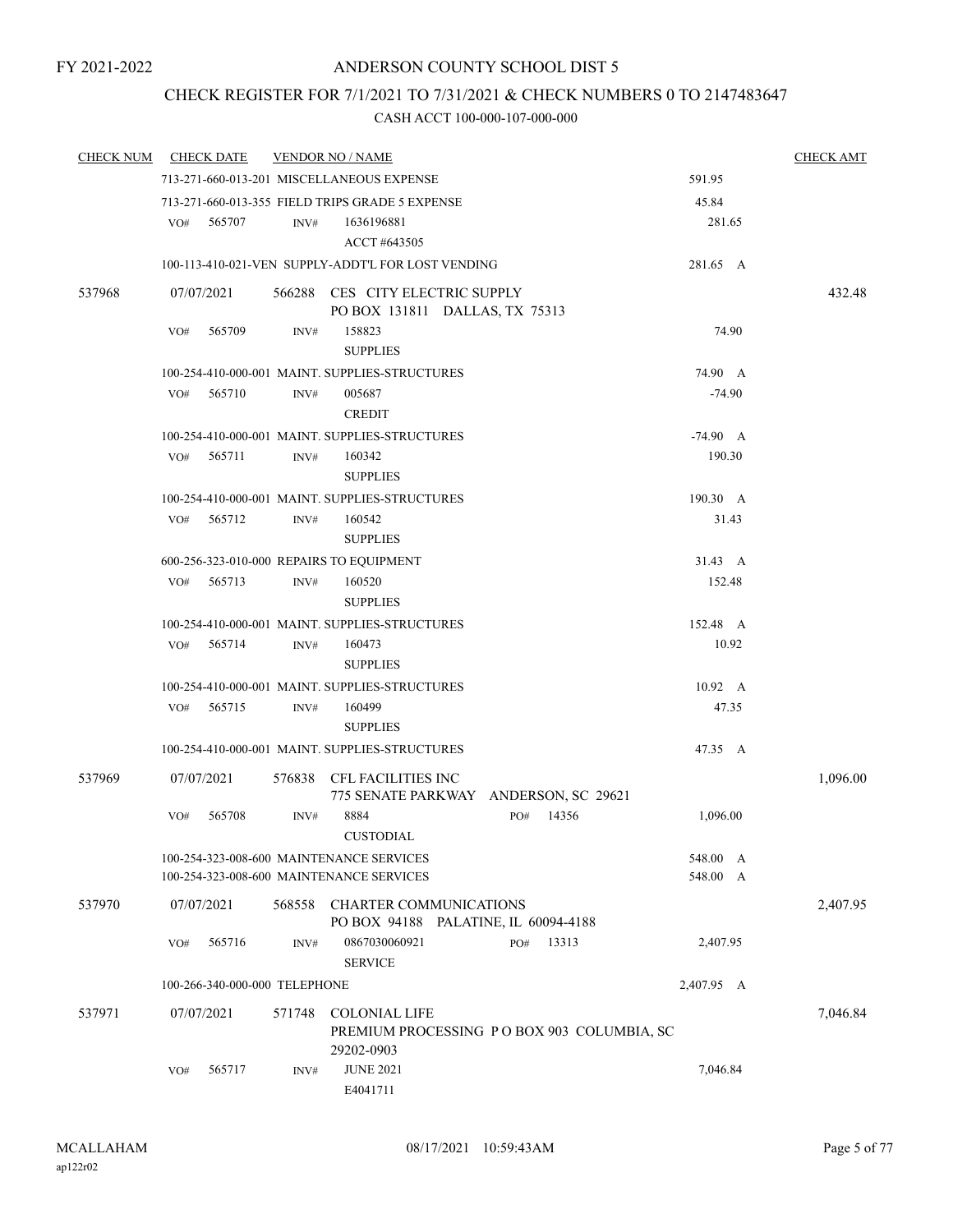# CHECK REGISTER FOR 7/1/2021 TO 7/31/2021 & CHECK NUMBERS 0 TO 2147483647

| <b>CHECK NUM</b> | <b>CHECK DATE</b>                                                      |        | <b>VENDOR NO / NAME</b>                        |                                                                          |                                               |        | <b>CHECK AMT</b> |
|------------------|------------------------------------------------------------------------|--------|------------------------------------------------|--------------------------------------------------------------------------|-----------------------------------------------|--------|------------------|
|                  |                                                                        |        | 100-000-469-000-000 LIFE INSURANCE PAYABLE     |                                                                          | 7,046.84 A                                    |        |                  |
| 537972           | 07/07/2021                                                             |        | 576495 COLONY TOOL INC                         |                                                                          | 518 CONCORD INDUSTRIAL DRIVE SENECA, SC 29672 |        | 2,044.31         |
|                  | 565718<br>VO#                                                          | INV#   | 88073<br><b>SUPPLIES</b>                       |                                                                          | 2,044.31                                      |        |                  |
|                  |                                                                        |        | 329-115-410-031-000 SUPPLIES-STATE EQUIPMENT   |                                                                          | 184.48 A                                      |        |                  |
|                  |                                                                        |        | 900-115-410-031-053 HAAS FOUND-ADV MANUF (AIT) |                                                                          | 1,859.83 A                                    |        |                  |
| 537973           | 07/07/2021                                                             |        | 569972 CONNIE DELLENPORT                       | 822 SALEM ST ANDERSON, SC 29624                                          |                                               |        | 140.00           |
|                  | 565688<br>VO#                                                          | INV#   | <b>REFUND</b><br><b>EXAM FEES</b>              |                                                                          | 140.00                                        |        |                  |
|                  | 328-115-312-031-000 PURCHASED SERVICES                                 |        |                                                |                                                                          | 140.00 A                                      |        |                  |
| 537974           | 07/07/2021                                                             | 211302 | DUKE ENERGY                                    | PO BOX 1094 CHARLOTTE, NC 28201-1094                                     |                                               |        | 66,110.01        |
|                  | 565803<br>VO#                                                          | INV#   | <b>DUE 7/19</b><br><b>UTILITIES</b>            |                                                                          | 66,110.01                                     |        |                  |
|                  |                                                                        |        | 100-254-470-000-000 ENERGY-ELECTRICITY & WATER |                                                                          | 5,235.34 A                                    |        |                  |
|                  |                                                                        |        | 100-254-470-001-000 ENERGY-ELECTRICITY & WATER |                                                                          | 89.05 A                                       |        |                  |
|                  |                                                                        |        | 100-254-470-002-000 ENERGY-ELECTRICITY & WATER |                                                                          | 132.78 A                                      |        |                  |
|                  |                                                                        |        | 100-254-470-003-000 ENERGY-ELECTRICITY & WATER |                                                                          | 24,171.44 A                                   |        |                  |
|                  |                                                                        |        | 100-254-470-005-000 ENERGY-ELECTRICITY & WATER |                                                                          | 81.18 A                                       |        |                  |
|                  |                                                                        |        | 100-254-470-008-000 ENERGY-ELECTRICITY & WATER |                                                                          | 24.71 A                                       |        |                  |
|                  |                                                                        |        | 100-254-470-009-000 ENERGY-ELECTRICITY & WATER |                                                                          | 6,556.14 A                                    |        |                  |
|                  |                                                                        |        | 100-254-470-010-000 ENERGY-ELECTRICITY & WATER |                                                                          | 7,401.11 A                                    |        |                  |
|                  |                                                                        |        | 100-254-470-012-000 ENERGY-ELECTRICITY & WATER |                                                                          | $31.12 \quad A$                               |        |                  |
|                  |                                                                        |        | 100-254-470-014-000 ENERGY-ELECTRICITY & WATER |                                                                          | 45.60 A                                       |        |                  |
|                  |                                                                        |        | 100-254-470-015-000 ENERGY-ELECTRICITY & WATER |                                                                          | 45.83 A                                       |        |                  |
|                  |                                                                        |        | 100-254-470-016-000 ENERGY-ELECTRICITY & WATER |                                                                          | 28.15 A                                       |        |                  |
|                  |                                                                        |        | 100-254-470-018-000 ENERGY-ELECTRICITY & WATER |                                                                          | 3,840.49 A                                    |        |                  |
|                  |                                                                        |        | 100-254-470-019-000 ENERGY-ELECTRICITY & WATER |                                                                          | 5,601.91 A                                    |        |                  |
|                  |                                                                        |        | 100-254-470-023-000 ENERGY-ELECTRICITY & WATER |                                                                          | 2,365.39 A                                    |        |                  |
|                  |                                                                        |        | 131-254-470-031-000 ENERGY-ELECTRICITY/WATER   |                                                                          | 10,459.77 A                                   |        |                  |
| 537975           | 07/07/2021                                                             | 576889 | 35246-5964                                     | EXPRESS OIL CENTRALIZED BILLING<br>DEPT 5964 PO BOX 11407 BIRMINGHAM, AL |                                               |        | 161.64           |
|                  | 565723<br>VO#                                                          | INV#   | 00751-22817<br>00751-22804                     | PO#                                                                      | 14808                                         | 161.64 |                  |
|                  | 100-257-412-000-000 TRUCK SERVICE<br>100-257-412-000-000 TRUCK SERVICE |        |                                                |                                                                          | $100.52 \quad A$<br>61.12 A                   |        |                  |
| 537976           | 07/07/2021                                                             | 233400 | FEDEX<br>PITTSBURGH, PA 15250-7461             | PO BOX 371461 ATT: ACCOUNTS RECEIVABLE                                   |                                               |        | 274.41           |
|                  | 565830<br>VO#                                                          | INV#   | 7-404-36452                                    |                                                                          | 274.41                                        |        |                  |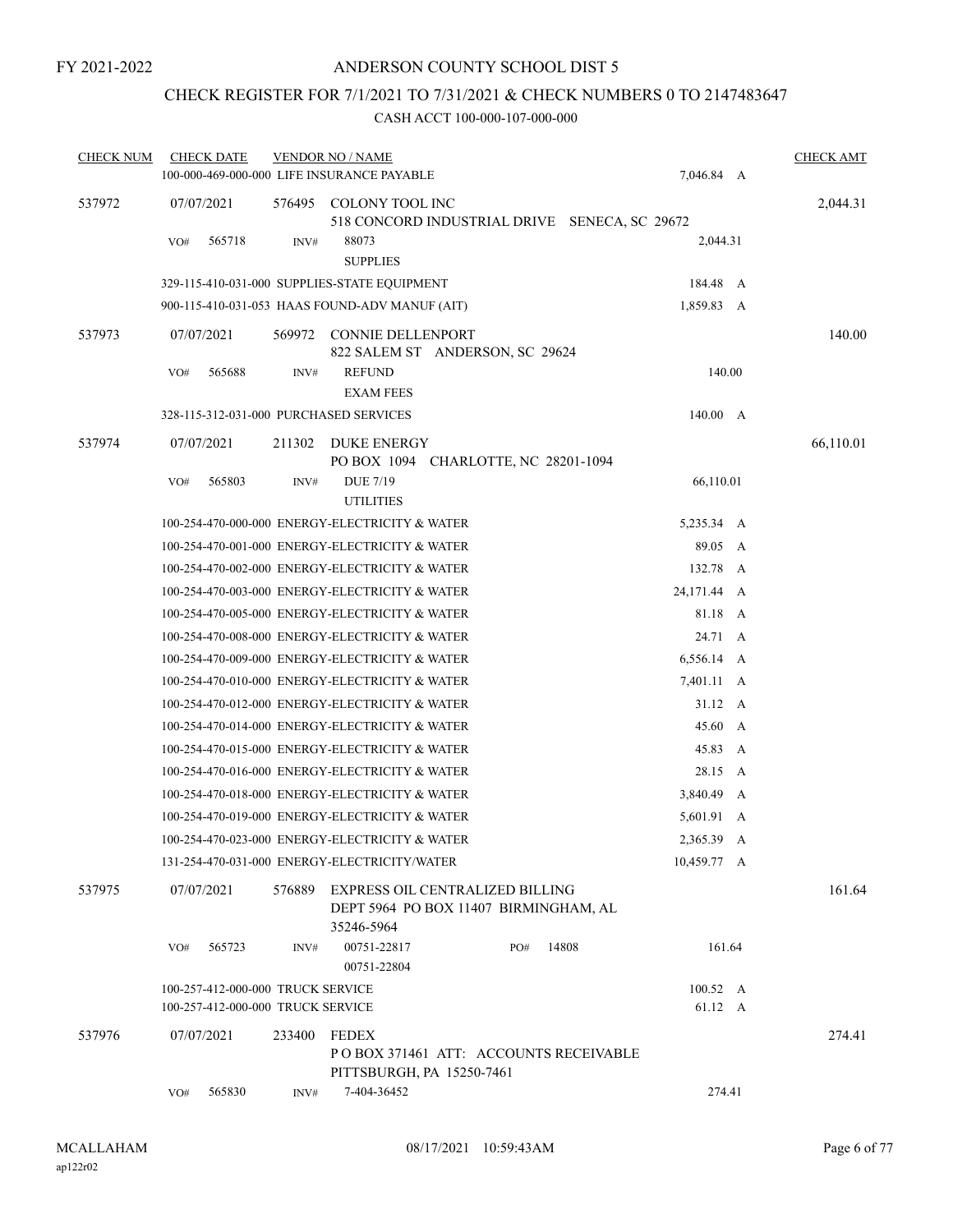# CHECK REGISTER FOR 7/1/2021 TO 7/31/2021 & CHECK NUMBERS 0 TO 2147483647

| <b>CHECK NUM</b> |            | <b>CHECK DATE</b>                   |        | <b>VENDOR NO / NAME</b><br><b>SHIPPING</b>                                           |     |       |               | <b>CHECK AMT</b> |
|------------------|------------|-------------------------------------|--------|--------------------------------------------------------------------------------------|-----|-------|---------------|------------------|
|                  |            |                                     |        | 100-266-314-000-000 REPAIRS TO EQUIPMENT                                             |     |       | 219.30 A      |                  |
|                  |            |                                     |        |                                                                                      |     |       |               |                  |
|                  |            | 203-223-410-000-000 SUPPLIES- ADMIN |        |                                                                                      |     |       | 55.11 A       |                  |
| 537977           | 07/07/2021 |                                     | 566213 | <b>GREENWOOD SCHOOL DISTRICT 50</b><br>POBOX 248 ATTN: TERAN NICKLES GREENWOOD,      |     |       |               | 103.75           |
|                  |            |                                     |        | SC 29648-0248                                                                        |     |       | 103.75        |                  |
|                  | VO#        | 565798                              | INV#   | 2020-2021                                                                            |     |       |               |                  |
|                  |            |                                     |        | <b>PROVISO</b>                                                                       |     |       |               |                  |
|                  |            |                                     |        | 100-412-720-000-000 PAYMENTS TO OTHER GOV'T UNITS                                    |     |       | 103.75 A      |                  |
| 537978           | 07/07/2021 |                                     | 568255 | HENRY SCHEIN INC<br>BOX 371952 ATT: ACCOUNTS RECEIVABLE<br>PITTSBURGH, PA 15250-7952 |     |       |               | 1,412.66         |
|                  | VO#        | 565834                              | INV#   | 95135389<br>95088377                                                                 |     |       | 1,412.66      |                  |
|                  |            |                                     |        | 100-271-410-000-000 MIDDLE SCHOOL ATHLETICS                                          |     |       | 146.38 A      |                  |
|                  |            |                                     |        | 100-271-410-000-000 MIDDLE SCHOOL ATHLETICS                                          |     |       | 1,266.28 A    |                  |
| 537979           |            | 07/07/2021                          | 576027 | HOME DEPOT USA, INC<br>PO BOX 742604 ATLANTA, GA 30374-2604                          |     |       |               | 39,345.77        |
|                  | VO#        | 565734                              | INV#   | PO 14524                                                                             | PO# | 14524 | 7,784.25      |                  |
|                  |            |                                     |        | <b>SUPPLIES</b>                                                                      |     |       |               |                  |
|                  |            |                                     |        | 100-000-170-000-000 WAREHOUSE INVENTORY                                              |     |       | 1,868.22 A    |                  |
|                  |            |                                     |        | 100-000-170-000-000 WAREHOUSE INVENTORY                                              |     |       | 3,321.28 A    |                  |
|                  |            |                                     |        | 100-000-170-000-000 WAREHOUSE INVENTORY                                              |     |       | $-2,328.92$ A |                  |
|                  |            |                                     |        | 100-000-170-000-000 WAREHOUSE INVENTORY                                              |     |       | 4,923.67 A    |                  |
|                  | VO#        | 565735                              | INV#   | PO 14527                                                                             | PO# | 14527 | 20,342.84     |                  |
|                  |            |                                     |        | <b>SUPPLIES</b>                                                                      |     |       |               |                  |
|                  |            |                                     |        | 100-000-170-000-000 WAREHOUSE INVENTORY                                              |     |       | 712.00 A      |                  |
|                  |            |                                     |        | 100-000-170-000-000 WAREHOUSE INVENTORY                                              |     |       | 12,612.56 A   |                  |
|                  |            |                                     |        | 100-000-170-000-000 WAREHOUSE INVENTORY                                              |     |       | 2,644.57 A    |                  |
|                  |            |                                     |        | 100-000-170-000-000 WAREHOUSE INVENTORY                                              |     |       | 4,373.71 A    |                  |
|                  | VO#        | 565736                              | INV#   | PO 14492<br><b>SUPPLIES</b>                                                          | PO# | 14492 | 730.43        |                  |
|                  |            |                                     |        | 100-000-170-000-000 WAREHOUSE INVENTORY                                              |     |       | 157.93 A      |                  |
|                  |            |                                     |        | 100-000-170-000-000 WAREHOUSE INVENTORY                                              |     |       | 710.69 A      |                  |
|                  |            |                                     |        | 100-000-170-000-000 WAREHOUSE INVENTORY                                              |     |       | $-138.19$ A   |                  |
|                  | VO#        | 565737                              | INV#   | PO 14497<br><b>SUPPLIES</b>                                                          | PO# | 14497 | 10,488.25     |                  |
|                  |            |                                     |        | 100-000-170-000-000 WAREHOUSE INVENTORY                                              |     |       | 2,365.77 A    |                  |
|                  |            |                                     |        | 100-000-170-000-000 WAREHOUSE INVENTORY                                              |     |       | $1,104.03$ A  |                  |
|                  |            |                                     |        | 100-000-170-000-000 WAREHOUSE INVENTORY                                              |     |       | $-78.86$ A    |                  |
|                  |            |                                     |        | 100-000-170-000-000 WAREHOUSE INVENTORY                                              |     |       | $-78.86$ A    |                  |
|                  |            |                                     |        | 100-000-170-000-000 WAREHOUSE INVENTORY                                              |     |       | 6,939.59 A    |                  |
|                  |            |                                     |        | 100-000-170-000-000 WAREHOUSE INVENTORY                                              |     |       | 236.58 A      |                  |
| * 537981         | 07/07/2021 |                                     | 571483 | ISOM ELECTRIC, LLC<br>3300-D N. MAIN STREET PMB 325 ANDERSON, SC                     |     |       |               | 500.00           |
|                  |            |                                     |        | 29621                                                                                |     |       |               |                  |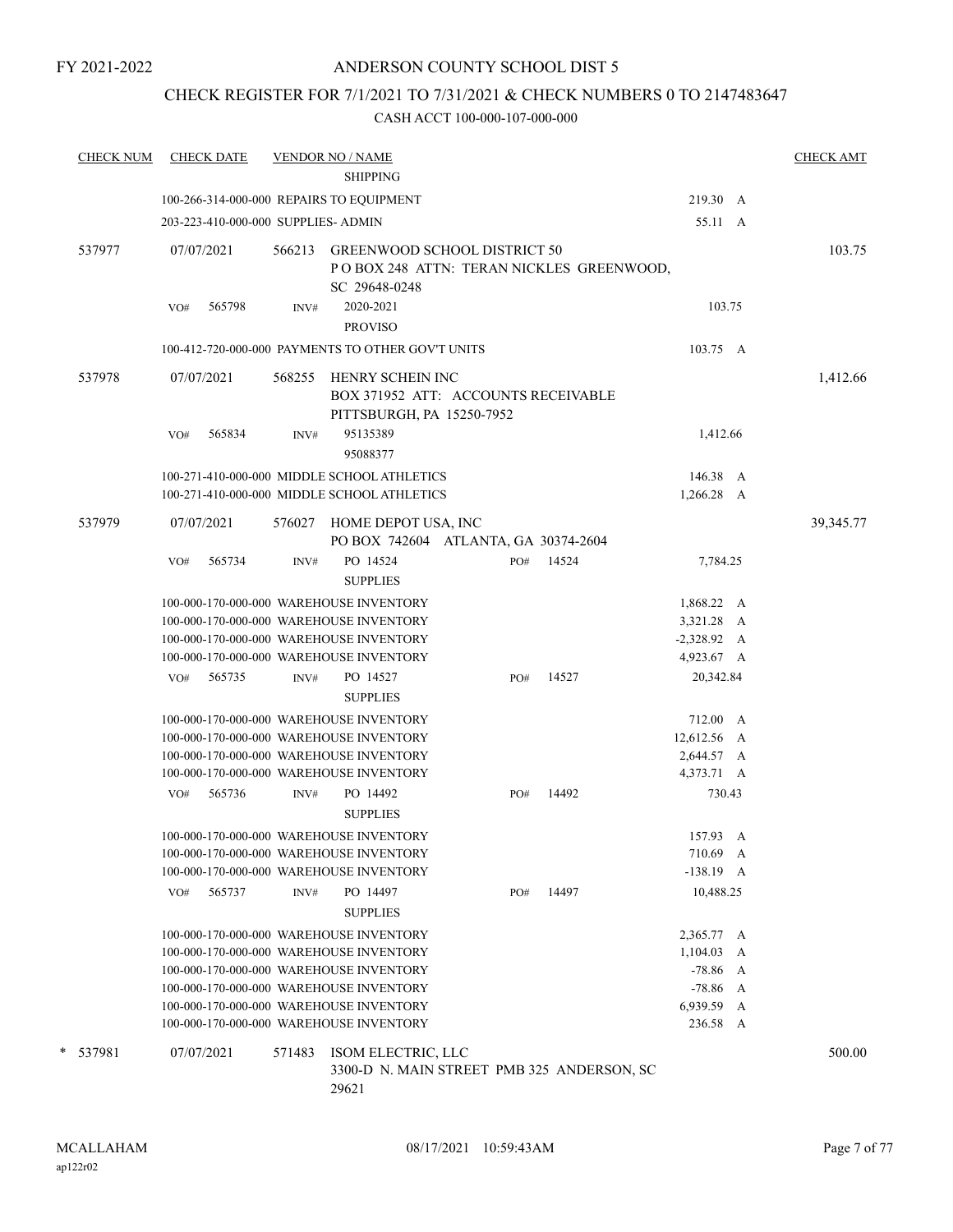# CHECK REGISTER FOR 7/1/2021 TO 7/31/2021 & CHECK NUMBERS 0 TO 2147483647

|        | <b>CHECK NUM</b> |     | <b>CHECK DATE</b>            |        | <b>VENDOR NO / NAME</b>                                                                                        |     |       |                | <b>CHECK AMT</b> |
|--------|------------------|-----|------------------------------|--------|----------------------------------------------------------------------------------------------------------------|-----|-------|----------------|------------------|
|        |                  | VO# | 565738                       | INV#   | 12110<br><b>SERVICE</b>                                                                                        |     |       | 500.00         |                  |
|        |                  |     |                              |        | 100-254-323-000-400 CONTRACT SRVS.-HVAC                                                                        |     |       | $50.00\quad A$ |                  |
|        |                  |     |                              |        | 100-254-323-001-400 CONTR SERV-HVAC/ELECT/PLUMBING                                                             |     |       | 50.00 A        |                  |
|        |                  |     |                              |        | 100-254-323-002-400 CONTR SERV-HVAC/ELECT/PLUMBING                                                             |     |       | 50.00 A        |                  |
|        |                  |     |                              |        | 100-254-323-006-400 CONTR SERV-HVAC/ELECT/PLUMBING                                                             |     |       | 50.00 A        |                  |
|        |                  |     |                              |        | 100-254-323-008-400 CONTR SERV-HVAC/ELECT/PLUMBING                                                             |     |       | 50.00 A        |                  |
|        |                  |     |                              |        | 100-254-323-010-400 CONTR SERV-HVAC/ELECT/PLUMBING                                                             |     |       | 50.00 A        |                  |
|        |                  |     |                              |        | 100-254-323-013-400 CONTR SERV-HVAC/ELECT/PLUMBING                                                             |     |       | 50.00 A        |                  |
|        |                  |     |                              |        | 100-254-323-014-400 CONTR SERV-HVAC/ELECT/PLUMBING                                                             |     |       | 50.00 A        |                  |
|        |                  |     |                              |        | 100-254-323-017-400 CONTR SERV-HVAC/ELECT/PLUMBING                                                             |     |       | $50.00\quad$ A |                  |
|        |                  |     |                              |        | 100-254-323-020-400 CONTR SERV-HVAC/ELECT/PLUMBING                                                             |     |       | 50.00 A        |                  |
|        | 537982           |     | 07/07/2021                   |        | 569972 JAMES HANEY JR                                                                                          |     |       |                | 140.00           |
|        |                  | VO# | 565690                       | INV#   | 133 GREEN TREE RD ANDERSON, SC 29625<br><b>REFUND</b>                                                          |     |       | 140.00         |                  |
|        |                  |     |                              |        | <b>EXAM FEES</b>                                                                                               |     |       |                |                  |
|        |                  |     |                              |        | 328-115-312-031-000 PURCHASED SERVICES                                                                         |     |       | 140.00 A       |                  |
|        |                  |     |                              |        |                                                                                                                |     |       |                |                  |
| $\ast$ | 537984           |     | 07/07/2021                   | 304900 | KAPLAN EARLY LEARNING COMPANY<br>PO BOX 890575 ATT: ACCOUNTS RECEIVABLE<br>CHARLOTTE, NC 28289-0575            |     |       |                | 2,103.19         |
|        |                  | VO# | 565741                       | INV#   | 5900230<br><b>HOMELAND PARK</b>                                                                                | PO# | 14287 | 2,103.19       |                  |
|        |                  |     | 810-147-410-011-000 SUPPLIES |        |                                                                                                                |     |       | 2,103.19 A     |                  |
|        |                  |     |                              |        |                                                                                                                |     |       |                |                  |
|        | 537985           |     | 07/07/2021                   |        | 313476 LAKESHORE LEARNING MATERIALS<br>2695 EAST DOMINGUEZ STREET ATT: ACCOUNTS<br>RECEIVABLE CARSON, CA 90895 |     |       |                | 449.55           |
|        |                  | VO# | 565742                       | INV#   | 2683350621<br><b>CONCORD ELEM</b>                                                                              | PO# | 14684 | 250.07         |                  |
|        |                  |     | 840-122-410-009-000 SUPPLIES |        |                                                                                                                |     |       | 250.07 A       |                  |
|        |                  | VO# | 565743                       | INV#   | 2742410621<br><b>CALHOUN ELEM</b>                                                                              |     |       | 199.48         |                  |
|        |                  |     |                              |        | 802-112-410-014-000 SUPPLIES - RETENTION                                                                       |     |       | 199.48 A       |                  |
|        | 537986           |     | 07/07/2021                   | 320795 | LESLEY COURTS AND PAVING, INC<br>3104 OLD WILLIAMSTON ROAD ATT: ACCOUNTS<br>RECEIVABLE ANDERSON, SC 29621      |     |       |                | 38,700.00        |
|        |                  | VO# | 565840                       | INV#   | 3621<br><b>SOUTHWOOD</b>                                                                                       | PO# | 14304 | 38,700.00      |                  |
|        |                  |     |                              |        | 100-254-323-021-CAP CONTRACTED SERVICES                                                                        |     |       | 38,700.00 A    |                  |
|        | 537987           |     | 07/07/2021                   | 564827 | MAC'S TIRE SERVICE                                                                                             |     |       |                | 141.39           |
|        |                  |     |                              |        | POBOX 78 ATT: ACCOUNTS RECEIVABLE<br>ANDERSON, SC 29622                                                        |     |       |                |                  |
|        |                  | VO# | 565748                       | INV#   | 102878<br><b>TIRE</b>                                                                                          |     |       | 141.39         |                  |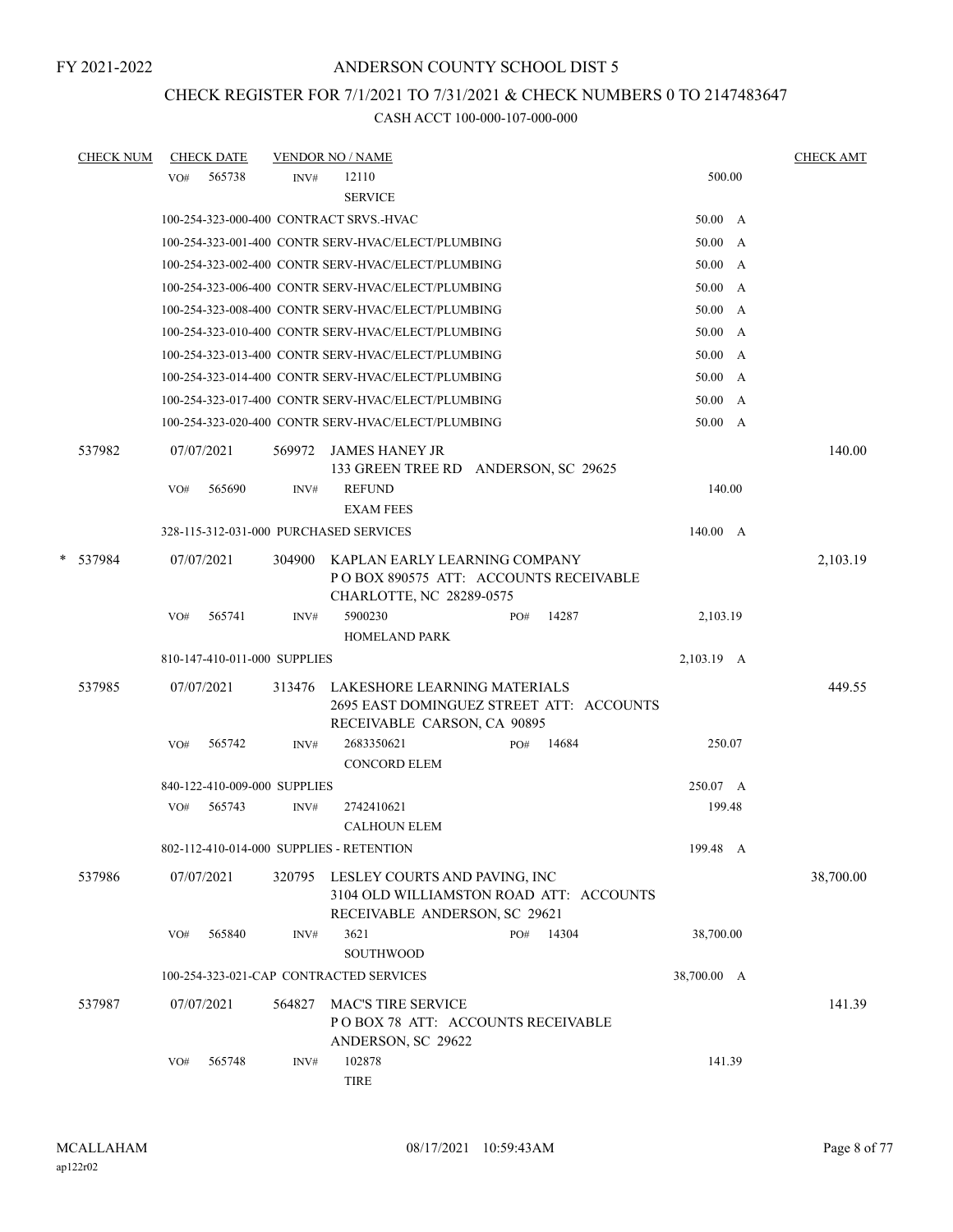# CHECK REGISTER FOR 7/1/2021 TO 7/31/2021 & CHECK NUMBERS 0 TO 2147483647

| <b>CHECK NUM</b> | <b>CHECK DATE</b>                     |        | <b>VENDOR NO / NAME</b><br>100-254-410-000-001 MAINT. SUPPLIES-STRUCTURES                      | 141.39 A              | <b>CHECK AMT</b> |  |  |  |
|------------------|---------------------------------------|--------|------------------------------------------------------------------------------------------------|-----------------------|------------------|--|--|--|
| * 537989         | 07/07/2021                            | 564723 | MATRIX CONSTRUCTION CO, INC<br>POBOX 1807 ATT: ACCOUNTS RECEIVABLE<br>ANDERSON, SC 29622-1807  | 83,955.00             |                  |  |  |  |
|                  | 565749<br>VO#                         | INV#   | APP 20020-02<br><b>BUS FACILITY</b>                                                            | 83,955.00             |                  |  |  |  |
|                  |                                       |        | 505-253-540-000-BLD TRANSPORTATION RENOVATIONS                                                 | 83,955.00 A           |                  |  |  |  |
| 537990           | 07/07/2021                            | 576891 | MEDICALESHOPINC<br>87 DANBURY ROAD, UNIT 1 NEW MILFORD, CT<br>06776                            |                       | 405.00           |  |  |  |
|                  | 565751<br>VO#                         | INV#   | 200016210<br>14665<br>PO#<br><b>SOUTH FANT</b>                                                 | 405.00                |                  |  |  |  |
|                  |                                       |        | 809-255-410-000-000 TRANSPORTATION SUPPLIES                                                    | 405.00 A              |                  |  |  |  |
| 537991           | 07/07/2021                            | 576926 | MGG TECHNOLOGIES, INC.<br>2093 PHILADELPHIA PIKE #2491 CLAYMONT, DE<br>19703                   |                       | 94,500.00        |  |  |  |
|                  | 565796<br>VO#                         | INV#   | 14812<br>0001-0000080<br>PO#<br><b>SOFTWARE</b>                                                | 94,500.00             |                  |  |  |  |
|                  |                                       |        | 866-266-345-000-000 TECHNOLOGY PURCHASED SERV<br>866-266-345-000-000 TECHNOLOGY PURCHASED SERV | 87,500.00<br>7,000.00 |                  |  |  |  |
| 537992           | 07/07/2021                            | 575987 | MILLER, JONATHAN**<br>UNDERDOG ENDEAVOR PRODUCTIONS 164 MAKET<br>ST #251 CHARLESTON, SC 29401  |                       | 1,437.50         |  |  |  |
|                  | 565777<br>VO#                         | INV#   | 14822<br>14822<br>PO#<br>WHITEHALL ELEM                                                        | 1,437.50              |                  |  |  |  |
|                  | 357-171-410-000-000 SUPPLIES          |        |                                                                                                | 1,437.50 A            |                  |  |  |  |
| 537993           | 07/07/2021                            | 576936 | MITCHELL, JACK**<br>1 DALE DR GREENVILLE, SC 29607                                             |                       | 250.00           |  |  |  |
|                  | VO#<br>565849                         | INV#   | <b>JUNE 22-25</b><br><b>SOUTHWOOD</b>                                                          | 250.00                |                  |  |  |  |
|                  | 817-113-312-021-000 ARTS IN RESIDENCE |        |                                                                                                | 250.00 A              |                  |  |  |  |
| 537994           | 07/07/2021                            | 366700 | <b>MUTUAL OF OMAHA</b><br>PO BOX 2147 OMAHA, NE 68103-2147                                     |                       | 25,832.85        |  |  |  |
|                  | 565753<br>VO#                         | INV#   | <b>JULY 2021</b><br>G00018B5                                                                   | 25,832.85             |                  |  |  |  |
|                  | 100-000-450-000-000 MISC. DEDUCTIONS  |        |                                                                                                | 7,391.25              |                  |  |  |  |
|                  | 100-000-456-000-000 INSURANCE PAYABLE |        |                                                                                                | 18,441.60             |                  |  |  |  |
| 537995           | 07/07/2021                            | 574314 | NATIONAL SEATING & MOBILITY, INC<br>MSC 410583 PO BOX 415000 NASHVILLE, TN<br>37241-5000       |                       | 261.94           |  |  |  |
|                  | 565842<br>VO#                         | INV#   | 14597<br>029-2499633<br>PO#<br><b>SUPPLIES</b>                                                 | 261.94                |                  |  |  |  |
|                  |                                       |        | 809-255-410-000-000 TRANSPORTATION SUPPLIES                                                    | 261.94 A              |                  |  |  |  |
| 537996           | 07/07/2021                            | 575317 | PARTS TOWN, LLC                                                                                |                       | 254.49           |  |  |  |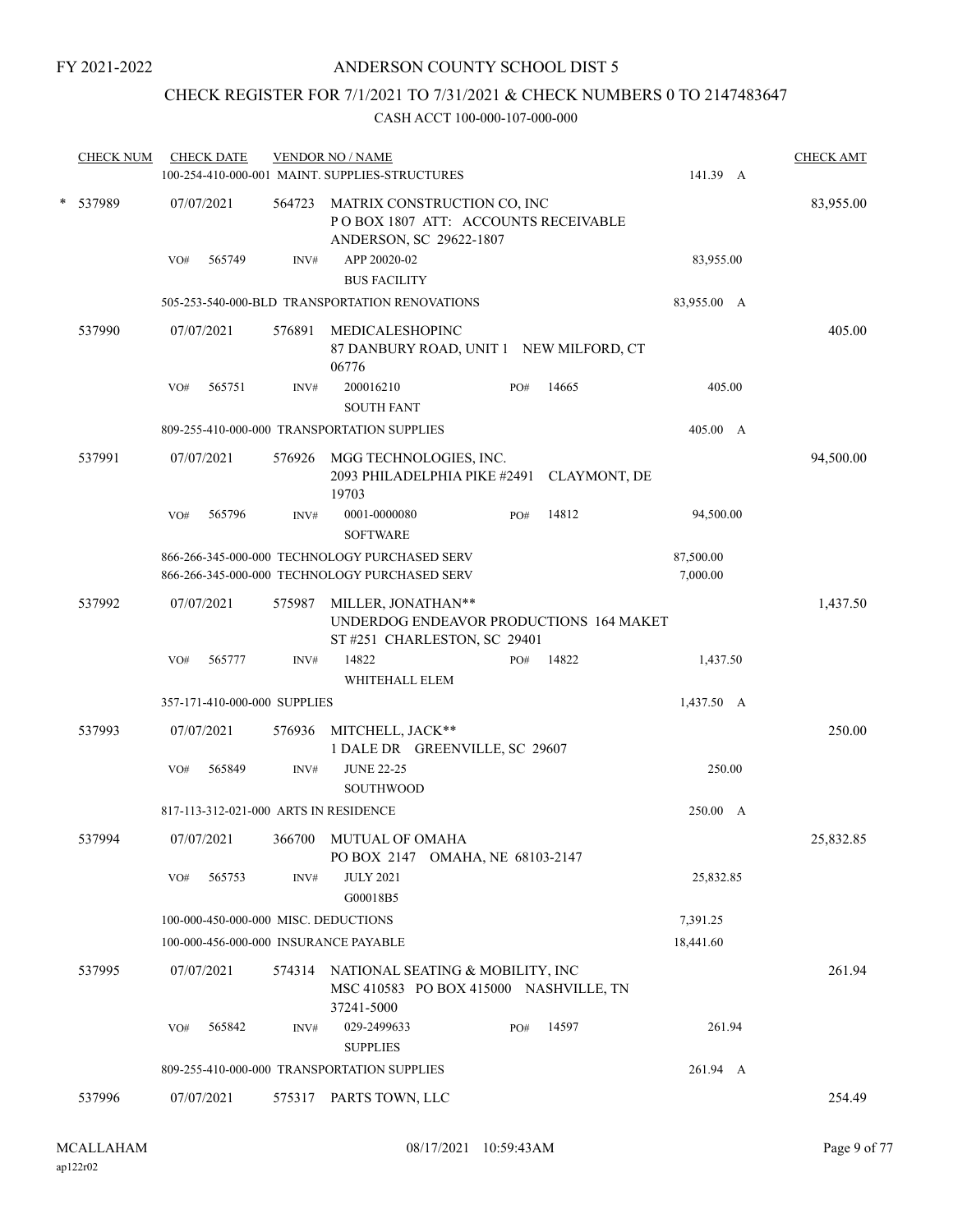# ANDERSON COUNTY SCHOOL DIST 5

# CHECK REGISTER FOR 7/1/2021 TO 7/31/2021 & CHECK NUMBERS 0 TO 2147483647

| <b>CHECK NUM</b> |     | <b>CHECK DATE</b>                 |        | <b>VENDOR NO / NAME</b>                                                                         |             | <b>CHECK AMT</b> |
|------------------|-----|-----------------------------------|--------|-------------------------------------------------------------------------------------------------|-------------|------------------|
|                  |     |                                   |        | 27787 NETWORK PLACE CHICAGO, IL 60673-1277                                                      |             |                  |
|                  | VO# | 565757                            | INV#   | 27237088                                                                                        | 254.49      |                  |
|                  |     |                                   |        | <b>SUPPLIES</b>                                                                                 |             |                  |
|                  |     |                                   |        | 600-256-323-014-000 REPAIRS TO EQUIPMENT                                                        | 254.49 A    |                  |
| 537997           |     | 07/07/2021                        | 573898 | PETTUS, ANDREW**<br>201 ARDEN CHASE ANDERSON, SC 29621                                          |             | 200.00           |
|                  | VO# | 565758                            | INV#   | <b>MUSIC</b>                                                                                    | 200.00      |                  |
|                  |     |                                   |        | <b>GRADUATIONS</b>                                                                              |             |                  |
|                  |     | 124-114-112-024-000 SALARIES      |        |                                                                                                 | 200.00 A    |                  |
| 537998           |     | 07/07/2021                        | 568036 | PIEDMONT NATURAL GAS<br>PO BOX 1246 CHARLOTTE, NC 28201-1246                                    |             | 1,529.18         |
|                  | VO# | 565804                            | INV#   | <b>DUE 7/9</b><br><b>UTILITIES</b>                                                              | 1,529.18    |                  |
|                  |     | 100-254-472-000-000 ENERGY-GAS    |        |                                                                                                 | 46.12 A     |                  |
|                  |     | 100-254-472-001-000 ENERGY-GAS    |        |                                                                                                 | 250.29 A    |                  |
|                  |     | 100-254-472-002-000 ENERGY-GAS    |        |                                                                                                 | 523.30 A    |                  |
|                  |     | 100-254-472-005-000 ENERGY-GAS    |        |                                                                                                 | 27.88 A     |                  |
|                  |     | 100-254-472-011-000 ENERGY-GAS    |        |                                                                                                 | 23.54 A     |                  |
|                  |     | 100-254-472-015-000 ENERGY-GAS    |        |                                                                                                 | 59.35 A     |                  |
|                  |     | 100-254-472-016-000 ENERGY-GAS    |        |                                                                                                 | 24.30 A     |                  |
|                  |     | 100-254-472-021-000 ENERGY- GAS   |        |                                                                                                 | 75.76 A     |                  |
|                  |     | 600-256-470-011-000 ENERGY        |        |                                                                                                 | 148.11 A    |                  |
|                  |     | 600-256-470-015-000 ENERGY        |        |                                                                                                 | 95.26 A     |                  |
|                  |     | 600-256-470-016-000 ENERGY        |        |                                                                                                 | 116.40 A    |                  |
|                  |     | 600-256-470-021-000 ENERGY        |        |                                                                                                 | 138.87 A    |                  |
| 537999           |     | 07/07/2021                        | 564099 | PIONEER VALLEY BOOKS<br>155A INDUSTRIAL DRIVE ATT: ACCOUNTS<br>RECEIVABLE NORTHAMPTON, MA 01060 |             | 11,235.00        |
|                  | VO# | 565846                            | INV#   | I209944<br>14754<br>PO#<br>PROF DEV                                                             | 11,235.00   |                  |
|                  |     | 201-224-312-012-000 PD CONSULTANT |        |                                                                                                 | 11,235.00 A |                  |
| $*$ 538001       |     | 07/07/2021                        | 569972 | <b>RAMEY TURNER</b><br>206 STEVENSON RD STARR, SC 29684                                         |             | 140.00           |
|                  | VO# | 565689                            | INV#   | <b>REFUND</b><br><b>EXAM FEES</b>                                                               | 140.00      |                  |
|                  |     |                                   |        | 328-115-312-031-000 PURCHASED SERVICES                                                          | 140.00 A    |                  |
| 538002           |     | 07/07/2021                        | 574510 | <b>RAY MILES PAINTING</b><br>516 THORNEWOOD CT.<br>COLUMBIA, SC 29212                           |             | 11,416.00        |
|                  | VO# | 565752                            | INV#   | CONCORD<br>14381<br>PO#<br><b>PAINTING</b>                                                      | 11,416.00   |                  |
|                  |     |                                   |        | 100-254-323-009-CAP CONTRACTED SERVICES                                                         | 11,416.00 A |                  |
| 538003           |     | 07/07/2021                        | 564259 | <b>RHYME UNIVERSITY</b><br>PO BOX 64784 ST PAUL, MN 55164-0784                                  |             | 215.94           |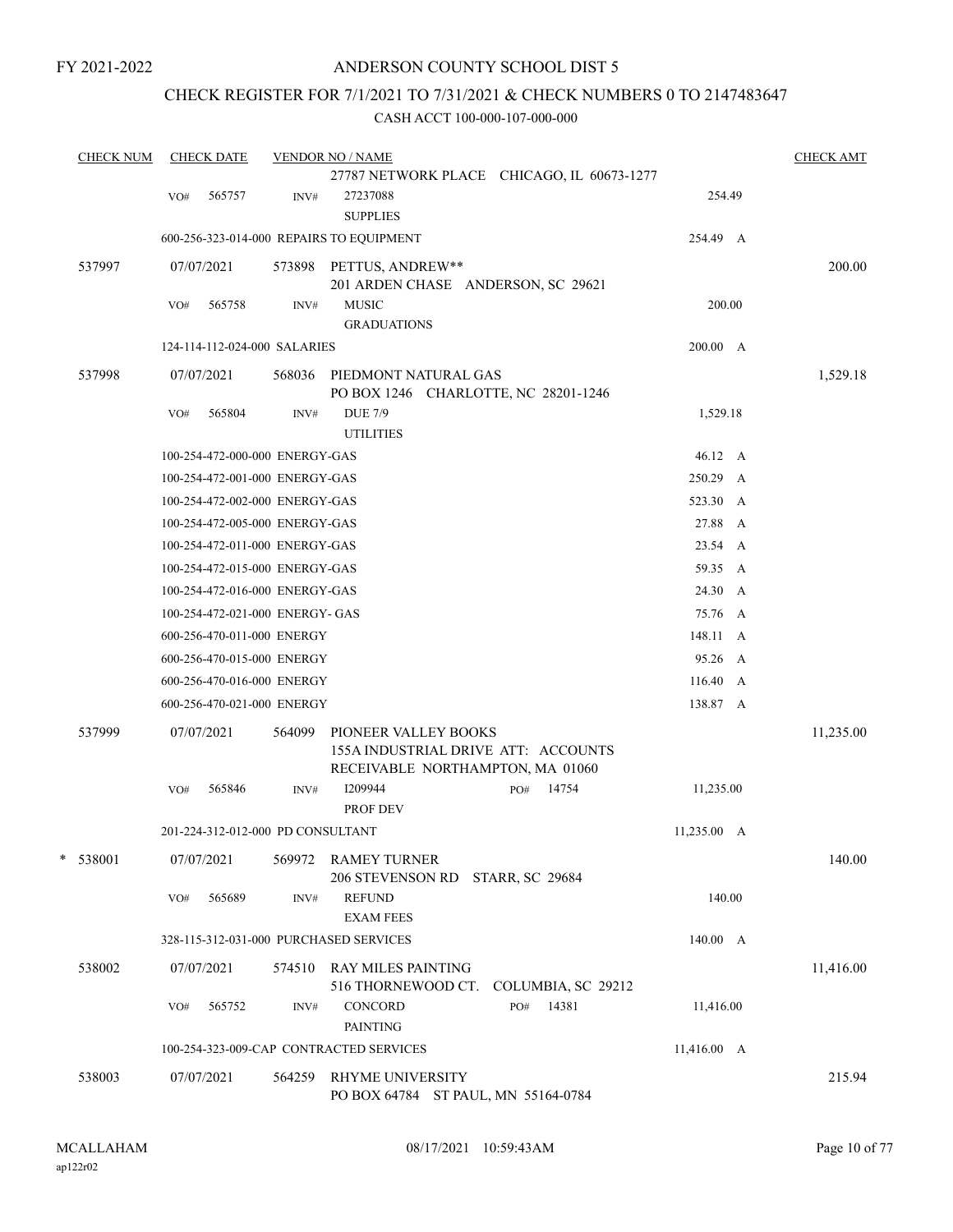# CHECK REGISTER FOR 7/1/2021 TO 7/31/2021 & CHECK NUMBERS 0 TO 2147483647

| <b>CHECK NUM</b> |     | <b>CHECK DATE</b> |        | <b>VENDOR NO / NAME</b>                                                                           |              | <b>CHECK AMT</b> |
|------------------|-----|-------------------|--------|---------------------------------------------------------------------------------------------------|--------------|------------------|
|                  | VO# | 565762            | INV#   | 9767378<br><b>SUPPLIES</b>                                                                        | 215.94       |                  |
|                  |     |                   |        | 100-221-410-000-000 SUPPLIES AND MATERIALS                                                        | 215.94 A     |                  |
| 538004           |     | 07/07/2021        |        | 576565 SC GRAPHICS INC<br>100 CONTROL DR ANDERSON, SC 29625                                       |              | 1,776.20         |
|                  | VO# | 565763            | INV#   | 4044<br><b>PLAQUE</b>                                                                             | 299.60       |                  |
|                  |     |                   |        | 100-254-410-000-001 MAINT, SUPPLIES-STRUCTURES                                                    | 299.60 A     |                  |
|                  | VO# | 565848            | INV#   | 4053<br><b>SIGNS</b>                                                                              | 1,476.60     |                  |
|                  |     |                   |        | 100-254-410-007-001 SUPPLIES - MAINTENANCE                                                        | 385.20 A     |                  |
|                  |     |                   |        | 100-254-410-012-001 SUPPLIES - MAINTENANCE                                                        | 497.55 A     |                  |
|                  |     |                   |        | 100-254-410-017-001 SUPPLIES - MANTENANCE                                                         | 294.25 A     |                  |
|                  |     |                   |        | 100-254-410-018-001 SUPPLIES - MAINTENANCE                                                        | 58.85 A      |                  |
|                  |     |                   |        | 100-254-410-019-001 SUPPLIES - MAINTENANCE                                                        | 240.75 A     |                  |
| 538005           |     | 07/07/2021        | 451500 | SC STATE DEPARTMENT OF EDUCATION<br>1429 SENATE ST ROOM 1101 TRANSPORTATION<br>COLUMBIA, SC 29201 |              | 1,566.86         |
|                  | VO# | 565856            | INV#   | <b>APRIL 2021</b><br>MILEAGE COST                                                                 | 1,182.09     |                  |
|                  |     |                   |        | 100-255-330-000-TRP TRANSITIONAL MILEAGE                                                          | $1,182.09$ A |                  |
|                  | VO# | 565857            | INV#   | <b>APRIL 2021</b>                                                                                 | 150.16       |                  |
|                  |     |                   |        | MILEAGE COST                                                                                      |              |                  |
|                  |     |                   |        | 100-223-312-002-000 PURCHASED SERVICES                                                            | 150.16 A     |                  |
|                  | VO# | 565858            | INV#   | <b>MAY 2021</b><br>MILEAGE COST                                                                   | 189.60       |                  |
|                  |     |                   |        | 100-223-312-002-000 PURCHASED SERVICES                                                            | 189.60 A     |                  |
|                  | VO# | 565859            | INV#   | <b>MAY 2021</b><br>MILEAGE COST                                                                   | 15.00        |                  |
|                  |     |                   |        | 100-255-330-000-TRP TRANSITIONAL MILEAGE                                                          | 15.00 A      |                  |
|                  | VO# | 565860            | INV#   | <b>APRIL 2021</b><br><b>MILEAGE COST</b>                                                          | 30.01        |                  |
|                  |     |                   |        | 201-251-331-006-000 BUS MILEAGE- EXT DAY/YEAR                                                     | 30.01 A      |                  |
| * 538007         |     | 07/07/2021        | 569520 | SHI INTERNATIONAL CORP<br>POBOX 952121 ATT: ACCOUNTS RECEIVABLE<br>DALLAS, TX 75395-2121          |              | 1,435.59         |
|                  | VO# | 565795            | INV#   | B54107431<br>14821<br>PO#<br>MAINT AGREEMENT                                                      | 1,435.59     |                  |
|                  |     |                   |        | 100-266-314-000-000 REPAIRS TO EQUIPMENT                                                          | 1,435.59     |                  |
| * 538009         |     | 07/07/2021        | 571778 | SOUTHEAST INDUSTRIAL EQUIPMENT<br>PO BOX 63230 CHARLOTTE, NC 28263-3230                           |              | 1,615.70         |
|                  | VO# | 565864            | INV#   | 02R6495395<br><b>JULY 2021</b>                                                                    | 1,615.70     |                  |
|                  |     |                   |        | 505-253-540-000-BLD TRANSPORTATION RENOVATIONS                                                    | 1,615.70     |                  |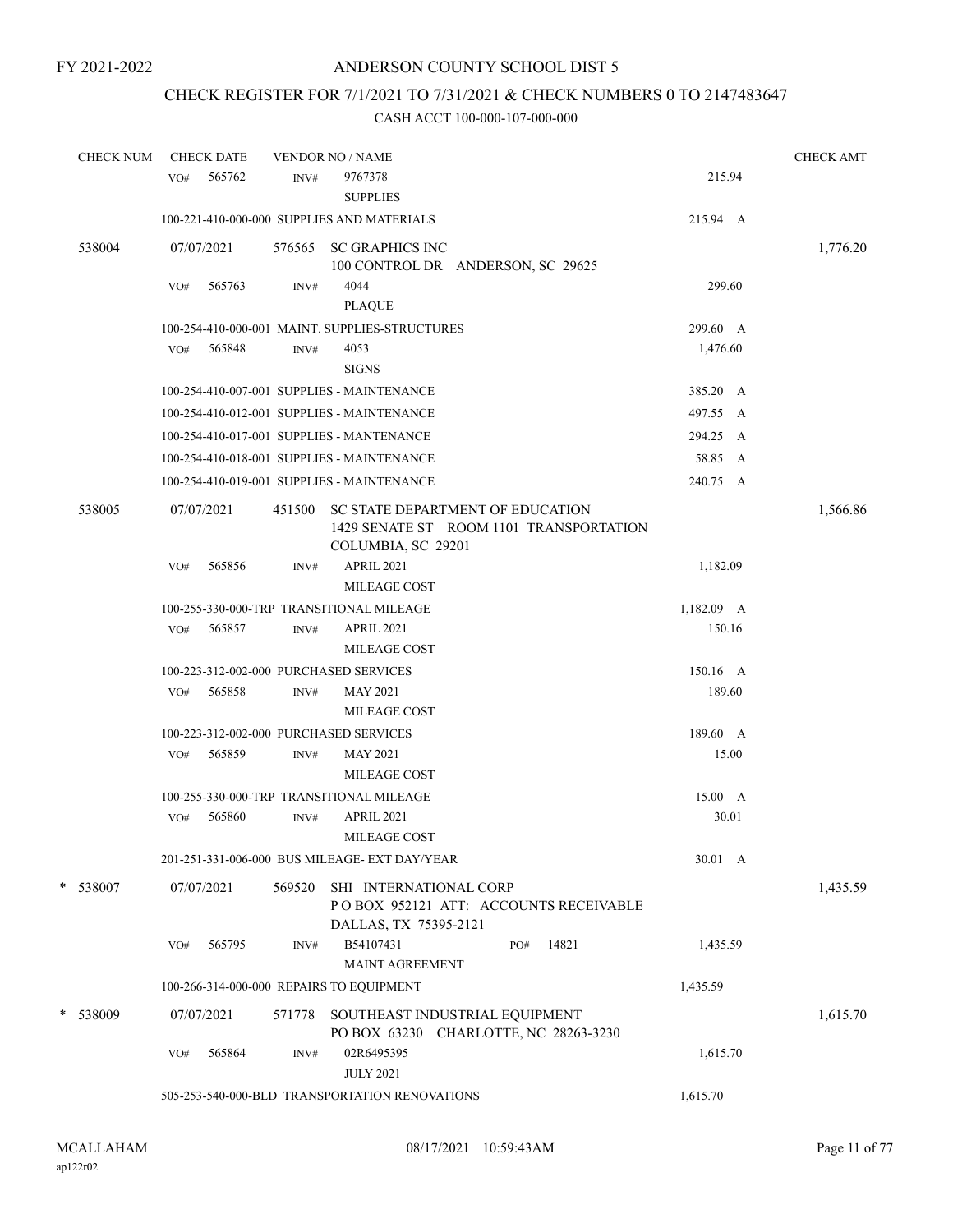# CHECK REGISTER FOR 7/1/2021 TO 7/31/2021 & CHECK NUMBERS 0 TO 2147483647

| <b>CHECK NUM</b> |            | <b>CHECK DATE</b>            |        | <b>VENDOR NO / NAME</b>                                                                     |     |       |               |        | <b>CHECK AMT</b> |
|------------------|------------|------------------------------|--------|---------------------------------------------------------------------------------------------|-----|-------|---------------|--------|------------------|
| 538010           | 07/07/2021 |                              |        | 571368 STRAIGHT PATHS LANDSCAPE<br>PO BOX 5542 ANDERSON, SC 29623-0542                      |     |       |               |        | 3,375.00         |
|                  | VO#        | 565862                       | INV#   | 20653<br><b>JUNE SERVICE</b>                                                                | PO# | 12975 | 3,375.00      |        |                  |
|                  |            |                              |        | 131-254-323-031-305 CONTRACT SERV.-GROUNDS                                                  |     |       | 3,375.00 A    |        |                  |
| * 538012         | 07/07/2021 |                              | 576791 | THE WW WILLIAMS COMPANY LLC<br>PO BOX 772022 DETROIT, MI 48277-2022                         |     |       |               |        | 600.00           |
|                  | VO#        | 565791                       | INV#   | 10544<br><b>INSPECTION</b>                                                                  |     |       |               | 600.00 |                  |
|                  |            |                              |        | 100-255-323-000-ACT ACTIVITY BUS CONTRACTED SERVICES                                        |     |       | 600.00 A      |        |                  |
| 538013           | 07/07/2021 |                              | 575944 | TL VENDING LLC<br>KONA ICE ANDERSON 216 MIDDLE BROOKE DR<br>ANDERSON, SC 29621              |     |       |               |        | 441.00           |
|                  | VO#        | 565865                       | INV#   | 15222<br><b>SOUTHWOOD</b>                                                                   |     |       | 441.00        |        |                  |
|                  |            |                              |        | 721-190-660-021-600 ART CLUB EXPENSE                                                        |     |       | 441.00        |        |                  |
| 538014           | 07/07/2021 |                              | 576825 | TRI-COUNTY RENTALS<br>100 PIEDMONT RD PIEDMONT, SC 29673                                    |     |       |               |        | 3,637.15         |
|                  | VO#        | 565773                       | INV#   | 9635-6<br><b>TL HANNA</b>                                                                   | PO# | 14326 | 3,637.15      |        |                  |
|                  |            |                              |        | 100-221-410-000-GRA GRADUATION COSTS                                                        |     |       | 3,637.15 A    |        |                  |
| 538015           | 07/07/2021 |                              | 575821 | TWC SERVICES INC<br>PO BOX 1612 DES MOINES, IA 50306                                        |     |       |               |        | 1,797.49         |
|                  | VO#        | 565774                       | INV#   | 6577489-1<br><b>NORTH POINTE</b>                                                            |     |       |               | 356.00 |                  |
|                  |            |                              |        | 600-256-323-013-000 REPAIRS TO EQUIPMENT                                                    |     |       | 356.00 A      |        |                  |
|                  | VO#        | 565775                       | INV#   | 9047819-1<br><b>ROBERT ANDERSON</b>                                                         |     |       | 1,441.49      |        |                  |
|                  |            |                              |        | 600-256-323-006-000 REPAIRS TO EQUIPMENT                                                    |     |       | 1,441.49 A    |        |                  |
| 538016           | 07/07/2021 |                              | 564442 | UNITED CHEMICAL & SUPPLY CO<br>PO BOX 5066 ATT: ACCOUNTS RECEIVABLE<br>GREENVILLE, SC 29606 |     |       |               |        | 2,078.22         |
|                  | VO#        | 565815                       | INV#   | 632271<br><b>CREDIT</b>                                                                     |     |       | $-2,629.95$   |        |                  |
|                  |            |                              |        | 100-000-170-000-000 WAREHOUSE INVENTORY                                                     |     |       | $-2,629.95$ A |        |                  |
|                  | VO#        | 565816                       | INV#   | 624903<br><b>EQUIPMENT</b>                                                                  | PO# | 14165 | 4,708.17      |        |                  |
|                  |            | 100-254-410-008-000 SUPPLIES |        |                                                                                             |     |       | 784.69 A      |        |                  |
|                  |            | 100-254-410-011-000 SUPPLIES |        |                                                                                             |     |       | 784.69 A      |        |                  |
|                  |            | 100-254-410-012-000 SUPPLIES |        |                                                                                             |     |       | 784.69 A      |        |                  |
|                  |            | 100-254-410-014-000 SUPPLIES |        |                                                                                             |     |       | 784.70 A      |        |                  |
|                  |            | 100-254-410-019-000 SUPPLIES |        |                                                                                             |     |       | 784.70 A      |        |                  |
|                  |            | 100-254-410-020-000 SUPPLIES |        |                                                                                             |     |       | 784.70 A      |        |                  |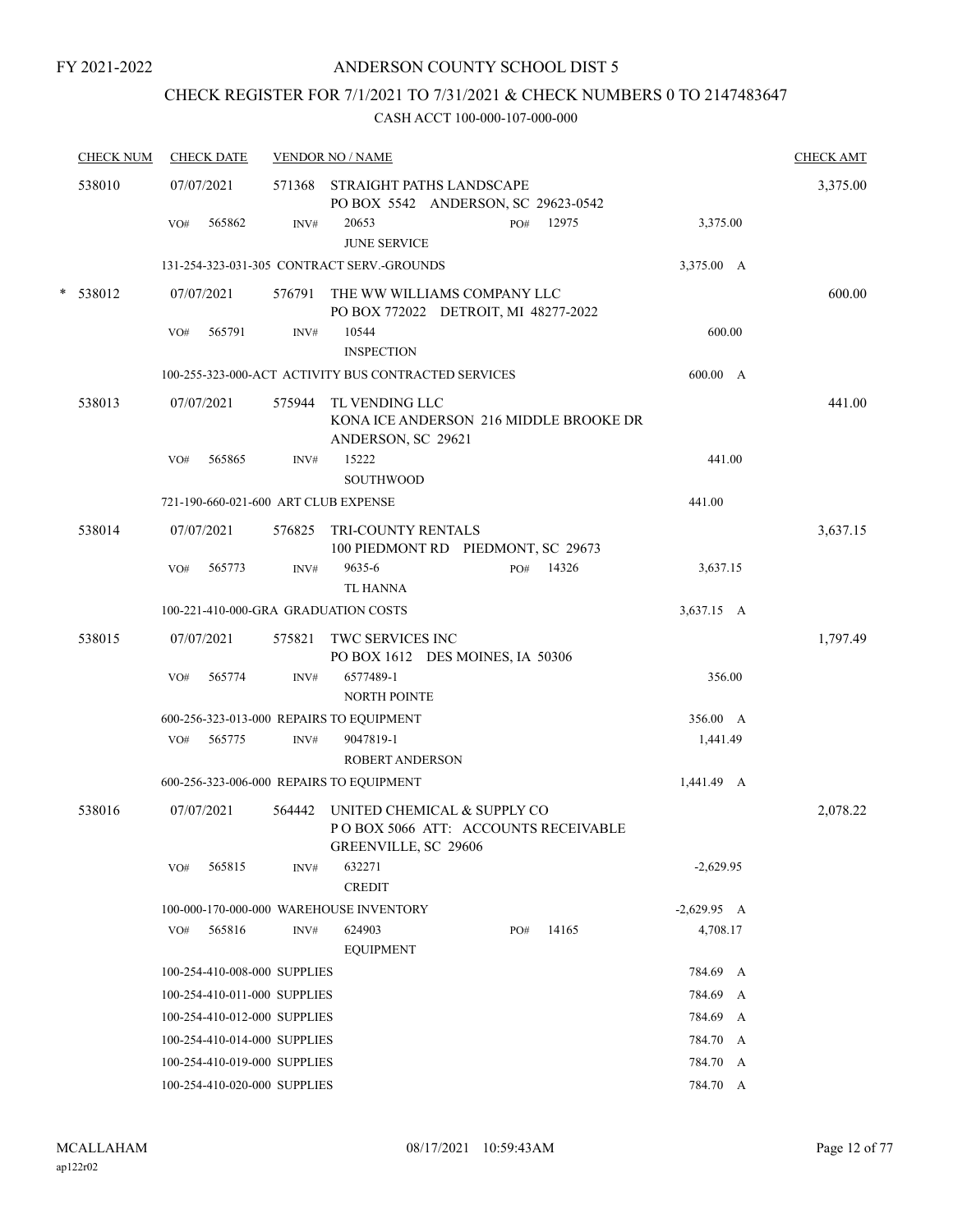# CHECK REGISTER FOR 7/1/2021 TO 7/31/2021 & CHECK NUMBERS 0 TO 2147483647

|  | <b>CHECK NUM</b> |     | <b>CHECK DATE</b>            |        | <b>VENDOR NO / NAME</b>                                                                         |              |              | <b>CHECK AMT</b> |
|--|------------------|-----|------------------------------|--------|-------------------------------------------------------------------------------------------------|--------------|--------------|------------------|
|  | 538017           |     | 07/07/2021                   |        | 572513 UNITED LASER<br>P.O. BOX 6889 FLORENCE, SC 29501                                         |              |              | 276.15           |
|  |                  | VO# | 565779                       | INV#   | 2034921<br><b>TONER</b>                                                                         |              | 276.15       |                  |
|  |                  |     | 600-256-410-000-000 SUPPLIES |        |                                                                                                 |              | 276.15 A     |                  |
|  | 538018           |     | 07/07/2021                   |        | 573815 UNITED REFRIGERATION, INC                                                                |              |              | 497.16           |
|  |                  |     |                              |        | PO BOX 740703 ATLANTA, GA 30374-0703                                                            |              |              |                  |
|  |                  | VO# | 565780                       | INV#   | 79191920<br><b>SUPPLIES</b>                                                                     |              | 209.98       |                  |
|  |                  |     |                              |        | 600-256-323-003-000 REPAIRS TO EQUIPMENT                                                        |              | 209.98 A     |                  |
|  |                  | VO# | 565781                       | INV#   | 78773154                                                                                        |              | 122.45       |                  |
|  |                  |     |                              |        | <b>SUPPLIES</b>                                                                                 |              |              |                  |
|  |                  |     |                              |        | 600-256-323-020-000 REPAIRS TO EQUIPMENT                                                        |              | 122.45 A     |                  |
|  |                  |     | VO# 565782                   | INV#   | 79448513<br><b>SUPPLIES</b>                                                                     |              | 41.73        |                  |
|  |                  |     |                              |        | 100-254-410-005-400 HVAC/ELECTRICAL/PLUMBING                                                    |              | 41.73 A      |                  |
|  |                  | VO# | 565783                       | INV#   | 79394744<br><b>SUPPLIES</b>                                                                     |              | 123.00       |                  |
|  |                  |     |                              |        | 100-254-410-000-001 MAINT. SUPPLIES-STRUCTURES                                                  |              | 123.00 A     |                  |
|  | * 538020         |     | 07/07/2021                   | 574511 | VERIFIED SERVICES LTD, LLC<br>518 COUNTRY MDWS ANDERSON, SC 29626                               |              |              | 5,141.65         |
|  |                  | VO# | 565869                       | INV#   | VSSC180865                                                                                      | 14458<br>PO# | 4,000.00     |                  |
|  |                  |     |                              |        | <b>TL HANNA</b>                                                                                 |              |              |                  |
|  |                  |     |                              |        | 100-254-410-002-BUM PARKING LOT BUMPERS                                                         |              | 4,000.00 A   |                  |
|  |                  | VO# | 565870                       | INV#   | VSSC180864                                                                                      |              | 1,141.65     |                  |
|  |                  |     |                              |        | <b>MCCANTS</b>                                                                                  |              |              |                  |
|  |                  |     |                              |        | 100-254-410-005-FIR FIRE BOX SUPPLIES                                                           |              | $1,141.65$ A |                  |
|  | 538021           |     | 07/07/2021                   |        | 521900 VOYAGER SOPRIS LEARNING, INC<br>17855 DALLAS PARKWAY, SUITE 400 DALLAS, TX<br>75287-6857 |              |              | 929.10           |
|  |                  | VO# | 565785                       | INV#   | 3923774<br><b>LICENSE</b>                                                                       | 14797<br>PO# | 929.10       |                  |
|  |                  |     |                              |        | 809-255-410-000-000 TRANSPORTATION SUPPLIES                                                     |              | 929.10 A     |                  |
|  | 538022           |     | 07/07/2021                   | 540615 | WORTHINGTON DIRECT<br>PO BOX 140038 ATT: ACCOUNTS RECEIVABLE<br>DALLAS, TX 75214-0038           |              |              | 885.38           |
|  |                  | VO# | 565790                       | INV#   | 39891AND002<br>MIDWAY ELEM                                                                      | 14600<br>PO# | 885.38       |                  |
|  |                  |     |                              |        | 809-255-410-000-000 TRANSPORTATION SUPPLIES                                                     |              | 885.38 A     |                  |
|  | 538023           |     | 07/07/2021                   | 575887 | <b>ZSPACE</b><br>2728 ORCHARD PARKWAY SAN JOSE, CA 95134                                        |              |              | 1,500.00         |
|  |                  | VO# | 565792                       | INV#   | 10985<br>TECH SUPPLIES                                                                          | 14736<br>PO# | 1,500.00     |                  |
|  |                  |     |                              |        | 394-114-410-000-000 SUPPLIES-SUCCESS CONN/ SUMMER                                               |              | 1,500.00     |                  |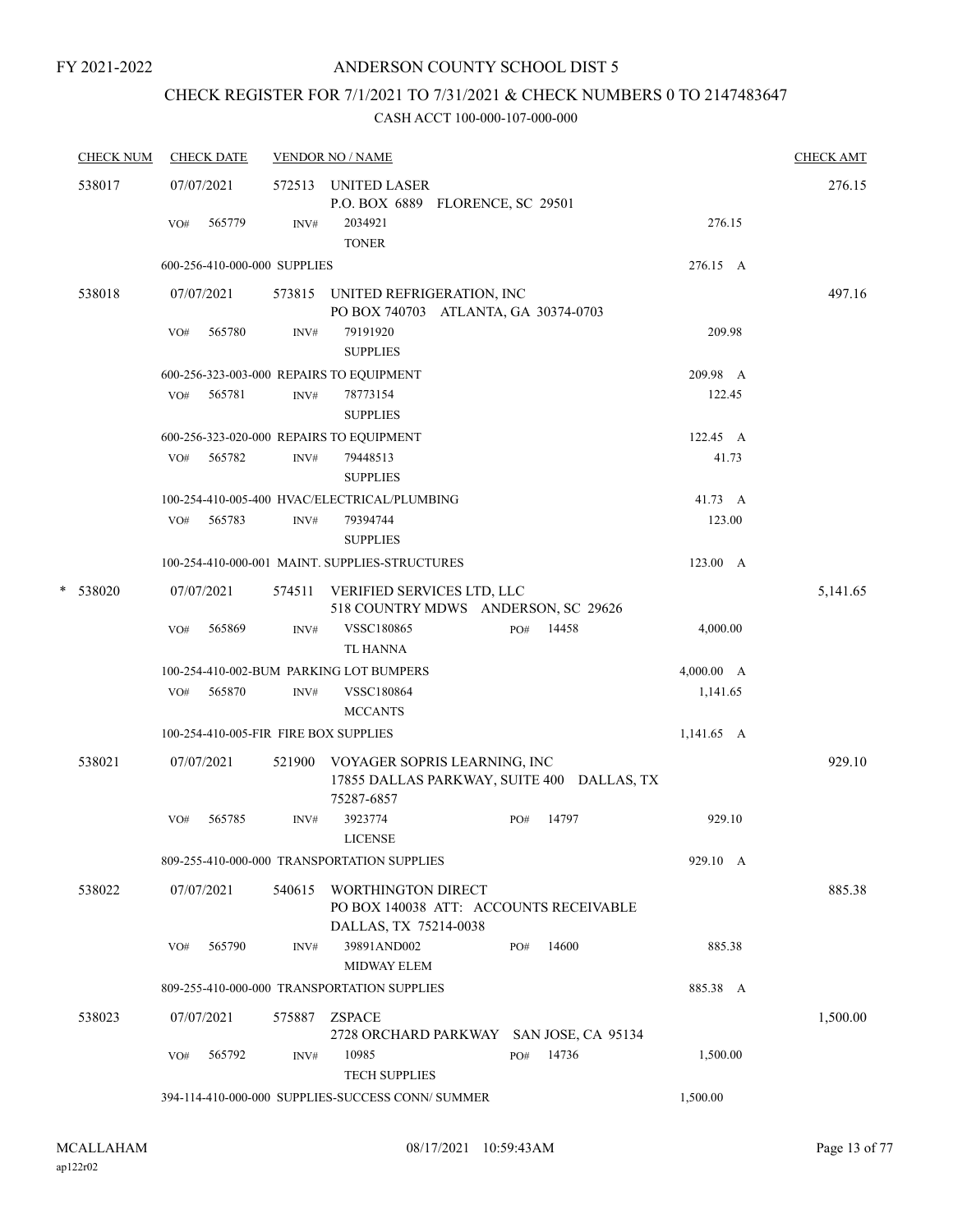# CHECK REGISTER FOR 7/1/2021 TO 7/31/2021 & CHECK NUMBERS 0 TO 2147483647

|  | <b>CHECK NUM</b> |                              | <b>CHECK DATE</b> |                                   | <b>VENDOR NO / NAME</b>                                                                |     |           |             | <b>CHECK AMT</b> |
|--|------------------|------------------------------|-------------------|-----------------------------------|----------------------------------------------------------------------------------------|-----|-----------|-------------|------------------|
|  | 538024           |                              | 07/14/2021        |                                   | 571975 A3 COMMUNICATIONS<br>DIVISION 700 PO BOX 117343 ATLANTA, GA<br>30368-7343       |     |           |             | 3,987.36         |
|  |                  | VO#                          | 565890            | INV#                              | AAAQ47037<br><b>CAMERA</b>                                                             | PO# | 14233     | 3,987.36    |                  |
|  |                  |                              |                   |                                   | 100-266-314-000-000 REPAIRS TO EQUIPMENT                                               |     |           | 3,987.36 A  |                  |
|  | 538025           |                              | 07/14/2021        | 576739                            | ALAMO MUSIC CENTER, INC.                                                               |     |           |             | 820.26           |
|  |                  |                              |                   |                                   | 425 NORTH MAIN AVE. SAN ANTONIO, TX 78205                                              |     |           |             |                  |
|  |                  | VO#                          | 565892            | INV#                              | 906152<br><b>WESTSIDE HS</b>                                                           | PO# | 14617     | 820.26      |                  |
|  |                  | 397-114-410-003-000 SUPPLIES |                   |                                   |                                                                                        |     |           |             |                  |
|  | 538026           |                              | 07/14/2021        | 576934                            | AMERICAN ASSOCIATION OF CHRISTIAN SCHOOL<br>3323 JENKINS ROAD CHATTANOOGA, TN 37421    |     |           |             | 300.00           |
|  |                  | VO#                          | 565991            | INV#                              | 6127<br><b>FALL PD</b>                                                                 | PO# | 14837     | 300.00      |                  |
|  |                  |                              |                   |                                   | 263-370-312-000-TCA TEMPLE CHRISTIAN ACADEMY                                           |     |           | 300.00      |                  |
|  | 538027           |                              | 07/14/2021        | 112250                            | ANDERSON COUNTY FINANCE DEPT<br>POBOX 8002 ATT: ALEX MCLEES ANDERSON, SC<br>29622-8002 |     |           |             | 40,056.88        |
|  |                  | VO#                          | 565893            | INV#                              | <b>APRIL-JUNE</b><br><b>CROSSING GUARDS</b>                                            | PO# | 13107     | 40,056.88   |                  |
|  |                  |                              |                   |                                   | 100-258-690-000-000 CROSSING GUARDS                                                    |     |           | 40,056.88 A |                  |
|  | 538028           |                              | 07/14/2021        | 568170                            | ANDERSON UNIVERSITY<br>316 BOULEVARD ANDERSON, SC 29621                                |     |           |             | 2,000.00         |
|  |                  | VO#                          | 565952            | INV#                              | DR. VETA NEW<br>PRESIDENT'S CLUB                                                       |     |           | 1,000.00    |                  |
|  |                  |                              |                   |                                   | 100-390-410-000-000 SUPPLIES AND MATERIALS                                             |     |           | 1,000.00    |                  |
|  |                  | VO#                          | 565953            | INV#                              | <b>MR. THOMAS WILSON</b><br>PRESIDENT'S CLUB                                           |     |           | 1,000.00    |                  |
|  |                  |                              |                   | 100-232-640-000-000 DUES AND FEES |                                                                                        |     |           | 1,000.00    |                  |
|  | * 538030         |                              | 07/14/2021        | 576814                            | ARC LABS WELDING SCHOOL<br>2615 HWY 153 SUITE B3 PIEDMONT, SC 29673                    |     |           |             | 1,518.75         |
|  |                  | VO#                          | 565894            | INV#                              | 5149<br>JUNE 6-11 PAYROLL                                                              | PO# | 14382     | 1,518.75    |                  |
|  |                  |                              |                   | 131-115-112-031-000 SALARIES      |                                                                                        |     |           | 1,518.75 A  |                  |
|  | 538031           |                              | 07/14/2021        | 563809                            | <b>BAND SHOPPE</b><br>POBOX 428 CYNTHIANA, IN 47612-0428                               |     |           |             | 1,271.85         |
|  |                  | VO#                          | 565899            | INV#                              | SIV191152<br><b>WESTSIDE</b>                                                           |     |           | 1,271.85    |                  |
|  |                  |                              |                   |                                   | 100-114-410-003-002 COLOR GUARD/DRUM LINE                                              |     |           | 1,271.85 A  |                  |
|  | 538032           |                              | 07/14/2021        | 576847                            | BEACHSIDE HOME SERVICE LLC<br>917 BROADWAY STREET MYRTLE BEACH, SC 29577               |     |           |             | 988.58           |
|  |                  | VO#                          | 565900            | INV#                              | 1047                                                                                   |     | PO# 14417 | 988.58      |                  |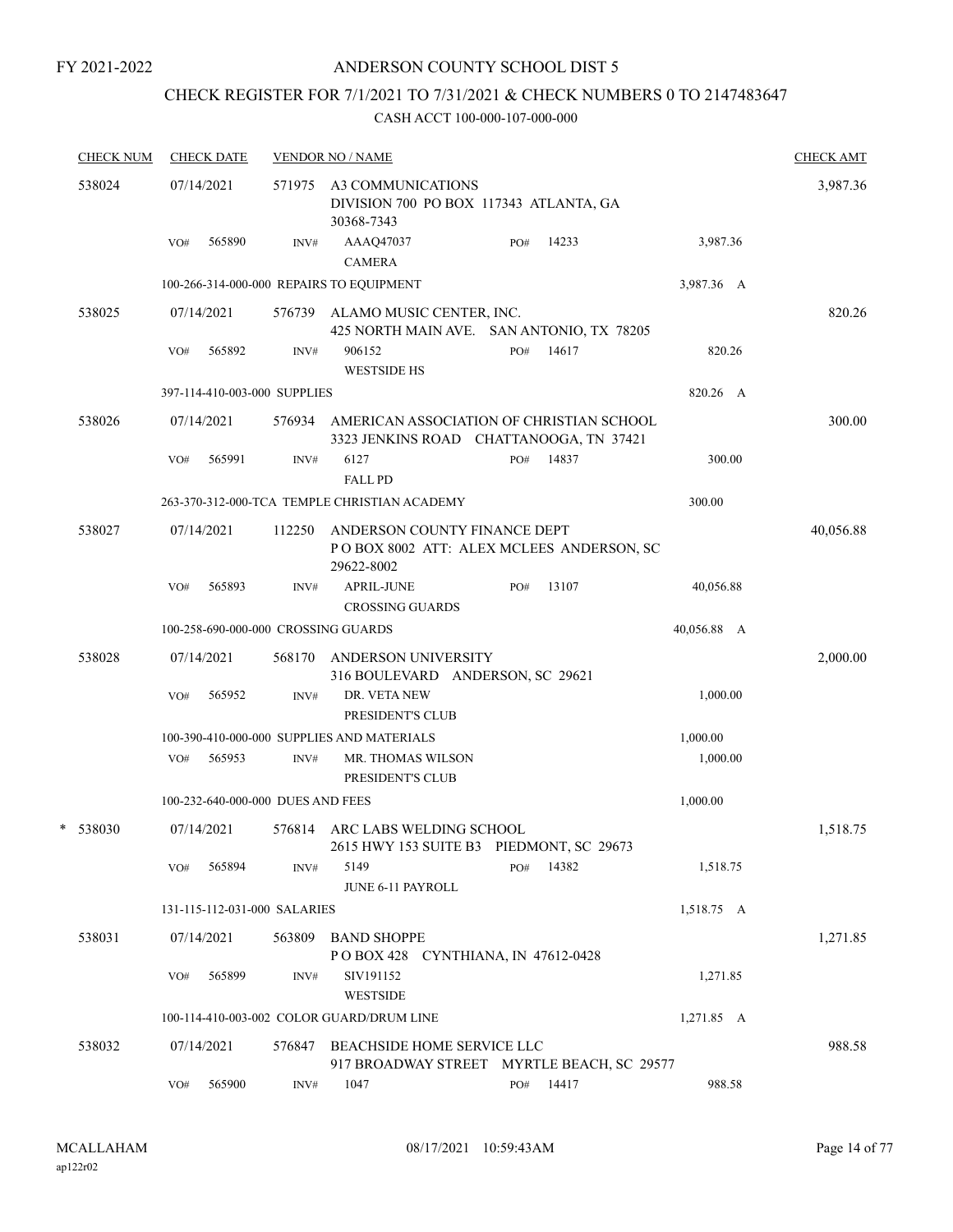# CHECK REGISTER FOR 7/1/2021 TO 7/31/2021 & CHECK NUMBERS 0 TO 2147483647

| <b>CHECK NUM</b> | <b>CHECK DATE</b>            | <b>VENDOR NO / NAME</b><br><b>SERVICE</b>                          |          | <b>CHECK AMT</b> |  |
|------------------|------------------------------|--------------------------------------------------------------------|----------|------------------|--|
|                  |                              | 100-213-312-021-MOE NURSING CONTRACTED SERVICES                    | 988.58 A |                  |  |
| 538033           | 07/14/2021                   | 569296 CAPITAL ONE<br>PO BOX 60506 CITY OF INDUSTRY, CA 91716-0506 |          | 3,390.33         |  |
|                  | VO#<br>565901                | 1636202130<br>INV#<br><b>VARENNES ELEM</b>                         | 28.54    |                  |  |
|                  |                              | 802-112-410-016-000 SUPPLIES - RETENTION                           | 28.54 A  |                  |  |
|                  | 565902<br>VO#                | 1636202130<br>INV#<br><b>VARENNES ELEM</b>                         | 131.86   |                  |  |
|                  |                              | 716-271-660-016-201 MISCELLANEOUS EXPENSE                          | 131.86   |                  |  |
|                  | 565903<br>VO#                | INV#<br>1636202219<br><b>WEST MARKET</b>                           | 94.80    |                  |  |
|                  |                              | 802-147-410-018-000 SUPPLIES - RETENTION                           | 94.80 A  |                  |  |
|                  | 565904<br>VO#                | 1636202219<br>INV#<br><b>WEST MARKET</b>                           | 233.26   |                  |  |
|                  |                              | 718-271-660-018-201 MISCELLANEOUS EXPENSE                          | 233.26   |                  |  |
|                  | 565905<br>VO#                | INV#<br>1636204958<br>NEVITT FOREST                                | 70.29    |                  |  |
|                  |                              | 802-112-410-012-000 SUPPLIES - RETENTION                           | 70.29 A  |                  |  |
|                  | 565906<br>VO#                | INV#<br>1636204958<br><b>NEVITT FOREST</b>                         | 263.11   |                  |  |
|                  |                              | 712-271-660-012-324 POSTIVE BEHAVIOR I.S. EXPENSE                  | 263.11   |                  |  |
|                  | 565907<br>VO#                | INV#<br>1636202092<br><b>MCCANTS</b>                               | 945.58   |                  |  |
|                  | 100-212-410-005-000 SUPPLIES |                                                                    | 626.51 A |                  |  |
|                  |                              | 802-113-410-005-004 TEACHER CADET/PRO TEAM SUPPLIES                | 319.07 A |                  |  |
|                  | 565908<br>VO#                | INV#<br>1636202092<br><b>MCCANTS</b>                               | 102.80   |                  |  |
|                  |                              | 705-271-660-005-411 MISCELLANEOUS EXPENSE                          | 102.80   |                  |  |
|                  | 565963<br>VO#                | 635592<br>INV#<br><b>PURCHASES</b>                                 | 831.92   |                  |  |
|                  |                              | 100-252-410-000-000 SUPPLIES AND MATERIALS                         | 8.67     |                  |  |
|                  |                              | 717-190-660-017-329 PROJECT CHALLENGE EXPENSE                      | 137.09   |                  |  |
|                  |                              | 717-190-660-017-352 FIELD TRIPS GRADE 2 EXPENSE                    | 304.36   |                  |  |
|                  |                              | 717-190-660-017-353 FIELD TRIPS GRADE 3 EXPENSE                    | 213.78   |                  |  |
|                  |                              | 717-190-660-017-354 FIELD TRIPS GRADE 4 EXPENSE                    | 168.02   |                  |  |
|                  | 565964<br>VO#                | 623525<br>INV#<br><b>PURCHASES</b>                                 | 582.53   |                  |  |
|                  |                              | 802-112-410-019-000 SUPPLIES - RETENTION                           | 582.53 A |                  |  |
|                  | 565965<br>VO#                | 623525<br>INV#<br><b>PURCHASES</b>                                 | 105.64   |                  |  |
|                  |                              | 719-271-660-019-201 MISCELLANEOUS EXPENSE                          | 105.64   |                  |  |
| 538034           | 07/14/2021                   | CAROLINA PRODUCE COMPANY<br>156900                                 |          | 16,733.45        |  |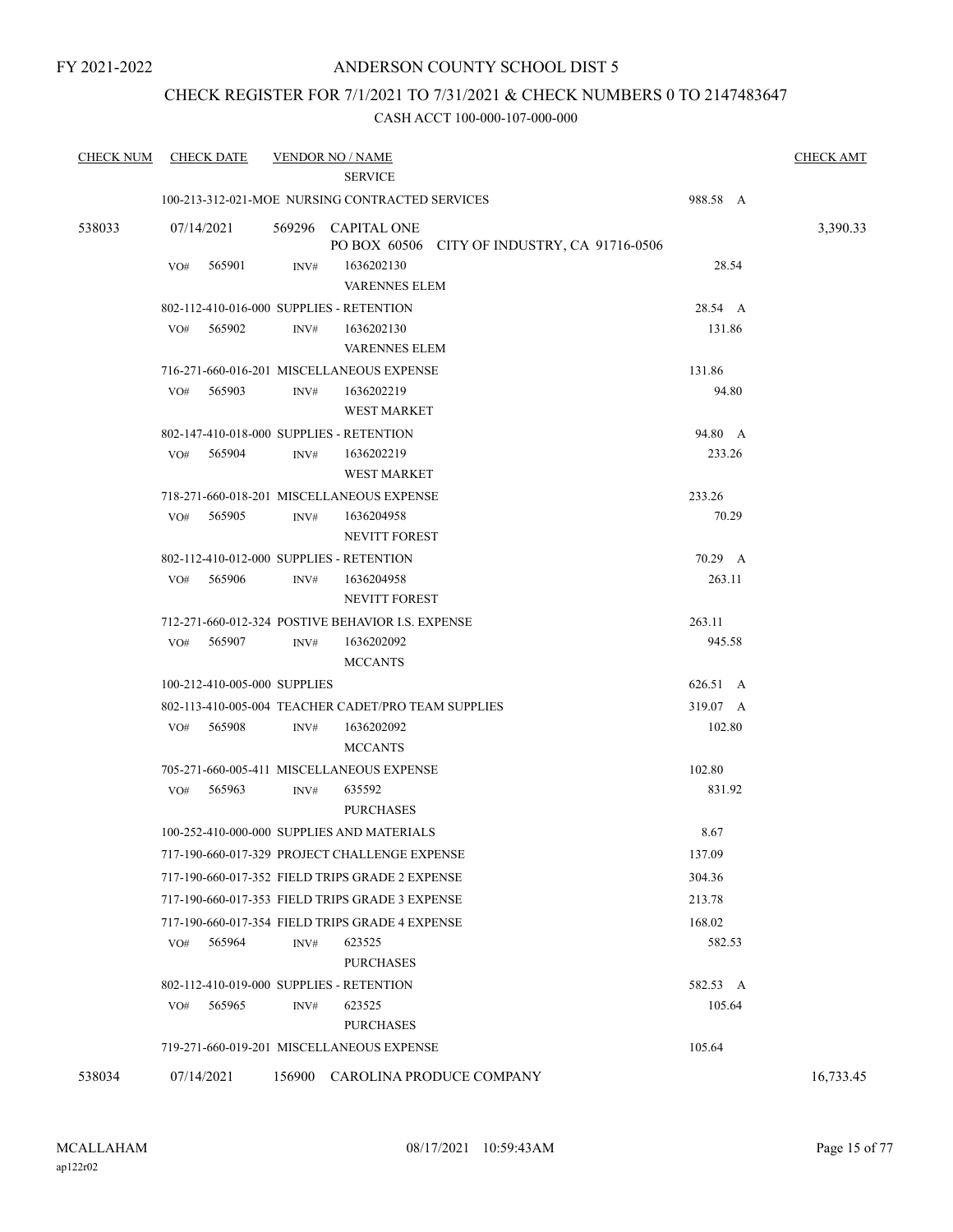# ANDERSON COUNTY SCHOOL DIST 5

# CHECK REGISTER FOR 7/1/2021 TO 7/31/2021 & CHECK NUMBERS 0 TO 2147483647

| <b>CHECK NUM</b> |     | <b>CHECK DATE</b>                |        | <b>VENDOR NO / NAME</b>                             |                                                  |            | <b>CHECK AMT</b> |
|------------------|-----|----------------------------------|--------|-----------------------------------------------------|--------------------------------------------------|------------|------------------|
|                  |     |                                  |        |                                                     | POBOX 3849 ATT: ACCOUNTS RECEIVABLE              |            |                  |
|                  |     |                                  |        | ANDERSON, SC 29622                                  |                                                  |            |                  |
|                  | VO# | 565909                           | INV#   | <b>JUNE 2021</b>                                    |                                                  | 16,733.45  |                  |
|                  |     |                                  |        | <b>FOOD</b>                                         |                                                  |            |                  |
|                  |     | 600-256-460-002-000 FOOD         |        |                                                     |                                                  | 222.05 A   |                  |
|                  |     | 600-256-460-003-000 FOOD         |        |                                                     |                                                  | 2,837.40 A |                  |
|                  |     | 600-256-460-005-000 FOOD         |        |                                                     |                                                  | 348.00 A   |                  |
|                  |     | 600-256-460-006-000 FOOD         |        |                                                     |                                                  | 2,119.35 A |                  |
|                  |     | 600-256-460-007-000 FOOD         |        |                                                     |                                                  | 1,693.75 A |                  |
|                  |     | 600-256-460-010-000 FOOD         |        |                                                     |                                                  | 148.70 A   |                  |
|                  |     | 600-256-460-011-000 FOOD         |        |                                                     |                                                  | 1,582.40 A |                  |
|                  |     | 600-256-460-012-000 FOOD         |        |                                                     |                                                  | 497.30 A   |                  |
|                  |     | 600-256-460-013-000 FOOD         |        |                                                     |                                                  | 3,124.45 A |                  |
|                  |     | 600-256-460-016-000 FOOD         |        |                                                     |                                                  | 3,658.60 A |                  |
|                  |     | 600-256-460-018-000 FOOD         |        |                                                     |                                                  | 109.70 A   |                  |
|                  |     | 600-256-460-019-000 FOOD         |        |                                                     |                                                  | 314.85 A   |                  |
|                  |     | 600-256-460-020-000 FOOD         |        |                                                     |                                                  | 52.90 A    |                  |
|                  |     | 600-256-460-021-000 FOOD         |        |                                                     |                                                  | 24.00 A    |                  |
|                  |     |                                  |        |                                                     |                                                  |            | 214.85           |
| 538035           |     | 07/14/2021                       | 564855 | CERRA SOUTH CAROLINA                                | STEWART HOUSE AT WINTHROP UNIVERSITY ATTN:       |            |                  |
|                  |     |                                  |        |                                                     | RAMONA PEOPLES ROCK HILL, SC 29733               |            |                  |
|                  | VO# | 565911                           | INV#   | JT062521                                            |                                                  | 214.85     |                  |
|                  |     |                                  |        | <b>MCCANTS</b>                                      |                                                  |            |                  |
|                  |     |                                  |        | 802-113-410-005-004 TEACHER CADET/PRO TEAM SUPPLIES |                                                  | 214.85 A   |                  |
| 538036           |     | 07/14/2021                       | 573557 | <b>CLAY-KING</b>                                    |                                                  |            | 156.76           |
|                  |     |                                  |        |                                                     | 125 BEN-ABI ROAD SPARTANBURG, SC 29307-5400      |            |                  |
|                  | VO# | 565910                           | INV#   | 5921                                                |                                                  | 156.76     |                  |
|                  |     |                                  |        | <b>ROBERT ANDERSON</b>                              |                                                  |            |                  |
|                  |     | 100-113-410-006-ART ART SUPPLIES |        |                                                     |                                                  | 156.76 A   |                  |
| 538037           |     | 07/14/2021                       | 574613 |                                                     | COCA-COLA BOTTLING CO CONSOLIDATED               |            | 256.81           |
|                  |     |                                  |        |                                                     | PO BOX 602937 CHARLOTTE, NC 28260-2937           |            |                  |
|                  | VO# | 565912                           | INV#   | 18991204110                                         |                                                  | 256.81     |                  |
|                  |     |                                  |        | <b>TL HANNA</b>                                     |                                                  |            |                  |
|                  |     | 600-256-460-002-000 FOOD         |        |                                                     |                                                  | 256.81 A   |                  |
| 538038           |     | 07/14/2021                       | 576893 | <b>CRIMETECH INC</b>                                |                                                  |            | 3,482.60         |
|                  |     |                                  |        |                                                     | 10950 SAN JOSE BLVD, STE 60-200 JACKSONVILLE, FL |            |                  |
|                  |     |                                  |        | 32223                                               |                                                  |            |                  |
|                  | VO# | 565960                           | INV#   | 5799A                                               | 14692<br>PO#                                     | 3,482.60   |                  |
|                  |     |                                  |        | <b>LAB KITS</b>                                     |                                                  |            |                  |
|                  |     | 397-114-410-002-000 SUPPLIES     |        |                                                     |                                                  | 3,482.60 A |                  |
| 538039           |     | 07/14/2021                       | 567489 | DE LAGE LANDEN                                      |                                                  |            | 709.51           |
|                  |     |                                  |        |                                                     | POBOX 41602 PHILADELPHIA, PA 19101-1602          |            |                  |
|                  | VO# | 565948                           | INV#   | 73160009                                            |                                                  | 164.59     |                  |
|                  |     |                                  |        |                                                     |                                                  |            |                  |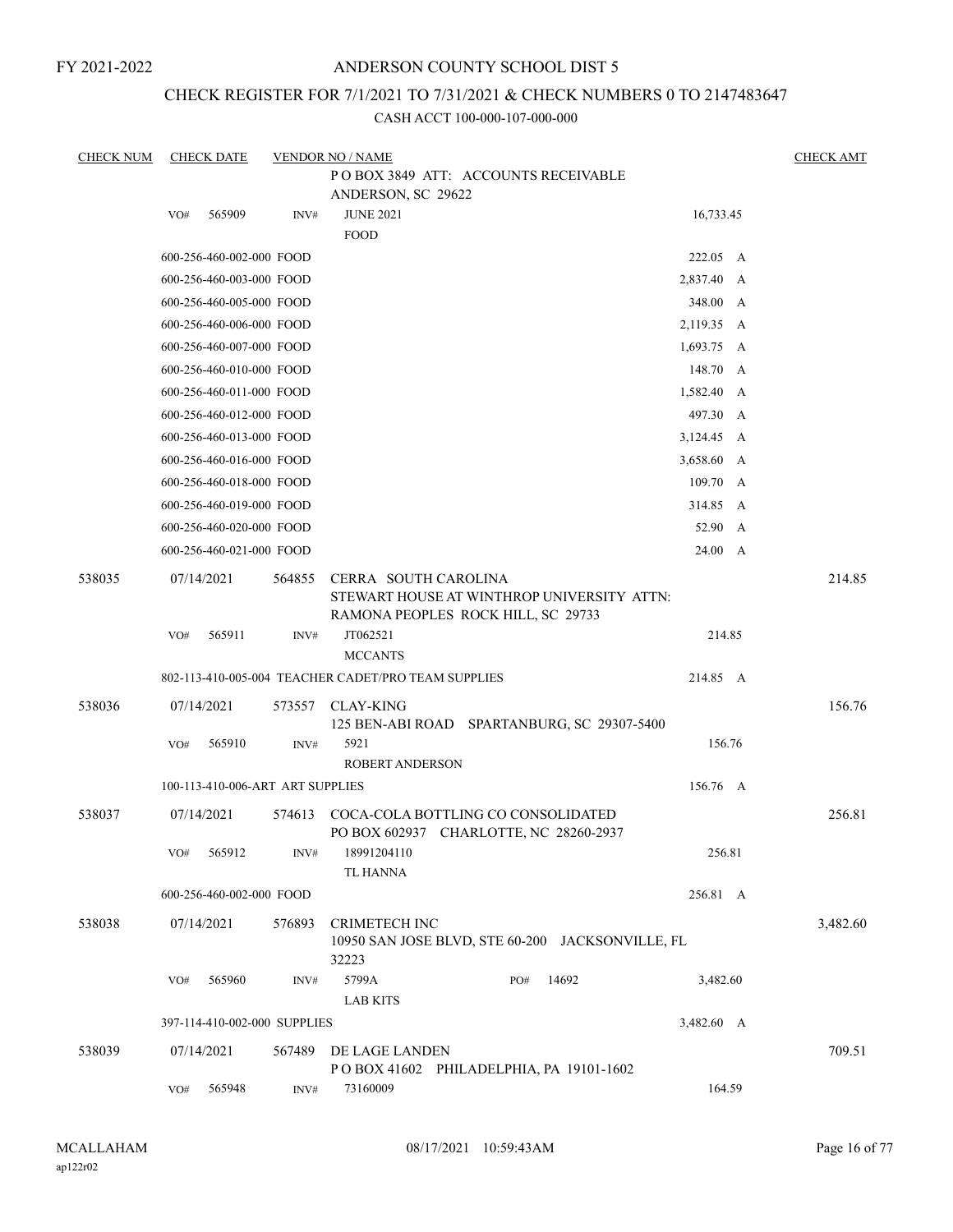# ANDERSON COUNTY SCHOOL DIST 5

# CHECK REGISTER FOR 7/1/2021 TO 7/31/2021 & CHECK NUMBERS 0 TO 2147483647

| <b>CHECK NUM</b> |     | <b>CHECK DATE</b>             |        | <b>VENDOR NO / NAME</b>                        |     |                                                 |           | <b>CHECK AMT</b> |
|------------------|-----|-------------------------------|--------|------------------------------------------------|-----|-------------------------------------------------|-----------|------------------|
|                  |     |                               |        | CONCORD                                        |     |                                                 |           |                  |
|                  |     | 100-113-410-009-000 SUPPLIES  |        |                                                |     |                                                 | 164.59    |                  |
|                  | VO# | 565949                        | INV#   | 72501008                                       |     |                                                 | 265.36    |                  |
|                  |     |                               |        | <b>MIDWAY</b>                                  |     |                                                 |           |                  |
|                  |     | 100-113-410-017-000 SUPPLIES  |        |                                                |     |                                                 | 265.36 A  |                  |
|                  | VO# | 565950                        | INV#   | 73152053                                       |     |                                                 | 279.56    |                  |
|                  |     |                               |        | <b>MIDWAY</b>                                  |     |                                                 |           |                  |
|                  |     | 100-113-410-017-000 SUPPLIES  |        |                                                |     |                                                 | 279.56    |                  |
| 538040           |     | 07/14/2021                    | 198651 | DELL MARKETING                                 |     |                                                 |           | 464.38           |
|                  |     |                               |        |                                                |     | PO BOX 534118 ATT: ACCOUNTS RECEIVABLE          |           |                  |
|                  |     |                               |        | ATLANTA, GA 30353-4118                         |     |                                                 |           |                  |
|                  | VO# | 565956                        | INV#   | 10501011772                                    | PO# | 14823                                           | 464.38    |                  |
|                  |     |                               |        | <b>MONITORS</b>                                |     |                                                 |           |                  |
|                  |     | 852-252-410-000-000 SUPPLIES  |        |                                                |     |                                                 | 464.38    |                  |
| 538041           |     | 07/14/2021                    | 573223 | <b>DEPT OF ADMINISTRATION</b>                  |     |                                                 |           | 1,371.06         |
|                  |     |                               |        |                                                |     | SUITE 409 1200 SENATE STREET COLUMBIA, SC 29201 |           |                  |
|                  | VO# | 565985                        | INV#   | 90313639<br><b>SERVICE</b>                     |     |                                                 | 1,371.06  |                  |
|                  |     | 100-266-340-000-000 TELEPHONE |        |                                                |     |                                                 | 229.24 A  |                  |
|                  |     | 100-266-340-001-000 TELEPHONE |        |                                                |     |                                                 | 67.07 A   |                  |
|                  |     | 100-266-340-002-000 TELEPHONE |        |                                                |     |                                                 | 22.90 A   |                  |
|                  |     | 100-266-340-003-000 TELEPHONE |        |                                                |     |                                                 | 22.90 A   |                  |
|                  |     |                               |        |                                                |     |                                                 | 67.07 A   |                  |
|                  |     | 100-266-340-005-000 TELEPHONE |        |                                                |     |                                                 | 22.90 A   |                  |
|                  |     | 100-266-340-006-000 TELEPHONE |        |                                                |     |                                                 |           |                  |
|                  |     | 100-266-340-007-000 TELEPHONE |        |                                                |     |                                                 | 67.07 A   |                  |
|                  |     | 100-266-340-008-000 TELEPHONE |        |                                                |     |                                                 | 67.07 A   |                  |
|                  |     | 100-266-340-009-000 TELEPHONE |        |                                                |     |                                                 | 67.07 A   |                  |
|                  |     | 100-266-340-010-000 TELEPHONE |        |                                                |     |                                                 | 67.07 A   |                  |
|                  |     | 100-266-340-011-000 TELEPHONE |        |                                                |     |                                                 | 67.07 A   |                  |
|                  |     | 100-266-340-012-000 TELEPHONE |        |                                                |     |                                                 | 67.07 A   |                  |
|                  |     | 100-266-340-013-000 TELEPHONE |        |                                                |     |                                                 | 67.07 A   |                  |
|                  |     | 100-266-340-014-000 TELEPHONE |        |                                                |     |                                                 | 67.07 A   |                  |
|                  |     | 100-266-340-016-000 TELEPHONE |        |                                                |     |                                                 | 67.07 A   |                  |
|                  |     | 100-266-340-017-000 TELEPHONE |        |                                                |     |                                                 | 67.07 A   |                  |
|                  |     | 100-266-340-019-000 TELEPHONE |        |                                                |     |                                                 | 67.07 A   |                  |
|                  |     | 100-266-340-020-000 TELEPHONE |        |                                                |     |                                                 | 67.07 A   |                  |
|                  |     | 100-266-340-021-000 TELEPHONE |        |                                                |     |                                                 | 67.07 A   |                  |
|                  |     | 131-266-340-031-000 TELEPHONE |        |                                                |     |                                                 | 67.07 A   |                  |
| 538042           |     | 07/14/2021                    | 211302 | <b>DUKE ENERGY</b>                             |     |                                                 |           | 76,501.07        |
|                  |     |                               |        | PO BOX 1094 CHARLOTTE, NC 28201-1094           |     |                                                 |           |                  |
|                  | VO# | 565947                        | INV#   | 07/06/21                                       |     |                                                 | 76,501.07 |                  |
|                  |     |                               |        | <b>ELECTRICITY</b>                             |     |                                                 |           |                  |
|                  |     |                               |        | 100-254-470-000-000 ENERGY-ELECTRICITY & WATER |     |                                                 | 18.39 A   |                  |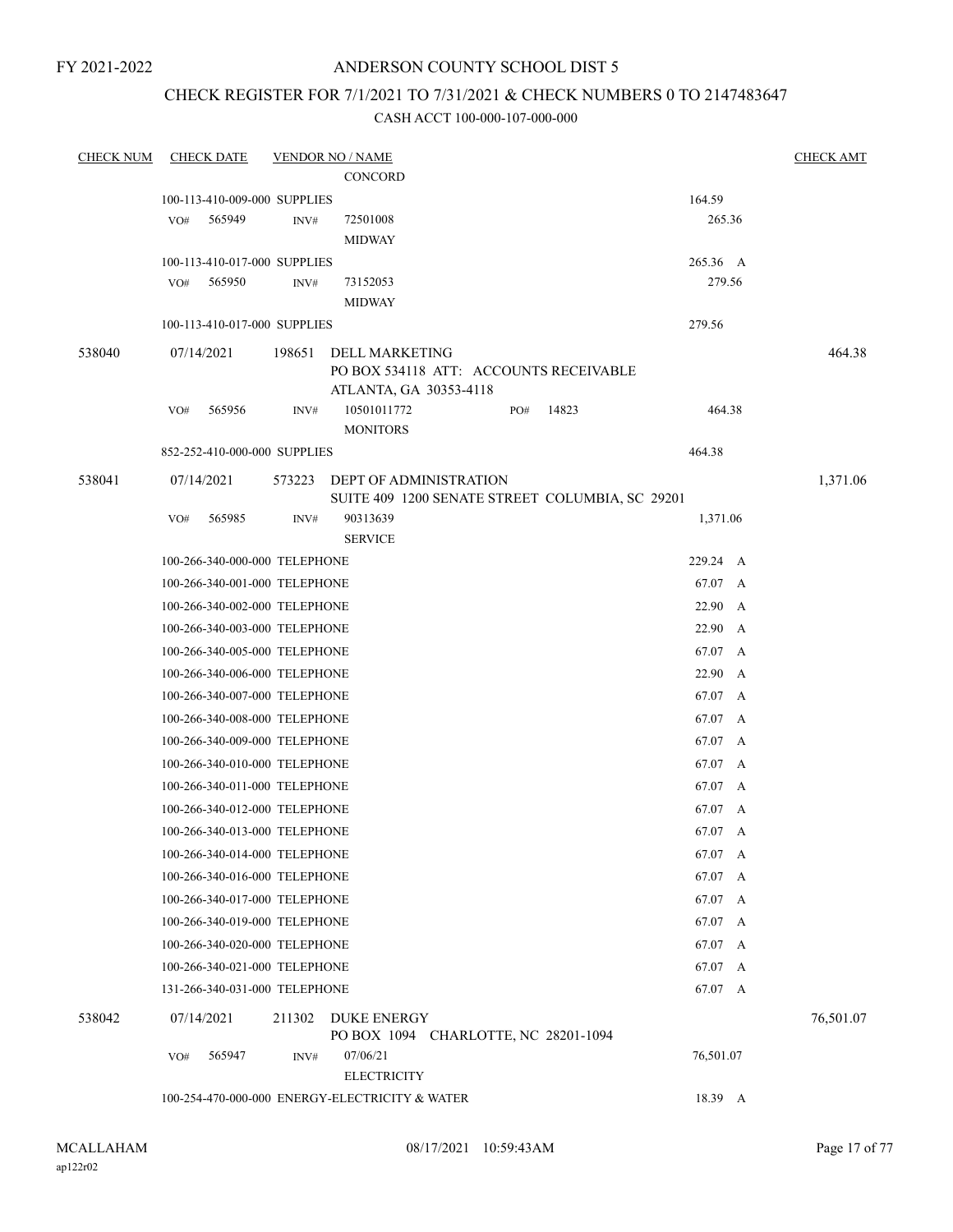# CHECK REGISTER FOR 7/1/2021 TO 7/31/2021 & CHECK NUMBERS 0 TO 2147483647

| <b>CHECK NUM</b> | <b>CHECK DATE</b>                       |        | <b>VENDOR NO / NAME</b>                                                                   |                     |   | <b>CHECK AMT</b> |
|------------------|-----------------------------------------|--------|-------------------------------------------------------------------------------------------|---------------------|---|------------------|
|                  |                                         |        | 100-254-470-002-000 ENERGY-ELECTRICITY & WATER                                            | 26,766.32 A         |   |                  |
|                  |                                         |        | 100-254-470-005-000 ENERGY-ELECTRICITY & WATER                                            | 11,085.28 A         |   |                  |
|                  |                                         |        | 100-254-470-006-000 ENERGY-ELECTRICITY & WATER                                            | 14,994.02 A         |   |                  |
|                  |                                         |        | 100-254-470-008-000 ENERGY-ELECTRICITY & WATER                                            | 7,567.97 A          |   |                  |
|                  |                                         |        | 100-254-470-011-000 ENERGY-ELECTRICITY & WATER                                            | 4,171.94 A          |   |                  |
|                  |                                         |        | 100-254-470-012-000 ENERGY-ELECTRICITY & WATER                                            | $125.94 \quad A$    |   |                  |
|                  |                                         |        | 100-254-470-021-000 ENERGY-ELECTRICITY & WATER                                            | $11,771.21 \quad A$ |   |                  |
| 538043           | 07/14/2021                              | 571860 | EDMENTUM, INC<br>PO BOX 776725 CHICAGO, IL 60677-6725                                     |                     |   | 40,215.25        |
|                  | 565983<br>VO#                           | INV#   | 14761<br>158199<br>PO#<br><b>LICENSE</b>                                                  | 40,215.25           |   |                  |
|                  |                                         |        | 100-114-445-001-ALT INSTRUCTIONAL SOFTWARE                                                | 20,215.50 A         |   |                  |
|                  | 100-145-312-000-000 PURCHASED SERVICES  |        |                                                                                           | 11,999.75 A         |   |                  |
|                  | 124-114-445-024-000 TECHNOLOGY SUPPLIES |        |                                                                                           | 8,000.00 A          |   |                  |
| 538044           | 07/14/2021                              | 563495 | ELECTRIC CITY UTILITIES<br>CITY OF ANDERSON 601 SOUTH MAIN ST<br>ANDERSON, SC 29624       |                     |   | 10,311.87        |
|                  | 565946<br>VO#                           | INV#   | 07/07/21<br><b>WATER/SEWER</b>                                                            | 10,311.87           |   |                  |
|                  |                                         |        | 100-254-470-000-000 ENERGY-ELECTRICITY & WATER                                            | 89.40 A             |   |                  |
|                  |                                         |        | 100-254-470-000-000 ENERGY-ELECTRICITY & WATER                                            | $114.60 \, A$       |   |                  |
|                  |                                         |        | 100-254-470-001-000 ENERGY-ELECTRICITY & WATER                                            | 773.38              | A |                  |
|                  |                                         |        | 100-254-470-006-000 ENERGY-ELECTRICITY & WATER                                            | 3,623.95 A          |   |                  |
|                  |                                         |        | 100-254-470-012-000 ENERGY-ELECTRICITY & WATER                                            | $1,145.82 \, A$     |   |                  |
|                  |                                         |        | 100-254-470-015-000 ENERGY-ELECTRICITY & WATER                                            | 503.99 A            |   |                  |
|                  |                                         |        | 100-254-470-016-000 ENERGY-ELECTRICITY & WATER                                            | $1,207.64 \quad A$  |   |                  |
|                  |                                         |        | 100-254-470-018-000 ENERGY-ELECTRICITY & WATER                                            | $1,082.31 \quad A$  |   |                  |
|                  |                                         |        | 100-254-470-021-000 ENERGY-ELECTRICITY & WATER                                            | 1,770.78 A          |   |                  |
| 538045           | 07/14/2021                              | 576938 | FORT MILL SCHOOL DISTRICT<br>2233 DEERFIELD DRIVE FORT MILL, SC 29715                     |                     |   | 2,538.06         |
|                  | 565918<br>VO#                           | INV#   | <b>FERGUSON</b><br>20-21 PROVISO                                                          | 1,176.86            |   |                  |
|                  |                                         |        | 100-412-720-000-000 PAYMENTS TO OTHER GOV'T UNITS                                         | 1,176.86 A          |   |                  |
|                  | 565919<br>VO#                           | INV#   | <b>FERGUSON</b><br>20-21 PROVISO                                                          | 680.60              |   |                  |
|                  |                                         |        | 100-412-720-000-000 PAYMENTS TO OTHER GOV'T UNITS                                         | 680.60 A            |   |                  |
|                  | 565920<br>VO#                           | INV#   | <b>MATCHETT</b><br>20-21 PROVISO                                                          | 680.60              |   |                  |
|                  |                                         |        | 100-412-720-000-000 PAYMENTS TO OTHER GOV'T UNITS                                         | 680.60 A            |   |                  |
| 538046           | 07/14/2021                              | 517300 | <b>FURMAN UNIVERSITY</b><br>3300 POINSETT HWY ATTN: ERIKAH HAAVIE<br>GREENVILLE, SC 29613 |                     |   | 1,844.70         |
|                  | 565921<br>VO#                           | INV#   | 5105                                                                                      | 1,844.70            |   |                  |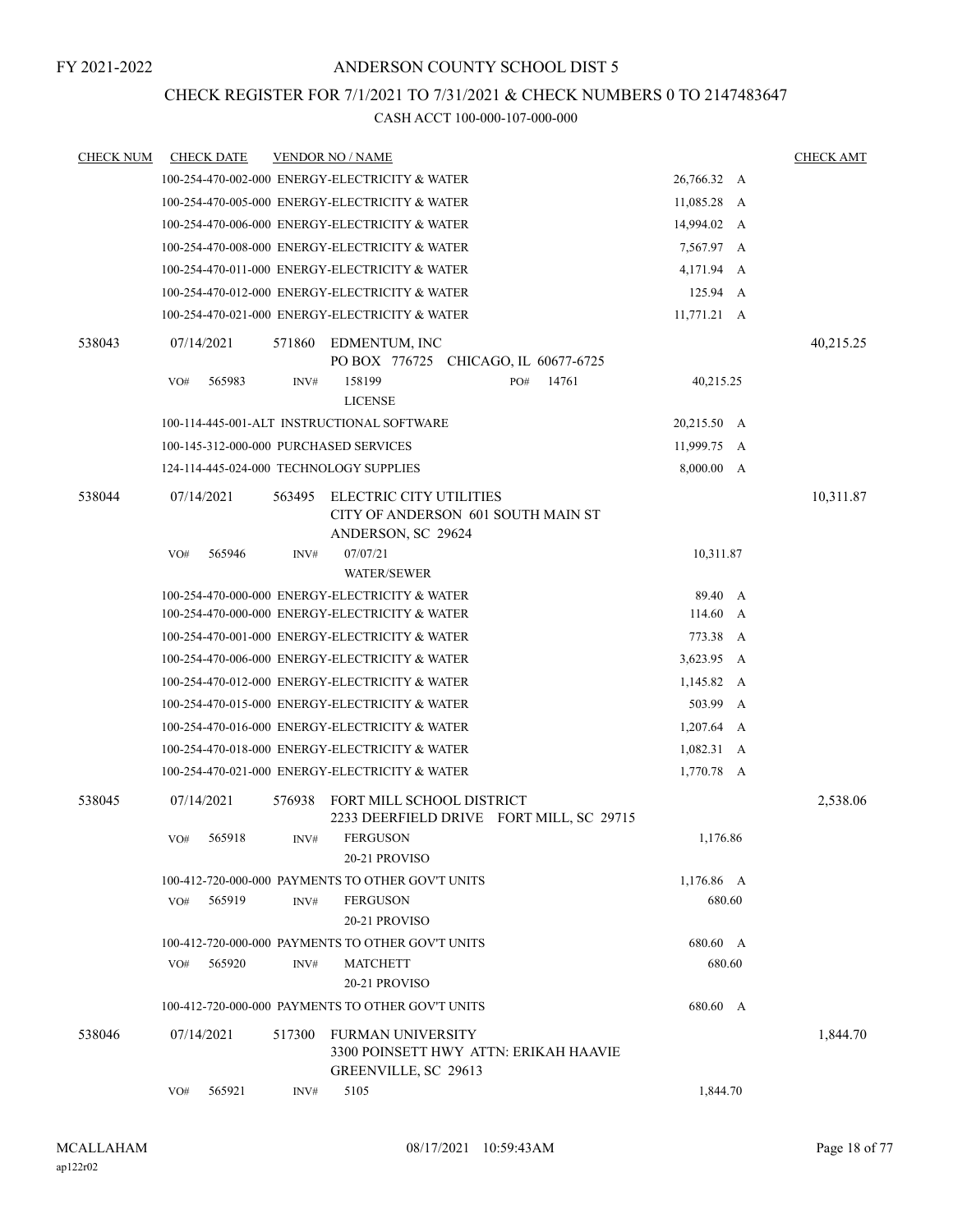# ANDERSON COUNTY SCHOOL DIST 5

# CHECK REGISTER FOR 7/1/2021 TO 7/31/2021 & CHECK NUMBERS 0 TO 2147483647

|   | <b>CHECK NUM</b> |     | <b>CHECK DATE</b> |                                | <b>VENDOR NO / NAME</b><br>21-22 FEES               |     |       |                 | <b>CHECK AMT</b> |
|---|------------------|-----|-------------------|--------------------------------|-----------------------------------------------------|-----|-------|-----------------|------------------|
|   |                  |     |                   |                                | 100-221-312-000-000 PURCHASED SERVICES              |     |       | 1,844.70 A      |                  |
|   |                  |     |                   |                                |                                                     |     |       |                 |                  |
|   | 538047           |     | 07/14/2021        | 571807 GOS                     |                                                     |     |       |                 | 54,369.91        |
|   |                  |     |                   |                                | POBOX 3358 GREENVILLE, SC 29602                     |     |       |                 |                  |
|   |                  | VO# | 565067            | INV#                           | 880257<br><b>SUPPLIES</b>                           | PO# | 14448 | 54,369.91       |                  |
|   |                  |     |                   |                                | 100-000-170-000-000 WAREHOUSE INVENTORY             |     |       | 54,369.91       |                  |
|   |                  |     |                   |                                |                                                     |     |       |                 |                  |
| * | 538049           |     | 07/14/2021        |                                | 574279 HALLIGAN MAHONEY & WILLIAMS                  |     |       |                 | 7,367.50         |
|   |                  |     |                   |                                | PO BOX 11367 COLUMBIA, SC 29211-1367                |     |       |                 |                  |
|   |                  | VO# | 565970            | INV#                           | 15865<br><b>JUNE 2021</b>                           |     |       | 183.75          |                  |
|   |                  |     |                   | 131-233-319-031-000 LEGAL FEES |                                                     |     |       | 183.75 A        |                  |
|   |                  | VO# | 565971            | INV#                           | 15860                                               |     |       | 7,183.75        |                  |
|   |                  |     |                   |                                | <b>JUNE 2021</b>                                    |     |       |                 |                  |
|   |                  |     |                   | 100-231-319-000-000 LEGAL FEES |                                                     |     |       | 7,183.75 A      |                  |
|   |                  |     |                   |                                |                                                     |     |       |                 |                  |
|   | * 538052         |     | 07/14/2021        | 575699                         | HILL, DANA<br>116 CARTER HALL DR ANDERSON, SC 29621 |     |       |                 | 1,343.21         |
|   |                  | VO# | 565878            | INV#                           | <b>JUNE 20-23</b>                                   |     |       | 1,343.21        |                  |
|   |                  |     |                   |                                | <b>SCISA</b>                                        |     |       |                 |                  |
|   |                  |     |                   |                                | 263-370-312-000-MSA PS-MONTESSORI SCH OF AND        |     |       | $1,343.21 \, A$ |                  |
|   | 538053           |     | 07/14/2021        | 573556                         | INTERNATIONAL ACADEMY of SCIENCE                    |     |       |                 | 8,750.00         |
|   |                  |     |                   |                                | ACELLUS EDUCATION CENTER 26900 E. PINK HILL         |     |       |                 |                  |
|   |                  |     |                   |                                | ROAD INDEPENDENCE, MO 64057                         |     |       |                 |                  |
|   |                  | VO# | 565981            | INV#                           | 82008                                               | PO# | 14763 | 8,750.00        |                  |
|   |                  |     |                   |                                | <b>LICENSE</b>                                      |     |       |                 |                  |
|   |                  |     |                   |                                | 100-114-445-001-ALT INSTRUCTIONAL SOFTWARE          |     |       | 5,750.00 A      |                  |
|   |                  |     |                   |                                | 100-145-312-000-000 PURCHASED SERVICES              |     |       | 1,500.00 A      |                  |
|   |                  |     |                   | 124-114-410-024-000 SUPPLIES   |                                                     |     |       | 1,500.00 A      |                  |
|   | 538054           |     | 07/14/2021        | 501373                         | LAMAR COMPANIES                                     |     |       |                 | 423.00           |
|   |                  |     |                   |                                | PO BOX 96030 BATON ROUGE, LA 70896                  |     |       |                 |                  |
|   |                  | VO# | 565931            | INV#                           | 112620033                                           |     |       | 423.00          |                  |
|   |                  |     |                   |                                | <b>BILLBOARDS</b>                                   |     |       |                 |                  |
|   |                  |     |                   |                                | 100-263-360-000-000 PRINTING AND BINDING            |     |       | 423.00 A        |                  |
|   | * 538056         |     | 07/14/2021        | 358500                         | <b>MINUTEMAN PRESS</b>                              |     |       |                 | 4,135.56         |
|   |                  |     |                   |                                | 3308 NORTH MAIN STREET ATT: ACCOUNTS                |     |       |                 |                  |
|   |                  |     |                   |                                | RECEIVABLE ANDERSON, SC 29621-4108                  |     |       |                 |                  |
|   |                  | VO# | 565924            | INV#                           | 92372                                               | PO# | 14611 | 544.94          |                  |
|   |                  |     |                   |                                | WHITEHALL ELEM                                      |     |       |                 |                  |
|   |                  |     |                   | 100-112-410-019-000 SUPPLIES   |                                                     |     |       | 544.94 A        |                  |
|   |                  | VO# | 565925            | INV#                           | 92538<br>WHITEHALL ELEM                             | PO# | 14775 | 3,213.03        |                  |
|   |                  |     |                   | 100-111-410-019-000 SUPPLIES   |                                                     |     |       | 510.50 A        |                  |
|   |                  |     |                   | 100-112-410-019-000 SUPPLIES   |                                                     |     |       | 671.63 A        |                  |
|   |                  |     |                   |                                |                                                     |     |       |                 |                  |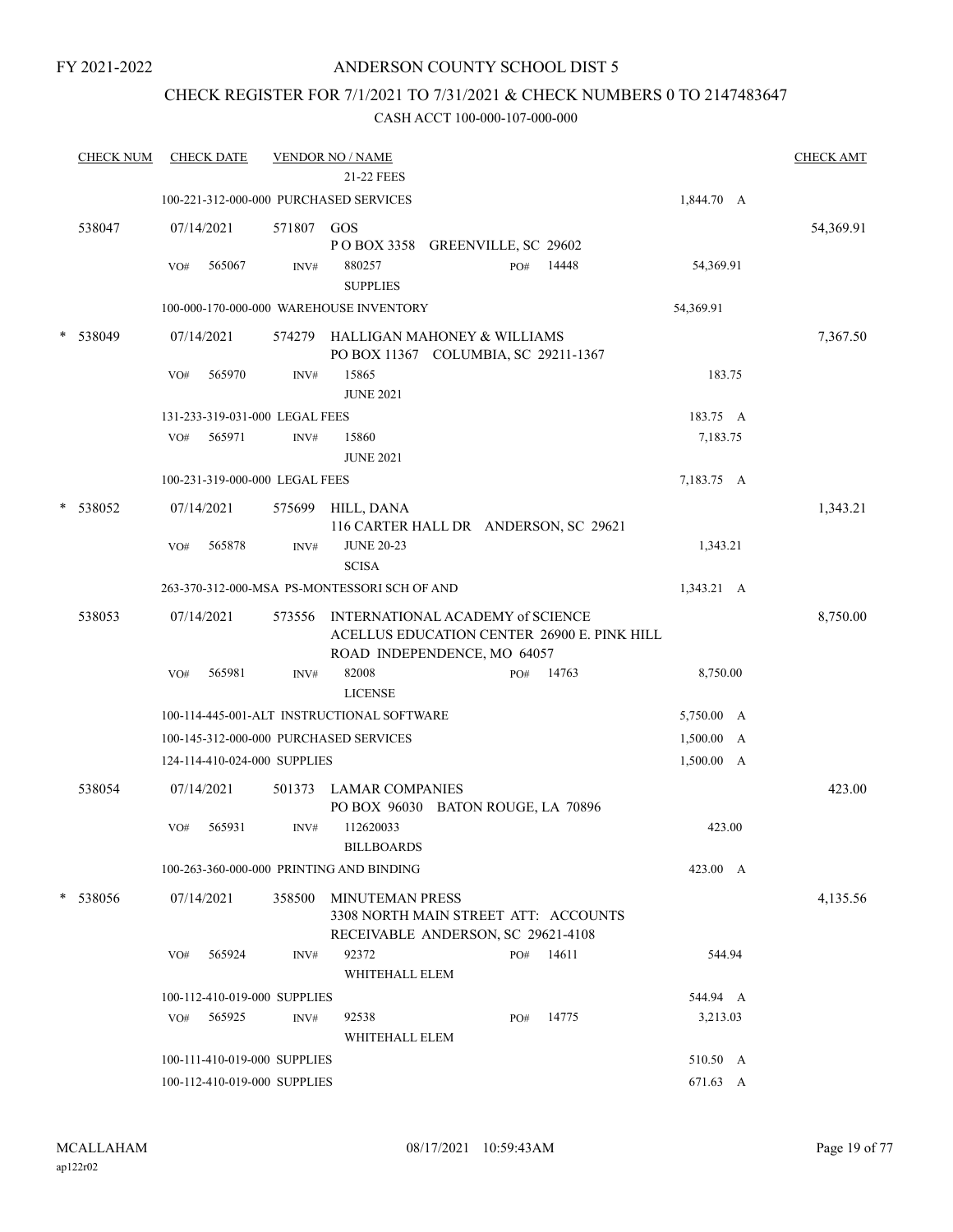# CHECK REGISTER FOR 7/1/2021 TO 7/31/2021 & CHECK NUMBERS 0 TO 2147483647

| <b>CHECK NUM</b> |     | <b>CHECK DATE</b>            |        | <b>VENDOR NO / NAME</b>                                                           |     |                                       |                |      | <b>CHECK AMT</b> |
|------------------|-----|------------------------------|--------|-----------------------------------------------------------------------------------|-----|---------------------------------------|----------------|------|------------------|
|                  |     |                              |        | 100-112-410-019-INQ INQUIRY BASED LEARNING                                        |     |                                       | 432.11 A       |      |                  |
|                  |     | 100-113-410-019-000 SUPPLIES |        |                                                                                   |     |                                       | 1,598.79 A     |      |                  |
|                  | VO# | 565926                       | INV#   | 92450                                                                             |     |                                       | 377.59         |      |                  |
|                  |     |                              |        | <b>CHARTER SCHOOL</b>                                                             |     |                                       |                |      |                  |
|                  |     | 124-114-410-024-000 SUPPLIES |        |                                                                                   |     |                                       | 377.59 A       |      |                  |
| 538057           |     | 07/14/2021                   |        | 576939 MIRANDA, MIGUEL**<br>6387 BAY RD MYRTLE BEACH, SC 29588                    |     |                                       |                |      | 500.00           |
|                  | VO# | 565927                       | INV#   | 07092021<br>TL HANNA CHEER                                                        |     |                                       | 500.00         |      |                  |
|                  |     |                              |        | 702-271-660-002-669 V CHEERLEADERS-CURR.YR. EXPENSE                               |     |                                       | 500.00         |      |                  |
| 538058           |     | 07/14/2021                   | 567126 | MUSIC & ARTS CENTER<br>5295 WESTVIEW DR SUITE 300 ATTN: CA<br>FREDERICK, MD 21703 |     |                                       |                |      | 1,094.42         |
|                  | VO# | 565975                       | INV#   | 027164340<br><b>REPAIRS</b>                                                       | PO# | 14730                                 | 43.13          |      |                  |
|                  |     |                              |        | 100-113-314-006-000 BAND REPAIRS ACCOUNT                                          |     |                                       | 43.13 A        |      |                  |
|                  | VO# | 565976                       | INV#   | 027263787<br><b>REPAIRS</b>                                                       | PO# | 14729                                 | 355.90         |      |                  |
|                  |     |                              |        | 100-113-314-021-000 BAND REPAIRS ACCOUNT                                          |     |                                       | 355.90         |      |                  |
|                  | VO# | 565977                       | INV#   | 027264153<br><b>REPAIRS</b>                                                       | PO# | 14729                                 | 84.49          |      |                  |
|                  |     |                              |        | 100-114-314-003-000 BAND REPAIRS ACCOUNT                                          |     |                                       | 84.49          |      |                  |
|                  | VO# | 565978                       | INV#   | 027254441<br><b>REPAIRS</b>                                                       | PO# | 14729                                 | 69.52          |      |                  |
|                  |     |                              |        | 100-114-314-002-000 BAND REPAIRS ACCOUNT                                          |     |                                       | 69.52          |      |                  |
|                  | VO# | 565979                       | INV#   | 027164339                                                                         | PO# | 14729                                 | 375.76         |      |                  |
|                  |     |                              |        | <b>REPAIRS</b>                                                                    |     |                                       |                |      |                  |
|                  |     |                              |        | 100-112-314-014-000 BAND REPAIRS ACCOUNT                                          |     |                                       | 375.76 A       |      |                  |
|                  | VO# | 565980                       | INV#   | 027151252<br><b>REPAIRS</b>                                                       | PO# | 14729                                 | 156.09         |      |                  |
|                  |     |                              |        | 100-114-314-003-000 BAND REPAIRS ACCOUNT                                          |     |                                       | $156.09$ A     |      |                  |
|                  | VO# | 566001                       | INV#   | 027140059<br><b>REPAIRS</b>                                                       | PO# | 14729                                 |                | 9.53 |                  |
|                  |     |                              |        | 100-114-314-003-000 BAND REPAIRS ACCOUNT                                          |     |                                       | $9.53 \quad A$ |      |                  |
| 538059           |     | 07/14/2021                   | 576941 | MY CLEANERS & LAUNDRY INC                                                         |     | 2910 ABBEVILLE HWY ANDERSON, SC 29624 |                |      | 185.61           |
|                  | VO# | 566020                       | INV#   | SA15286<br>TL HANNA                                                               |     |                                       | 185.61         |      |                  |
|                  |     |                              |        | 702-271-660-002-656 ROTC/ NAVY GENERAL EXPENSE                                    |     |                                       | 141.18         |      |                  |
|                  |     |                              |        | 702-271-660-002-656 ROTC/ NAVY GENERAL EXPENSE                                    |     |                                       | 44.43          |      |                  |
| 538060           |     | 07/14/2021                   | 564010 | NC CHILD SUPPORT CENTRALIZED COLLECTNS<br>POBOX 900012 RALEIGH, NC 27675-9012     |     |                                       |                |      | 305.50           |
|                  | VO# | 565940                       | INV#   | 07/15/2021<br>PAYROLL                                                             |     |                                       | 305.50         |      |                  |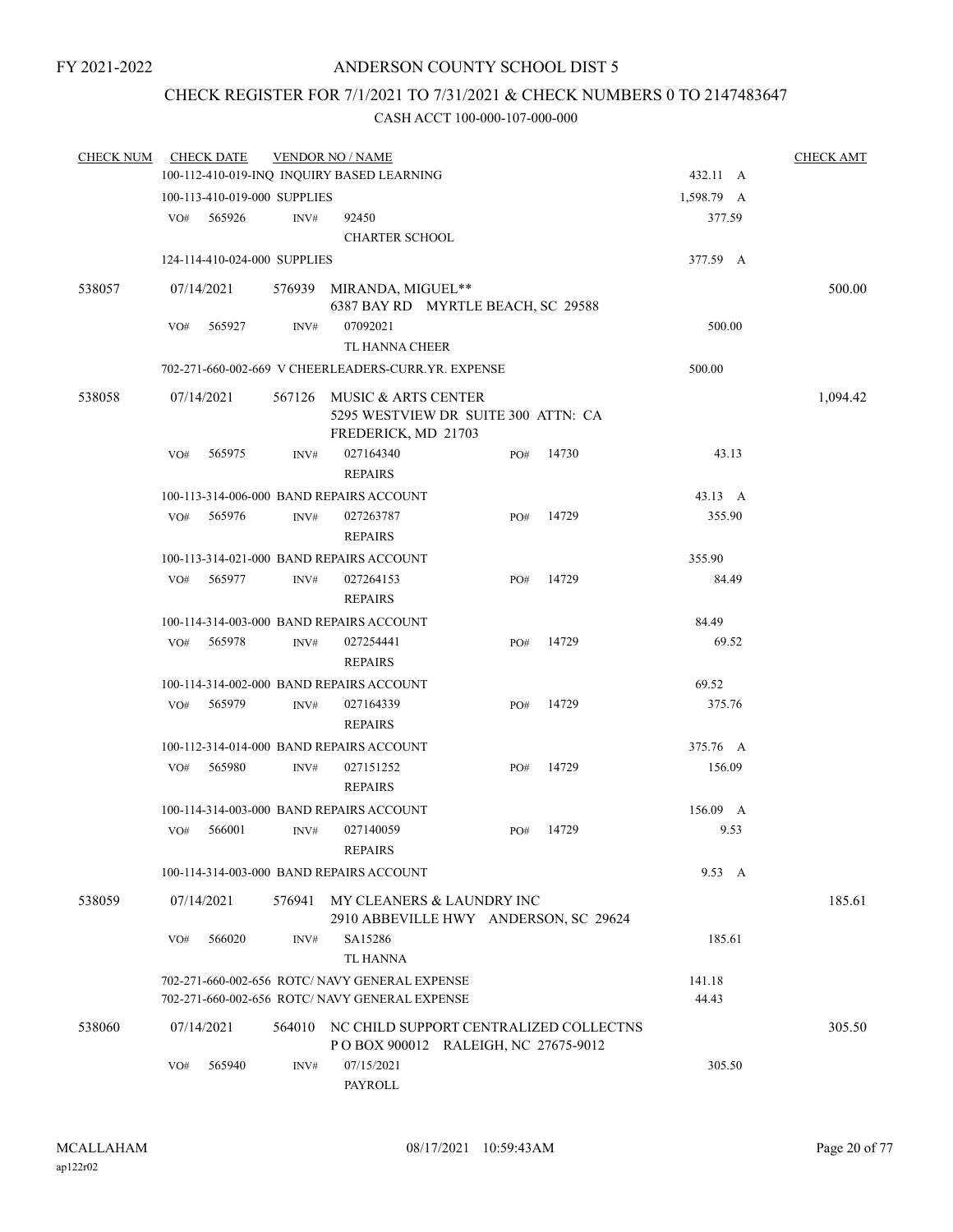# ANDERSON COUNTY SCHOOL DIST 5

# CHECK REGISTER FOR 7/1/2021 TO 7/31/2021 & CHECK NUMBERS 0 TO 2147483647

|  | <b>CHECK NUM</b> |     | <b>CHECK DATE</b> |                                | <b>VENDOR NO / NAME</b><br>100-000-435-000-000 WAGE GARNISH/CH SUPPORT              |     |       | 305.50             | <b>CHECK AMT</b> |
|--|------------------|-----|-------------------|--------------------------------|-------------------------------------------------------------------------------------|-----|-------|--------------------|------------------|
|  | 538061           |     | 07/14/2021        |                                | 573083 NEWSELA<br>PO BOX 392675 PITTSBURGH, PA 15251                                |     |       |                    | 79,422.00        |
|  |                  | VO# | 565989            | INV#                           | 19002<br><b>RENEWAL</b>                                                             | PO# | 14587 | 79,422.00          |                  |
|  |                  |     |                   |                                | 100-114-445-000-000 DISTRICT WIDE SOFTWARE                                          |     |       | 79,422.00 A        |                  |
|  | 538062           |     | 07/14/2021        |                                | 564378 PEARSON EDUCATION, INC<br>13036 COLLECTION CENTER DRIVE CHICAGO, IL<br>60693 |     |       |                    | 7,649.84         |
|  |                  | VO# | 565997            | INV#                           | 14649113                                                                            | PO# | 14590 | 7,649.84           |                  |
|  |                  |     |                   |                                | <b>MIDWAY ELEM</b>                                                                  |     |       |                    |                  |
|  |                  |     |                   |                                | 203-161-410-000-SUP SUPPLEMENTAL SUPPLIES                                           |     |       | 7,649.84 A         |                  |
|  | 538063           |     | 07/14/2021        |                                | 568036 PIEDMONT NATURAL GAS<br>PO BOX 1246 CHARLOTTE, NC 28201-1246                 |     |       |                    | 139.02           |
|  |                  | VO# | 565944            | INV#                           | 4000769201001<br><b>NATURAL GAS</b>                                                 |     |       | 24.72              |                  |
|  |                  |     |                   | 100-254-472-012-000 ENERGY-GAS |                                                                                     |     |       | 24.72 A            |                  |
|  |                  |     | VO# 565945        | INV#                           | 9000769202001<br>NATURAL GAS                                                        |     |       | 114.30             |                  |
|  |                  |     |                   | 600-256-470-012-000 ENERGY     |                                                                                     |     |       | 114.30 A           |                  |
|  | 538064           |     | 07/14/2021        |                                | 572037 PLANBOOKEDU LLC<br>710 MARKET ST #14 CHAPEL HILL, NC 27516                   |     |       |                    | 1,632.00         |
|  |                  | VO# | 565998            | INV#                           | 2021-12253<br><b>SUBSCRIPTION</b>                                                   |     |       | 1,632.00           |                  |
|  |                  |     |                   | 100-113-410-006-000 SUPPLIES   |                                                                                     |     |       | 1,632.00 A         |                  |
|  | 538065           |     | 07/14/2021        |                                | 574179 PLANETHS, LLC<br>20098 ASHBROOK PLACE, SUITE 155 ASHBURN, VA<br>20147        |     |       |                    | 7,150.00         |
|  |                  | VO# | 565969            | INV#                           | 4759<br><b>RENEWAL</b>                                                              | PO# | 14835 | 7,150.00           |                  |
|  |                  |     |                   |                                | 100-271-312-002-LIC LICENSE RENEWAL                                                 |     |       | 2,750.00 A         |                  |
|  |                  |     |                   |                                | 100-271-312-003-LIC LICENSE RENEWAL                                                 |     |       | 2,750.00 A         |                  |
|  |                  |     |                   |                                | 100-271-312-005-LIC LICENSE RENEWAL                                                 |     |       | 550.00 A           |                  |
|  |                  |     |                   |                                | 100-271-312-006-LIC LICENSE RENEWAL                                                 |     |       | 550.00<br>A        |                  |
|  |                  |     |                   |                                | 100-271-312-020-LIC LICENSE RENEWAL                                                 |     |       | 550.00 A           |                  |
|  | * 538067         |     | 07/14/2021        | 569972                         | <b>ROY JEFFCOAT</b><br>521 N MCDUFFIE ST ANDERSON, SC 29621                         |     |       |                    | 1,282.00         |
|  |                  | VO# | 565881            | INV#                           | <b>TALLAHASSEE</b><br><b>FUEL &amp; PILOT</b>                                       |     |       | 1,282.00           |                  |
|  |                  |     |                   |                                | 100-390-410-000-000 SUPPLIES AND MATERIALS                                          |     |       | $1,282.00 \quad A$ |                  |
|  | 538068           |     | 07/14/2021        | 576647                         | <b>SAAD RESOURCES LLC</b><br>183 FARIS CIRCLE GREENVILLE, SC 29605                  |     |       |                    | 1,675.00         |
|  |                  | VO# | 565999            | INV#                           | 245                                                                                 | PO# | 13596 | 1,675.00           |                  |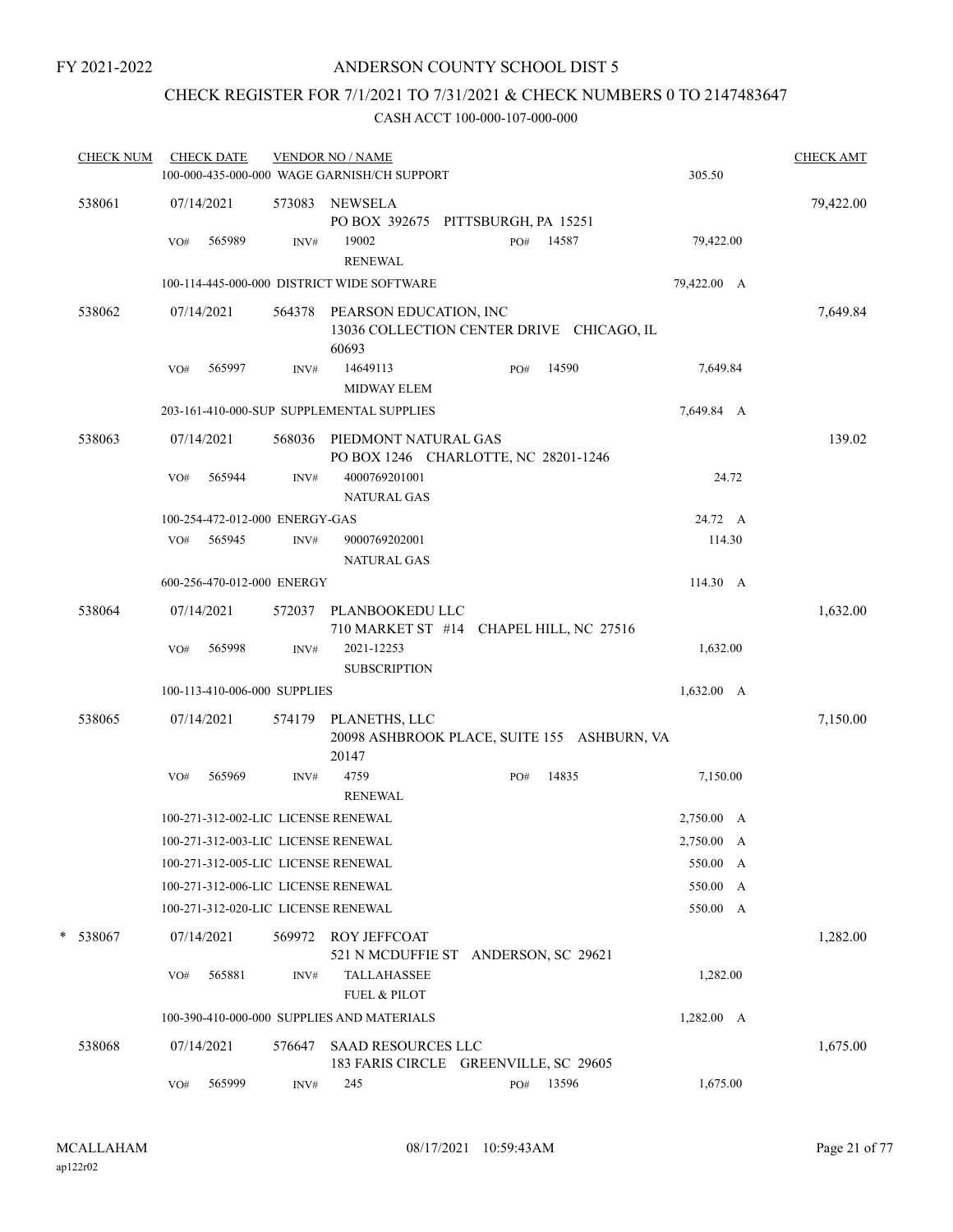# ANDERSON COUNTY SCHOOL DIST 5

# CHECK REGISTER FOR 7/1/2021 TO 7/31/2021 & CHECK NUMBERS 0 TO 2147483647

| <b>CHECK NUM</b> |                              |                   |                                                                                                                                     |                                                                                                                |                                                                                                                                                                                                                                                                                                                                                                                                                                                                                                                                                                                                                                                                                                                                                                                  | <b>CHECK AMT</b>                                                |
|------------------|------------------------------|-------------------|-------------------------------------------------------------------------------------------------------------------------------------|----------------------------------------------------------------------------------------------------------------|----------------------------------------------------------------------------------------------------------------------------------------------------------------------------------------------------------------------------------------------------------------------------------------------------------------------------------------------------------------------------------------------------------------------------------------------------------------------------------------------------------------------------------------------------------------------------------------------------------------------------------------------------------------------------------------------------------------------------------------------------------------------------------|-----------------------------------------------------------------|
|                  |                              |                   |                                                                                                                                     |                                                                                                                |                                                                                                                                                                                                                                                                                                                                                                                                                                                                                                                                                                                                                                                                                                                                                                                  |                                                                 |
|                  |                              |                   |                                                                                                                                     |                                                                                                                | 1,675.00                                                                                                                                                                                                                                                                                                                                                                                                                                                                                                                                                                                                                                                                                                                                                                         |                                                                 |
|                  |                              |                   |                                                                                                                                     | ATTENTION: UI COLLECTIONS PO BOX 2644                                                                          |                                                                                                                                                                                                                                                                                                                                                                                                                                                                                                                                                                                                                                                                                                                                                                                  | 133.80                                                          |
|                  | VO#                          | 565943            | INV#                                                                                                                                | 07/15/2021                                                                                                     | 133.80                                                                                                                                                                                                                                                                                                                                                                                                                                                                                                                                                                                                                                                                                                                                                                           |                                                                 |
|                  |                              |                   |                                                                                                                                     | PAYROLL                                                                                                        |                                                                                                                                                                                                                                                                                                                                                                                                                                                                                                                                                                                                                                                                                                                                                                                  |                                                                 |
|                  |                              |                   |                                                                                                                                     |                                                                                                                | 133.80                                                                                                                                                                                                                                                                                                                                                                                                                                                                                                                                                                                                                                                                                                                                                                           |                                                                 |
| 538071           |                              |                   | 568980                                                                                                                              | <b>SC DEPT OF REVENUE</b><br>PO BOX 2535 COLUMBIA, SC 29202-2535                                               |                                                                                                                                                                                                                                                                                                                                                                                                                                                                                                                                                                                                                                                                                                                                                                                  | 217.04                                                          |
|                  | VO#                          | 565942            | INV#                                                                                                                                | 07/15/2021<br>PAYROLL                                                                                          | 217.04                                                                                                                                                                                                                                                                                                                                                                                                                                                                                                                                                                                                                                                                                                                                                                           |                                                                 |
|                  |                              |                   |                                                                                                                                     |                                                                                                                | 217.04                                                                                                                                                                                                                                                                                                                                                                                                                                                                                                                                                                                                                                                                                                                                                                           |                                                                 |
|                  |                              |                   |                                                                                                                                     | <b>SCHOOL DISTRICT OF PICKENS COUNTY</b><br>1348 GRIFFIN MILL ROAD ATTN: DANNY ROGERS<br>EASLEY, SC 29640-6997 |                                                                                                                                                                                                                                                                                                                                                                                                                                                                                                                                                                                                                                                                                                                                                                                  | 913.00                                                          |
|                  | VO#                          | 566007            | INV#                                                                                                                                | 2020-2021                                                                                                      | 913.00                                                                                                                                                                                                                                                                                                                                                                                                                                                                                                                                                                                                                                                                                                                                                                           |                                                                 |
|                  |                              |                   |                                                                                                                                     | <b>PROVISO</b>                                                                                                 |                                                                                                                                                                                                                                                                                                                                                                                                                                                                                                                                                                                                                                                                                                                                                                                  |                                                                 |
|                  |                              |                   |                                                                                                                                     |                                                                                                                | 913.00 A                                                                                                                                                                                                                                                                                                                                                                                                                                                                                                                                                                                                                                                                                                                                                                         |                                                                 |
| 538075           |                              |                   |                                                                                                                                     | POBOX 11960 CAPITOL STATION COLUMBIA, SC<br>29211                                                              |                                                                                                                                                                                                                                                                                                                                                                                                                                                                                                                                                                                                                                                                                                                                                                                  | 976.74                                                          |
|                  | VO#                          | 565938            | INV#                                                                                                                                | 07/15/2021                                                                                                     | 976.74                                                                                                                                                                                                                                                                                                                                                                                                                                                                                                                                                                                                                                                                                                                                                                           |                                                                 |
|                  |                              |                   |                                                                                                                                     |                                                                                                                | 976.74                                                                                                                                                                                                                                                                                                                                                                                                                                                                                                                                                                                                                                                                                                                                                                           |                                                                 |
| 538076           |                              |                   | 451201                                                                                                                              | SC SCHOOL BOARDS INSURANCE TRUST                                                                               |                                                                                                                                                                                                                                                                                                                                                                                                                                                                                                                                                                                                                                                                                                                                                                                  | 471,641.00                                                      |
|                  |                              |                   |                                                                                                                                     | 4131                                                                                                           |                                                                                                                                                                                                                                                                                                                                                                                                                                                                                                                                                                                                                                                                                                                                                                                  |                                                                 |
|                  |                              |                   |                                                                                                                                     | <b>AN5 CHARTER</b>                                                                                             |                                                                                                                                                                                                                                                                                                                                                                                                                                                                                                                                                                                                                                                                                                                                                                                  |                                                                 |
|                  |                              |                   |                                                                                                                                     |                                                                                                                | 1,967.00                                                                                                                                                                                                                                                                                                                                                                                                                                                                                                                                                                                                                                                                                                                                                                         |                                                                 |
|                  | VO#                          | 566003            | INV#                                                                                                                                | 13538                                                                                                          | 3,944.00                                                                                                                                                                                                                                                                                                                                                                                                                                                                                                                                                                                                                                                                                                                                                                         |                                                                 |
|                  |                              |                   |                                                                                                                                     | AIT 21-22                                                                                                      |                                                                                                                                                                                                                                                                                                                                                                                                                                                                                                                                                                                                                                                                                                                                                                                  |                                                                 |
|                  |                              |                   |                                                                                                                                     |                                                                                                                | 3,944.00                                                                                                                                                                                                                                                                                                                                                                                                                                                                                                                                                                                                                                                                                                                                                                         |                                                                 |
|                  | VO#                          | 566004            | $\text{INV}\#$                                                                                                                      | 4133                                                                                                           | 22,260.00                                                                                                                                                                                                                                                                                                                                                                                                                                                                                                                                                                                                                                                                                                                                                                        |                                                                 |
|                  |                              |                   |                                                                                                                                     |                                                                                                                |                                                                                                                                                                                                                                                                                                                                                                                                                                                                                                                                                                                                                                                                                                                                                                                  |                                                                 |
|                  |                              |                   |                                                                                                                                     |                                                                                                                |                                                                                                                                                                                                                                                                                                                                                                                                                                                                                                                                                                                                                                                                                                                                                                                  |                                                                 |
|                  |                              |                   |                                                                                                                                     |                                                                                                                |                                                                                                                                                                                                                                                                                                                                                                                                                                                                                                                                                                                                                                                                                                                                                                                  |                                                                 |
|                  |                              |                   |                                                                                                                                     |                                                                                                                |                                                                                                                                                                                                                                                                                                                                                                                                                                                                                                                                                                                                                                                                                                                                                                                  |                                                                 |
|                  |                              |                   |                                                                                                                                     |                                                                                                                |                                                                                                                                                                                                                                                                                                                                                                                                                                                                                                                                                                                                                                                                                                                                                                                  |                                                                 |
|                  |                              |                   |                                                                                                                                     |                                                                                                                |                                                                                                                                                                                                                                                                                                                                                                                                                                                                                                                                                                                                                                                                                                                                                                                  |                                                                 |
|                  |                              |                   |                                                                                                                                     |                                                                                                                | 146,250.00                                                                                                                                                                                                                                                                                                                                                                                                                                                                                                                                                                                                                                                                                                                                                                       |                                                                 |
|                  |                              |                   |                                                                                                                                     |                                                                                                                |                                                                                                                                                                                                                                                                                                                                                                                                                                                                                                                                                                                                                                                                                                                                                                                  | 282.72                                                          |
|                  | 538070<br>* 538073<br>538077 | VO#<br>VO#<br>VO# | <b>CHECK DATE</b><br>07/14/2021<br>07/14/2021<br>07/14/2021<br>07/14/2021<br>07/14/2021<br>566002<br>566005<br>566006<br>07/14/2021 | INV#<br>INV#<br>INV#<br>451500                                                                                 | <b>VENDOR NO / NAME</b><br><b>JULY STORAGE</b><br>100-254-410-000-C19 SUPPIES - C19<br>445575 SC DEPT OF EMPLOYMENT & WORKFORCE<br>COLUMBIA, SC 29202<br>100-000-442-000-000 UNEMPLOYMENT COMPENSATION LEVY<br>100-000-440-000-000 SC STATE TAX LEVY<br>570300<br>100-412-720-000-000 PAYMENTS TO OTHER GOV'T UNITS<br>450701 SC RETIREMENT SYSTEM (SPP)<br>PAYROLL<br>100-000-438-000-000 RETIREMENT SERV PURCHASE<br>111 RESEARCH DRIVE COLUMBIA, SC 29203<br>124-114-324-024-000 PROPERTY INSURANCE<br>131-233-270-031-000 WORKERS COMPENSATION<br>AIT 21-22<br>131-233-324-031-000 PROPERTY INSURANCE<br>4138<br>AN5 21-22<br>100-252-324-000-000 PROPERTY INSURANCE<br>13543<br>AN5 21-22<br>100-252-270-000-000 WORKMAN'S COMPENSATION<br>SC STATE DEPARTMENT OF EDUCATION | 1,967.00<br>22,260.00<br>297,220.00<br>297,220.00<br>146,250.00 |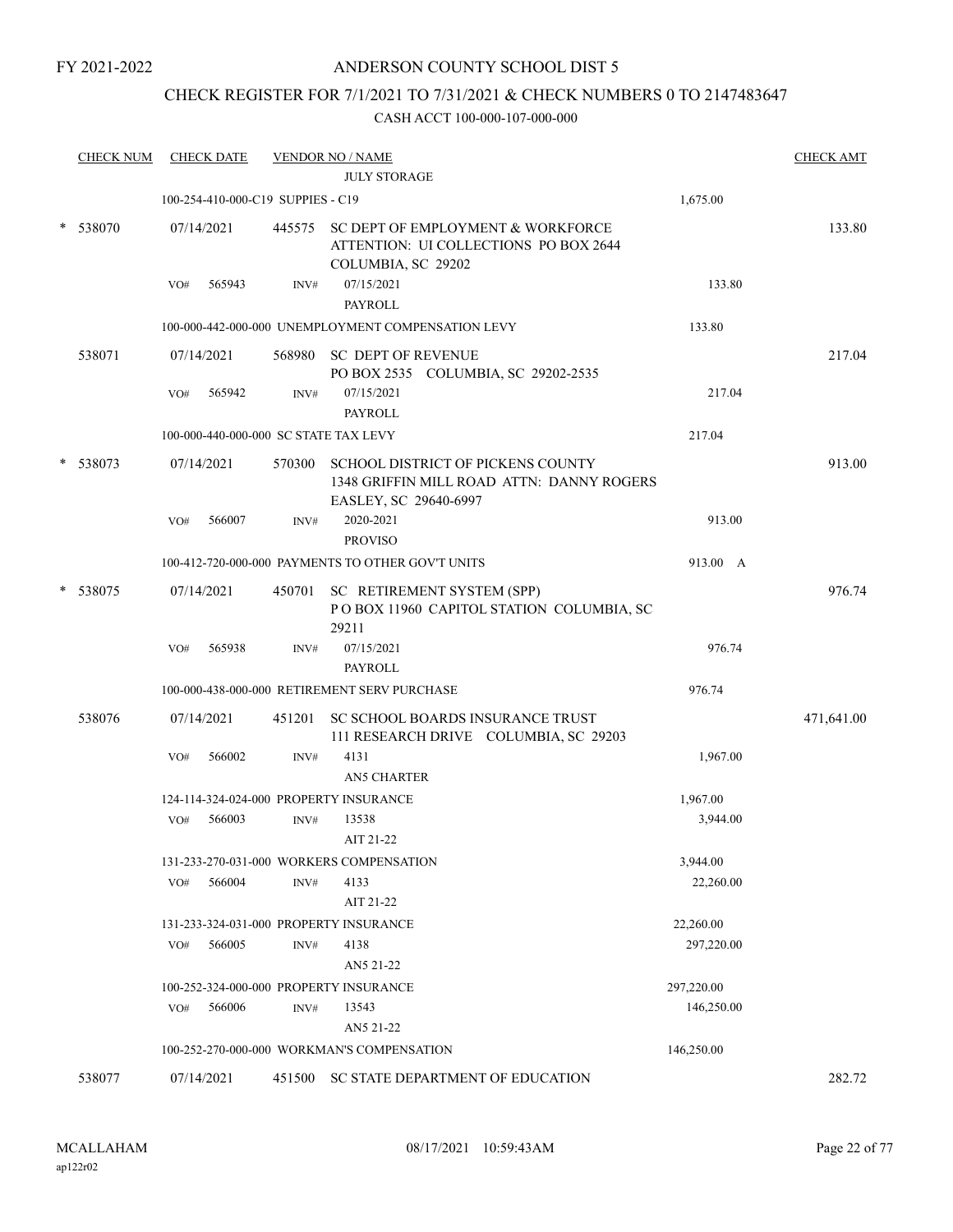# ANDERSON COUNTY SCHOOL DIST 5

# CHECK REGISTER FOR 7/1/2021 TO 7/31/2021 & CHECK NUMBERS 0 TO 2147483647

| <b>CHECK NUM</b> |     | <b>CHECK DATE</b>                         |                                    | <b>VENDOR NO / NAME</b>                                                             |           | <b>CHECK AMT</b> |
|------------------|-----|-------------------------------------------|------------------------------------|-------------------------------------------------------------------------------------|-----------|------------------|
|                  |     |                                           |                                    | 1429 SENATE ST ROOM 1101 TRANSPORTATION<br>COLUMBIA, SC 29201                       |           |                  |
|                  | VO# | 565986                                    | INV#                               | <b>TRANSPORTATION</b>                                                               | 143.84    |                  |
|                  |     |                                           |                                    | <b>MCANTS TO GLENVIEW</b>                                                           |           |                  |
|                  |     |                                           |                                    | 100-255-330-000-TRP TRANSITIONAL MILEAGE                                            | 143.84 A  |                  |
|                  | VO# | 565988                                    | INV#                               | <b>TRANSPORTATION</b><br><b>MCANTS TO GLENVIEW</b>                                  | 138.88    |                  |
|                  |     |                                           |                                    | 100-255-330-000-TRP TRANSITIONAL MILEAGE                                            | 138.88 A  |                  |
| 538078           |     | 07/14/2021                                |                                    | 576084 SC STATE DISBURSEMENT UNIT<br>PO BOX 100303 COLUMBIA, SC 29202-3303          |           | 735.89           |
|                  | VO# | 565941                                    | INV#                               | 07/15/2021                                                                          | 735.89    |                  |
|                  |     |                                           |                                    | <b>PAYROLL</b>                                                                      |           |                  |
|                  |     |                                           |                                    | 100-000-435-000-000 WAGE GARNISH/CH SUPPORT                                         | 735.89    |                  |
| * 538080         |     | 07/14/2021                                | 571007                             | SIMPLIFIED OFFICE SYSTEMS<br>6220 BUSH RIVER ROAD COLUMBIA, SC 29212                |           | 481.69           |
|                  | VO# | 565990                                    | INV#                               | 210503-0043<br>WHITEHALL                                                            | 248.38    |                  |
|                  |     |                                           | 201-112-490-019-000 COPIER COST    |                                                                                     | 248.38 A  |                  |
|                  | VO# | 566012                                    | INV#                               | 210708-0169<br><b>COPIES</b>                                                        | 233.31    |                  |
|                  |     |                                           | 717-190-660-017-362 COPIER EXPENSE |                                                                                     | 233.31    |                  |
| 538081           |     | 07/14/2021                                |                                    | 475500 SLAPPY, JAMES E**<br>PO BOX 1754 ANDERSON, SC 29622                          |           | 150.00           |
|                  | VO# | 565884                                    | INV#                               | <b>WESTSIDE</b><br><b>BASKETBALL</b>                                                | 60.00     |                  |
|                  |     |                                           |                                    | 703-271-660-003-753 BASKETBALL GATE EXPENSE                                         | 60.00     |                  |
|                  | VO# | 565886                                    | INV#                               | <b>WESTSIDE</b><br><b>BASKETBALL</b>                                                | 90.00     |                  |
|                  |     |                                           |                                    | 703-271-660-003-753 BASKETBALL GATE EXPENSE                                         | 90.00     |                  |
| * 538083         |     | 07/14/2021                                |                                    | 574626 TEAM ASSURE                                                                  |           | 47,392.00        |
|                  | VO# | 565929                                    | INV#                               | 556 CLAY STREET MONTGOMERY, AL 36104<br>2021-2022<br>14879<br>PO#<br><b>PREMIUM</b> | 47,392.00 |                  |
|                  |     |                                           |                                    | 100-271-410-000-000 MIDDLE SCHOOL ATHLETICS                                         | 47,392.00 |                  |
| * 538085         |     | 07/14/2021                                |                                    | 564298 UNITED WAY OF ANDERSON COUNTY<br>POBOX 2067 ANDERSON, SC 29622               |           | 2,192.57         |
|                  | VO# | 565939                                    | INV#                               | 07/15/2021<br><b>PAYROLL</b>                                                        | 2,192.57  |                  |
|                  |     | 100-000-455-000-000 UNITED FUND - PAYABLE | 2,192.57                           |                                                                                     |           |                  |
| 538086           |     | 07/14/2021                                | 564298                             | UNITED WAY OF ANDERSON COUNTY<br>POBOX 2067 ANDERSON, SC 29622                      |           | 500.00           |
|                  | VO# | 565930                                    | INV#                               | POWER OF THE PURSE<br><b>SPONSORSHIP</b>                                            | 500.00    |                  |
|                  |     |                                           |                                    | 100-390-410-000-000 SUPPLIES AND MATERIALS                                          | 500.00    |                  |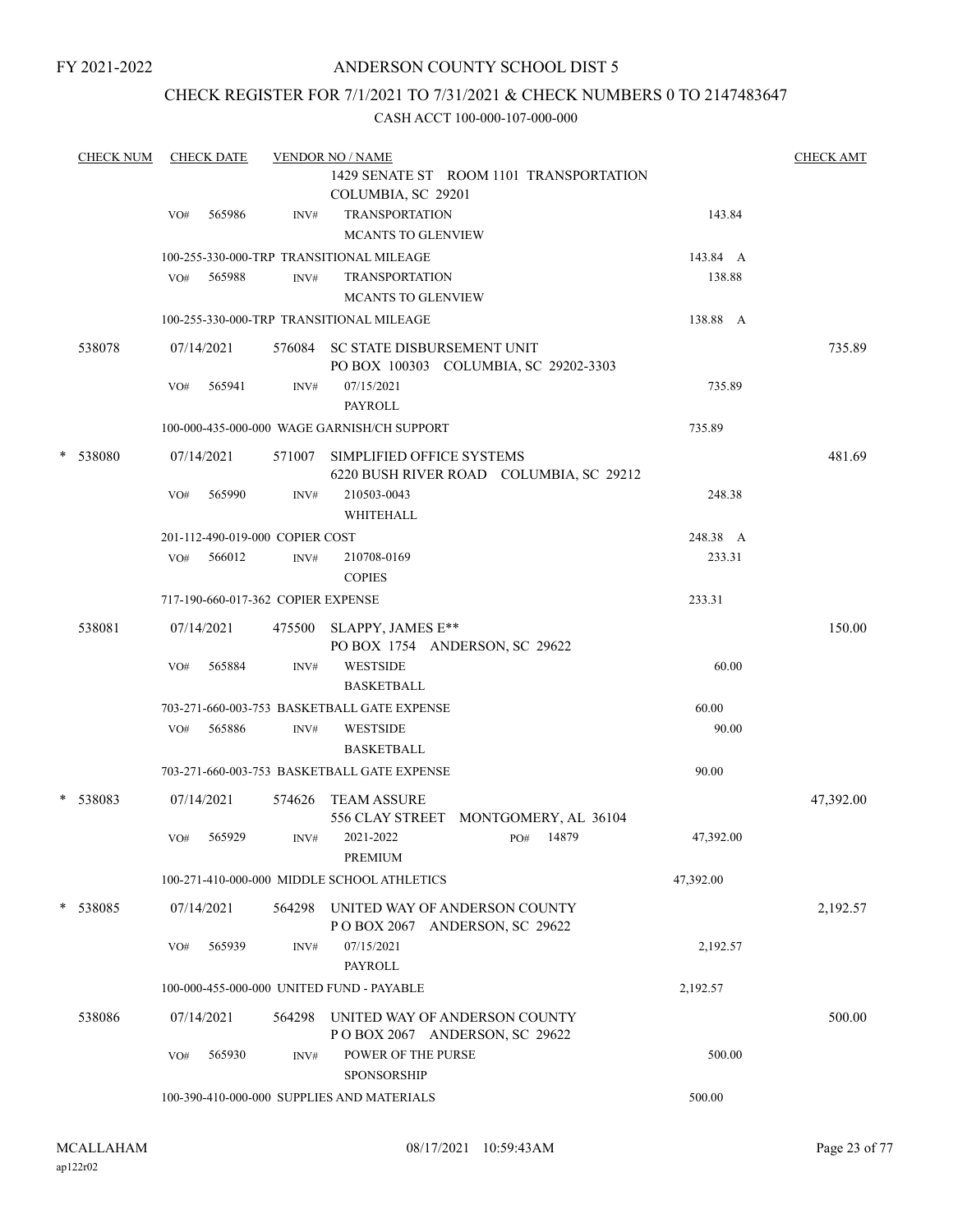# CHECK REGISTER FOR 7/1/2021 TO 7/31/2021 & CHECK NUMBERS 0 TO 2147483647

| <b>CHECK NUM</b> | <b>CHECK DATE</b>                     |        | <b>VENDOR NO / NAME</b>                                              |                  |   | <b>CHECK AMT</b> |
|------------------|---------------------------------------|--------|----------------------------------------------------------------------|------------------|---|------------------|
| 538087           | 07/14/2021                            | 510790 | US FOODSERVICE<br>POBOX 602292 CHARLOTTE, NC 28260-2292              |                  |   | 128,888.56       |
|                  | 566021<br>VO#                         | INV#   | 20950515                                                             | 128,888.56       |   |                  |
|                  |                                       |        | <b>FOOD &amp; SUPPLIES</b>                                           |                  |   |                  |
|                  | 600-256-410-002-000 SUPPLIES          |        |                                                                      | 246.20 A         |   |                  |
|                  | 600-256-410-003-000 SUPPLIES          |        |                                                                      | 3,349.61 A       |   |                  |
|                  | 600-256-410-005-000 SUPPLIES          |        |                                                                      | 1,178.36         | A |                  |
|                  | 600-256-410-006-000 SUPPLIES          |        |                                                                      | 854.83 A         |   |                  |
|                  | 600-256-410-007-000 SUPPLIES          |        |                                                                      | $109.64 \, A$    |   |                  |
|                  | 600-256-410-009-000 SUPPLIES          |        |                                                                      | 33.23 A          |   |                  |
|                  | 600-256-410-010-000 SUPPLIES          |        |                                                                      | 102.72           | A |                  |
|                  | 600-256-410-011-000 SUPPLIES          |        |                                                                      | 194.31           | A |                  |
|                  | 600-256-410-012-000 SUPPLIES          |        |                                                                      | 380.49           | A |                  |
|                  | 600-256-410-013-000 SUPPLIES          |        |                                                                      | 523.09           | A |                  |
|                  | 600-256-410-014-000 SUPPLIES          |        |                                                                      | 456.66           | A |                  |
|                  | 600-256-410-016-000 SUPPLIES          |        |                                                                      | $126.72 \quad A$ |   |                  |
|                  | 600-256-410-017-000 SUPPLIES          |        |                                                                      | 477.37 A         |   |                  |
|                  | 600-256-410-019-000 SUPPLIES          |        |                                                                      | 2,128.62 A       |   |                  |
|                  | 600-256-410-020-000 SUPPLIES          |        |                                                                      | 138.72 A         |   |                  |
|                  | 600-256-410-021-000 SUPPLIES          |        |                                                                      | 103.23 A         |   |                  |
|                  | 600-256-460-002-000 FOOD              |        |                                                                      | 7,070.52 A       |   |                  |
|                  | 600-256-460-003-000 FOOD              |        |                                                                      | 19,966.65 A      |   |                  |
|                  | 600-256-460-005-000 FOOD              |        |                                                                      | 10,658.54 A      |   |                  |
|                  | 600-256-460-006-000 FOOD              |        |                                                                      | 14,351.98 A      |   |                  |
|                  | 600-256-460-007-000 FOOD              |        |                                                                      | 8,056.07 A       |   |                  |
|                  | 600-256-460-008-000 FOOD              |        |                                                                      | 3,004.29         | A |                  |
|                  | 600-256-460-009-000 FOOD              |        |                                                                      | 3,598.64 A       |   |                  |
|                  | 600-256-460-010-000 FOOD              |        |                                                                      | 5,648.19 A       |   |                  |
|                  | 600-256-460-011-000 FOOD              |        |                                                                      | 3,241.15 A       |   |                  |
|                  | 600-256-460-012-000 FOOD              |        |                                                                      | 9,781.61 A       |   |                  |
|                  | 600-256-460-013-000 FOOD              |        |                                                                      | 7,822.32 A       |   |                  |
|                  | 600-256-460-014-000 FOOD              |        |                                                                      | 3,292.22 A       |   |                  |
|                  | 600-256-460-016-000 FOOD              |        |                                                                      | 3,864.39 A       |   |                  |
|                  | 600-256-460-017-000 FOOD              |        |                                                                      | 3,024.59 A       |   |                  |
|                  | 600-256-460-019-000 FOOD              |        |                                                                      | 8,791.19 A       |   |                  |
|                  | 600-256-460-020-000 FOOD              |        |                                                                      | 2,157.32 A       |   |                  |
|                  | 600-256-460-021-000 FOOD              |        |                                                                      | 1,248.39 A       |   |                  |
|                  | 631-256-410-031-CAT SUPPLIES-CATERING |        |                                                                      | 562.01           | A |                  |
|                  | 631-256-460-031-CAT FOOD-CATERING     |        |                                                                      | 2,344.69         | A |                  |
| 538088           | 07/14/2021                            | 576048 | VITAL RECORDS HOLDINGS, LLC<br>DEPT 5874 PO BOX 11407 BIRMINGHAM, AL |                  |   | 17,240.00        |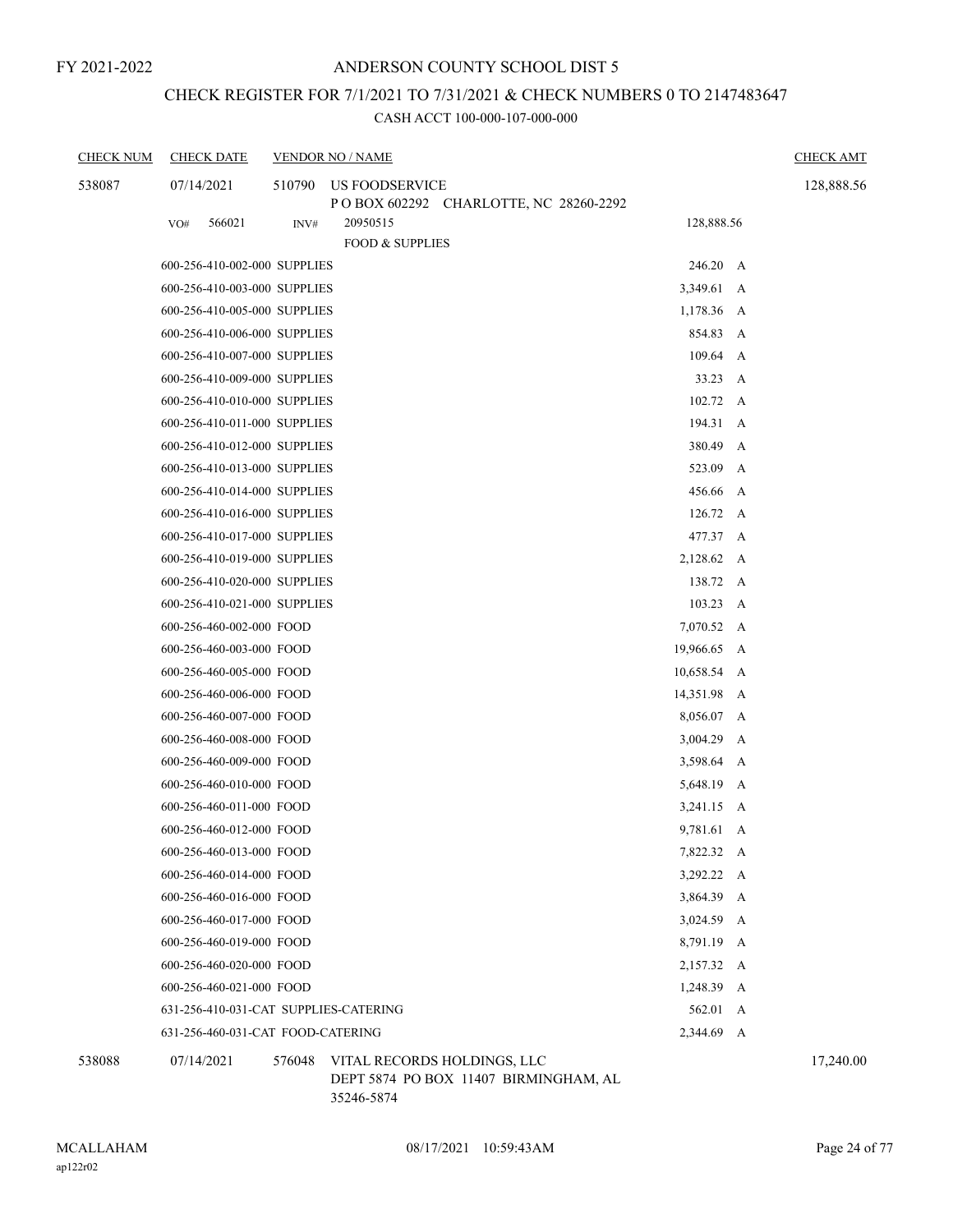# CHECK REGISTER FOR 7/1/2021 TO 7/31/2021 & CHECK NUMBERS 0 TO 2147483647

|   | <b>CHECK NUM</b> |     | <b>CHECK DATE</b> |                                    | <b>VENDOR NO / NAME</b>                                                                                     |     |       |                    | <b>CHECK AMT</b> |
|---|------------------|-----|-------------------|------------------------------------|-------------------------------------------------------------------------------------------------------------|-----|-------|--------------------|------------------|
|   |                  | VO# | 566019            | INV#                               | 56331<br><b>TL HANNA</b>                                                                                    | PO# | 14735 | 17,240.00          |                  |
|   |                  |     |                   |                                    | 100-114-410-002-VEN SUPPLY-ADDT'L FOR LOST VENDING                                                          |     |       | 17,240.00 A        |                  |
|   | 538089           |     | 07/14/2021        | 521900                             | VOYAGER SOPRIS LEARNING, INC<br>17855 DALLAS PARKWAY, SUITE 400 DALLAS, TX<br>75287-6857                    |     |       |                    | 107.80           |
|   |                  | VO# | 566018            | INV#                               | 3923809<br><b>SUPPLIES</b>                                                                                  | PO# | 14795 | 107.80             |                  |
|   |                  |     |                   |                                    | 809-255-410-000-000 TRANSPORTATION SUPPLIES                                                                 |     |       | 107.80 A           |                  |
| * | 538091           |     | 07/21/2021        | 571975                             | A3 COMMUNICATIONS<br>DIVISION 700 PO BOX 117343 ATLANTA, GA<br>30368-7343                                   |     |       |                    | 25,493.81        |
|   |                  | VO# | 566029            | INV#                               | PO 14506<br><b>INSTALLATIONS</b>                                                                            | PO# | 14506 | 25,493.81          |                  |
|   |                  |     |                   | 100-258-410-015-CAM CAMERAS        |                                                                                                             |     |       | 856.50 A           |                  |
|   |                  |     |                   | 100-258-410-018-CAM CAMERAS        |                                                                                                             |     |       | 1,627.57 A         |                  |
|   |                  |     |                   | 397-258-410-000-000 RADIOS/CAMERAS |                                                                                                             |     |       | 23,009.74 A        |                  |
|   | 538092           |     | 07/21/2021        | 569972                             | ABBY CHILD<br>ST JOSEPH'S CATHOLIC SCHOOL 1200 CORNELIA RD<br>ANDERSON, SC 29621                            |     |       |                    | 132.00           |
|   |                  | VO# | 566043            | INV#                               | <b>MATERIALS</b><br>REIMBURSEMENT                                                                           |     |       | 132.00             |                  |
|   |                  |     |                   |                                    | 202-370-410-000-SJC SUPPLIES-ST.JOSEPH'S CATHOLIC                                                           |     |       | 132.00             |                  |
|   | 538093           |     | 07/21/2021        | 115100                             | ANDERSON SCHOOL DISTRICT ONE<br>PO BOX 99 ATTN: CYNDI DURHAM WILLIAMSTON,<br>SC 29697                       |     |       |                    | 7,706.38         |
|   |                  | VO# | 566181            | INV#                               | 4TH QTR<br><b>ADULT ED</b>                                                                                  |     |       | 7,706.38           |                  |
|   |                  |     |                   |                                    | 243-182-112-023-RV1 SALARIES-SECONDARY/ AD1, AD2                                                            |     |       | 5,957.00 A         |                  |
|   |                  |     |                   |                                    | 243-182-210-023-RV1 SOCIAL SECURITY                                                                         |     |       | 450.16 A           |                  |
|   |                  |     |                   | 243-182-220-023-RV1 RETIREMENT     |                                                                                                             |     |       | 1,299.22 A         |                  |
|   | 538094           |     |                   |                                    | 07/21/2021 115176 ANDERSON SCHOOL DISTRICT FOUR<br>PO BOX 545 ATTN: CRISTY JABLONSKI PENDLETON,<br>SC 29670 |     |       |                    | 2,488.65         |
|   |                  | VO# | 566183            | INV#                               | FY 2021<br><b>TITLE III ESOL</b>                                                                            |     |       | 2,488.65           |                  |
|   |                  |     |                   | 264-162-410-000-AD4 SUPPLIES       |                                                                                                             |     |       | 2,488.65 A         |                  |
|   | 538095           |     | 07/21/2021        | 568043                             | ANDERSON SCHOOL DISTRICT TWO<br>10990 BELTON-HONEA PATH HWY ATT: LAURA<br>PARNELL HONEA PATH, SC 29654      |     |       |                    | 1,945.25         |
|   |                  | VO# | 566182            | INV#                               | 4TH QTR<br><b>ESOL CLAIM</b>                                                                                |     |       | 1,945.25           |                  |
|   |                  |     |                   | 264-221-312-000-AD2 TRANSLATORS    |                                                                                                             |     |       | $1,340.00 \quad A$ |                  |
|   |                  |     |                   |                                    | 264-224-333-000-AD2 PD/ TRIPS AND CONFERENCES                                                               |     |       | 605.25 A           |                  |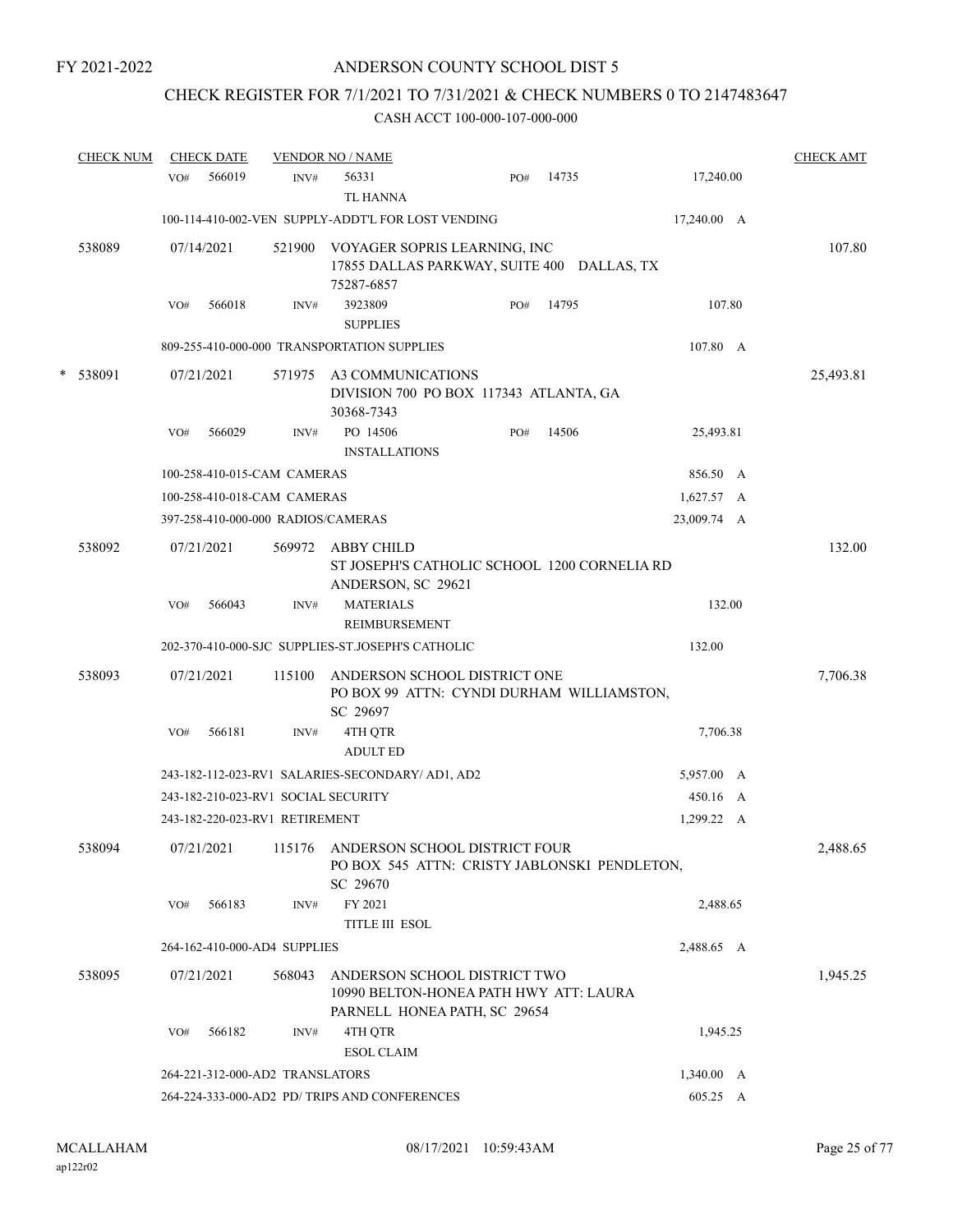# ANDERSON COUNTY SCHOOL DIST 5

# CHECK REGISTER FOR 7/1/2021 TO 7/31/2021 & CHECK NUMBERS 0 TO 2147483647

| <b>CHECK NUM</b> |            |     | <b>CHECK DATE</b> |                                                              | <b>VENDOR NO / NAME</b>                                                                      |  |     |       |                     |   |          |
|------------------|------------|-----|-------------------|--------------------------------------------------------------|----------------------------------------------------------------------------------------------|--|-----|-------|---------------------|---|----------|
| 538096           |            |     | 07/21/2021        | 570003                                                       | AT&T<br>$(803 M24-8701)$<br>PO BOX 9011 ATT: ACCOUNTS RECEIVABLE CAROL<br>STREAM, IL 60197   |  |     |       |                     |   | 1,069.68 |
|                  |            | VO# | 566050            | INV#                                                         | 16684635<br>803M248701701                                                                    |  |     |       | 1,069.68            |   |          |
|                  |            |     |                   | 100-266-340-015-000 TELEPHONE                                |                                                                                              |  |     |       | 356.56 A            |   |          |
|                  |            |     |                   | 100-266-340-018-000 TELEPHONE                                |                                                                                              |  |     |       | 356.56 A            |   |          |
|                  |            |     |                   | 100-266-340-023-000 TELEPHONE                                |                                                                                              |  |     |       | 356.56 A            |   |          |
|                  | 538097     |     | 07/21/2021        | 569220                                                       | AUTECH<br>POBOX 248 ATT: ACCOUNTS RECEIVABLE<br>WILLIAMSTON, SC 29697                        |  |     |       |                     |   | 400.00   |
|                  |            | VO# | 566048            | INV#                                                         | 8519<br><b>TL HANNA</b>                                                                      |  |     |       | 400.00              |   |          |
|                  |            |     |                   |                                                              | 100-254-323-002-001 CONTRACTED SERVICES                                                      |  |     |       | 400.00 A            |   |          |
|                  | 538098     |     | 07/21/2021        |                                                              | 575868 AVEANNA HEALTHCARE<br>PO BOX 746256 ATLANTA, GA 30374-6256                            |  |     |       |                     |   | 885.60   |
|                  |            | VO# | 566184            | INV#                                                         | <b>JUNE 2021</b><br><b>SERVICE</b>                                                           |  | PO# | 13595 | 885.60              |   |          |
|                  |            |     |                   |                                                              | 203-213-312-017-SUP PURCHASED SERVICES                                                       |  |     |       | 885.60 A            |   |          |
|                  | 538099     |     | 07/21/2021        |                                                              | 576754 AVL SOLUTIONS LLC<br>16 WOODS LAKE ROAD GREENVILLE, SC 29607                          |  |     |       |                     |   | 1,716.71 |
|                  |            | VO# | 566049            | INV#                                                         | 48522<br>PROJECT #P882                                                                       |  | PO# | 14556 | 1,716.71            |   |          |
|                  |            |     |                   |                                                              | 100-266-314-000-000 REPAIRS TO EQUIPMENT                                                     |  |     |       | $1,716.71 \, A$     |   |          |
|                  | $* 538101$ |     | 07/21/2021        | 566585                                                       | <b>BANK OF AMERICA</b><br>PO BOX 15731 ATT: ACCOUNTS RECEIVABLE<br>WILMINGTON, DE 19886-5731 |  |     |       |                     |   | 6,094.54 |
|                  |            | VO# | 566155            | INV#                                                         | <b>CARD 8355</b><br><b>PURCHASES</b>                                                         |  |     |       | 2,043.17            |   |          |
|                  |            |     |                   | 100-233-410-001-FUR FURNITURE                                |                                                                                              |  |     |       | 189.37 A            |   |          |
|                  |            |     |                   | 100-233-410-001-FUR FURNITURE                                |                                                                                              |  |     |       | 45.45 A             |   |          |
|                  |            |     |                   | 232-188-410-000-000 SUPPLIES                                 |                                                                                              |  |     |       | 148.62 A            |   |          |
|                  |            |     |                   | 232-188-410-000-000 SUPPLIES                                 |                                                                                              |  |     |       | 347.94 A            |   |          |
|                  |            |     |                   | 232-188-410-000-000 SUPPLIES<br>232-188-410-000-000 SUPPLIES |                                                                                              |  |     |       | 53.01 A<br>231.12 A |   |          |
|                  |            |     |                   | 232-188-410-000-000 SUPPLIES                                 |                                                                                              |  |     |       | 296.66              | A |          |
|                  |            |     |                   | 232-188-410-000-000 SUPPLIES                                 |                                                                                              |  |     |       | 499.53 A            |   |          |
|                  |            |     |                   | 232-188-410-000-000 SUPPLIES                                 |                                                                                              |  |     |       | 96.26 A             |   |          |
|                  |            |     |                   | 232-188-410-000-000 SUPPLIES                                 |                                                                                              |  |     |       | 21.39 A             |   |          |
|                  |            |     |                   |                                                              | 900-188-410-000-006 HOMELESS SUPPLIES                                                        |  |     |       | 60.44 A             |   |          |
|                  |            |     |                   |                                                              | 900-188-410-000-006 HOMELESS SUPPLIES                                                        |  |     |       | 53.38 A             |   |          |
|                  |            | VO# | 566156            | INV#                                                         | 8355 & 7779<br><b>PURCHASES</b>                                                              |  |     |       | 4,051.37            |   |          |
|                  |            |     |                   | 221-113-410-000-CHC SUPPLIES                                 |                                                                                              |  |     |       | 53.50 A             |   |          |
|                  |            |     |                   | 232-188-410-000-000 SUPPLIES                                 |                                                                                              |  |     |       | 2,173.90 A          |   |          |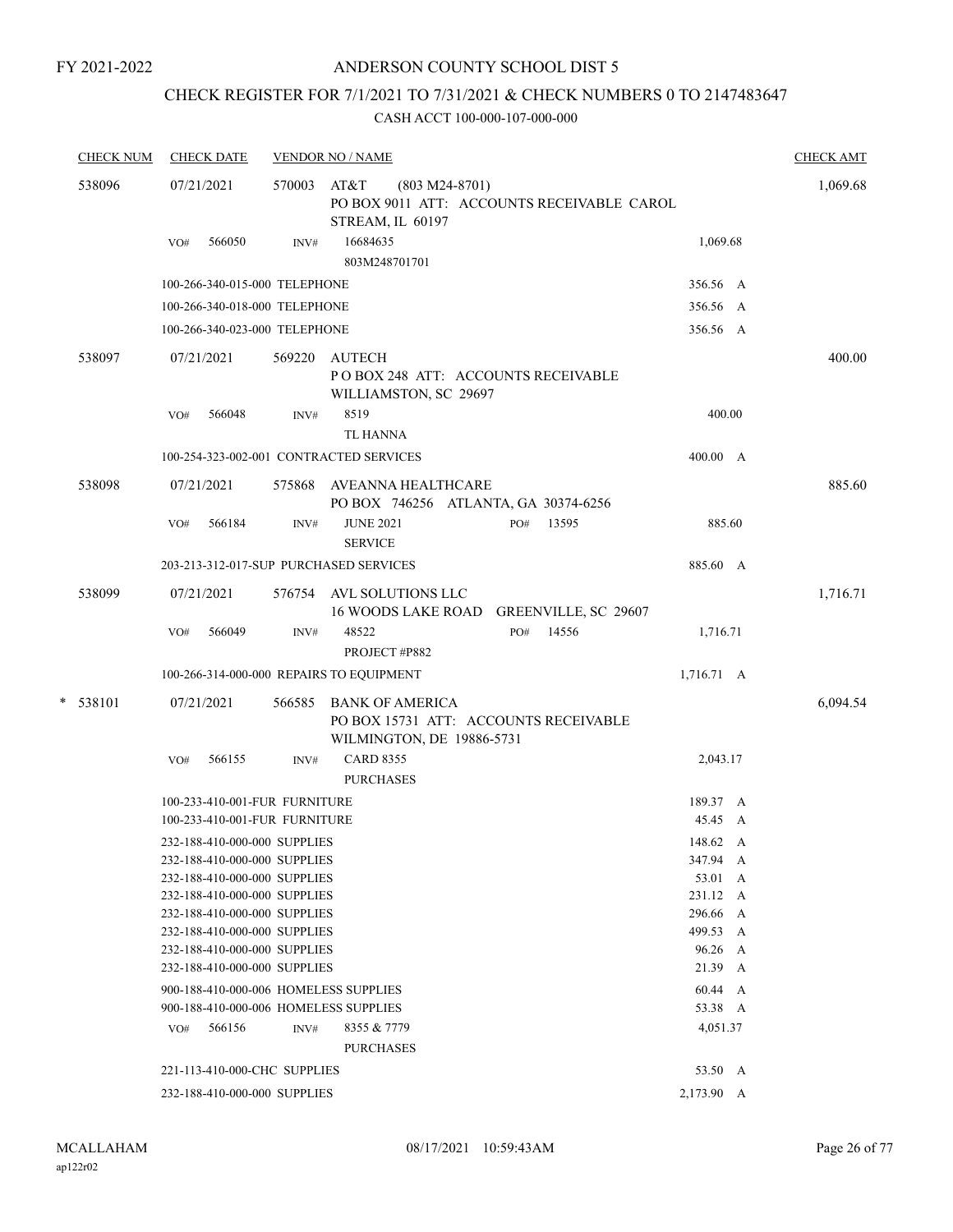# CHECK REGISTER FOR 7/1/2021 TO 7/31/2021 & CHECK NUMBERS 0 TO 2147483647

| <b>CHECK NUM</b> | <b>CHECK DATE</b>                                                              |        | <b>VENDOR NO / NAME</b>                    |                                         |       |                     |   | <b>CHECK AMT</b> |
|------------------|--------------------------------------------------------------------------------|--------|--------------------------------------------|-----------------------------------------|-------|---------------------|---|------------------|
|                  | 232-188-410-000-000 SUPPLIES                                                   |        |                                            |                                         |       | 181.79 A            |   |                  |
|                  | 232-188-410-000-000 SUPPLIES                                                   |        |                                            |                                         |       | 1,068.97 A          |   |                  |
|                  | 900-188-410-000-006 HOMELESS SUPPLIES                                          |        |                                            |                                         |       | 53.49 A<br>437.37 A |   |                  |
|                  | 900-188-410-000-006 HOMELESS SUPPLIES<br>900-188-410-000-006 HOMELESS SUPPLIES |        |                                            |                                         |       | 53.48 A             |   |                  |
|                  | 900-188-410-000-006 HOMELESS SUPPLIES                                          |        |                                            |                                         |       | 28.87 A             |   |                  |
| 538102           | 07/21/2021                                                                     | 576827 |                                            | BETTER OFFICE SUPPLY SOLUTIONS LLC      |       |                     |   | 6,193.16         |
|                  |                                                                                |        |                                            | 320A CONE DRIVE WALHALLA, SC 29691      |       |                     |   |                  |
|                  | 566185<br>VO#                                                                  | INV#   | 2290                                       | PO#                                     | 14328 | 6,193.16            |   |                  |
|                  |                                                                                |        | <b>TABLES &amp; CHAIRS</b>                 |                                         |       |                     |   |                  |
|                  | 100-222-410-008-000 SUPPLIES                                                   |        |                                            |                                         |       | $6,193.16$ A        |   |                  |
| 538103           | 07/21/2021                                                                     | 573189 | BLACKBOARD INC.                            | PO BOX 200154 PITTSBURGH, PA 15251-0154 |       |                     |   | 35,317.17        |
|                  | 566052<br>VO#                                                                  | INV#   | 1367003                                    | PO#                                     | 14857 | 35,317.17           |   |                  |
|                  |                                                                                |        | <b>SOFTWARE</b>                            |                                         |       |                     |   |                  |
|                  |                                                                                |        | 100-114-445-000-000 DISTRICT WIDE SOFTWARE |                                         |       | 35,317.17           |   |                  |
| 538104           | 07/21/2021                                                                     | 575832 | BONDED FILTER CO, LLC                      | PO BOX 676221 DALLAS, TX 75267-6221     |       |                     |   | 5,898.42         |
|                  | 566053<br>VO#                                                                  | INV#   | PO 13056<br><b>JUNE SERVICE</b>            | PO#                                     | 13056 | 5,898.42            |   |                  |
|                  |                                                                                |        | 100-254-323-000-600 MAINTENANCE SERVICES   |                                         |       | 185.75 A            |   |                  |
|                  |                                                                                |        | 100-254-323-002-600 MAINTENANCE SERVICES   |                                         |       | 2,702.31 A          |   |                  |
|                  |                                                                                |        | 100-254-323-007-600 MAINTENANCE SERVICES   |                                         |       | 777.45 A            |   |                  |
|                  |                                                                                |        | 100-254-323-009-600 MAINTENANCE SERVICES   |                                         |       | 803.28              | A |                  |
|                  |                                                                                |        | 100-254-323-011-600 MAINTENANCE SERVICES   |                                         |       | 669.32 A            |   |                  |
|                  |                                                                                |        | 100-254-323-016-600 MAINTENANCE SERVICES   |                                         |       | 760.31 A            |   |                  |
| 538105           | 07/21/2021                                                                     | 574045 | <b>BORDEN DAIRY</b>                        | PO BOX 208769 DALLAS, TX 75320-8769     |       |                     |   | 24,878.69        |
|                  | 566152<br>VO#                                                                  | INV#   | <b>JUNE 2021</b>                           |                                         |       | 24,878.69           |   |                  |
|                  |                                                                                |        | <b>MILK</b>                                |                                         |       |                     |   |                  |
|                  | 600-256-460-002-000 FOOD                                                       |        |                                            |                                         |       | 939.49 A            |   |                  |
|                  | 600-256-460-003-000 FOOD                                                       |        |                                            |                                         |       | 1,846.33 A          |   |                  |
|                  | 600-256-460-005-000 FOOD                                                       |        |                                            |                                         |       | $1,201.15$ A        |   |                  |
|                  | 600-256-460-006-000 FOOD                                                       |        |                                            |                                         |       | 2,051.68 A          |   |                  |
|                  | 600-256-460-007-000 FOOD                                                       |        |                                            |                                         |       | 1,973.82 A          |   |                  |
|                  | 600-256-460-008-000 FOOD                                                       |        |                                            |                                         |       | 1,386.86            | A |                  |
|                  | 600-256-460-009-000 FOOD                                                       |        |                                            |                                         |       | 938.41 A            |   |                  |
|                  | 600-256-460-010-000 FOOD                                                       |        |                                            |                                         |       | 1,956.88 A          |   |                  |
|                  | 600-256-460-011-000 FOOD                                                       |        |                                            |                                         |       | $1,108.15$ A        |   |                  |
|                  | 600-256-460-012-000 FOOD                                                       |        |                                            |                                         |       | 2,047.42 A          |   |                  |
|                  | 600-256-460-013-000 FOOD                                                       |        |                                            |                                         |       | 1,769.78 A          |   |                  |
|                  | 600-256-460-014-000 FOOD                                                       |        |                                            |                                         |       | $1,502.80$ A        |   |                  |
|                  | 600-256-460-015-000 FOOD                                                       |        |                                            |                                         |       | 261.30 A            |   |                  |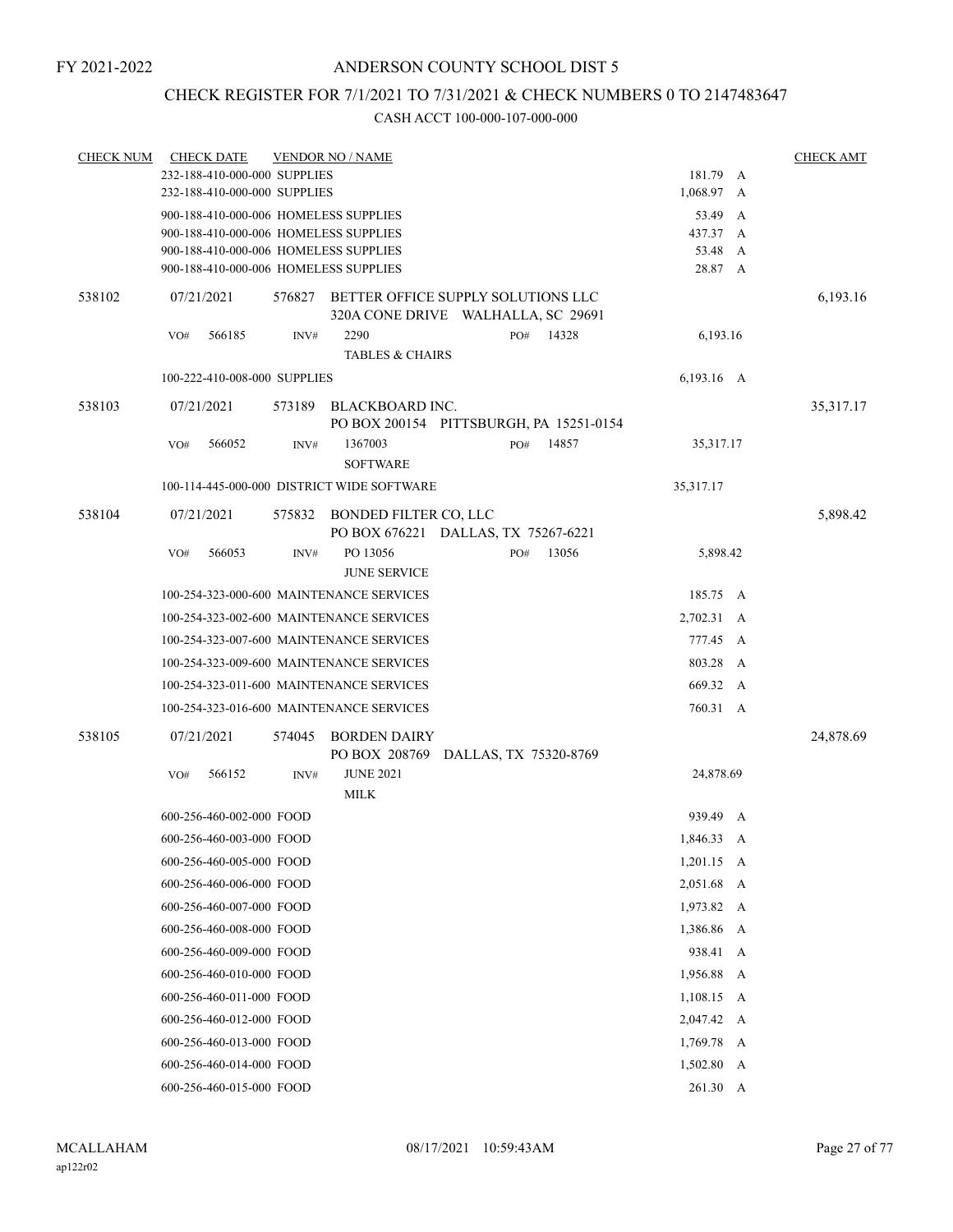# ANDERSON COUNTY SCHOOL DIST 5

# CHECK REGISTER FOR 7/1/2021 TO 7/31/2021 & CHECK NUMBERS 0 TO 2147483647

| <b>CHECK NUM</b> | <b>CHECK DATE</b><br><b>VENDOR NO / NAME</b>                                        |                                 | <b>CHECK AMT</b> |
|------------------|-------------------------------------------------------------------------------------|---------------------------------|------------------|
|                  | 600-256-460-016-000 FOOD                                                            | 1,714.07 A                      |                  |
|                  | 600-256-460-017-000 FOOD                                                            | 866.32 A                        |                  |
|                  | 600-256-460-018-000 FOOD                                                            | 423.51 A                        |                  |
|                  | 600-256-460-019-000 FOOD                                                            | $1,625.74 \quad A$              |                  |
|                  | 600-256-460-020-000 FOOD                                                            | 676.84 A                        |                  |
|                  | 600-256-460-021-000 FOOD                                                            | 479.92 A                        |                  |
|                  | 631-256-460-031-000 PURCHASED FOOD                                                  | 108.22 A                        |                  |
| 538106           | 569296 CAPITAL ONE<br>07/21/2021                                                    |                                 | 358.07           |
|                  | PO BOX 60506                                                                        | CITY OF INDUSTRY, CA 91716-0506 |                  |
|                  | 566186<br>1636204954<br>VO#<br>INV#<br><b>OPERATIONS</b>                            | 358.07                          |                  |
|                  | 100-255-410-000-000 SUPPLIES                                                        | 81.95 A                         |                  |
|                  | 631-256-460-031-CAT FOOD-CATERING                                                   | 276.12 A                        |                  |
| 538107           | 07/21/2021<br>569296 CAPITAL ONE<br>PO BOX 60506 CITY OF INDUSTRY, CA 91716-0506    |                                 | 2,110.64         |
|                  | 1636678161<br>566215<br>INV#<br>VO#<br><b>ROBERT ANDERSON</b>                       | 1,747.41                        |                  |
|                  | 706-271-660-006-411 MISCELLANEOUS EXPENSE                                           | 1,747.41                        |                  |
|                  | 566216<br>1636678161<br>VO#<br>INV#                                                 | 363.23                          |                  |
|                  | <b>ROBERT ANDERSON</b>                                                              |                                 |                  |
|                  | 100-113-410-006-000 SUPPLIES                                                        | 104.99 A                        |                  |
|                  | 100-233-410-006-000 SUPPLIES                                                        | 258.24 A                        |                  |
| * 538109         | 07/21/2021<br>576838<br>CFL FACILITIES INC<br>775 SENATE PARKWAY ANDERSON, SC 29621 |                                 | 1,774.15         |
|                  | 566056<br>8857<br>VO#<br>INV#<br><b>CUSTODIAL SUPPORT</b>                           | 815.15<br>14356<br>PO#          |                  |
|                  | 100-254-323-002-600 MAINTENANCE SERVICES                                            | 376.75 A                        |                  |
|                  | 100-254-323-008-600 MAINTENANCE SERVICES                                            | 438.40 A                        |                  |
|                  | 566057<br>8902<br>INV#<br>VO#                                                       | 14356<br>959.00<br>PO#          |                  |
|                  | <b>CUSTODIAL SUPPORT</b>                                                            |                                 |                  |
|                  | 100-254-323-002-600 MAINTENANCE SERVICES                                            | 479.50 A                        |                  |
|                  | 100-254-323-008-600 MAINTENANCE SERVICES                                            | 479.50 A                        |                  |
| 538110           | <b>COGNIA INC</b><br>07/21/2021<br>576582<br>PO BOX 746805                          | ATLANTA, GA 30374-6805          | 24,600.00        |
|                  | 566189<br>00143488<br>VO#<br>INV#<br><b>MEMBERSHIPS</b>                             | 14885<br>24,600.00<br>PO#       |                  |
|                  | 100-112-640-007-000 DUES AND FEES                                                   | 1,200.00                        |                  |
|                  | 100-112-640-008-000 DUES AND FEES                                                   | 1,200.00                        |                  |
|                  | 100-112-640-009-000 DUES AND FEES                                                   | 1,200.00                        |                  |
|                  | 100-112-640-010-000 DUES AND FEES                                                   | 1,200.00                        |                  |
|                  | 100-112-640-011-000 DUES AND FEES                                                   | 1,200.00                        |                  |
|                  | 100-112-640-012-000 DUES AND FEES                                                   | 1,200.00                        |                  |
|                  | 100-112-640-013-000 DUES AND FEES                                                   | 1,200.00                        |                  |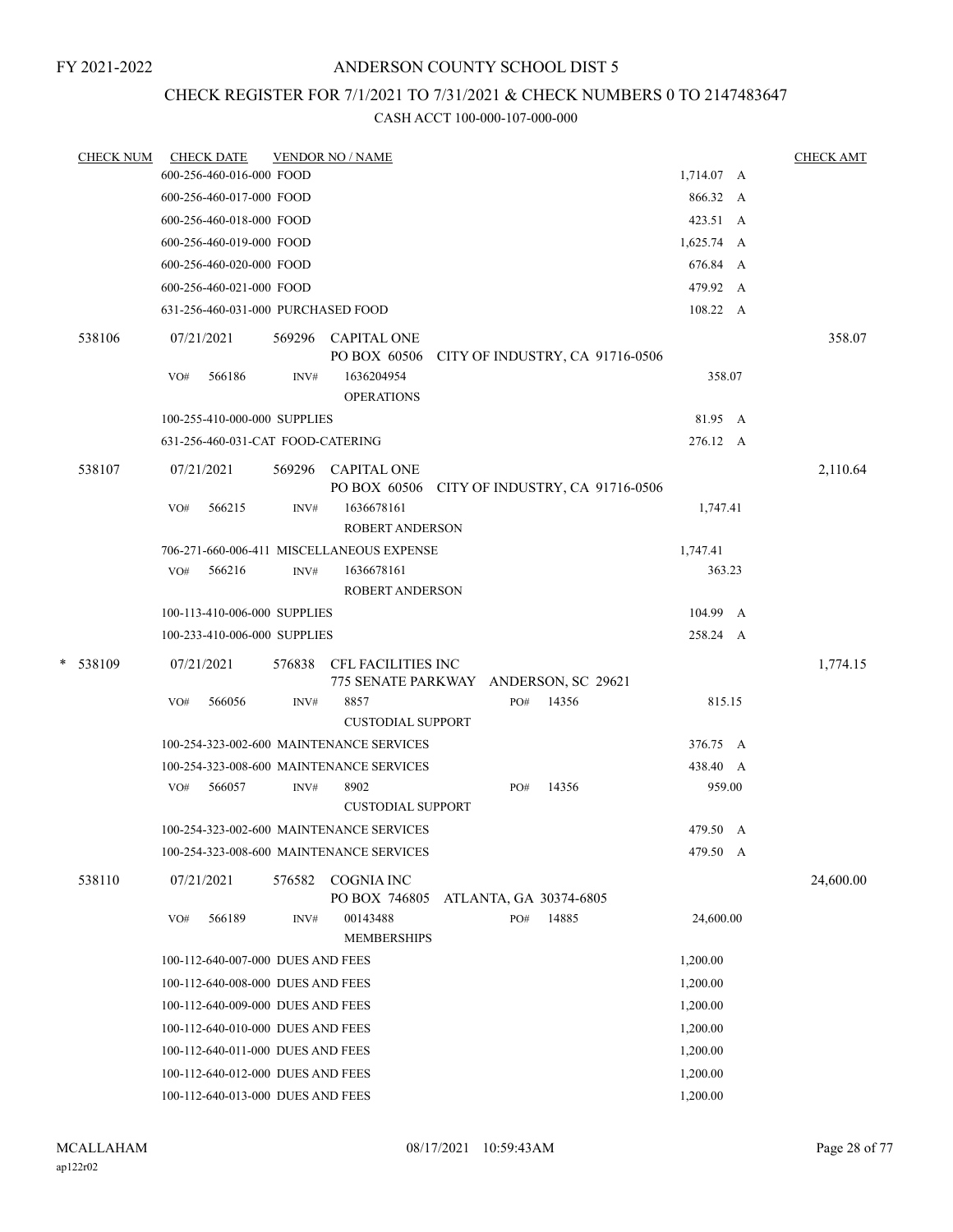# CHECK REGISTER FOR 7/1/2021 TO 7/31/2021 & CHECK NUMBERS 0 TO 2147483647

| <b>CHECK NUM</b> |            | <b>CHECK DATE</b>                 |                | <b>VENDOR NO / NAME</b>                                    |     |                                               |            | <b>CHECK AMT</b> |
|------------------|------------|-----------------------------------|----------------|------------------------------------------------------------|-----|-----------------------------------------------|------------|------------------|
|                  |            | 100-112-640-014-000 DUES AND FEES |                |                                                            |     |                                               | 1,200.00   |                  |
|                  |            | 100-112-640-017-000 DUES AND FEES |                |                                                            |     |                                               | 1,200.00   |                  |
|                  |            | 100-112-640-019-000 DUES AND FEES |                |                                                            |     |                                               | 1,200.00   |                  |
|                  |            | 100-113-640-005-000 DUES AND FEES |                |                                                            |     |                                               | 1,200.00   |                  |
|                  |            | 100-113-640-006-000 DUES AND FEES |                |                                                            |     |                                               | 1,200.00   |                  |
|                  |            | 100-113-640-016-000 DUES AND FEES |                |                                                            |     |                                               | 1,200.00   |                  |
|                  |            | 100-113-640-020-000 DUES AND FEES |                |                                                            |     |                                               | 1,200.00   |                  |
|                  |            | 100-113-640-021-000 DUES AND FEES |                |                                                            |     |                                               | 1,200.00   |                  |
|                  |            | 100-114-640-002-000 DUES AND FEES |                |                                                            |     |                                               | 1,200.00   |                  |
|                  |            | 100-114-640-003-000 DUES AND FEES |                |                                                            |     |                                               | 1,200.00   |                  |
|                  |            | 100-147-640-015-000 DUES AND FEES |                |                                                            |     |                                               | 900.00     |                  |
|                  |            | 100-147-640-018-000 DUES AND FEES |                |                                                            |     |                                               | 900.00     |                  |
|                  |            | 100-221-640-000-000 DUES AND FEES |                |                                                            |     |                                               | 1,200.00   |                  |
|                  |            | 124-114-640-024-000 DUES AND FEES |                |                                                            |     |                                               | 1,200.00   |                  |
| 538111           |            |                                   |                |                                                            |     |                                               |            |                  |
|                  | 07/21/2021 |                                   | 198646         | DELL FINANCIAL SERVICES<br>CAROL STREAM, IL 60197-6547     |     | PO BOX 6547 PAYAMENT PROCESSING CENTER        |            | 630,159.35       |
|                  | VO#        | 566022                            | INV#           | 80878410<br>21-22 LEASE                                    | PO# | 14895                                         | 630,159.35 |                  |
|                  |            |                                   |                | 100-266-545-000-000 1 TO 1 LEASE PAYMENTS                  |     |                                               | 630,159.35 |                  |
| 538112           | 07/21/2021 |                                   | 198651         | <b>DELL MARKETING</b><br>ATLANTA, GA 30353-4118            |     | PO BOX 534118 ATT: ACCOUNTS RECEIVABLE        |            | 226.84           |
|                  | VO#        | 566061                            | INV#           | 10503396273<br><b>SUPPLIES</b>                             | PO# | 14842                                         | 52.43      |                  |
|                  |            |                                   |                | 100-266-314-000-000 REPAIRS TO EQUIPMENT                   |     |                                               | 52.43      |                  |
|                  | VO#        | 566062                            | $\text{INV}\#$ | 10501794193<br><b>TECHNOLOGY</b>                           | PO# | 14830                                         | 174.41     |                  |
|                  |            |                                   |                | 100-221-410-000-TST SUPPLIES-TESTING                       |     |                                               | 174.41     |                  |
| 538113           | 07/21/2021 |                                   | 202625         | DILLARD'S TROPHY SHOPPE                                    |     | 116 EAST SHOCKLEY FERRY RD ANDERSON, SC 29624 |            | 770.40           |
|                  | VO#        | 566190                            | INV#           | 144251<br><b>ROBERT ANDERSON</b>                           |     |                                               | 770.40     |                  |
|                  |            | 100-233-410-006-000 SUPPLIES      |                |                                                            |     |                                               | 770.40     |                  |
| 538114           |            | 07/21/2021                        | 211302         | <b>DUKE ENERGY</b><br>PO BOX 1094 CHARLOTTE, NC 28201-1094 |     |                                               |            | 61,604.04        |
|                  | VO#        | 566158                            | INV#           | DUE AUG 6<br><b>UTILITIES</b>                              |     |                                               | 61,604.04  |                  |
|                  |            |                                   |                | 100-254-470-000-000 ENERGY-ELECTRICITY & WATER             |     |                                               | 318.41 A   |                  |
|                  |            |                                   |                | 100-254-470-000-000 ENERGY-ELECTRICITY & WATER             |     |                                               | 715.41 A   |                  |
|                  |            |                                   |                | 100-254-470-001-000 ENERGY-ELECTRICITY & WATER             |     |                                               | 6,037.93 A |                  |
|                  |            |                                   |                | 100-254-470-002-000 ENERGY-ELECTRICITY & WATER             |     |                                               | 1,186.75 A |                  |
|                  |            |                                   |                | 100-254-470-007-000 ENERGY-ELECTRICITY & WATER             |     |                                               | 5,830.10 A |                  |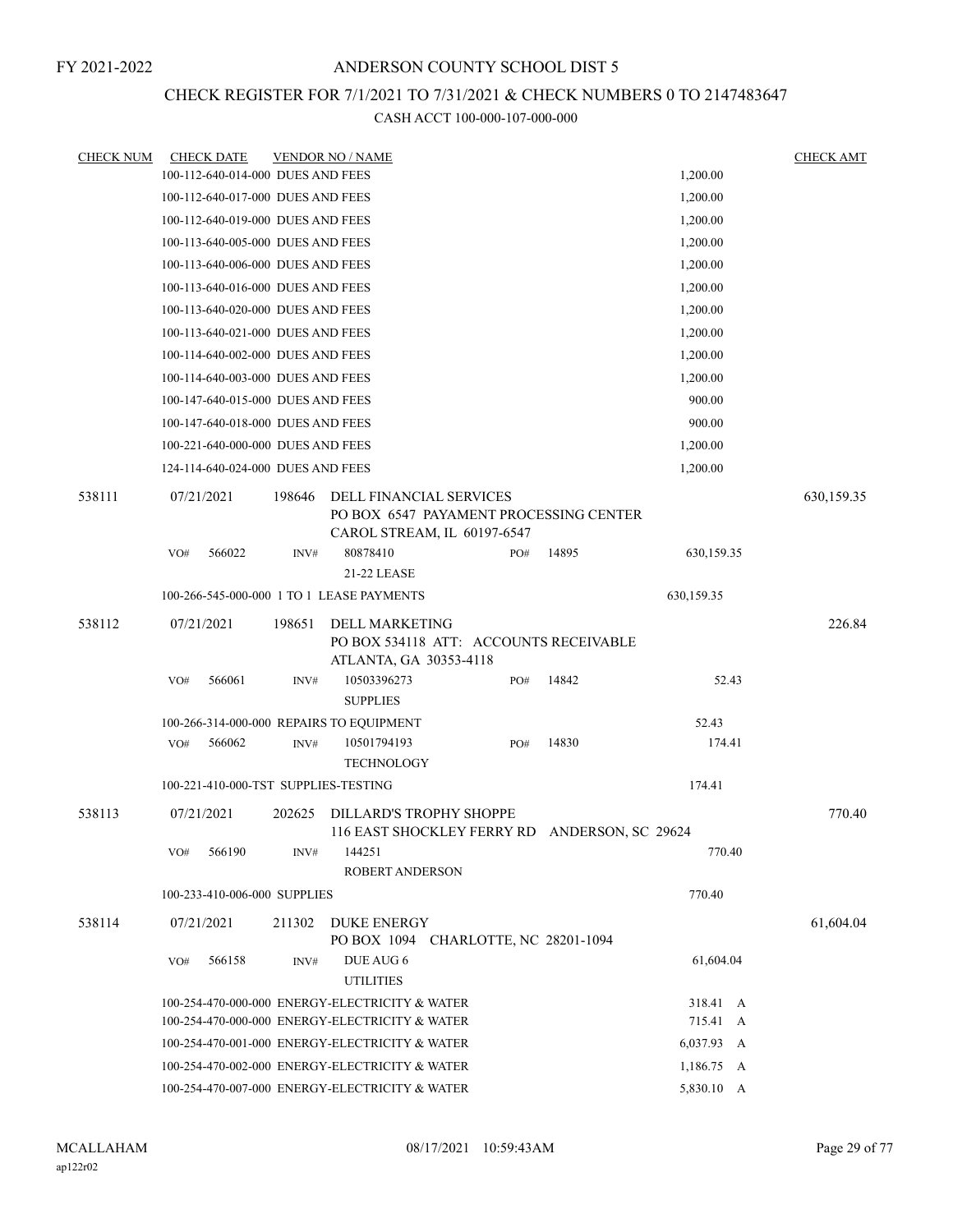# CHECK REGISTER FOR 7/1/2021 TO 7/31/2021 & CHECK NUMBERS 0 TO 2147483647

| <b>CHECK NUM</b> |     | <b>CHECK DATE</b>            |        | <b>VENDOR NO / NAME</b>                                                                              |     |       |                    | <b>CHECK AMT</b> |
|------------------|-----|------------------------------|--------|------------------------------------------------------------------------------------------------------|-----|-------|--------------------|------------------|
|                  |     |                              |        | 100-254-470-012-000 ENERGY-ELECTRICITY & WATER                                                       |     |       | 5,954.65 A         |                  |
|                  |     |                              |        | 100-254-470-013-000 ENERGY-ELECTRICITY & WATER                                                       |     |       | 10,244.81 A        |                  |
|                  |     |                              |        | 100-254-470-014-000 ENERGY-ELECTRICITY & WATER                                                       |     |       | 6,922.37 A         |                  |
|                  |     |                              |        | 100-254-470-014-THR UTILITIES - THEATRE                                                              |     |       | 1,895.19 A         |                  |
|                  |     |                              |        | 100-254-470-015-000 ENERGY-ELECTRICITY & WATER                                                       |     |       | 2,994.30 A         |                  |
|                  |     |                              |        | 100-254-470-017-000 ENERGY-ELECTRICITY & WATER                                                       |     |       | 8,387.42 A         |                  |
|                  |     |                              |        | 100-254-470-020-000 ENERGY-ELECTRICITY & WATER                                                       |     |       | 10,705.74 A        |                  |
|                  |     |                              |        | 100-254-470-023-000 ENERGY-ELECTRICITY & WATER                                                       |     |       | 102.51 A           |                  |
|                  |     | 600-256-470-026-000 ENERGY   |        |                                                                                                      |     |       | 308.45 A           |                  |
| $*$ 538116       |     | 07/21/2021                   | 233400 | <b>FEDEX</b><br>PO BOX 371461 ATT: ACCOUNTS RECEIVABLE<br>PITTSBURGH, PA 15250-7461                  |     |       |                    | 113.57           |
|                  | VO# | 566065                       | INV#   | 7-419-71925                                                                                          |     |       | 113.57             |                  |
|                  |     |                              |        | <b>SHIPPING</b>                                                                                      |     |       |                    |                  |
|                  |     | 100-266-410-000-000 SUPPLIES |        |                                                                                                      |     |       | $113.57 \text{ A}$ |                  |
| 538117           |     | 07/21/2021                   |        | 574612 FORTNET SECURITY, INC<br>7411 CAMOUSTIE COURT GILROY, CA 95020                                |     |       |                    | 40,000.00        |
|                  | VO# | 566067                       | INV#   | 3163<br><b>SUBSCRIPTION</b>                                                                          | PO# | 14859 | 40,000.00          |                  |
|                  |     |                              |        | 100-266-445-000-000 SOFTWARE TECHNOLOGY                                                              |     |       | 40,000.00          |                  |
| 538118           |     | 07/21/2021                   | 571282 |                                                                                                      |     |       |                    | 56,100.00        |
|                  |     |                              |        | GAGGLE.NET, INC<br>POBOX 1352 BLOOMINGTON, IL 61702-1352                                             |     |       |                    |                  |
|                  | VO# | 566068                       | INV#   | 00898<br>2021-2022                                                                                   | PO# | 14856 | 56,100.00          |                  |
|                  |     |                              |        | 100-114-445-000-000 DISTRICT WIDE SOFTWARE                                                           |     |       | 56,100.00          |                  |
| 538119           |     | 07/21/2021                   |        | <b>GINA BROOKS</b>                                                                                   |     |       |                    | 107.00           |
|                  |     |                              | 569972 | 4637 GREAT OAKS DR ANDERSON, SC 29625                                                                |     |       |                    |                  |
|                  | VO# | 566041                       | INV#   | <b>TUITION</b><br>REIMBURSEMENT                                                                      |     |       | 107.00             |                  |
|                  |     |                              |        | 100-001-320-000-000 TUITION-DAY SCHOOL FROM L.E.A.                                                   |     |       | 107.00             |                  |
|                  |     |                              |        |                                                                                                      |     |       |                    |                  |
| 538120           |     | 07/21/2021                   | 576928 | <b>GLOVER, MATT</b><br>918 OREGON TRAIL CINCINNATI, OH 45215                                         |     |       |                    | 900.00           |
|                  | VO# | 566071                       | INV#   | 1076<br><b>REGISTRATIONS</b>                                                                         | PO# | 14824 | 900.00             |                  |
|                  |     |                              |        | 263-224-312-006-PD5 PURCHASED SERVICES                                                               |     |       | 900.00 A           |                  |
|                  |     |                              |        |                                                                                                      |     |       |                    |                  |
| 538121           |     | 07/21/2021                   | 569372 | <b>GREAT AMERICA LEASING CORP</b><br>PO BOX 660831 ATT: ACCOUNTS RECEIVABLE<br>DALLAS, TX 75266-0831 |     |       |                    | 1,718.32         |
|                  | VO# | 566194                       | INV#   | 29504698                                                                                             | PO# | 14925 | 119.84             |                  |
|                  |     |                              |        | <b>COPIER</b>                                                                                        |     |       |                    |                  |
|                  |     | 100-113-410-005-000 SUPPLIES |        |                                                                                                      |     |       | 119.84             |                  |
|                  | VO# | 566195                       | INV#   | 29613650<br><b>COPIER</b>                                                                            | PO# | 14926 | 1,598.48           |                  |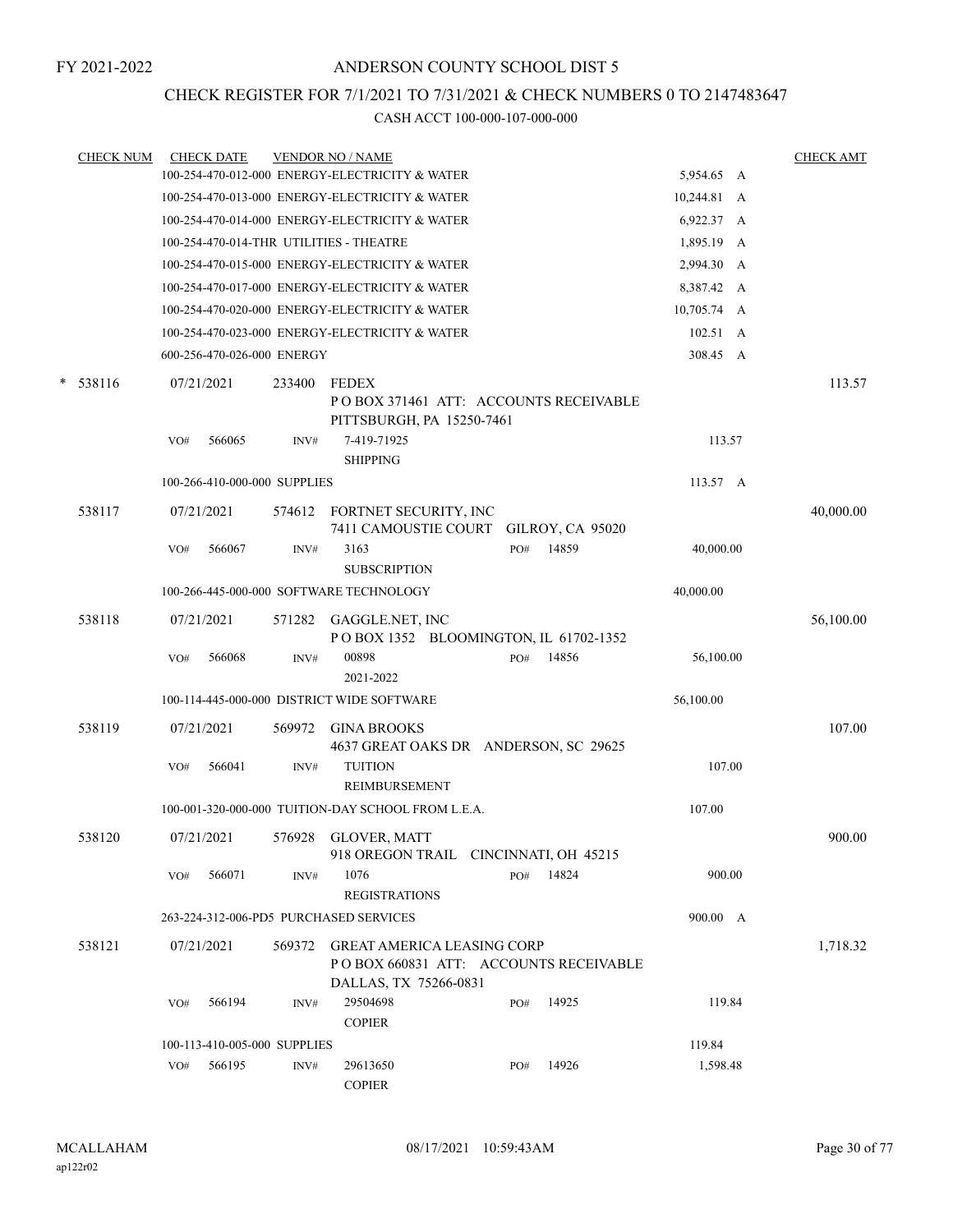# ANDERSON COUNTY SCHOOL DIST 5

# CHECK REGISTER FOR 7/1/2021 TO 7/31/2021 & CHECK NUMBERS 0 TO 2147483647

| <b>CHECK NUM</b> | <b>CHECK DATE</b><br>100-252-325-000-000 RENTALS |        | <b>VENDOR NO / NAME</b>                                                                             | 1,598.48      | <b>CHECK AMT</b> |
|------------------|--------------------------------------------------|--------|-----------------------------------------------------------------------------------------------------|---------------|------------------|
| 538122           | 07/21/2021                                       |        | 572058 HARRIS SCHOOL SOLUTIONS<br>PO BOX 74008484 CHICAGO, IL 60674-8484                            |               | 725.00           |
|                  | 566076<br>VO#                                    | INV#   | SMAXT0000062<br><b>INSTALLATION</b>                                                                 | 725.00        |                  |
|                  | 100-266-314-000-000 REPAIRS TO EQUIPMENT         |        |                                                                                                     | 725.00 A      |                  |
| 538123           | 07/21/2021                                       |        | 568255 HENRY SCHEIN INC<br>BOX 371952 ATT: ACCOUNTS RECEIVABLE<br>PITTSBURGH, PA 15250-7952         |               | 427.73           |
|                  | 566078<br>VO#                                    | INV#   | 95088378                                                                                            | 427.73        |                  |
|                  |                                                  |        | <b>HERO RESPONSE</b>                                                                                |               |                  |
|                  |                                                  |        | 100-271-410-000-000 MIDDLE SCHOOL ATHLETICS                                                         | 427.73 A      |                  |
| 538124           | 07/21/2021                                       |        | 574887 HERALD OFFICE SOLUTIONS<br>PO BOX 1288 DILLON, SC 29536                                      |               | 1,341.25         |
|                  | 566079<br>VO#                                    | INV#   | 903067-0<br>14670<br>PO#<br><b>CF REAMES</b>                                                        | 5,888.75      |                  |
|                  |                                                  |        | 100-211-410-000-000 SUPPLIES-SOCIAL WORKER/MENTAL HEALT                                             | 5,888.75 A    |                  |
|                  | 566197<br>VO#                                    | INV#   | C765461-0<br><b>CREDIT</b>                                                                          | $-4,547.50$   |                  |
|                  | 100-000-170-000-000 WAREHOUSE INVENTORY          |        |                                                                                                     | $-4,547.50$ A |                  |
| 538125           | 07/21/2021                                       | 268000 | HOFFMAN & HOFFMAN, INC<br>PO BOX 896000 ATT: ACCOUNTS RECEIVABLE<br>CHARLOTTE, NC 28289             |               | 516.04           |
|                  | 566080<br>VO#                                    | INV#   | 595508<br><b>REPAIR PARTS</b>                                                                       | 516.04        |                  |
|                  |                                                  |        | 100-254-410-010-400 HVAC/ELECTRICAL/PLUMBING                                                        | 516.04 A      |                  |
| 538126           | 07/21/2021                                       |        | 576917 HOLSTON GASES INC<br>545 W. BAXTER AVENUE KNOXVILLE, TN 37921                                |               | 886.44           |
|                  | VO#<br>566081                                    | INV#   | 765029<br>PO#<br>14805<br><b>SUPPLIES</b>                                                           | 886.44        |                  |
|                  |                                                  |        | 394-114-410-000-000 SUPPLIES-SUCCESS CONN/ SUMMER                                                   | 886.44 A      |                  |
| 538127           |                                                  |        | 07/21/2021 573950 HORRY COUNTY SCHOOLS<br>ATTN: TOMMI GLOVER PO BOX 260005 CONWAY, SC<br>29528-6005 |               | 627.07           |
|                  | 566082<br>VO#                                    | INV#   | P202103                                                                                             | 627.07        |                  |
|                  |                                                  |        | 20-21 PROVISO                                                                                       |               |                  |
|                  |                                                  |        | 100-412-720-000-000 PAYMENTS TO OTHER GOV'T UNITS                                                   | 627.07 A      |                  |
| 538128           | 07/21/2021                                       | 569972 | INDIGO CUSTOM FRAMING<br>305 N MAIN ST ANDERSON, SC 29621                                           |               | 184.16           |
|                  | 566199<br>VO#                                    | INV#   | 4763<br><b>TL HANNA</b>                                                                             | 184.16        |                  |
|                  |                                                  |        | 702-271-660-002-655 ROTC/ SUPPORT UNIT EXPENSE                                                      | 184.16        |                  |
| 538129           | 07/21/2021                                       | 571525 | IRRIGATION SERVICE & REPAIR<br>PO BOX 282 ANDERSON, SC 29622                                        |               | 525.00           |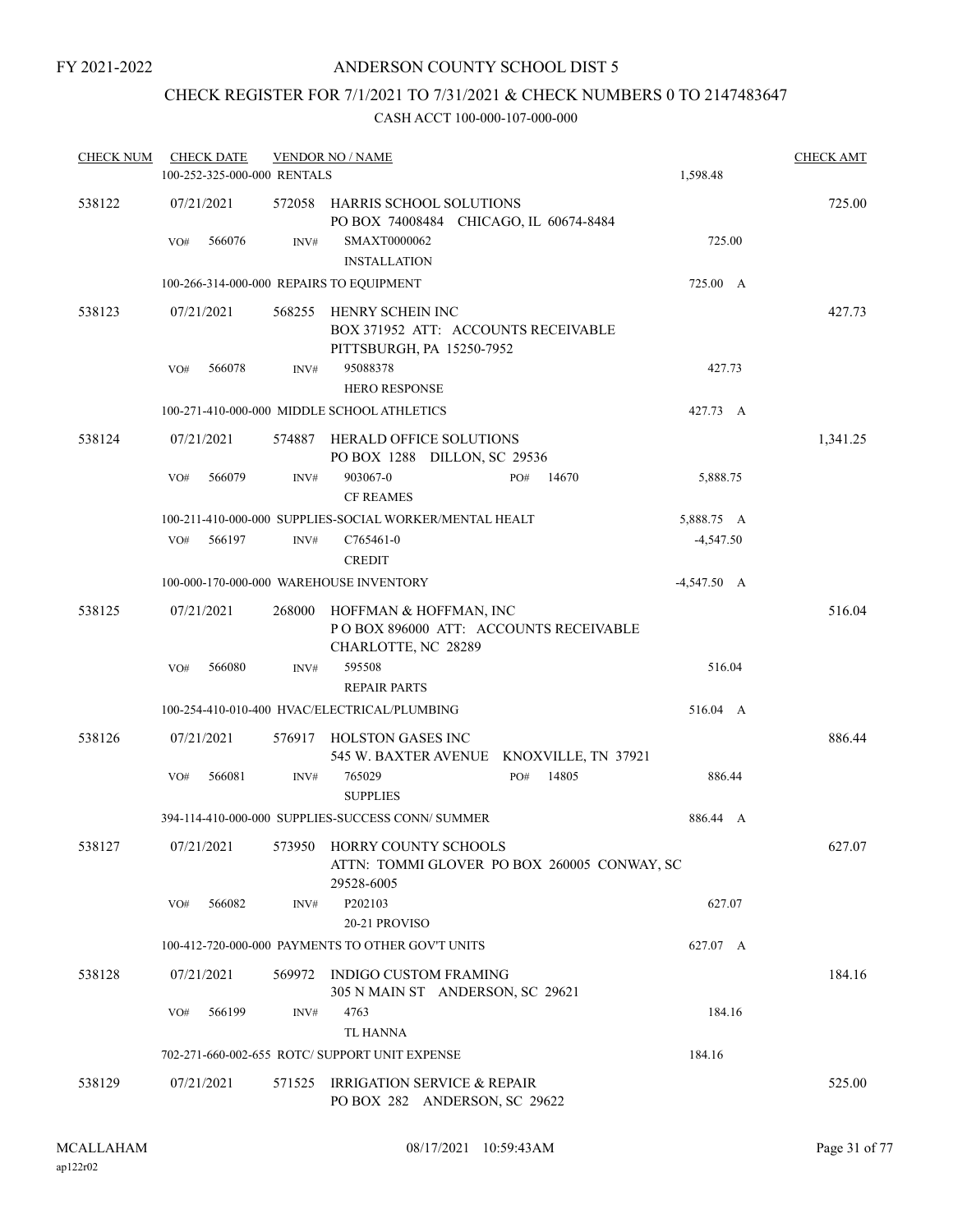# CHECK REGISTER FOR 7/1/2021 TO 7/31/2021 & CHECK NUMBERS 0 TO 2147483647

|   | <b>CHECK NUM</b> |     | <b>CHECK DATE</b> |                                   | <b>VENDOR NO / NAME</b>                                                                                          |     |                           |            | <b>CHECK AMT</b> |
|---|------------------|-----|-------------------|-----------------------------------|------------------------------------------------------------------------------------------------------------------|-----|---------------------------|------------|------------------|
|   |                  | VO# | 566083            | INV#                              | 1977<br><b>ROBERT ANDERSON</b>                                                                                   |     |                           | 525.00     |                  |
|   |                  |     |                   |                                   | 100-254-323-006-001 CONTRACTED SERVICES                                                                          |     |                           | 525.00 A   |                  |
|   | 538130           |     | 07/21/2021        | 576580                            | <b>ISTEEP LLC</b><br>1302 WAUGH, SUITE 623 HOUSTON, TX 77019                                                     |     |                           |            | 4,378.00         |
|   |                  | VO# | 566200            | INV#                              | 002097<br><b>ASSESSMENTS</b>                                                                                     | PO# | 14901                     | 4,378.00   |                  |
|   |                  |     |                   |                                   | 100-221-445-000-000 TECHNOLOGY SUPPLIES                                                                          |     |                           | 4,378.00   |                  |
| * | 538132           |     | 07/21/2021        | 307795                            | <b>KEPHART SERVICES</b><br>POBOX 5748<br>ACCOUNTS RECEIVABLE ANDERSON, SC 29623                                  |     | DBA RCI SERVICES INC ATT: |            | 34,875.00        |
|   |                  | VO# | 566085            | INV#                              | <b>PAINTING</b><br><b>TL HANNA</b>                                                                               | PO# | 14303                     | 34,875.00  |                  |
|   |                  |     |                   | 505-254-323-002-PNT PAINTING      |                                                                                                                  |     |                           | 34,875.00  |                  |
| * | 538134           |     | 07/21/2021        |                                   | 319400 LEARNING RESOURCES, INC<br>6641 EAGLE WAY ATT: ACCOUNTS RECEIVABLE<br>CHICAGO, IL 60678-1066              |     |                           |            | 197.84           |
|   |                  | VO# | 566086            | INV#                              | 5515203<br><b>CENTERVILLE ELEM</b>                                                                               | PO# | 14368                     | 197.84     |                  |
|   |                  |     |                   |                                   | 201-112-410-007-000 SUPPLIES AND MATERIALS                                                                       |     |                           | 197.84 A   |                  |
|   | 538135           |     | 07/21/2021        |                                   | 320795 LESLEY COURTS AND PAVING, INC<br>3104 OLD WILLIAMSTON ROAD ATT: ACCOUNTS<br>RECEIVABLE ANDERSON, SC 29621 |     |                           |            | 6,600.00         |
|   |                  | VO# | 566087            | INV#                              | 3618<br><b>CONCORD ELEM</b>                                                                                      | PO# | 14304                     | 6,600.00   |                  |
|   |                  |     |                   |                                   | 100-254-323-009-CAP CONTRACTED SERVICES                                                                          |     |                           | 6,600.00 A |                  |
|   | 538136           |     | 07/21/2021        | 567419                            | MAC'S DRY CLEANERS<br>105 WEST CALHOUN ST ANDERSON, SC 29625                                                     |     |                           |            | 831.39           |
|   |                  | VO# | 566201            | INV#                              | <b>ACCT 115569</b><br><b>TABLECLOTHS</b>                                                                         |     |                           | 831.39     |                  |
|   |                  |     |                   | 131-115-410-031-000 SUPPLIES      |                                                                                                                  |     |                           | 557.47 A   |                  |
|   |                  |     |                   | 813-233-410-031-000 SUPPLIES      |                                                                                                                  |     |                           | 273.92 A   |                  |
|   | 538137           |     | 07/21/2021        | 568647                            | MANSFIELD OIL COMPANY<br>PO BOX 733706 DALLAS, TX 75373-3706                                                     |     |                           |            | 5,226.95         |
|   |                  | VO# | 566202            | INV#                              | SQLCD692671<br><b>FUEL</b>                                                                                       |     |                           | 5,226.95   |                  |
|   |                  |     |                   | 100-254-411-000-001 GASOLINE      |                                                                                                                  |     |                           | 4,980.91 A |                  |
|   |                  |     |                   | 100-255-411-000-000 GASOLINE      |                                                                                                                  |     |                           | 131.51 A   |                  |
|   |                  |     |                   | 600-256-690-020-000 OTHER OBJECTS |                                                                                                                  |     |                           | 63.26 A    |                  |
|   |                  |     |                   | 600-256-690-021-000 OTHER OBJECTS |                                                                                                                  |     |                           | 51.27 A    |                  |
|   | 538138           |     | 07/21/2021        | 573349                            | MEDSHORE AMBULANCE SERVICE<br>PO BOX 650458 DALLAS, TX 75265                                                     |     |                           |            | 540.00           |
|   |                  | VO# | 566203            | INV#                              | 21-40890                                                                                                         |     |                           | 270.00     |                  |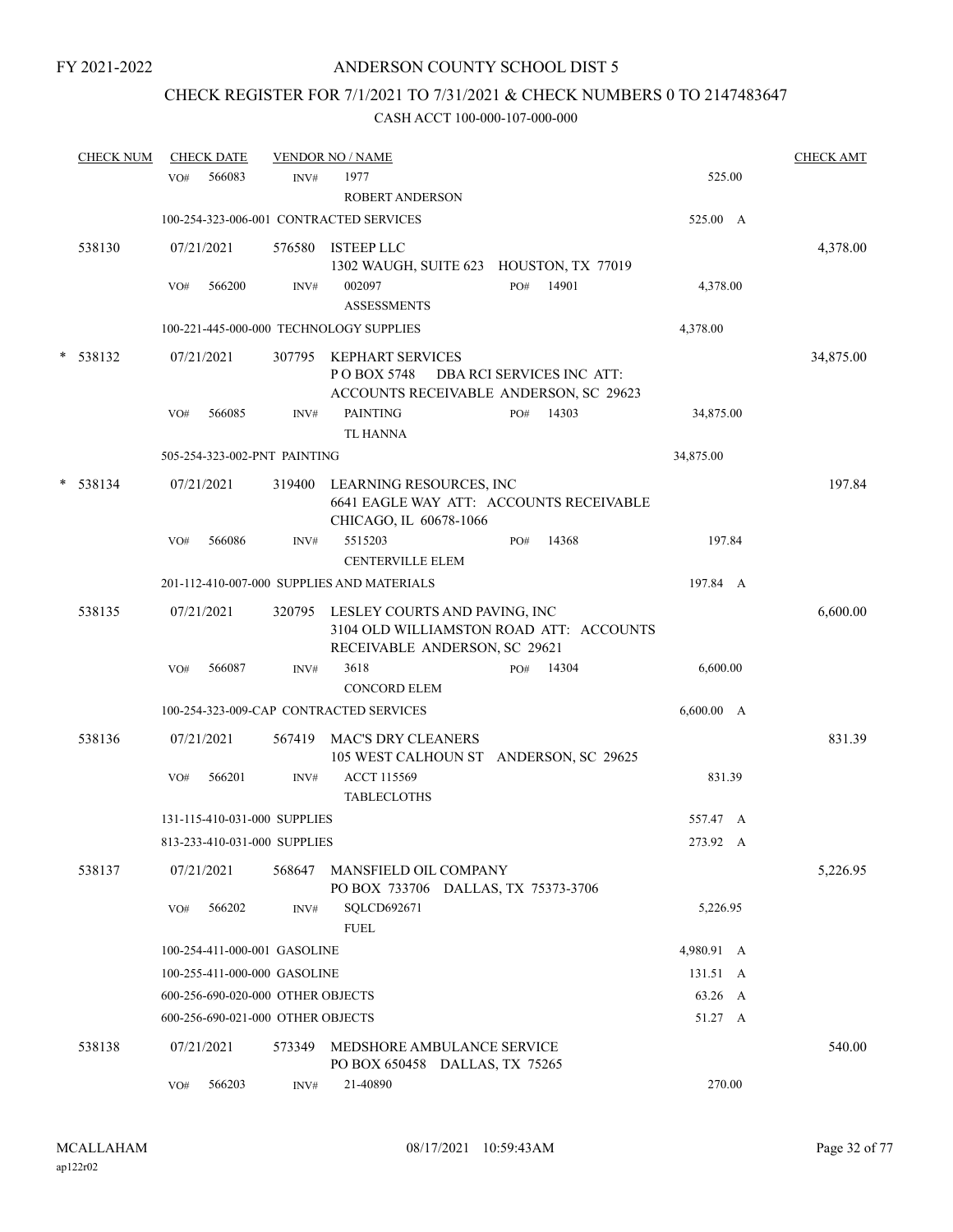# ANDERSON COUNTY SCHOOL DIST 5

# CHECK REGISTER FOR 7/1/2021 TO 7/31/2021 & CHECK NUMBERS 0 TO 2147483647

|   | <b>CHECK NUM</b> |     | <b>CHECK DATE</b>              |        | <b>VENDOR NO / NAME</b><br><b>WESTSIDE</b>                   |                                                                                       |            | <b>CHECK AMT</b> |
|---|------------------|-----|--------------------------------|--------|--------------------------------------------------------------|---------------------------------------------------------------------------------------|------------|------------------|
|   |                  |     |                                |        | 100-221-410-000-GRA GRADUATION COSTS                         |                                                                                       | 270.00 A   |                  |
|   |                  | VO# | 566204                         | INV#   | 21-40895                                                     |                                                                                       | 270.00     |                  |
|   |                  |     |                                |        | <b>TL HANNA</b>                                              |                                                                                       |            |                  |
|   |                  |     |                                |        |                                                              |                                                                                       |            |                  |
|   |                  |     |                                |        | 100-221-410-000-GRA GRADUATION COSTS                         |                                                                                       | 270.00 A   |                  |
|   | 538139           |     | 07/21/2021                     |        | 576718 MORAND, RICHARD                                       | 202 CASTLE SPRINGS ROAD ANDERSON, SC 29621                                            |            | 1,050.00         |
|   |                  | VO# | 566038                         | INV#   | <b>TL HANNA</b>                                              |                                                                                       | 1,050.00   |                  |
|   |                  |     |                                |        | YEARBOOK PHOTOS                                              |                                                                                       |            |                  |
|   |                  |     |                                |        | 702-271-660-002-552 YEARBOOK EXPENSE                         |                                                                                       | 1,050.00   |                  |
|   | 538140           |     | 07/21/2021                     | 382750 | ANDERSON, SC 29625                                           | NEW FOUNDATIONS CHILDREN & FAM SVCS INC<br>2300 STANDRIDGE ROAD ATT: DONNA HARRINGTON |            | 2,930.07         |
|   |                  | VO# | 566092                         | INV#   | 1861                                                         | 14900<br>PO#                                                                          | 2,930.07   |                  |
|   |                  |     |                                |        | <b>JUNE 2021</b>                                             |                                                                                       |            |                  |
|   |                  |     |                                |        | 221-113-312-000-NFH ADMIN COORD/VOC FACIL/TUTORS             |                                                                                       | 2,930.07 A |                  |
|   | 538141           |     | 07/21/2021                     |        | 569972 ONE COLOR T'S                                         |                                                                                       |            | 207.76           |
|   |                  |     |                                |        |                                                              | 34 FLORA LOUISE DR PIEDMONT, SC 29673                                                 |            |                  |
|   |                  | VO# | 566206                         | INV#   | 2100044                                                      |                                                                                       | 207.76     |                  |
|   |                  |     |                                |        | <b>TL HANNA CHEER</b>                                        |                                                                                       |            |                  |
|   |                  |     |                                |        | 702-271-660-002-669 V CHEERLEADERS-CURR.YR. EXPENSE          |                                                                                       | 207.76     |                  |
|   |                  |     |                                |        |                                                              |                                                                                       |            |                  |
| * | 538143           |     | 07/21/2021                     | 568036 | PIEDMONT NATURAL GAS<br>PO BOX 1246 CHARLOTTE, NC 28201-1246 |                                                                                       |            | 1,614.71         |
|   |                  | VO# | 566157                         | INV#   | DUE AUG 3                                                    |                                                                                       | 1,614.71   |                  |
|   |                  |     |                                |        | <b>UTILITIES</b>                                             |                                                                                       |            |                  |
|   |                  |     | 100-254-472-000-000 ENERGY-GAS |        |                                                              |                                                                                       | 23.54 A    |                  |
|   |                  |     | 100-254-472-000-000 ENERGY-GAS |        |                                                              |                                                                                       | 27.86 A    |                  |
|   |                  |     | 100-254-472-003-000 ENERGY-GAS |        |                                                              |                                                                                       | 815.89 A   |                  |
|   |                  |     | 100-254-472-006-000 ENERGY-GAS |        |                                                              |                                                                                       | 170.38 A   |                  |
|   |                  |     | 100-254-472-007-000 ENERGY-GAS |        |                                                              |                                                                                       | 23.54 A    |                  |
|   |                  |     | 100-254-472-010-000 ENERGY-GAS |        |                                                              |                                                                                       | 23.54 A    |                  |
|   |                  |     |                                |        | 131-254-472-031-000 ENERGY-NATURAL GAS                       |                                                                                       | 32.17 A    |                  |
|   |                  |     | 600-256-470-003-000 ENERGY     |        |                                                              |                                                                                       |            |                  |
|   |                  |     |                                |        |                                                              |                                                                                       | 61.55 A    |                  |
|   |                  |     | 600-256-470-007-000 ENERGY     |        |                                                              |                                                                                       | 90.92 A    |                  |
|   |                  |     | 600-256-470-008-000 ENERGY     |        |                                                              |                                                                                       | 99.55 A    |                  |
|   |                  |     | 600-256-470-010-000 ENERGY     |        |                                                              |                                                                                       | 164.35 A   |                  |
|   |                  |     | 600-256-470-018-000 ENERGY     |        |                                                              |                                                                                       | 81.42 A    |                  |
|   | 538144           |     | 07/21/2021                     | 569972 | PILOT REALTY INVESTMENTS                                     | 420 HIGHLAND AVE HARTWELL, GA 30643                                                   |            | 1,980.00         |
|   |                  | VO# | 566207                         | INV#   | <b>TL HANNA</b>                                              |                                                                                       | 1,980.00   |                  |
|   |                  |     |                                |        | <b>LODGE RENTAL</b>                                          |                                                                                       |            |                  |
|   |                  |     |                                |        | 702-271-660-002-674 FOOTBALL EXPENSE                         |                                                                                       | 1,980.00   |                  |
|   | 538145           |     | 07/21/2021                     | 572100 | PLAY SAFE EDUCATIONAL HEALTH                                 |                                                                                       |            | 32,879.80        |
|   |                  |     |                                |        |                                                              |                                                                                       |            |                  |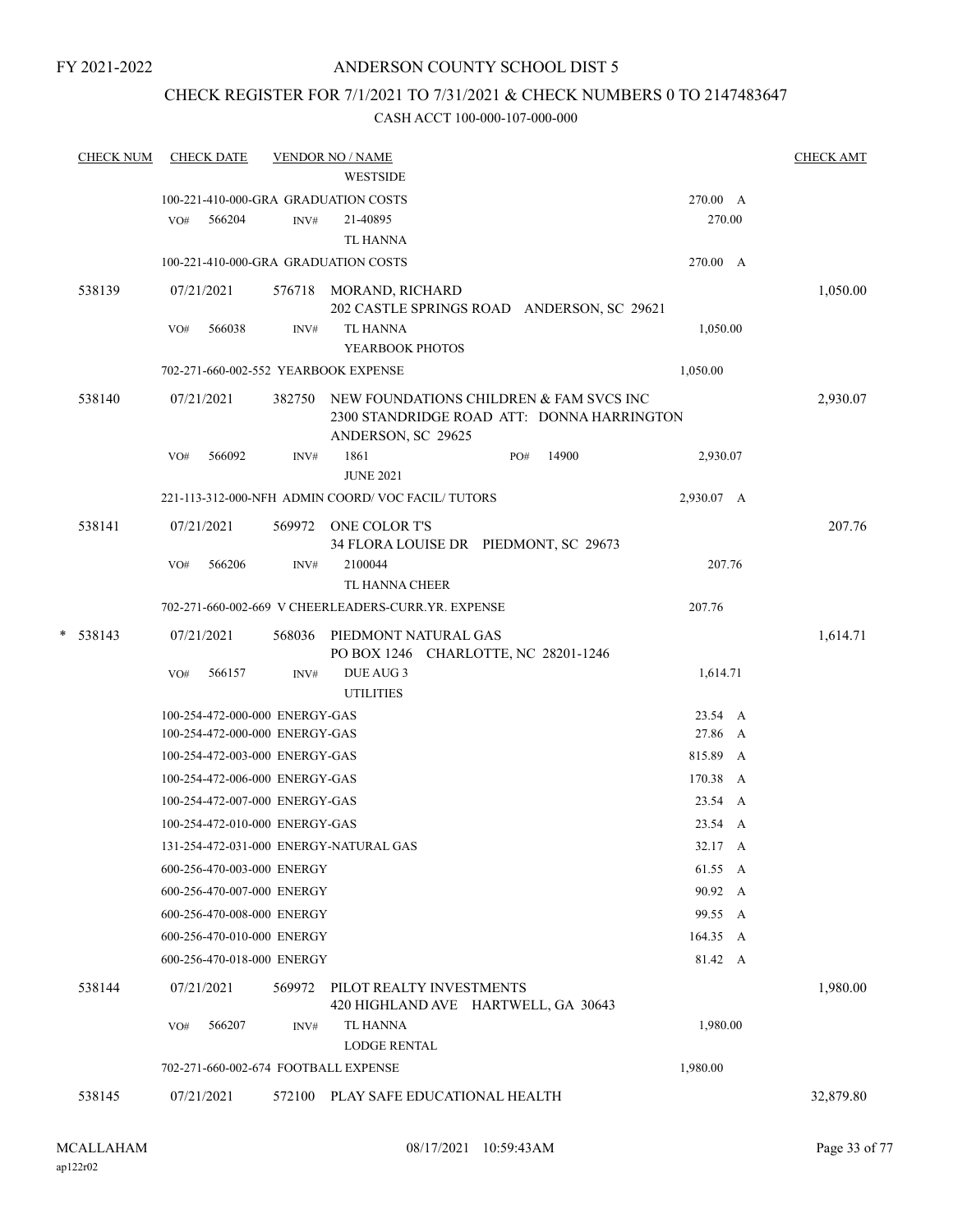# ANDERSON COUNTY SCHOOL DIST 5

# CHECK REGISTER FOR 7/1/2021 TO 7/31/2021 & CHECK NUMBERS 0 TO 2147483647

|   | <b>CHECK NUM</b> |     | <b>CHECK DATE</b> |                              | <b>VENDOR NO / NAME</b>                                                                     |     |                                              |             | <b>CHECK AMT</b> |
|---|------------------|-----|-------------------|------------------------------|---------------------------------------------------------------------------------------------|-----|----------------------------------------------|-------------|------------------|
|   |                  |     |                   |                              | 713 E GREENVILLE STREET SUITE D BOX 230<br>ANDERSON, SC 29621                               |     |                                              |             |                  |
|   |                  | VO# | 566115            | INV#                         | 2021-2022<br><b>ATHLETIC TRAINING</b>                                                       | PO# | 14883                                        | 32,879.80   |                  |
|   |                  |     |                   |                              | 100-271-312-002-TRN ATHLETIC TRAINER                                                        |     |                                              | 8,750.00    |                  |
|   |                  |     |                   |                              | 100-271-312-003-TRN ATHLETIC TRAINER                                                        |     |                                              | 20,379.80   |                  |
|   |                  |     |                   |                              | 100-271-312-005-TRN MIDDLE SCHOOL TRAINER                                                   |     |                                              | 1,250.00    |                  |
|   |                  |     |                   |                              | 100-271-312-006-TRN MIDDLE SCHOOL TRAINER                                                   |     |                                              | 1,250.00    |                  |
|   |                  |     |                   |                              | 100-271-312-020-TRN MIDDLE SCHOOL TRAINER                                                   |     |                                              | 1,250.00    |                  |
| * | 538147           |     | 07/21/2021        | 573746                       | PUBLIC CONSULTING GROUP<br>PO BOX 845308 BOSTON, MA 02284-5308                              |     |                                              |             | 15,946.69        |
|   |                  | VO# | 566208            | INV#                         | 215594<br><b>PROJECT #566.19</b>                                                            | PO# | 14861                                        | 15,946.69   |                  |
|   |                  |     |                   |                              | 283-126-312-000-000 CONTRACTED SERVICES                                                     |     |                                              | 15,946.69 A |                  |
|   | 538148           |     | 07/21/2021        | 564238                       | PYRAMID EDUCATIONAL CONSULTANTS LLC<br>19720                                                |     | 350 CHURCHMANS RD SUITE B NEW CASTLE, DE     |             | 7,380.73         |
|   |                  | VO# | 566117            | INV#                         | 00140707<br>PECS TRAINING                                                                   | PO# | 14789                                        | 7,380.73    |                  |
|   |                  |     |                   |                              | 263-224-312-000-PD5 PURCH SERV- SC STANDARDS                                                |     |                                              | 5,533.75    |                  |
|   |                  |     |                   | 263-224-410-000-PD5 Supplies |                                                                                             |     |                                              | 553.00      |                  |
|   |                  |     |                   |                              | 809-255-410-000-000 TRANSPORTATION SUPPLIES                                                 |     |                                              | 1,293.98    |                  |
|   | 538149           |     | 07/21/2021        | 575721                       | RIDGEWATER ENGINEERING & SURVEYING<br>PO BOX 806 ANDERSON, SC 29622                         |     |                                              |             | 4,100.00         |
|   |                  | VO# | 566118            | INV#                         | 21161<br><b>TL HANNA</b>                                                                    |     |                                              | 2,100.00    |                  |
|   |                  |     |                   |                              | 100-254-323-002-TEN TENNIS COURT REPAIR                                                     |     |                                              | 2,100.00 A  |                  |
|   |                  | VO# | 566119            | INV#                         | 21160<br><b>WESTSIDE</b>                                                                    |     |                                              | 2,000.00    |                  |
|   |                  |     |                   |                              | 100-254-323-003-TEN TENNIS COURT REPAIR                                                     |     |                                              | 2,000.00 A  |                  |
|   | 538150           |     | 07/21/2021        | 566995                       | <b>SC DEPT OF JUVENILE JUSTICE</b><br>29221-1069                                            |     | POBOX 21069 ATT: FISCAL AFFAIRS COLUMBIA, SC |             | 222.71           |
|   |                  | VO# | 566209            | INV#                         | 2000510088<br>CUST #3045003                                                                 |     |                                              | 222.71      |                  |
|   |                  |     |                   |                              | 100-412-720-000-000 PAYMENTS TO OTHER GOV'T UNITS                                           |     |                                              | 222.71 A    |                  |
|   | 538151           |     | 07/21/2021        | 576147                       | <b>SCHNEIDER TREE CARE</b><br>713 EAST GREENVILLE ST. SUITE D BOX 284<br>ANDERSON, SC 29621 |     |                                              |             | 400.00           |
|   |                  | VO# | 566122            | INV#                         | 1263<br><b>ADULT ED</b>                                                                     |     |                                              | 400.00      |                  |
|   |                  |     |                   |                              | 100-254-323-023-001 CONTRACTED SERVICES                                                     |     |                                              | 400.00 A    |                  |
|   | 538152           |     | 07/21/2021        | 501885                       | <b>SCHOOL DISTRICT OF GREENVILLE</b><br>POBOX 2848 GREENVILLE, SC 29602                     |     |                                              |             | 478.08           |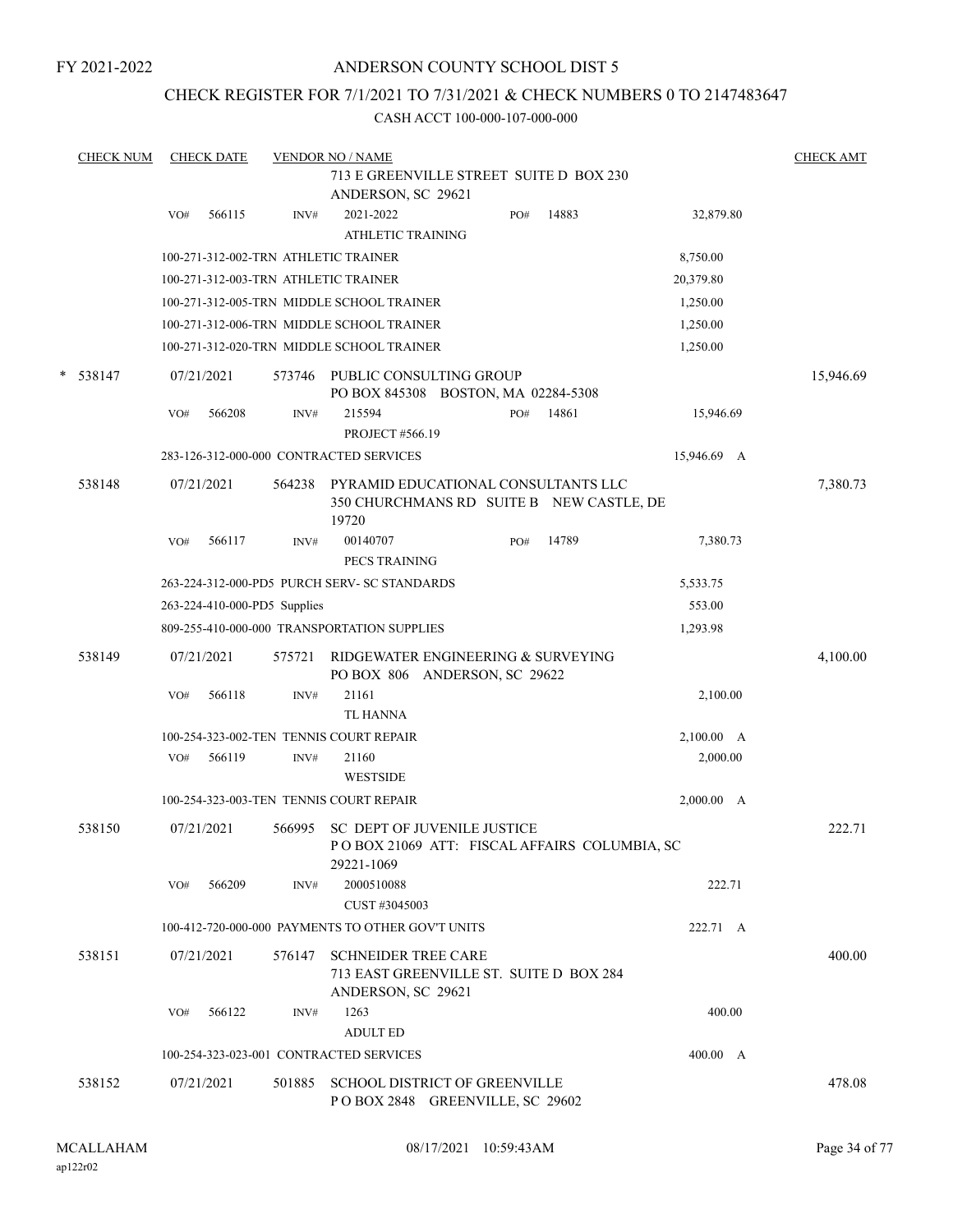# CHECK REGISTER FOR 7/1/2021 TO 7/31/2021 & CHECK NUMBERS 0 TO 2147483647

| <b>CHECK NUM</b> |     | <b>CHECK DATE</b> |                                 | <b>VENDOR NO / NAME</b>                                                                                  |     |       |             | <b>CHECK AMT</b> |
|------------------|-----|-------------------|---------------------------------|----------------------------------------------------------------------------------------------------------|-----|-------|-------------|------------------|
|                  | VO# | 566074            | INV#                            | <b>UM2432</b><br>20-21 PROVISO                                                                           |     |       | 478.08      |                  |
|                  |     |                   |                                 | 100-412-720-000-000 PAYMENTS TO OTHER GOV'T UNITS                                                        |     |       | 478.08 A    |                  |
| 538153           |     | 07/21/2021        | 574194                          | <b>SCISA</b><br>PO DRAWER 690 ORANGBURG, SC 29116-0690                                                   |     |       |             | 150.00           |
|                  | VO# | 566120            | INV#                            | <b>REGISTRATION</b><br>TIFFANY WILMOTH                                                                   |     |       | 150.00      |                  |
|                  |     |                   |                                 | 263-370-312-000-MSA PS-MONTESSORI SCH OF AND                                                             |     |       | 150.00      |                  |
| 538154           |     | 07/21/2021        | 451105                          | <b>SCSBA MEMBERSHIP</b><br>111 RESEARCH DRIVE ATT: MEMBERSHIP<br>COLUMBIA, SC 29203                      |     |       |             | 34,579.00        |
|                  | VO# | 566121            | INV#                            | 34607<br>2021-2022                                                                                       | PO# | 14794 | 34,579.00   |                  |
|                  |     |                   | 100-231-640-000-000 DUES & FEES |                                                                                                          |     |       | 34,579.00 A |                  |
| 538155           |     | 07/21/2021        | 451500                          | <b>SC STATE DEPARTMENT OF EDUCATION</b><br>1429 SENATE ST ROOM 1101 TRANSPORTATION<br>COLUMBIA, SC 29201 |     |       |             | 7,229.20         |
|                  | VO# | 566151            | INV#                            | <b>SEPT-JUNE</b>                                                                                         |     |       | 7,229.20    |                  |
|                  |     |                   |                                 | MILEAGE COST                                                                                             |     |       |             |                  |
|                  |     |                   |                                 | 124-114-331-024-000 CONTRACTED TRANSPORTATION                                                            |     |       | 7,229.20 A  |                  |
| * 538157         |     | 07/21/2021        | 576615                          | SOLUTIONZ<br>120 INTERSTATE N PARKWAY SUITE 314 ATLANTA,<br>GA 30339                                     |     |       |             | 1,993.41         |
|                  | VO# | 566128            | INV#                            | 421079<br><b>CF REAMES</b>                                                                               | PO# | 14804 | 1,993.41    |                  |
|                  |     |                   |                                 | 515-253-520-000-HQ1 DOWNTOWN PROJECT BLDG 1                                                              |     |       | 1,993.41 A  |                  |
| * 538159         |     | 07/21/2021        | 571571                          | <b>TECHPOINT</b><br>144 PEARL INDUSTRIAL AVE HOSCHTON, GA 30548                                          |     |       |             | 1,175.00         |
|                  | VO# | 566130            | INV#                            | 2892<br><b>CALHOUN ELEM</b>                                                                              |     |       | 375.00      |                  |
|                  |     |                   |                                 | 100-266-314-014-000 REPAIRS TO EQUIPMENT                                                                 |     |       | 375.00      |                  |
|                  |     | $VO#$ 566131      | INV#                            | 2891<br><b>ROBERT ANDERSON</b>                                                                           |     |       | 425.00      |                  |
|                  |     |                   |                                 | 100-266-314-006-000 REPAIRS TO EQUIPMENT                                                                 |     |       | 425.00      |                  |
|                  | VO# | 566132            | INV#                            | 2888<br><b>NORTH POINTE</b>                                                                              |     |       | 375.00      |                  |
|                  |     |                   |                                 | 100-266-314-013-000 REPAIRS TO EQUIPMENT                                                                 |     |       | 375.00 A    |                  |
| 538160           |     | 07/21/2021        | 567050                          | THE GREAT BOOKS FOUNDATION<br>233 N. MICHIGAN AVE, STE 420 CHICAGO, IL<br>60601-5813                     |     |       |             | 3,360.00         |
|                  | VO# | 566133            | INV#                            | SO-0053363<br><b>LICENSES</b>                                                                            | PO# | 14839 | 3,360.00    |                  |
|                  |     |                   |                                 | 100-114-445-000-000 DISTRICT WIDE SOFTWARE                                                               |     |       | 3,360.00    |                  |
| 538161           |     | 07/21/2021        | 565542                          | TL HANNA HIGH SCHOOL - NJROTC                                                                            |     |       |             | 122.41           |
|                  |     |                   |                                 |                                                                                                          |     |       |             |                  |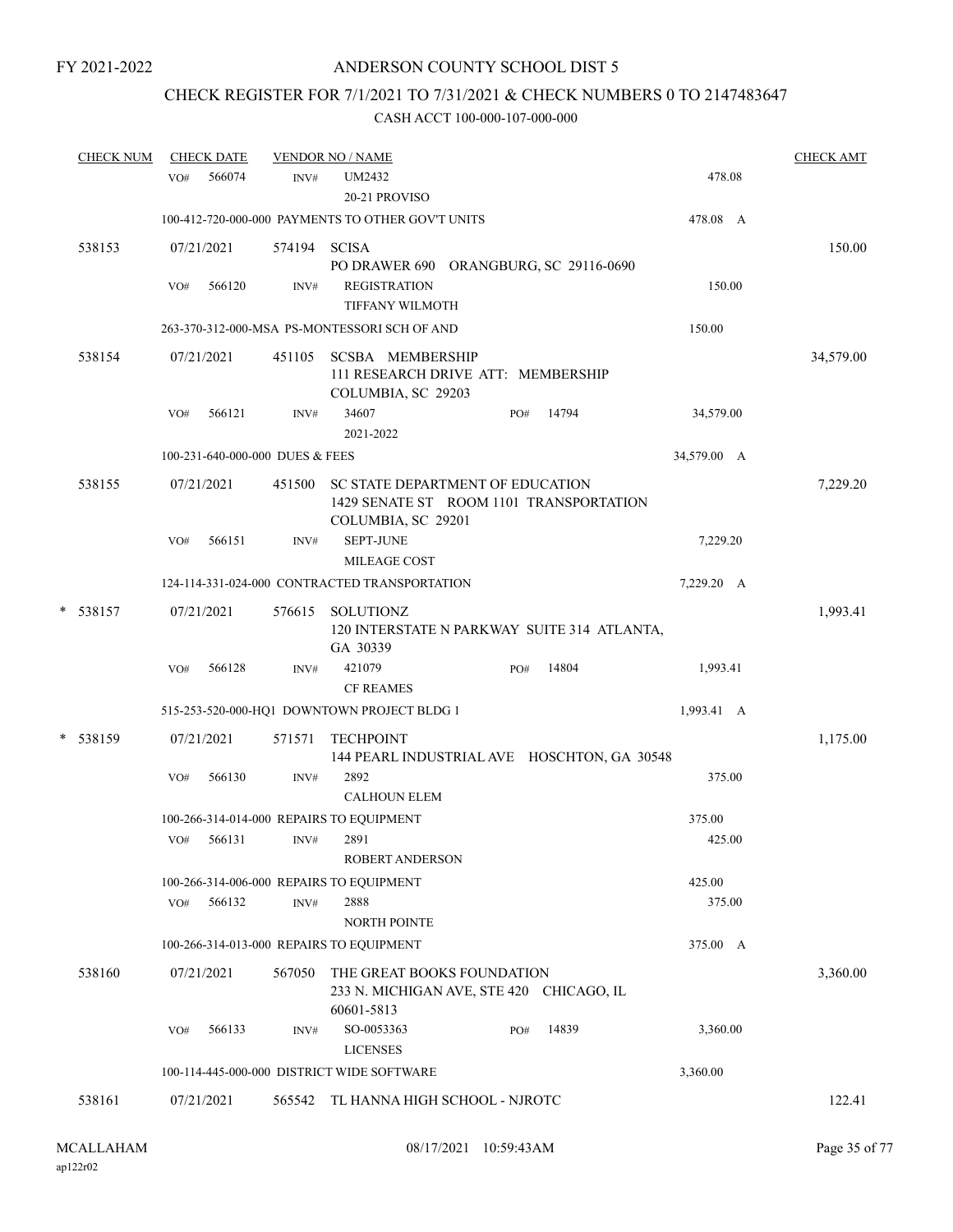# CHECK REGISTER FOR 7/1/2021 TO 7/31/2021 & CHECK NUMBERS 0 TO 2147483647

| <b>CHECK NUM</b> |     | <b>CHECK DATE</b> |        | <b>VENDOR NO / NAME</b>                        |                                      |               |              | <b>CHECK AMT</b> |
|------------------|-----|-------------------|--------|------------------------------------------------|--------------------------------------|---------------|--------------|------------------|
|                  | VO# | 566213            | INV#   | <b>JUMP ROPES</b><br>REIMBURSEMENT             | 2600 N HWY 81 ANDERSON, SC 29621     | 122.41        |              |                  |
|                  |     |                   |        | 702-271-660-002-656 ROTC/ NAVY GENERAL EXPENSE |                                      | 122.41        |              |                  |
|                  |     |                   |        |                                                |                                      |               |              |                  |
| 538162           |     | 07/21/2021        | 573815 | UNITED REFRIGERATION, INC                      | PO BOX 740703 ATLANTA, GA 30374-0703 |               |              | 2,170.00         |
|                  | VO# | 566135            | INV#   | 79537239<br><b>SUPPLIES</b>                    |                                      | 235.40        |              |                  |
|                  |     |                   |        | 600-256-323-003-000 REPAIRS TO EQUIPMENT       |                                      | 235.40 A      |              |                  |
|                  | VO# | 566136            | INV#   | 79522667<br><b>SUPPLIES</b>                    |                                      | 1,626.72      |              |                  |
|                  |     |                   |        | 600-256-323-002-000 REPAIRS TO EQUIPMENT       |                                      | 85.62 A       |              |                  |
|                  |     |                   |        | 600-256-323-003-000 REPAIRS TO EQUIPMENT       |                                      | 85.62 A       |              |                  |
|                  |     |                   |        | 600-256-323-005-000 REPAIRS TO EQUIPMENT       |                                      | 85.62 A       |              |                  |
|                  |     |                   |        | 600-256-323-006-000 REPAIRS TO EQUIPMENT       |                                      | 85.62 A       |              |                  |
|                  |     |                   |        | 600-256-323-007-000 REPAIRS TO EQUIPMENT       |                                      | 85.62 A       |              |                  |
|                  |     |                   |        | 600-256-323-008-000 REPAIRS TO EQUIPMENT       |                                      | 85.62 A       |              |                  |
|                  |     |                   |        | 600-256-323-009-000 REPAIRS TO EQUIPMENT       |                                      | 85.62 A       |              |                  |
|                  |     |                   |        | 600-256-323-010-000 REPAIRS TO EQUIPMENT       |                                      | 85.62 A       |              |                  |
|                  |     |                   |        | 600-256-323-011-000 REPAIRS TO EQUIPMENT       |                                      | 85.62 A       |              |                  |
|                  |     |                   |        | 600-256-323-012-000 REPAIRS TO EQUIPMENT       |                                      | 85.62 A       |              |                  |
|                  |     |                   |        | 600-256-323-013-000 REPAIRS TO EQUIPMENT       |                                      | 85.62 A       |              |                  |
|                  |     |                   |        | 600-256-323-014-000 REPAIRS TO EQUIPMENT       |                                      | 85.62 A       |              |                  |
|                  |     |                   |        | 600-256-323-015-000 REPAIRS TO EQUIPMENT       |                                      | 85.62 A       |              |                  |
|                  |     |                   |        | 600-256-323-016-000 REPAIRS TO EQUIPMENT       |                                      | 85.61 A       |              |                  |
|                  |     |                   |        | 600-256-323-017-000 REPAIRS TO EQUIPMENT       |                                      | 85.61 A       |              |                  |
|                  |     |                   |        | 600-256-323-018-000 REPAIRS TO EQUIPMENT       |                                      | 85.61 A       |              |                  |
|                  |     |                   |        | 600-256-323-019-000 REPAIRS TO EQUIPMENT       |                                      | 85.61 A       |              |                  |
|                  |     |                   |        | 600-256-323-020-000 REPAIRS TO EQUIPMENT       |                                      | 85.61 A       |              |                  |
|                  |     |                   |        | 600-256-323-021-000 REPAIRS TO EQUIPMENT       |                                      | 85.61 A       |              |                  |
|                  | VO# | 566137            | INV#   | 79573488<br><b>SUPPLIES</b>                    |                                      | 118.28        |              |                  |
|                  |     |                   |        | 600-256-323-002-000 REPAIRS TO EQUIPMENT       |                                      | 6.23          | A            |                  |
|                  |     |                   |        | 600-256-323-003-000 REPAIRS TO EQUIPMENT       |                                      | 6.23          | A            |                  |
|                  |     |                   |        | 600-256-323-005-000 REPAIRS TO EQUIPMENT       |                                      | 6.23          | A            |                  |
|                  |     |                   |        | 600-256-323-006-000 REPAIRS TO EQUIPMENT       |                                      | 6.23          | $\mathbf{A}$ |                  |
|                  |     |                   |        | 600-256-323-007-000 REPAIRS TO EQUIPMENT       |                                      | 6.23          | A            |                  |
|                  |     |                   |        | 600-256-323-008-000 REPAIRS TO EQUIPMENT       |                                      | 6.23          | A            |                  |
|                  |     |                   |        | 600-256-323-009-000 REPAIRS TO EQUIPMENT       |                                      | 6.23          | A            |                  |
|                  |     |                   |        | 600-256-323-010-000 REPAIRS TO EQUIPMENT       |                                      | $6.23\quad A$ |              |                  |
|                  |     |                   |        | 600-256-323-011-000 REPAIRS TO EQUIPMENT       |                                      | 6.23          | A            |                  |
|                  |     |                   |        | 600-256-323-012-000 REPAIRS TO EQUIPMENT       |                                      | 6.22 A        |              |                  |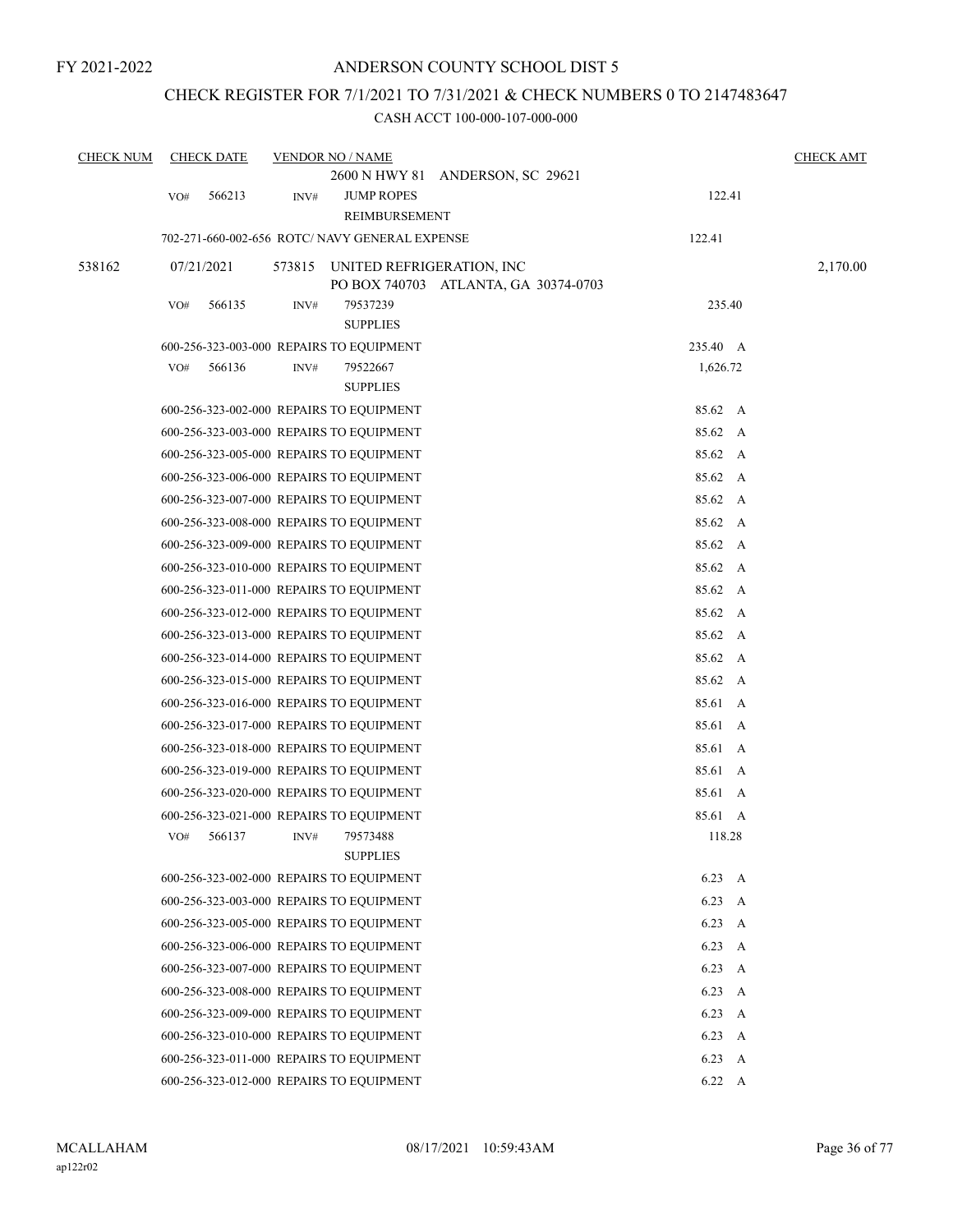## CHECK REGISTER FOR 7/1/2021 TO 7/31/2021 & CHECK NUMBERS 0 TO 2147483647

| <b>CHECK NUM</b> |            | <b>CHECK DATE</b>            |        | <b>VENDOR NO / NAME</b>                                                         |     |       |                | <b>CHECK AMT</b> |
|------------------|------------|------------------------------|--------|---------------------------------------------------------------------------------|-----|-------|----------------|------------------|
|                  |            |                              |        | 600-256-323-013-000 REPAIRS TO EQUIPMENT                                        |     |       | 6.22 A         |                  |
|                  |            |                              |        | 600-256-323-014-000 REPAIRS TO EQUIPMENT                                        |     |       | 6.22 A         |                  |
|                  |            |                              |        | 600-256-323-015-000 REPAIRS TO EQUIPMENT                                        |     |       | $6.22\quad A$  |                  |
|                  |            |                              |        | 600-256-323-016-000 REPAIRS TO EQUIPMENT                                        |     |       | $6.22\quad A$  |                  |
|                  |            |                              |        | 600-256-323-017-000 REPAIRS TO EQUIPMENT                                        |     |       | $6.22\quad A$  |                  |
|                  |            |                              |        | 600-256-323-018-000 REPAIRS TO EQUIPMENT                                        |     |       | $6.22\quad A$  |                  |
|                  |            |                              |        | 600-256-323-019-000 REPAIRS TO EQUIPMENT                                        |     |       | $6.22\quad A$  |                  |
|                  |            |                              |        | 600-256-323-020-000 REPAIRS TO EQUIPMENT                                        |     |       | $6.22\quad A$  |                  |
|                  |            |                              |        | 600-256-323-021-000 REPAIRS TO EQUIPMENT                                        |     |       | 6.23 A         |                  |
|                  | VO#        | 566138                       | INV#   | 79563333                                                                        |     |       | 54.22          |                  |
|                  |            |                              |        | <b>SUPPLIES</b>                                                                 |     |       |                |                  |
|                  |            |                              |        | 100-254-410-013-400 HVAC/ELECTRICAL/PLUMBING                                    |     |       | 54.22 A        |                  |
|                  | VO#        | 566139                       | INV#   | 79659453<br><b>SUPPLIES</b>                                                     |     |       | 135.38         |                  |
|                  |            |                              |        | 100-254-410-006-400 HVAC/ELECTRICAL/PLUMBING                                    |     |       | 135.38 A       |                  |
|                  |            |                              |        |                                                                                 |     |       |                |                  |
| 538163           | 07/21/2021 |                              | 510790 | <b>US FOODSERVICE</b><br>POBOX 602292 CHARLOTTE, NC 28260-2292                  |     |       |                | 186.30           |
|                  | VO#        | 566153                       | INV#   | 60813458                                                                        |     |       | 186.30         |                  |
|                  |            |                              |        | <b>USDA FOODS</b>                                                               |     |       |                |                  |
|                  |            |                              |        | 600-256-462-003-000 COMMODITY DISTRIBUTION                                      |     |       | 27.60 A        |                  |
|                  |            |                              |        | 600-256-462-005-000 COMMODITY DISTRIBUTION                                      |     |       | 34.50 A        |                  |
|                  |            |                              |        | 600-256-462-006-000 COMMODITY DISTRIBUTION                                      |     |       | 51.75 A        |                  |
|                  |            |                              |        | 600-256-462-007-000 COMMODITY DISTRIBUTION                                      |     |       | $10.35\quad A$ |                  |
|                  |            |                              |        | 600-256-462-014-000 COMMODITY DISTRIBUTION                                      |     |       | $10.35\quad A$ |                  |
|                  |            |                              |        | 600-256-462-017-000 COMMODITY DISTRIBUTION                                      |     |       | 6.90 A         |                  |
|                  |            |                              |        | 600-256-462-019-000 COMMODITY DISTRIBUTION                                      |     |       | $10.35\quad A$ |                  |
|                  |            |                              |        | 600-256-462-020-000 COMMODITY DISTRIBUTION                                      |     |       | 34.50 A        |                  |
| $* 538166$       | 07/21/2021 |                              | 573099 | WHOLESALE-CARABINERS.COM<br>8500 MEMORIAL DRIVE SUITE A PLAIN CITY, OH<br>43064 |     |       |                | 117.08           |
|                  | VO#        | 566147                       | INV#   | WWHI043021                                                                      | PO# | 14372 | 117.08         |                  |
|                  |            |                              |        | WHITEHALL ELEM                                                                  |     |       |                |                  |
|                  |            | 201-112-410-019-000 SUPPLIES |        |                                                                                 |     |       | 117.08 A       |                  |
| 538167           |            | 07/21/2021                   |        | 576750 YESCO GREENVILLE<br>104 PARKSIDE DRIVE ANDERSON, SC 29621                |     |       |                | 500.00           |
|                  | VO#        | 566148                       | INV#   | SVO 1288<br><b>ROBERT ANDERSON</b>                                              |     |       | 250.00         |                  |
|                  |            |                              |        | 100-254-323-006-400 CONTR SERV-HVAC/ELECT/PLUMBING                              |     |       | 250.00 A       |                  |
|                  | VO#        | 566149                       | INV#   | SVO 1287                                                                        |     |       | 250.00         |                  |
|                  |            |                              |        | <b>WESTSIDE</b>                                                                 |     |       |                |                  |
|                  |            |                              |        | 100-254-323-003-400 CONTR SERV-HVAC/ELECT/PLUMBING                              |     |       | 250.00 A       |                  |
| 538168           |            | 07/28/2021                   |        | 571975 A3 COMMUNICATIONS                                                        |     |       |                | 136.53           |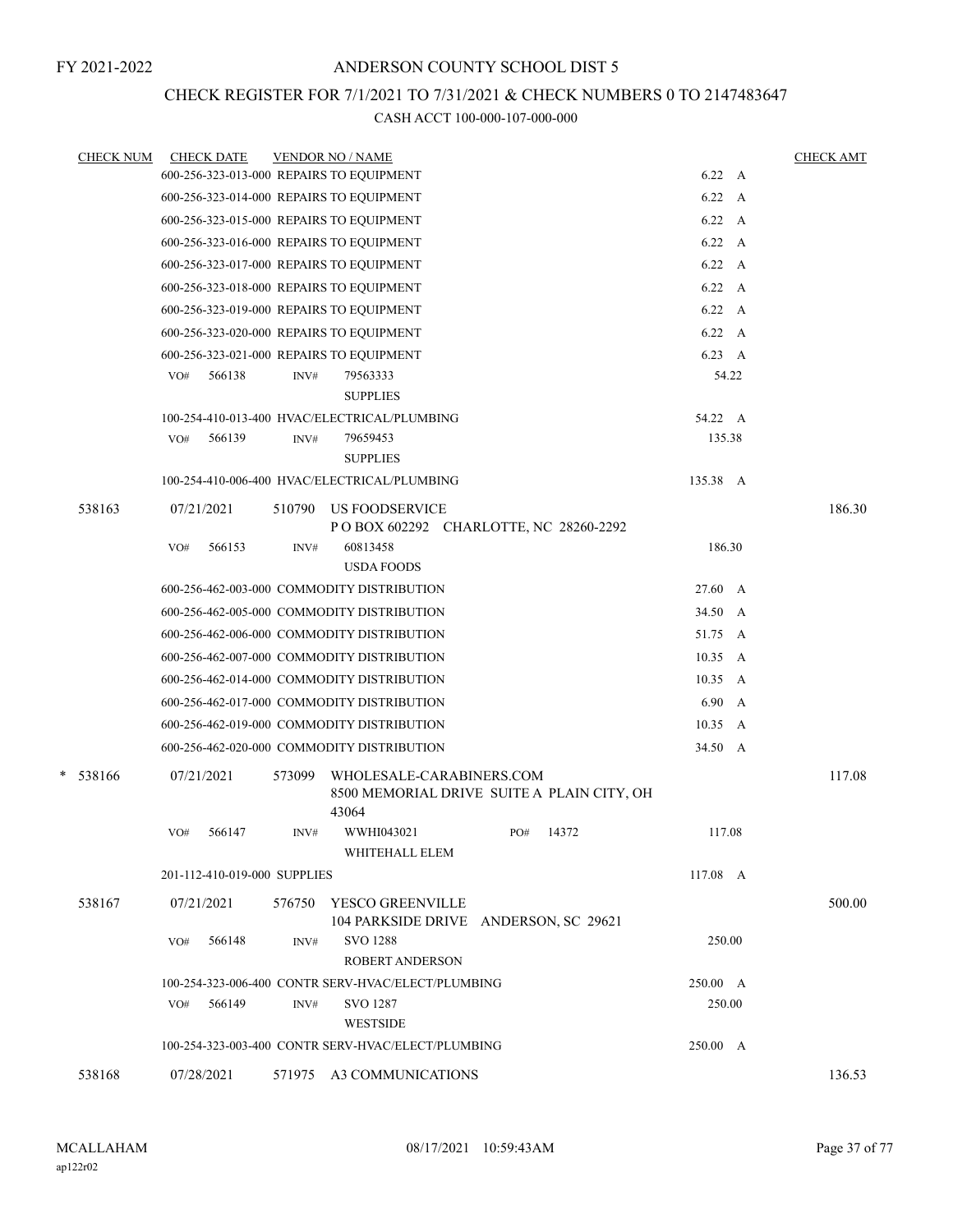## ANDERSON COUNTY SCHOOL DIST 5

## CHECK REGISTER FOR 7/1/2021 TO 7/31/2021 & CHECK NUMBERS 0 TO 2147483647

|   | <b>CHECK NUM</b> |                                                               | <b>CHECK DATE</b> |                              | <b>VENDOR NO / NAME</b>                                                                                        |  |          |       |          | <b>CHECK AMT</b> |
|---|------------------|---------------------------------------------------------------|-------------------|------------------------------|----------------------------------------------------------------------------------------------------------------|--|----------|-------|----------|------------------|
|   |                  |                                                               |                   |                              | DIVISION 700 PO BOX 117343 ATLANTA, GA<br>30368-7343                                                           |  |          |       |          |                  |
|   |                  | VO#                                                           | 566316            | INV#                         | 90404<br><b>ADAPTERS</b>                                                                                       |  |          |       | 136.53   |                  |
|   |                  |                                                               |                   |                              | 100-266-314-000-000 REPAIRS TO EQUIPMENT                                                                       |  |          |       | 136.53   |                  |
|   | 538169           |                                                               | 07/28/2021        |                              | 569972 AALIYAH CARSON<br>1309 RAMONA DR BELTON, SC 29627                                                       |  |          |       |          | 140.00           |
|   |                  | VO#                                                           | 566254            | INV#                         | <b>NNAAP TEST</b><br>REIMBURSEMENT                                                                             |  |          |       | 140.00   |                  |
|   |                  |                                                               |                   |                              | 328-115-312-031-000 PURCHASED SERVICES                                                                         |  |          |       | 140.00 A |                  |
| * | 538171           |                                                               | 07/28/2021        | 565616                       | ADORAMA<br>42 WEST 18TH STREET ATT: ACCOUNTS RECEIVABLE<br>NEW YORK, NY 10011                                  |  |          |       |          | 606.71           |
|   |                  | VO#                                                           | 566318            | INV#                         | 29279639<br><b>INK SUPPLIES</b>                                                                                |  | PO#      | 14827 | 606.71   |                  |
|   |                  |                                                               |                   | 100-266-410-000-000 SUPPLIES |                                                                                                                |  |          |       | 606.71   |                  |
|   | 538172           |                                                               | 07/28/2021        | 567185                       | AIKEN COUNTY PUBLIC SCHOOLS<br>1000 BROOKHAVEN DRIVE ATT: KAREN HAMM<br><b>AIKEN, SC 29803</b>                 |  |          |       |          | 558.90           |
|   |                  | VO#                                                           | 566226            | INV#                         | 2020-2021<br><b>PROVISO</b>                                                                                    |  |          |       | 558.90   |                  |
|   |                  | 100-412-720-000-000 PAYMENTS TO OTHER GOV'T UNITS<br>558.90 A |                   |                              |                                                                                                                |  |          |       |          |                  |
|   | 538173           |                                                               | 07/28/2021        |                              | 574576 AMPLIFIED IT, LLC<br>812 GRANBY STREET NORFOLK, VA 23510                                                |  |          |       |          | 3,750.00         |
|   |                  | VO#                                                           | 566319            | INV#                         | 32136<br>21-22 RENEWAL                                                                                         |  | PO#      | 14855 | 3,750.00 |                  |
|   |                  |                                                               |                   |                              | 100-266-445-000-000 SOFTWARE TECHNOLOGY                                                                        |  | 3,750.00 |       |          |                  |
|   | 538174           |                                                               | 07/28/2021        | 116800                       | ANDERSON TILE & CARPET DIST CO, INC<br>1109 WHITEHALL ROAD ATT: ACCOUNTS<br>RECEIVABLE ANDERSON, SC 29625-2127 |  |          |       |          | 3,234.90         |
|   |                  | VO#                                                           | 566227            | INV#                         | 22359<br><b>CF REAMES GYM</b>                                                                                  |  | PO#      | 14777 | 3,234.90 |                  |
|   |                  |                                                               |                   |                              | 505-254-323-001-GYM RECOAT GYM FLOOR                                                                           |  |          |       | 3,234.90 |                  |
|   | 538175           |                                                               | 07/28/2021        | 568170                       | ANDERSON UNIVERSITY<br>316 BOULEVARD ANDERSON, SC 29621                                                        |  |          |       |          | 3,000.00         |
|   |                  | VO#                                                           | 566269            | INV#                         | <b>SCHOLARSHIP</b><br><b>ASHLEY SULT</b>                                                                       |  |          |       | 3,000.00 |                  |
|   |                  |                                                               |                   |                              | 702-271-660-002-438 NEWMAN FAMILY SCHOLARSHIP EXPENSE                                                          |  |          |       | 2,500.00 |                  |
|   |                  |                                                               |                   |                              | 900-114-410-002-055 GRAINGER SCHOLARSHIP (TLH)                                                                 |  |          |       | 500.00   |                  |
|   | 538176           |                                                               | 07/28/2021        | 568170                       | ANDERSON UNIVERSITY<br>316 BOULEVARD ANDERSON, SC 29621                                                        |  |          |       |          | 1,000.00         |
|   |                  | VO#                                                           | 566270            | INV#                         | <b>SCHOLARSHIP</b><br>SAVANAH GREENWOOD                                                                        |  |          |       | 1,000.00 |                  |
|   |                  |                                                               |                   |                              | 702-271-660-002-438 NEWMAN FAMILY SCHOLARSHIP EXPENSE                                                          |  |          |       | 1,000.00 |                  |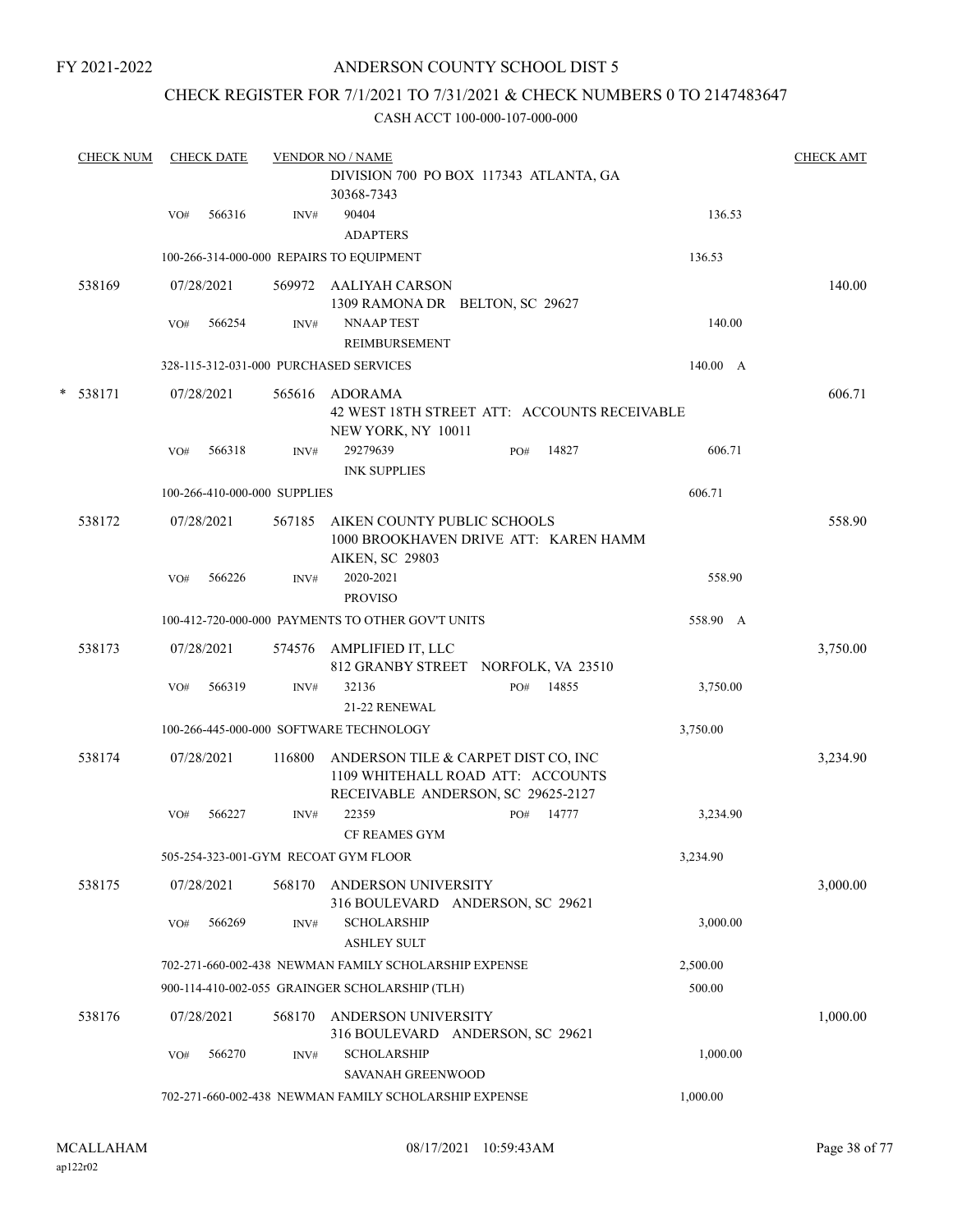## ANDERSON COUNTY SCHOOL DIST 5

## CHECK REGISTER FOR 7/1/2021 TO 7/31/2021 & CHECK NUMBERS 0 TO 2147483647

| <b>CHECK NUM</b> | <b>CHECK DATE</b>                     |        | <b>VENDOR NO / NAME</b>                                                                                      |             | <b>CHECK AMT</b> |
|------------------|---------------------------------------|--------|--------------------------------------------------------------------------------------------------------------|-------------|------------------|
| 538177           | 07/28/2021                            |        | 569220 AUTECH<br>POBOX 248 ATT: ACCOUNTS RECEIVABLE<br>WILLIAMSTON, SC 29697                                 |             | 5,414.15         |
|                  | 566320<br>VO#                         | INV#   | 8522<br><b>WEST MARKET</b>                                                                                   | 48.15       |                  |
|                  |                                       |        | 100-254-410-018-001 SUPPLIES - MAINTENANCE                                                                   | 48.15 A     |                  |
|                  | 566321<br>VO#                         | INV#   | 8596<br>14819<br>PO#<br><b>CALHOUN</b>                                                                       | 5,366.00    |                  |
|                  |                                       |        | 100-254-323-014-400 CONTR SERV-HVAC/ELECT/PLUMBING                                                           | 5,366.00 A  |                  |
| 538178           | 07/28/2021                            | 568871 | <b>BARNES &amp; NOBLE</b><br>P.O. BOX 951610 DALLAS, TX 75395-1610                                           |             | 1,023.96         |
|                  | VO#<br>566413                         | INV#   | 4137859<br><b>BOOKS</b>                                                                                      | 770.30      |                  |
|                  | 357-171-410-000-000 SUPPLIES          |        |                                                                                                              | 770.30 A    |                  |
|                  | 566414<br>VO#                         | INV#   | 4137839<br><b>RETURN</b>                                                                                     | $-770.30$   |                  |
|                  | 357-171-410-000-000 SUPPLIES          |        |                                                                                                              | $-770.30$ A |                  |
|                  | VO# 566420                            | INV#   | 4134718<br><b>BOOKS</b>                                                                                      | 1,023.96    |                  |
|                  | 131-115-410-031-000 SUPPLIES          |        |                                                                                                              | 1,023.96 A  |                  |
| 538179           | 07/28/2021                            | 141265 | <b>BOB DOSTER'S BACKSTREET STUDIO</b><br>POBOX 1055 LANCASTER, SC 29721                                      |             | 3,290.66         |
|                  | 566407<br>VO#                         | INV#   | 1028<br>PO# 14792<br><b>SOUTHWOOD</b>                                                                        | 3,290.66    |                  |
|                  | 817-113-312-021-000 ARTS IN RESIDENCE |        |                                                                                                              | 1,540.67 A  |                  |
|                  |                                       |        | 817-113-312-021-0CO ARTS IN RESIDENCE (C/O)                                                                  | 1,749.99 A  |                  |
| 538180           | 07/28/2021                            |        | 576890 BUCK, RANDY**<br>PO BOX 14293 ANDERSON, SC 29624                                                      |             | 280.00           |
|                  | 566229<br>VO#                         | INV#   | 554<br><b>REPAIR</b>                                                                                         | 280.00      |                  |
|                  |                                       |        | 100-255-323-000-ACT ACTIVITY BUS CONTRACTED SERVICES                                                         | 280.00      |                  |
| 538182           | 07/28/2021                            |        | 171100 CITY GLASS COMPANY, INC.<br>POBOX 275 ATT: ACCOUNTS RECEIVABLE<br>ANDERSON, SC 29622                  |             | 285.00           |
|                  | 566396<br>VO#                         | INV#   | 2034<br>servic ecall                                                                                         | 285.00      |                  |
|                  |                                       |        | 100-254-323-023-400 CONTR SERV.-HVAC/ELECT/PLUMBING                                                          | 285.00      |                  |
| 538183           | 07/28/2021                            | 568961 | <b>CLEMSON UNIVERSITY</b><br>STUDENT FINANCIAL SERVICES G-08 SIKES HALL<br>BOX 345307 CLEMSON, SC 29634-5307 |             | 500.00           |
|                  | 566274<br>VO#                         | INV#   | <b>SCHOLARSHIP</b><br><b>DUNCAN HOGG</b>                                                                     | 500.00      |                  |
|                  |                                       |        | 702-271-660-002-463 SHIRLEY SMITH SCHOLARSHIP EXPENSE                                                        | 500.00      |                  |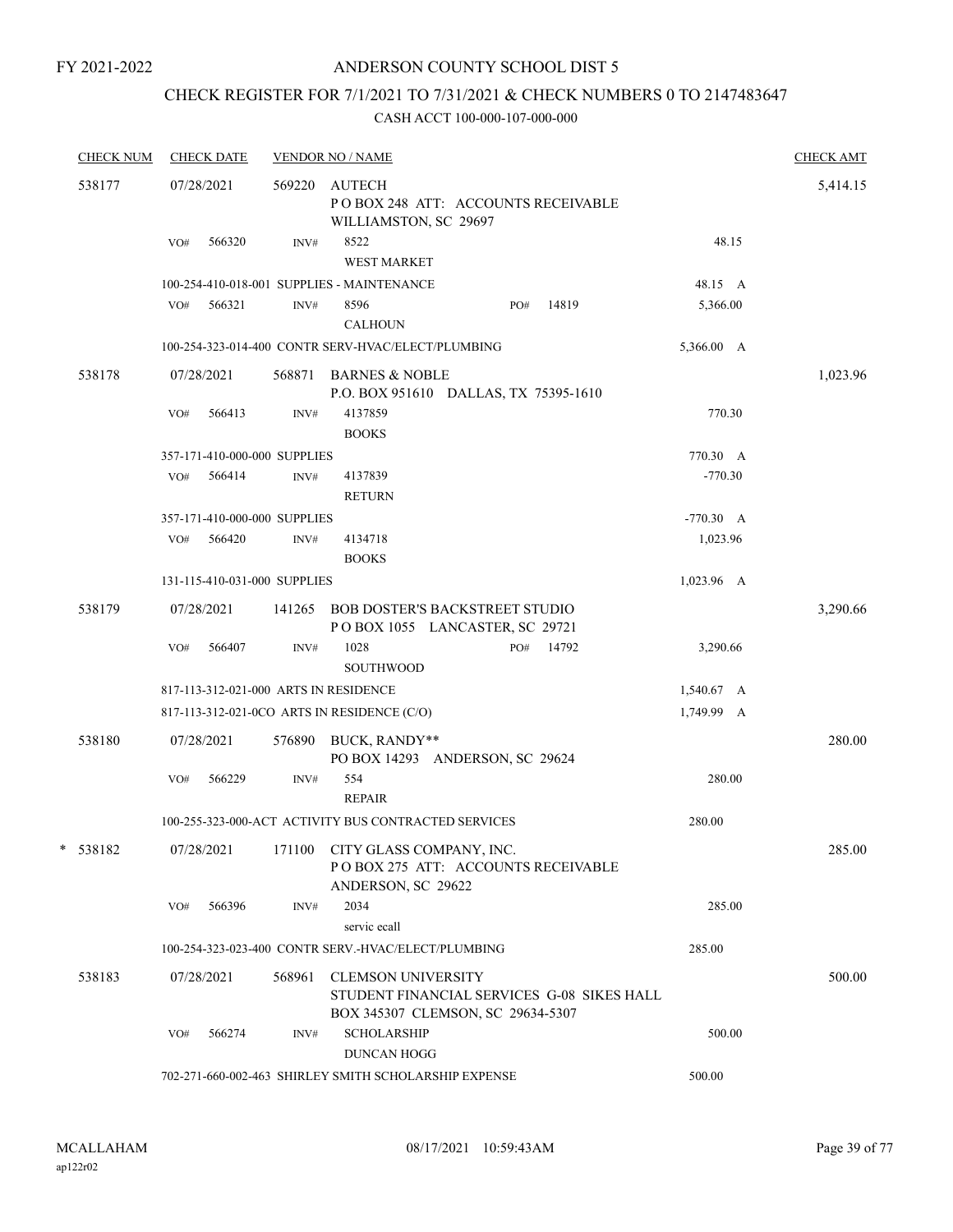## ANDERSON COUNTY SCHOOL DIST 5

## CHECK REGISTER FOR 7/1/2021 TO 7/31/2021 & CHECK NUMBERS 0 TO 2147483647

| <b>CHECK NUM</b> | <b>CHECK DATE</b>                      |        | <b>VENDOR NO / NAME</b>                                                                                      |             | <b>CHECK AMT</b> |
|------------------|----------------------------------------|--------|--------------------------------------------------------------------------------------------------------------|-------------|------------------|
| 538184           | 07/28/2021                             | 568961 | <b>CLEMSON UNIVERSITY</b><br>STUDENT FINANCIAL SERVICES G-08 SIKES HALL<br>BOX 345307 CLEMSON, SC 29634-5307 |             | 500.00           |
|                  | 566275<br>VO#                          | INV#   | <b>SCHOLARSHIP</b><br><b>JILLIAN SPENCER</b>                                                                 | 500.00      |                  |
|                  |                                        |        | 702-271-660-002-463 SHIRLEY SMITH SCHOLARSHIP EXPENSE                                                        | 500.00      |                  |
| 538185           | 07/28/2021                             | 571234 | <b>CLEMSON UNIVERSITY</b><br>FINANCIAL AID OFFICE G-01 SIKES HALL BOX 345123<br>CLEMSON, SC 29634            |             | 1,000.00         |
|                  | 566272<br>VO#                          | INV#   | <b>SCHOLARSHIP</b>                                                                                           | 1,000.00    |                  |
|                  |                                        |        | <b>OMAR THOMAS</b>                                                                                           |             |                  |
|                  |                                        |        | 702-271-660-002-438 NEWMAN FAMILY SCHOLARSHIP EXPENSE                                                        | 1,000.00    |                  |
| 538186           | 07/28/2021                             |        | 571234 CLEMSON UNIVERSITY<br>FINANCIAL AID OFFICE G-01 SIKES HALL BOX 345123<br>CLEMSON, SC 29634            |             | 1,000.00         |
|                  | 566273<br>VO#                          | INV#   | <b>SCHOLARSHIP</b><br><b>AVERY CAMERON</b>                                                                   | 1,000.00    |                  |
|                  |                                        |        | 702-271-660-002-432 JILL DUNLAP SCHOLARSHIP EXPENSE                                                          | 1,000.00    |                  |
| 538187           | 07/28/2021                             | 177375 | <b>COLLEGE OF CHARLESTON</b><br>TREASURER'S OFFICE OSSC EXPO 66 GEORGE STREET<br>CHARLESTON, SC 29424        |             | 1,000.00         |
|                  | 566276<br>VO#                          | INV#   | <b>SCHOLARSHIP</b><br><b>BENJAMIN SMITH</b>                                                                  | 1,000.00    |                  |
|                  |                                        |        | 702-271-660-002-438 NEWMAN FAMILY SCHOLARSHIP EXPENSE                                                        | 1,000.00    |                  |
| 538188           | 07/28/2021                             | 569972 | CRYSTAL RICHARDSON<br>2420 MARCHBANKS AVE APT 15A ANDERSON, SC<br>29621                                      |             | 140.00           |
|                  | 566256<br>VO#                          | INV#   | <b>NNAAP TEST</b><br><b>REIMBURSEMENT</b>                                                                    | 140.00      |                  |
|                  | 328-115-312-031-000 PURCHASED SERVICES |        |                                                                                                              | 140.00 A    |                  |
| 538189           | 07/28/2021                             | 576949 | DEMOULIN BROTHERS & COMPANY<br>1025 SOUTH 4TH ST GREENVILLE, IL 62246                                        |             | 724.54           |
|                  | 566376<br>VO#                          | INV#   | 3101934<br><b>FLAG</b>                                                                                       | 724.54      |                  |
|                  |                                        |        | 100-114-410-003-002 COLOR GUARD/DRUM LINE                                                                    | 724.54 A    |                  |
| 538190           | 07/28/2021                             | 566769 | DICK SMITH FORD<br>7201 GARNERS FERRY RD<br>COLUMBIA, SC 29209                                               |             | 46,806.00        |
|                  | 566335<br>VO#                          | INV#   | 14793<br>502821<br>PO#<br>F250                                                                               | 46,806.00   |                  |
|                  |                                        |        | 100-254-540-000-001 EQUIPMENT - MAINTENANCE                                                                  | 46,806.00 A |                  |
| 538191           | 07/28/2021                             | 211302 | <b>DUKE ENERGY</b><br>PO BOX 1094 CHARLOTTE, NC 28201-1094                                                   |             | 18,101.22        |
|                  | 566430<br>VO#                          | INV#   | 910033792152<br><b>ELECTIRCITY</b>                                                                           | 487.87      |                  |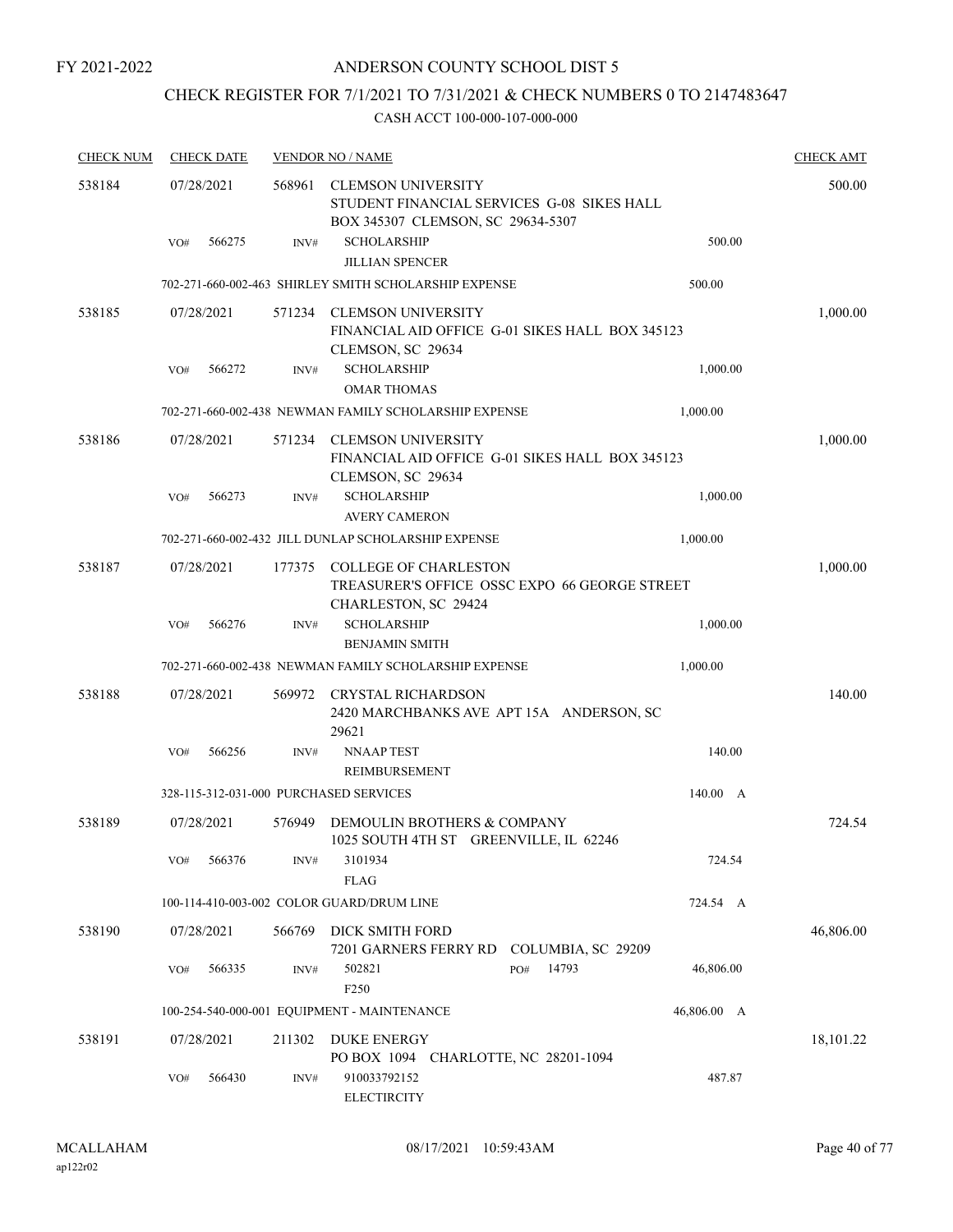## CHECK REGISTER FOR 7/1/2021 TO 7/31/2021 & CHECK NUMBERS 0 TO 2147483647

| <b>CHECK NUM</b> |     | <b>CHECK DATE</b>            |        | <b>VENDOR NO / NAME</b>                                                             |             | <b>CHECK AMT</b> |
|------------------|-----|------------------------------|--------|-------------------------------------------------------------------------------------|-------------|------------------|
|                  |     |                              |        | 100-254-470-000-000 ENERGY-ELECTRICITY & WATER                                      | 487.87 A    |                  |
|                  | VO# | 566431                       | INV#   | 910033744835<br><b>ELECTIRCITY</b>                                                  | 5,917.53    |                  |
|                  |     |                              |        | 100-254-470-016-000 ENERGY-ELECTRICITY & WATER                                      | 5,917.53 A  |                  |
|                  | VO# | 566432                       | INV#   | 910033792875                                                                        | 11,695.82   |                  |
|                  |     |                              |        | <b>ELECTIRCITY</b>                                                                  |             |                  |
|                  |     |                              |        | 100-254-470-001-000 ENERGY-ELECTRICITY & WATER                                      | 11,695.82 A |                  |
| 538192           |     | 07/28/2021                   | 563495 | ELECTRIC CITY UTILITIES<br>CITY OF ANDERSON 601 SOUTH MAIN ST<br>ANDERSON, SC 29624 |             | 13,772.55        |
|                  | VO# | 566433                       | INV#   | 07/28/21<br><b>WATER/SEWER</b>                                                      | 13,772.55   |                  |
|                  |     |                              |        | 100-254-470-000-000 ENERGY-ELECTRICITY & WATER                                      | 181.66 A    |                  |
|                  |     |                              |        | 100-254-470-003-000 ENERGY-ELECTRICITY & WATER                                      | 3,458.70 A  |                  |
|                  |     |                              |        | 100-254-470-005-000 ENERGY-ELECTRICITY & WATER                                      | 1,680.80 A  |                  |
|                  |     |                              |        | 100-254-470-007-000 ENERGY-ELECTRICITY & WATER                                      | 861.72 A    |                  |
|                  |     |                              |        | 100-254-470-009-000 ENERGY-ELECTRICITY & WATER                                      | 658.02 A    |                  |
|                  |     |                              |        | 100-254-470-014-000 ENERGY-ELECTRICITY & WATER                                      | 1,386.87 A  |                  |
|                  |     |                              |        | 100-254-470-019-000 ENERGY-ELECTRICITY & WATER                                      | 2,743.60 A  |                  |
|                  |     |                              |        | 100-254-470-023-000 ENERGY-ELECTRICITY & WATER                                      | 86.51 A     |                  |
|                  |     |                              |        | 131-254-470-031-000 ENERGY-ELECTRICITY/WATER                                        | 2,714.67 A  |                  |
| 538193           |     | 07/28/2021                   | 576889 | EXPRESS OIL CENTRALIZED BILLING                                                     |             | 134.61           |
|                  |     |                              |        | DEPT 5964 PO BOX 11407 BIRMINGHAM, AL<br>35246-5964                                 |             |                  |
|                  | VO# | 566337                       | INV#   | 00751-23547<br><b>SERVICE</b>                                                       | 48.62       |                  |
|                  |     |                              |        | 100-254-412-000-001 TRUCK SERVICE - MAINTENANCE                                     | 48.62       |                  |
|                  | VO# | 566400                       | INV#   | 000751-22923<br>OIL CHANGE                                                          | 85.99       |                  |
|                  |     |                              |        | 100-254-412-000-001 TRUCK SERVICE - MAINTENANCE                                     | 85.99       |                  |
| * 538196         |     | 07/28/2021                   | 569972 | <b>GIPPER MEDIA</b><br>728 20TH STREET SANTA MONICA, CA 90402                       |             | 562.50           |
|                  | VO# | 566280                       | INV#   | 1A483380-0001<br>21-22 TL HANNA                                                     | 562.50      |                  |
|                  |     |                              |        | 702-271-660-002-663 ATHLETIC GENERAL EXPENSE                                        | 562.50      |                  |
| 538197           |     | 07/28/2021                   | 569372 | <b>GREAT AMERICA LEASING CORP</b><br>PO BOX 660831 ATT: ACCOUNTS RECEIVABLE         |             | 119.84           |
|                  | VO# | 566341                       | INV#   | DALLAS, TX 75266-0831<br>29686197<br>14925<br>PO#<br><b>COPIER</b>                  | 119.84      |                  |
|                  |     | 100-113-410-005-000 SUPPLIES |        |                                                                                     | 119.84      |                  |
|                  |     |                              |        |                                                                                     |             |                  |
| 538198           |     | 07/28/2021                   | 569972 | <b>GREGORIA BARRON</b><br>502 CASON DRIVE ANDERSON, SC 29624                        |             | 140.00           |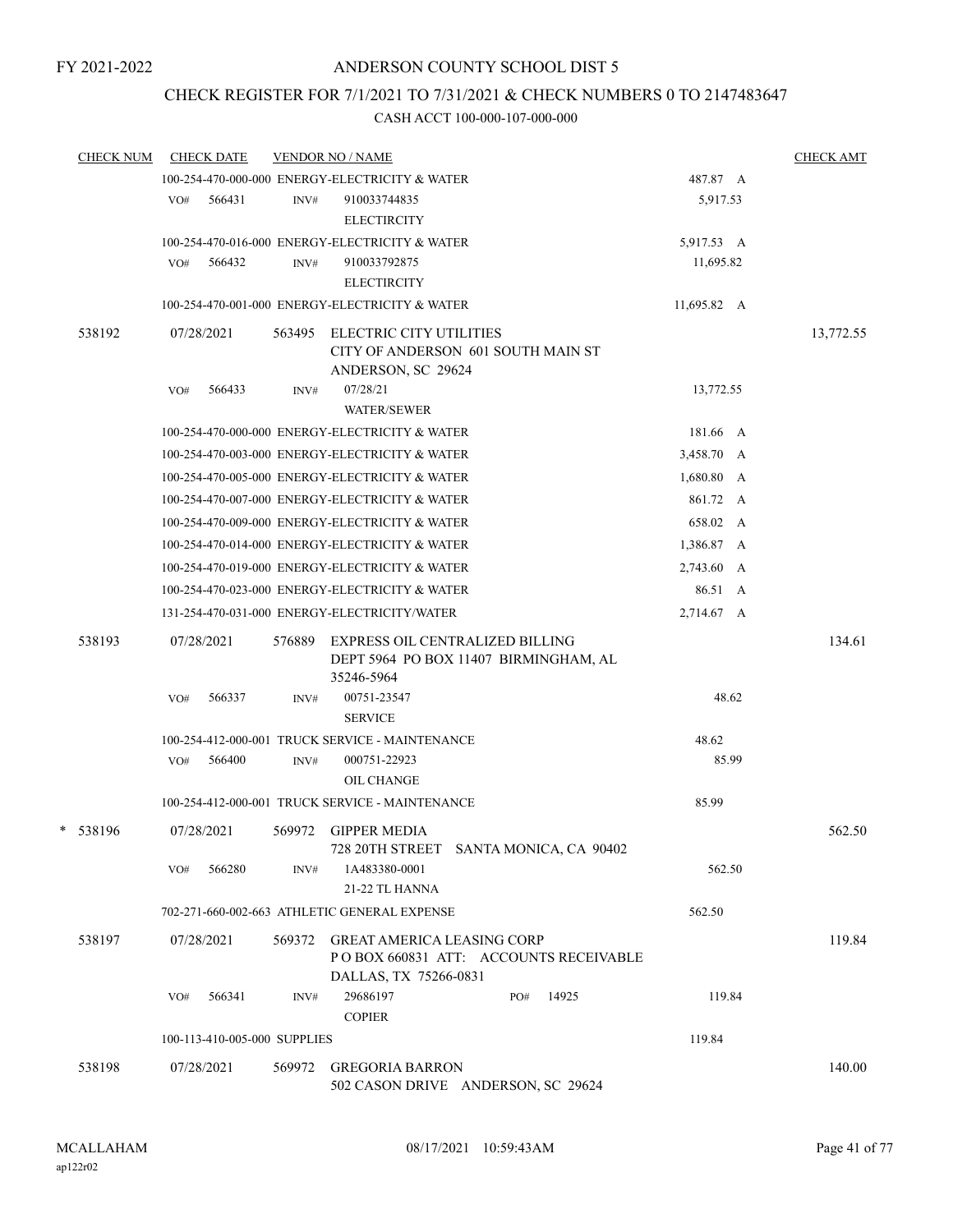## CHECK REGISTER FOR 7/1/2021 TO 7/31/2021 & CHECK NUMBERS 0 TO 2147483647

| <b>CHECK NUM</b> |     | <b>CHECK DATE</b> |                              | <b>VENDOR NO / NAME</b>                                                                                                                                              |        |       |                          | <b>CHECK AMT</b> |
|------------------|-----|-------------------|------------------------------|----------------------------------------------------------------------------------------------------------------------------------------------------------------------|--------|-------|--------------------------|------------------|
|                  | VO# | 566258            | INV#                         | <b>NNAAP TEST</b><br>REIMBURSEMENT                                                                                                                                   |        |       | 140.00                   |                  |
|                  |     |                   |                              | 328-115-312-031-000 PURCHASED SERVICES                                                                                                                               |        |       | 140.00 A                 |                  |
| 538199           |     | 07/28/2021        | 276400                       | ID SHOP, INC<br>POBOX 49457 ATT: ACCOUNTS RECEIVABLE<br>GREENWOOD, SC 29649                                                                                          |        |       |                          | 1,893.54         |
|                  | VO# | 566281            | INV#                         | 106521<br><b>TL HANNA</b>                                                                                                                                            | 626.53 |       |                          |                  |
|                  |     |                   | 100-114-410-002-000 SUPPLIES |                                                                                                                                                                      |        |       | 626.53 A                 |                  |
|                  | VO# | 566342            | INV#                         | 106787<br><b>WESTSIDE</b>                                                                                                                                            |        |       | 1,267.01                 |                  |
|                  |     |                   |                              | 100-114-410-003-VEN SUPPLY-ADDT'L FOR LOST VENDING                                                                                                                   |        |       | 1,267.01 A               |                  |
| 538200           |     | 07/28/2021        | 576550                       | <b>IMPULSE SOUVENIRS</b><br>6004 SOUTH 190TH ST SUITE 104 KENT, WA 98032                                                                                             |        |       |                          | 1,296.00         |
|                  | VO# | 566282            | INV#                         | S5138<br><b>TL HANNA</b>                                                                                                                                             |        |       | 1,296.00                 |                  |
|                  |     |                   |                              | 100-221-410-000-GRA GRADUATION COSTS                                                                                                                                 |        |       | 1,296.00 A               |                  |
| 538201           |     | 07/28/2021        | 563606                       | <b>INTERSTATE TRANSPORTATION</b><br>PO BOX 9163 ATT: ACCOUNTS RECEIVABLE<br>COLUMBIA, SC 29290                                                                       |        |       |                          | 459.13           |
|                  | VO# | 566232            | INV#                         | <b>CUST 10032</b><br><b>REPAIR PARTS</b>                                                                                                                             |        |       | 459.13                   |                  |
|                  |     |                   |                              | 100-255-323-000-ACT ACTIVITY BUS CONTRACTED SERVICES<br>100-255-323-000-ACT ACTIVITY BUS CONTRACTED SERVICES<br>100-255-323-000-ACT ACTIVITY BUS CONTRACTED SERVICES |        |       | 64.91<br>348.29<br>45.93 |                  |
| 538202           |     | 07/28/2021        | 575315                       | INTERVENTION SOLUTIONS GROUP<br>255 38th ST. SUITE L ST. CHARLES, IL 60174                                                                                           |        |       |                          | 1,847.57         |
|                  | VO# | 566425            | INV#                         | PO 14378<br><b>BOOKS</b>                                                                                                                                             | PO#    | 14378 | 1,016.17                 |                  |
|                  |     |                   |                              | 201-112-410-012-000 SUPPLIES AND MATERIALS                                                                                                                           |        |       | $16.17 \text{ A}$        |                  |
|                  |     |                   | 338-112-410-012-EAR SUPPLIES |                                                                                                                                                                      |        |       | 1,000.00 A               |                  |
|                  | VO# | 566426            | INV#                         | 710220422<br><b>BOOKS</b>                                                                                                                                            | PO#    | 14378 | 831.40                   |                  |
|                  |     |                   |                              | 201-112-410-012-000 SUPPLIES AND MATERIALS                                                                                                                           |        |       | 831.40                   |                  |
| 538203           |     | 07/28/2021        | 572537                       | JOHN DEERE & COMPANY<br>AG & TURF SABD & GOVT SALES 21748 NETWORK<br>PLACE CHICAGO, IL 60673-1217                                                                    |        |       |                          | 9,355.88         |
|                  | VO# | 566233            | INV#                         | 117122240<br><b>WESTSIDE HS</b>                                                                                                                                      | PO#    | 14336 | 9,355.88                 |                  |
|                  |     |                   | 100-271-410-003-GTR GATOR    |                                                                                                                                                                      |        |       | 9,355.88 A               |                  |
| 538204           |     | 07/28/2021        | 563862                       | <b>JOHNSON CONTROLS</b><br>PO BOX 93107 ATT: ACCOUNTS RECEIVABLE<br>CHICAGO, IL 60673-3107                                                                           |        |       |                          | 354.71           |
|                  | VO# | 566343            | INV#                         | 105360613084                                                                                                                                                         |        |       | 354.71                   |                  |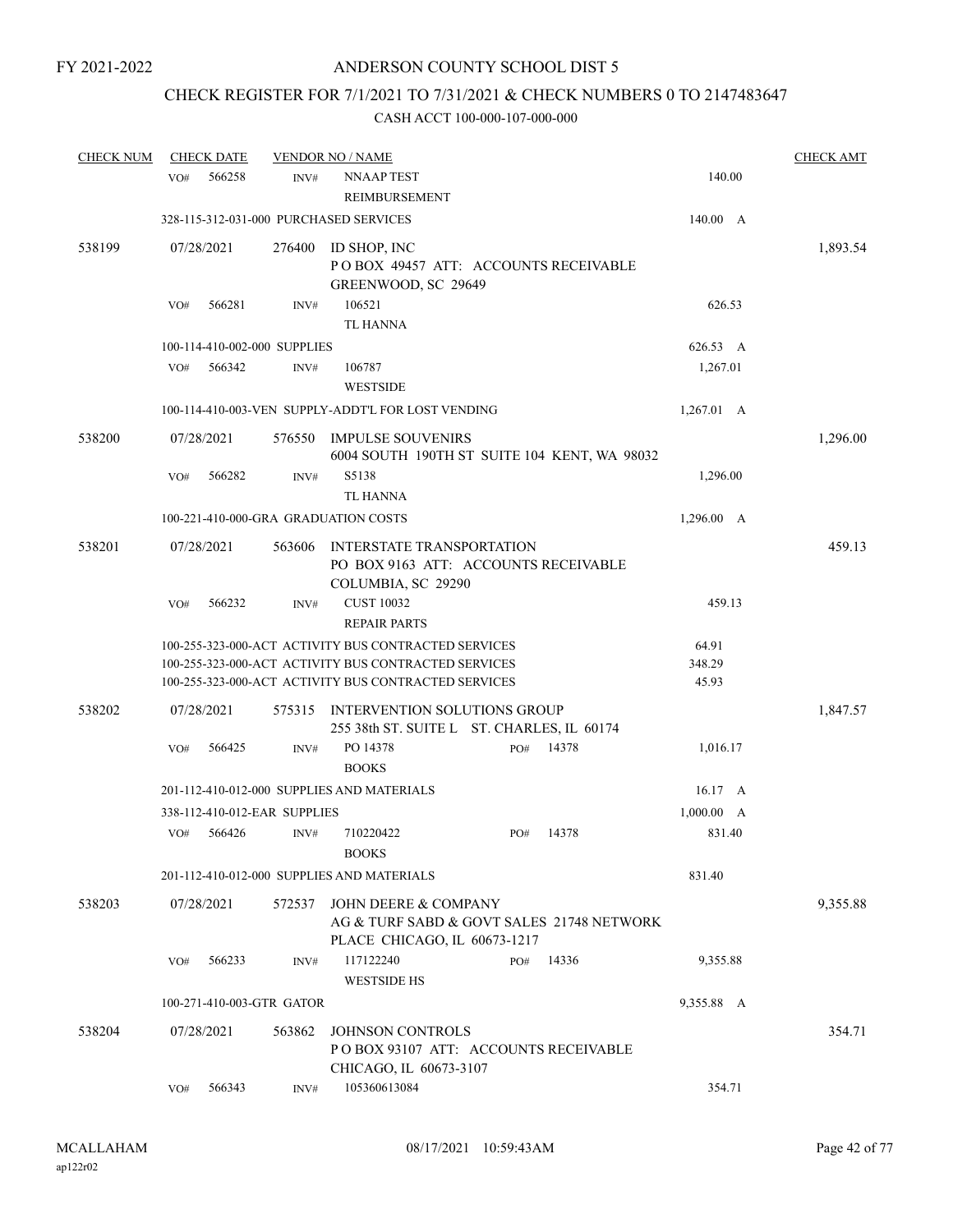## ANDERSON COUNTY SCHOOL DIST 5

## CHECK REGISTER FOR 7/1/2021 TO 7/31/2021 & CHECK NUMBERS 0 TO 2147483647

|   | <b>CHECK NUM</b> |     | <b>CHECK DATE</b> |                                   | <b>VENDOR NO / NAME</b>                                                                                          |            | <b>CHECK AMT</b> |
|---|------------------|-----|-------------------|-----------------------------------|------------------------------------------------------------------------------------------------------------------|------------|------------------|
|   |                  |     |                   |                                   | <b>REPAIR PARTS</b>                                                                                              |            |                  |
|   |                  |     |                   |                                   | 100-254-410-005-400 HVAC/ELECTRICAL/PLUMBING                                                                     | 354.71 A   |                  |
| * | 538206           |     | 07/28/2021        |                                   | 569972 KATHLEEN CARLTON<br>216 ASHWOOD LANE ANDERSON, SC 29625                                                   |            | 140.00           |
|   |                  | VO# | 566253            | INV#                              | <b>NNAAP TEST</b>                                                                                                | 140.00     |                  |
|   |                  |     |                   |                                   | REIMBURSEMENT                                                                                                    |            |                  |
|   |                  |     |                   |                                   | 328-115-312-031-000 PURCHASED SERVICES                                                                           | 140.00     |                  |
|   | 538207           |     | 07/28/2021        |                                   | 307795 KEPHART SERVICES<br>P O BOX 5748<br>DBA RCI SERVICES INC ATT:<br>ACCOUNTS RECEIVABLE ANDERSON, SC 29623   |            | 34,875.00        |
|   |                  | VO# | 566346            | INV#                              | <b>TL HANNA</b><br>14303<br>PO#<br><b>PAINT</b>                                                                  | 34,875.00  |                  |
|   |                  |     |                   | 505-254-323-002-PNT PAINTING      |                                                                                                                  | 34,875.00  |                  |
|   | 538208           |     | 07/28/2021        |                                   | 501373 LAMAR COMPANIES<br>PO BOX 96030 BATON ROUGE, LA 70896                                                     |            | 1,650.00         |
|   |                  | VO# | 566283            | INV#                              | 112674226<br>CUST #17061                                                                                         | 1,650.00   |                  |
|   |                  |     |                   |                                   | 100-263-360-000-000 PRINTING AND BINDING                                                                         | 1,650.00   |                  |
|   | 538209           |     | 07/28/2021        |                                   | 320795 LESLEY COURTS AND PAVING, INC<br>3104 OLD WILLIAMSTON ROAD ATT: ACCOUNTS<br>RECEIVABLE ANDERSON, SC 29621 |            | 1,500.00         |
|   |                  | VO# | 566347            | INV#                              | 3622                                                                                                             | 1,500.00   |                  |
|   |                  |     |                   |                                   | <b>TENNIS COURTS</b>                                                                                             |            |                  |
|   |                  |     |                   | 100-254-323-000-001 CONTRACT SRVS |                                                                                                                  | 1,500.00 A |                  |
|   | 538210           |     | 07/28/2021        | 573808                            | LOGO'S SIGNS AND SCREEN PRINTING, LLC<br>2704 NORTH MAIN STREET ANDERSON, SC 29621                               |            | 1,180.50         |
|   |                  | VO# | 566234            | INV#                              | 3522<br>14802<br>PO#                                                                                             | 1,180.50   |                  |
|   |                  |     |                   |                                   | <b>TL HANNA</b>                                                                                                  |            |                  |
|   |                  |     |                   | 100-114-410-002-000 SUPPLIES      |                                                                                                                  | 1,180.50 A |                  |
|   | 538211           |     | 07/28/2021        | 327600                            | LOLLIS METALS, INC<br>POBOX 13042 ATT: ACCOUNTS RECEIVABLE<br>ANDERSON, SC 29624                                 |            | 1,016.50         |
|   |                  | VO# | 566350            | INV#                              | 92204                                                                                                            | 1,016.50   |                  |
|   |                  |     |                   |                                   | <b>DAMPER BRACKETS</b>                                                                                           |            |                  |
|   |                  |     |                   |                                   | 100-254-410-012-001 SUPPLIES - MAINTENANCE                                                                       | 508.25     |                  |
|   |                  |     |                   |                                   | 100-254-410-016-001 SUPPLIES - MAINTENANCE                                                                       | 508.25     |                  |
|   | 538212           |     | 07/28/2021        |                                   | 576759 MARTIN VETERINARY SERVICES LLC<br>1345 CHROKEE ROAD PELZER, SC 29669                                      |            | 225.00           |
|   |                  | VO# | 566284            | INV#                              | 46747                                                                                                            | 225.00     |                  |
|   |                  |     |                   |                                   | <b>ACCT 6943</b>                                                                                                 |            |                  |
|   |                  |     |                   |                                   | 329-115-410-031-000 SUPPLIES-STATE EQUIPMENT                                                                     | 225.00 A   |                  |
|   | 538213           |     | 07/28/2021        | 569988                            | MCMILLAN PAZDAN SMITH, LLC<br>DEPT 999450 PO BOX 537044 ATLANTA, GA 30353-7044                                   |            | 23,689.43        |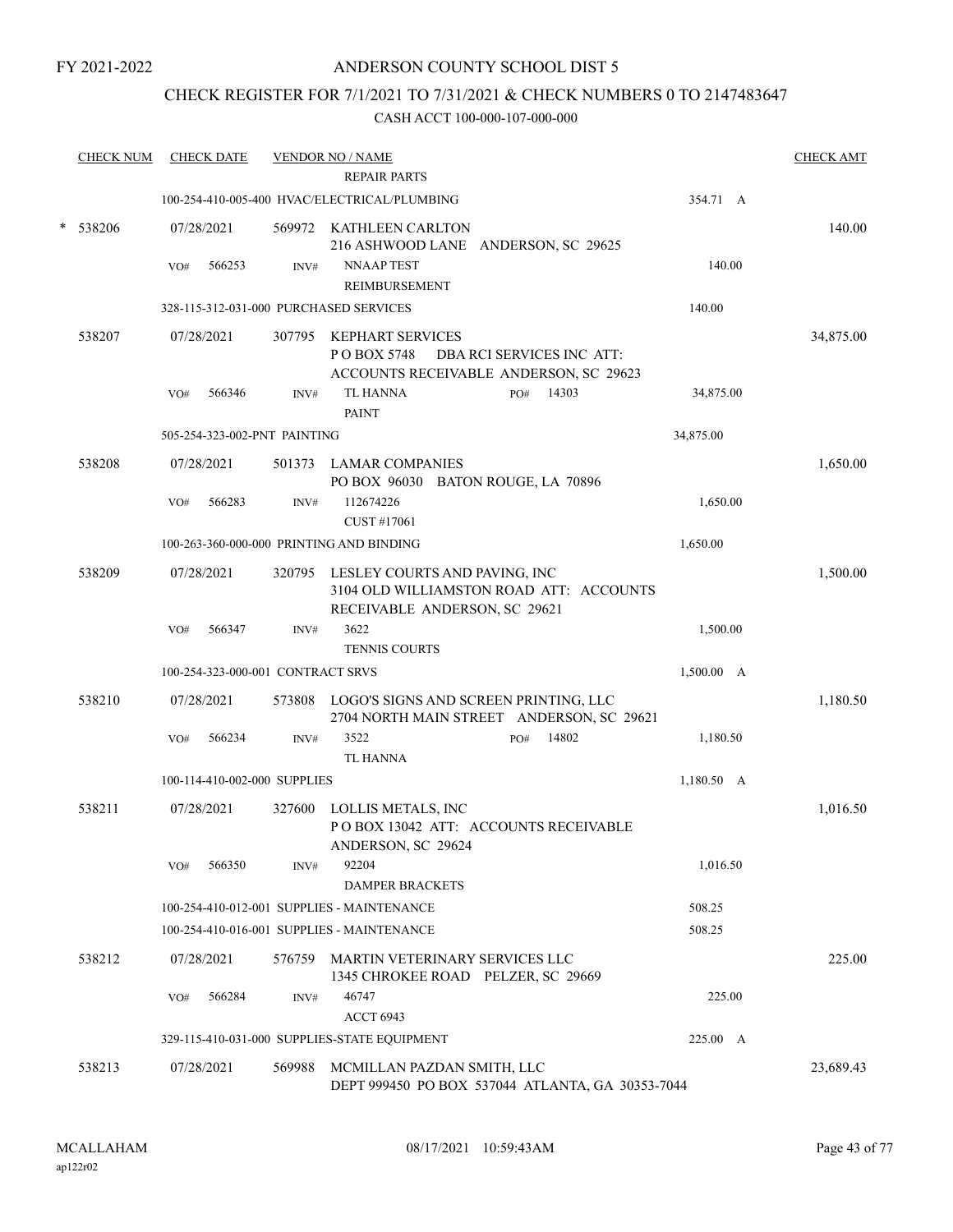## CHECK REGISTER FOR 7/1/2021 TO 7/31/2021 & CHECK NUMBERS 0 TO 2147483647

|            | <b>CHECK NUM</b> |     | <b>CHECK DATE</b>                 |      | <b>VENDOR NO / NAME</b>                        |     |       |             | <b>CHECK AMT</b> |
|------------|------------------|-----|-----------------------------------|------|------------------------------------------------|-----|-------|-------------|------------------|
|            |                  | VO# | 566235                            | INV# | 02102223                                       |     |       | 4,387.50    |                  |
|            |                  |     |                                   |      | PROJ #021277                                   |     |       |             |                  |
|            |                  |     |                                   |      | 515-253-520-003-SCI SCIENCE BLD UPGRADE        |     |       | 4,387.50 A  |                  |
|            |                  | VO# | 566236                            | INV# | 02102220                                       |     |       | 819.00      |                  |
|            |                  |     |                                   |      | PROJ #020529                                   |     |       |             |                  |
|            |                  |     |                                   |      | 515-253-520-000-HQ2 DOWNTOWN PROJECT BLDG 2    |     |       | 819.00 A    |                  |
|            |                  | VO# | 566237                            | INV# | 02102219                                       |     |       | 2,353.20    |                  |
|            |                  |     |                                   |      | PROJ #020475                                   |     |       |             |                  |
|            |                  |     |                                   |      | 515-253-520-000-HQ1 DOWNTOWN PROJECT BLDG 1    |     |       | 2,353.20 A  |                  |
|            |                  | VO# | 566238                            | INV# | 02102212                                       |     |       | 4,054.50    |                  |
|            |                  |     |                                   |      | PROJ #020136                                   |     |       |             |                  |
|            |                  |     |                                   |      | 505-253-540-000-BLD TRANSPORTATION RENOVATIONS |     |       | 4,054.50 A  |                  |
|            |                  | VO# | 566239                            | INV# | 02102261                                       |     |       | 1,725.75    |                  |
|            |                  |     |                                   |      | PROJ #021278                                   |     |       |             |                  |
|            |                  |     | 100-271-323-002-TEN TENNIS COURTS |      |                                                |     |       | 862.87 A    |                  |
|            |                  |     | 100-271-323-003-TEN TENNIS COURTS |      |                                                |     |       | 862.88 A    |                  |
|            |                  | VO# | 566285                            | INV# | 02102224                                       |     |       | 10,349.48   |                  |
|            |                  |     |                                   |      | PROJ #021252                                   |     |       |             |                  |
|            |                  |     |                                   |      | 131-254-323-031-000 CUSTODIAL OUTSIDE SERVICES |     |       | 10,349.48 A |                  |
| 538214     |                  |     | 07/28/2021                        |      | 569972 MICHAEL PETTINE                         |     |       |             | 500.00           |
|            |                  |     |                                   |      | 3902 LIBERTY HWY ANDERSON, SC 29621            |     |       |             |                  |
|            |                  | VO# | 566352                            | INV# | <b>REIMBURSEMENT</b>                           |     |       | 500.00      |                  |
|            |                  |     |                                   |      | AP SUMMER INSTITUTE                            |     |       |             |                  |
|            |                  |     |                                   |      | 263-370-312-000-ACS PS-ANDERSON CHRISTIAN SCH  |     |       | 500.00      |                  |
| $*$ 538216 |                  |     | 07/28/2021                        |      | 576946 MOORE, RICHARD                          |     |       |             | 134.40           |
|            |                  |     |                                   |      | 586 DIAMOND LANE ROYSTON, GA 30662             |     |       |             |                  |
|            |                  | VO# | 566260                            | INV# | <b>JULY 2021</b>                               |     |       | 134.40      |                  |
|            |                  |     |                                   |      | <b>MILEAGE</b>                                 |     |       |             |                  |
|            |                  |     |                                   |      | 100-271-332-000-CCT IN-DISTRICT TRAVEL         |     |       | 134.40      |                  |
| * 538218   |                  |     | 07/28/2021                        |      | 567126 MUSIC & ARTS CENTER                     |     |       |             | 6,341.81         |
|            |                  |     |                                   |      | 5295 WESTVIEW DR SUITE 300 ATTN: CA            |     |       |             |                  |
|            |                  |     |                                   |      | FREDERICK, MD 21703                            |     |       |             |                  |
|            |                  | VO# | 566244                            | INV# | PO 14729<br><b>REPAIRS</b>                     | PO# | 14729 | 6,230.02    |                  |
|            |                  |     |                                   |      | 100-112-314-014-000 BAND REPAIRS ACCOUNT       |     |       | 113.57      |                  |
|            |                  |     |                                   |      | 100-113-314-005-000 BAND REPAIRS ACCOUNT       |     |       | 1,032.93    |                  |
|            |                  |     |                                   |      | 100-113-314-006-000 BAND REPAIRS ACCOUNT       |     |       | 1,288.36    |                  |
|            |                  |     |                                   |      | 100-113-314-020-000 BAND REPAIRS ACCOUNT       |     |       | 1,055.51    |                  |
|            |                  |     |                                   |      | 100-113-314-021-000 BAND REPAIRS ACCOUNT       |     |       | 661.40      |                  |
|            |                  |     |                                   |      | 100-114-314-002-000 BAND REPAIRS ACCOUNT       |     |       | 177.45      |                  |
|            |                  |     |                                   |      | 100-114-314-003-000 BAND REPAIRS ACCOUNT       |     |       | 1,900.80    |                  |
|            |                  | VO# | 566245                            | INV# | 026014012                                      | PO# | 14131 | 111.79      |                  |
|            |                  |     |                                   |      | <b>WESTSIDE HS</b>                             |     |       |             |                  |
|            |                  |     | 397-114-410-003-000 SUPPLIES      |      |                                                |     |       | $111.79$ A  |                  |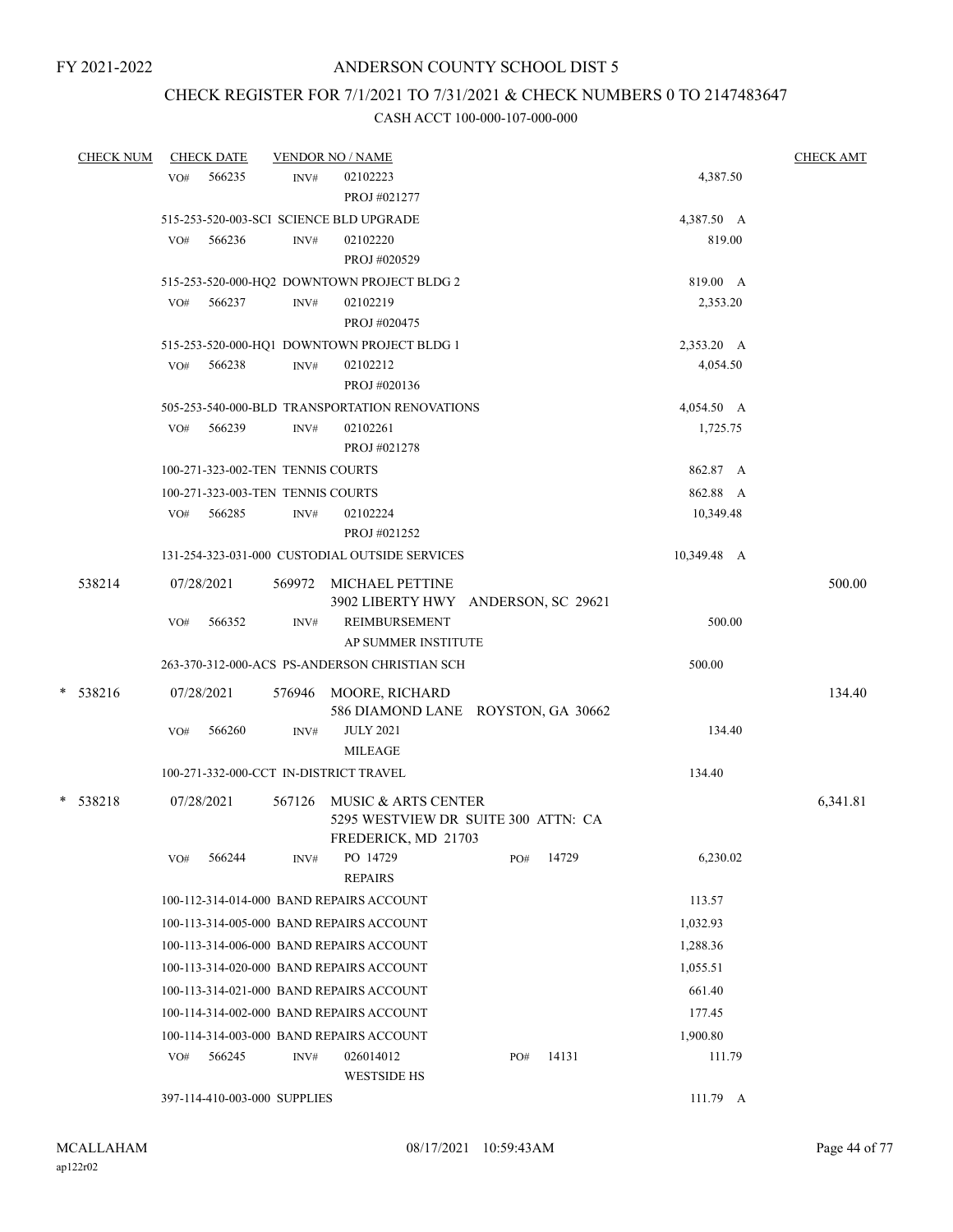## CHECK REGISTER FOR 7/1/2021 TO 7/31/2021 & CHECK NUMBERS 0 TO 2147483647

| <b>CHECK NUM</b> | <b>CHECK DATE</b>                      |        | <b>VENDOR NO / NAME</b>                                          |     |       |                  | <b>CHECK AMT</b> |
|------------------|----------------------------------------|--------|------------------------------------------------------------------|-----|-------|------------------|------------------|
| 538219           | 07/28/2021                             | 571490 | OTIS ELEVATOR COMPANY                                            |     |       |                  | 7,240.92         |
|                  |                                        |        | PO BOX 73579 CHICAGO, IL 60673-7579                              |     |       |                  |                  |
|                  | 566355<br>VO#                          | INV#   | 100400420399<br><b>ROBERT ANDERSON</b>                           | PO# | 14862 | 2,354.64         |                  |
|                  |                                        |        | 100-254-323-006-600 MAINTENANCE SERVICES                         |     |       | 2,354.64         |                  |
|                  | 566356<br>VO#                          | INV#   | 100400420458<br><b>NEVITT FOREST</b>                             | PO# | 14863 | 2,493.96         |                  |
|                  |                                        |        | 100-254-323-012-600 MAINTENANCE SERVICES                         |     |       | 2,493.96         |                  |
|                  | VO#<br>566357                          | INV#   | 100400420460<br><b>SOUTHWOOD</b>                                 | PO# | 14864 | 2,392.32         |                  |
|                  |                                        |        | 100-254-323-021-600 MAINTENANCE SERVICES                         |     |       | 2,392.32         |                  |
| 538220           | 07/28/2021                             | 576933 | PATHS PROGRAMS LLC<br>12408 WEST ENCANTO BLVD AVONDALE, AZ 85392 |     |       |                  | 9,417.88         |
|                  | 566405<br>VO#                          | INV#   | SPY_#2018<br><b>PACKAGES</b>                                     | PO# | 14801 | 9,417.88         |                  |
|                  | 225-212-410-016-010 SUPPLIES (PATHS)   |        |                                                                  |     |       | 9,417.88 A       |                  |
| 538221           | 07/28/2021                             | 569972 | PATRICIA SULT<br>409 GREER FARM LANE ANDERSON, SC 29621          |     |       |                  | 140.00           |
|                  | 566257<br>VO#                          | INV#   | NNAAP TEST<br>REIMBURSEMENT                                      |     |       | 140.00           |                  |
|                  | 328-115-312-031-000 PURCHASED SERVICES |        |                                                                  |     |       | 140.00 A         |                  |
| 538222           | 07/28/2021                             | 568036 | PIEDMONT NATURAL GAS<br>PO BOX 1246 CHARLOTTE, NC 28201-1246     |     |       |                  | 4,306.74         |
|                  | 566429<br>VO#                          | INV#   | 07/22/21<br><b>NATURAL GAS</b>                                   |     |       | 4,306.74         |                  |
|                  | 100-254-472-002-000 ENERGY-GAS         |        |                                                                  |     |       | 574.67 A         |                  |
|                  | 100-254-472-005-000 ENERGY-GAS         |        |                                                                  |     |       | 124.94 A         |                  |
|                  | 100-254-472-009-000 ENERGY-GAS         |        |                                                                  |     |       | 68.26 A          |                  |
|                  | 100-254-472-013-000 ENERGY-GAS         |        |                                                                  |     |       | 92.66 A          |                  |
|                  | 100-254-472-014-000 ENERGY-GAS         |        |                                                                  |     |       | 76.88<br>A       |                  |
|                  | 100-254-472-019-000 ENERGY-GAS         |        |                                                                  |     |       | 24.72 A          |                  |
|                  | 100-254-472-020-000 ENERGY-GAS         |        |                                                                  |     |       | 151.38 A         |                  |
|                  | 100-254-472-023-000 ENERGY-GAS         |        |                                                                  |     |       | 49.44 A          |                  |
|                  | 131-254-472-031-000 ENERGY-NATURAL GAS |        |                                                                  |     |       | 2,691.92 A       |                  |
|                  | 600-256-470-002-000 ENERGY             |        |                                                                  |     |       | 31.32 A          |                  |
|                  | 600-256-470-005-000 ENERGY             |        |                                                                  |     |       | $103.63 \quad A$ |                  |
|                  | 600-256-470-009-000 ENERGY             |        |                                                                  |     |       | 24.72 A          |                  |
|                  | 600-256-470-014-000 ENERGY             |        |                                                                  |     |       | 97.29 A          |                  |
|                  | 600-256-470-017-000 ENERGY             |        |                                                                  |     |       | 84.01<br>A       |                  |
|                  | 600-256-470-019-000 ENERGY             |        |                                                                  |     |       | 110.90 A         |                  |
| 538223           | 07/28/2021                             | 576592 | PRESENCELEARNING INC<br>PO BOX 92087 LAS VEGAS, NV 89193-2087    |     |       |                  | 1,100.00         |
|                  | 566298<br>VO#                          | INV#   | 44533                                                            |     |       | 1,100.00         |                  |
|                  |                                        |        |                                                                  |     |       |                  |                  |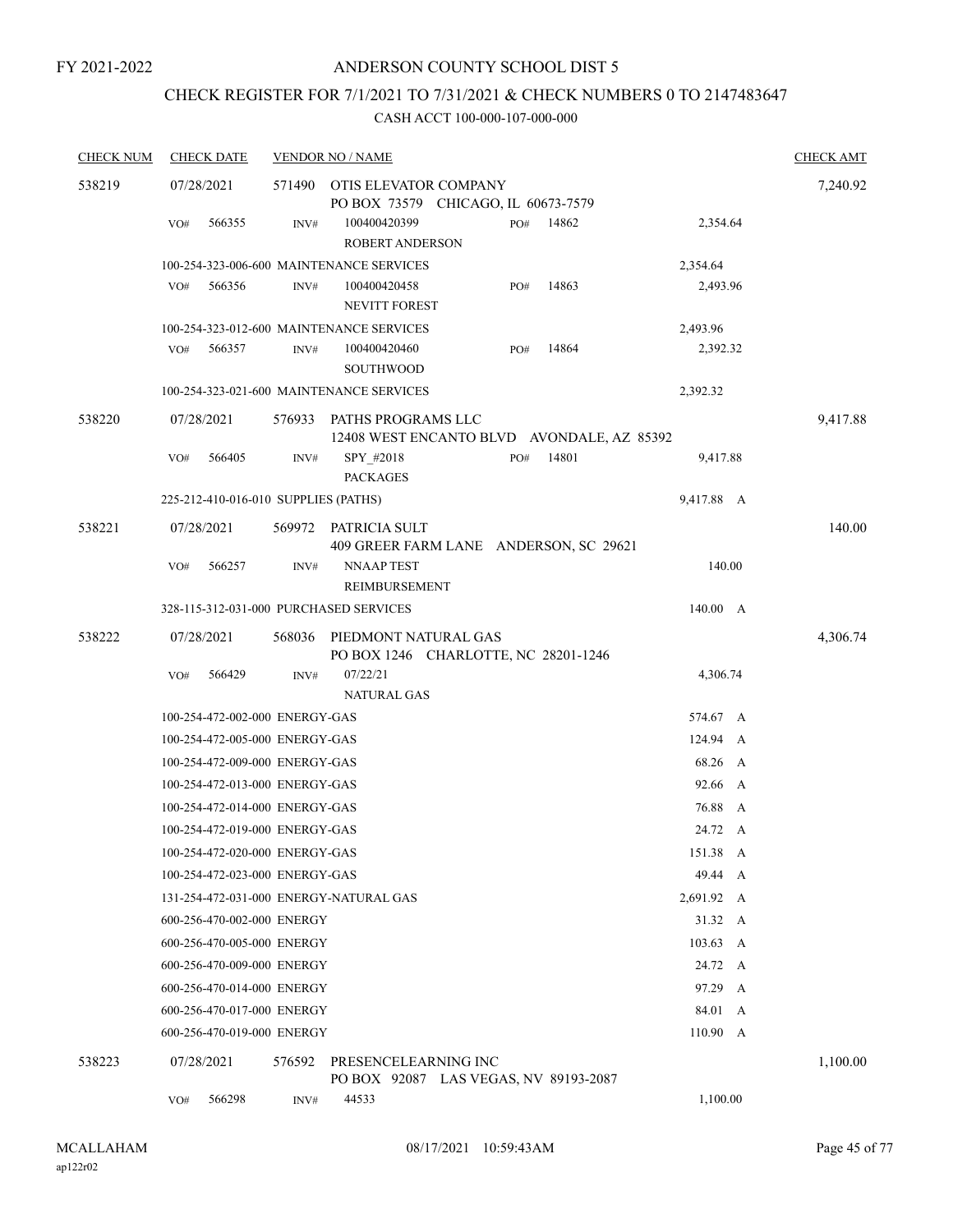## CHECK REGISTER FOR 7/1/2021 TO 7/31/2021 & CHECK NUMBERS 0 TO 2147483647

| <b>CHECK NUM</b> | <b>CHECK DATE</b>                      |        | <b>VENDOR NO / NAME</b><br><b>USAGE FEE</b>                           |          |       |                      | <b>CHECK AMT</b> |
|------------------|----------------------------------------|--------|-----------------------------------------------------------------------|----------|-------|----------------------|------------------|
|                  |                                        |        | 220-213-312-000-000 SPED TELEHEALTH PURCH SVCS                        |          |       | 1,100.00             |                  |
|                  | 07/28/2021                             |        |                                                                       |          |       |                      |                  |
| 538224           |                                        | 571652 | PROSOURCE LLC<br>P.O. BOX 5339 GREENVILLE, SC 29606                   |          |       |                      | 124.94           |
|                  | VO#<br>566359                          | INV#   | s2357993.001                                                          |          |       | 124.94               |                  |
|                  |                                        |        | <b>SUPPLIES</b>                                                       |          |       |                      |                  |
|                  |                                        |        | 100-254-410-005-400 HVAC/ELECTRICAL/PLUMBING                          |          |       | 124.94 A             |                  |
| 538225           | 07/28/2021                             | 571496 | QUAVERMUSIC.COM, LLC                                                  |          |       |                      | 21,840.00        |
|                  |                                        |        | 65 MUSIC SQUARE WEST NASHVILLE, TN 37203                              |          |       |                      |                  |
|                  | 566421<br>VO#                          | INV#   | 29027-1<br><b>LICENSE</b>                                             | PO#      | 14937 | 21,840.00            |                  |
|                  | 100-221-312-007-MUS QUAVER             |        |                                                                       |          |       | 1,680.00             |                  |
|                  | 100-221-312-008-MUS QUAVER             |        |                                                                       |          |       | 1,680.00             |                  |
|                  | 100-221-312-009-MUS QUAVER             |        |                                                                       |          |       | 1,680.00             |                  |
|                  | 100-221-312-010-MUS QUAVER             |        |                                                                       |          |       | 1,680.00             |                  |
|                  | 100-221-312-011-MUS QUAVER             |        |                                                                       |          |       | 1,680.00             |                  |
|                  | 100-221-312-012-MUS QUAVER             |        |                                                                       |          |       | 1,680.00             |                  |
|                  | 100-221-312-013-MUS QUAVER             |        |                                                                       |          |       | 1,680.00             |                  |
|                  | 100-221-312-014-MUS QUAVER             |        |                                                                       |          |       | 1,680.00             |                  |
|                  | 100-221-312-016-MUS QUAVER             |        |                                                                       | 1,680.00 |       |                      |                  |
|                  | 100-221-312-017-MUS QUAVER             |        |                                                                       |          |       | 1,680.00             |                  |
|                  | 100-221-312-019-MUS QUAVER             |        |                                                                       |          |       | 1,200.00             |                  |
|                  |                                        |        | 100-221-445-005-000 TECHNOLOGY SUPPLIES                               |          |       | 840.00               |                  |
|                  |                                        |        | 100-221-445-006-000 TECHNOLOGY SUPPLIES                               |          |       | 840.00               |                  |
|                  |                                        |        | 100-221-445-019-000 TECHNOLOGY SUPPLIES                               |          |       | 480.00               |                  |
|                  |                                        |        | 100-221-445-020-000 TECHNOLOGY SUPPLIES                               |          |       | 840.00               |                  |
|                  |                                        |        | 100-221-445-021-000 TECHNOLOGY SUPPLIES                               |          |       | 840.00               |                  |
| 538226           | 07/28/2021                             | 569972 | <b>RANDI LOWE</b>                                                     |          |       |                      | 140.00           |
|                  |                                        |        | 304 GREER HEIGHTS RD ANDERSON, SC 29624                               |          |       |                      |                  |
|                  | VO#<br>566255                          | INV#   | <b>NNAAP TEST</b><br>REIMBURSEMENT                                    |          |       | 140.00               |                  |
|                  | 328-115-312-031-000 PURCHASED SERVICES |        |                                                                       |          |       | 140.00 A             |                  |
| 538227           | 07/28/2021                             |        | 431095 REALLY GOOD STUFF, LLC<br>PO BOX 734329 CHICAGO, IL 60673-4329 |          |       |                      | 7,466.04         |
|                  | 566427<br>VO#                          | INV#   | 7561675<br><b>SUPPLIES</b>                                            | PO#      | 14393 | 6,801.23             |                  |
|                  |                                        |        |                                                                       |          |       |                      |                  |
|                  | 566428<br>VO#                          | INV#   | 201-112-410-007-000 SUPPLIES AND MATERIALS<br>7612369                 | PO#      | 14393 | 6,801.23 A<br>664.81 |                  |
|                  |                                        |        | <b>SUPPLIES</b>                                                       |          |       |                      |                  |
|                  |                                        |        | 201-112-410-007-000 SUPPLIES AND MATERIALS                            |          |       | 664.81               |                  |
| 538228           | 07/28/2021                             | 576948 | RICE, ANNA **                                                         |          |       |                      | 1,500.00         |
|                  |                                        |        | 230 ROPER MOUNTAIN RD EXT. APT 522E                                   |          |       |                      |                  |
|                  |                                        |        | GREENVILLE, SC 29615                                                  |          |       |                      |                  |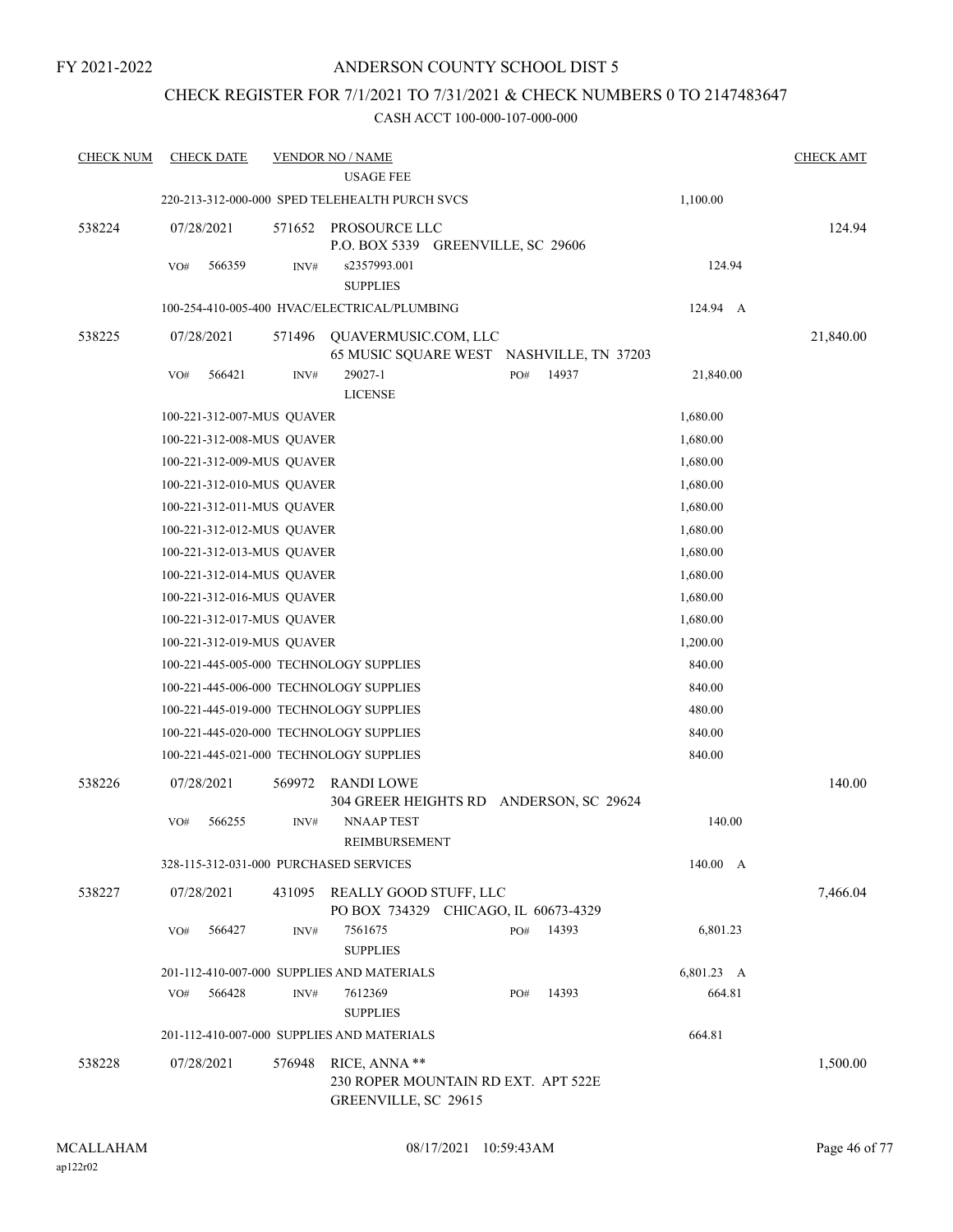## CHECK REGISTER FOR 7/1/2021 TO 7/31/2021 & CHECK NUMBERS 0 TO 2147483647

| <b>CHECK NUM</b> |     | <b>CHECK DATE</b> |        | <b>VENDOR NO / NAME</b>                                                                                 |            | <b>CHECK AMT</b> |
|------------------|-----|-------------------|--------|---------------------------------------------------------------------------------------------------------|------------|------------------|
|                  | VO# | 566315            | INV#   | <b>MURAL</b><br><b>TL HANNA</b>                                                                         | 1,500.00   |                  |
|                  |     |                   |        | 100-223-312-002-000 PURCHASED SERVICES                                                                  | 1,500.00 A |                  |
| 538229           |     | 07/28/2021        |        | 570470 RICHARD KAY SUPERSTORE<br>1935 PEARMAN DAIRY ROAD ATT: ACCOUNTS<br>RECEIVABLE ANDERSON, SC 29625 |            | 856.92           |
|                  | VO# | 566360            | INV#   | <b>CVCS61228</b><br><b>REPAIRS</b>                                                                      | 856.92     |                  |
|                  |     |                   |        | 100-254-412-000-001 TRUCK SERVICE - MAINTENANCE                                                         | 856.92 A   |                  |
| 538230           |     | 07/28/2021        |        | 572892 SAE FOUNDATION<br>400 COMMONWEALTH DRIVE WARRENDALE, PA<br>15096-0001                            |            | 638.00           |
|                  | VO# | 566416            | INV#   | 19384396-1<br><b>BOOK BUNDLE</b>                                                                        | 638.00     |                  |
|                  |     |                   |        | 100-221-410-000-000 SUPPLIES AND MATERIALS                                                              | 638.00 A   |                  |
| 538231           |     | 07/28/2021        | 576565 | SC GRAPHICS INC<br>100 CONTROL DR ANDERSON, SC 29625                                                    |            | 228.98           |
|                  | VO# | 566361            | INV#   | 4069<br><b>SIGNS</b>                                                                                    | 228.98     |                  |
|                  |     |                   |        | 131-254-410-031-001 SUPPLIES - MAINTENANCE                                                              | 228.98     |                  |
| 538232           |     | 07/28/2021        | 572126 | SERVICE ASSOCIATES, INC<br>225 COOK STREET RURAL HALL, NC 27045                                         |            | 625.00           |
|                  | VO# | 566299            | INV#   | 5609<br><b>SERVICES</b>                                                                                 | 625.00     |                  |
|                  |     |                   |        | 100-266-312-000-000 PURCHASED SERVICES                                                                  | 625.00 A   |                  |
| 538233           |     | 07/28/2021        | 569520 | SHI INTERNATIONAL CORP<br>POBOX 952121 ATT: ACCOUNTS RECEIVABLE<br>DALLAS, TX 75395-2121                |            | 1,553.46         |
|                  | VO# | 566365            | INV#   | B13784464<br>14851<br>PO#<br><b>SUBSCRIPTION</b>                                                        | 1,553.46   |                  |
|                  |     |                   |        | 100-266-445-000-000 SOFTWARE TECHNOLOGY                                                                 | 1,553.46   |                  |
| 538234           |     | 07/28/2021        |        | 568954 SHRED A WAY<br>PO BOX 51132 ATT: ACCOUNTS RECEIVABLE<br>PIEDMONT, SC 29673                       |            | 224.00           |
|                  | VO# | 566301            | INV#   | A16996<br>TL HANNA                                                                                      | 95.00      |                  |
|                  |     |                   |        | 702-271-660-002-411 MISCELLANEOUS EXPENSE                                                               | 95.00      |                  |
|                  | VO# | 566302            | INV#   | A92587<br>TL HANNA                                                                                      | 48.00      |                  |
|                  |     |                   |        | 702-271-660-002-411 MISCELLANEOUS EXPENSE                                                               | 48.00      |                  |
|                  | VO# | 566303            | INV#   | A92058<br>TL HANNA                                                                                      | 48.00      |                  |
|                  |     |                   |        | 702-271-660-002-411 MISCELLANEOUS EXPENSE                                                               | 48.00      |                  |
|                  | VO# | 566379            | INV#   | A92557                                                                                                  | 33.00      |                  |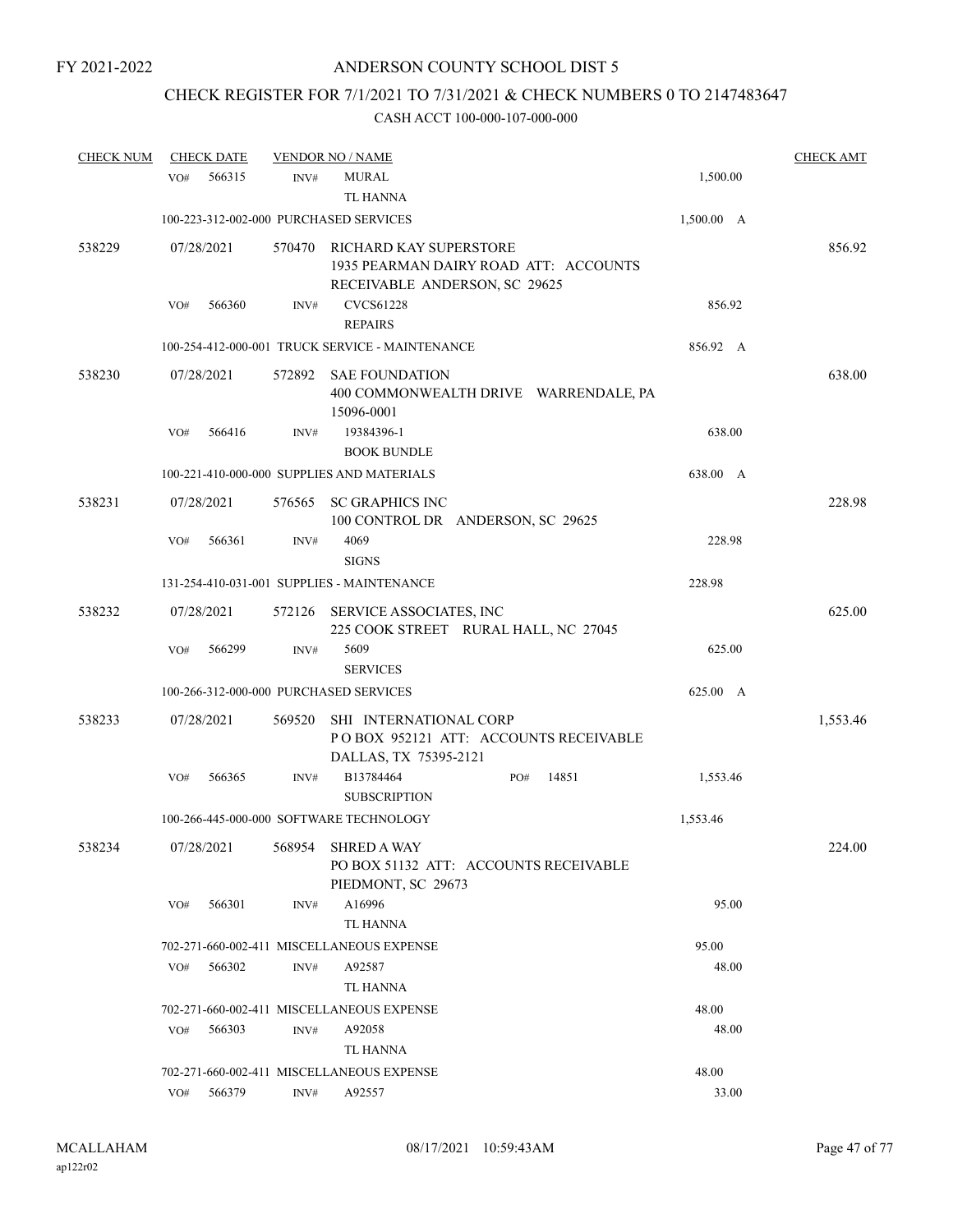## ANDERSON COUNTY SCHOOL DIST 5

## CHECK REGISTER FOR 7/1/2021 TO 7/31/2021 & CHECK NUMBERS 0 TO 2147483647

|   | <b>CHECK NUM</b> |     | <b>CHECK DATE</b> |        | <b>VENDOR NO / NAME</b><br><b>WEST MARKET</b>                                                            |                                                   |                        | <b>CHECK AMT</b> |
|---|------------------|-----|-------------------|--------|----------------------------------------------------------------------------------------------------------|---------------------------------------------------|------------------------|------------------|
|   |                  |     |                   |        | 718-271-660-018-201 MISCELLANEOUS EXPENSE                                                                |                                                   | 33.00                  |                  |
|   | 538235           |     | 07/28/2021        | 572869 | S&ME, INC.                                                                                               | 301 ZIMA PARK DRIVE SPARTANBURG, SC 29301         |                        | 5,500.00         |
|   |                  | VO# | 566247            | INV#   | 1069316<br>PROJ #215322                                                                                  | 14716<br>PO#                                      | 5,500.00               |                  |
|   |                  |     |                   |        | 100-254-323-002-TEN TENNIS COURT REPAIR                                                                  |                                                   | 2,750.00               |                  |
|   |                  |     |                   |        | 100-254-323-003-TEN TENNIS COURT REPAIR                                                                  |                                                   | 2,750.00               |                  |
| * | 538237           |     | 07/28/2021        | 573486 | <b>TEACHER'S DISCOVERY</b>                                                                               | 2741 PALDAN DRIVE AUBURN HILL, MI 48326           |                        | 783.64           |
|   |                  | VO# | 566367            | INV#   | 168420<br><b>BOOKS</b>                                                                                   |                                                   | 783.64                 |                  |
|   |                  |     |                   |        | 100-114-410-003-VEN SUPPLY-ADDT'L FOR LOST VENDING                                                       |                                                   | 783.64 A               |                  |
|   | 538238           |     | 07/28/2021        | 569972 | THE CITADEL                                                                                              | 171 MOULTRIE ST CHARLESTON, SC 29409              |                        | 500.00           |
|   |                  | VO# | 566366            | INV#   | <b>SHIRLEY SMITH</b><br><b>SCHOLARSHIP</b>                                                               |                                                   | 500.00                 |                  |
|   |                  |     |                   |        | 702-271-660-002-463 SHIRLEY SMITH SCHOLARSHIP EXPENSE                                                    |                                                   | 500.00                 |                  |
|   | 538239           |     | 07/28/2021        | 501700 | THE PRINTER<br>ANDERSON, SC 29622                                                                        | A DIVISION OF LITTLE PRINTING P.O. BOX 630        |                        | 2,518.78         |
|   |                  | VO# | 566306            | INV#   | 29105<br><b>TL HANNA</b>                                                                                 |                                                   | 2,518.78               |                  |
|   |                  |     |                   |        | 702-271-660-002-410 GENERAL ADMINISTRATION EXPENSE                                                       |                                                   | 2,518.78               |                  |
|   | 538240           |     | 07/28/2021        | 574597 | <b>TPRS BOOKS</b>                                                                                        | 9830 S. 51ST STREET SUITE B-114 PHOENIX, AZ 85044 |                        | 1,732.00         |
|   |                  | VO# | 566368            | INV#   | 19396<br><b>BOOKS</b>                                                                                    |                                                   | 1,732.00               |                  |
|   |                  |     |                   |        | 100-114-410-003-VEN SUPPLY-ADDT'L FOR LOST VENDING<br>100-114-410-003-VEN SUPPLY-ADDT'L FOR LOST VENDING |                                                   | 1,582.00 A<br>150.00 A |                  |
|   | 538241           |     | 07/28/2021        | 569972 | <b>TRACY CALL</b><br>5032 MCGILL RD ANDERSON, SC 29626                                                   |                                                   |                        | 140.00           |
|   |                  | VO# | 566252            | INV#   | <b>NNAAP TEST</b><br><b>REIMBURSEMENT</b>                                                                |                                                   | 140.00                 |                  |
|   |                  |     |                   |        | 328-115-312-031-000 PURCHASED SERVICES                                                                   |                                                   | 140.00                 |                  |
|   | 538242           |     | 07/28/2021        | 572570 | <b>TRANSFINDER</b><br><b>440 STATE STREET</b>                                                            | SCHENECTADY, NY 12305                             |                        | 3,950.00         |
|   |                  | VO# | 566307            | INV#   | 44451<br>21-22 SUPPORT                                                                                   | 14880<br>PO#                                      | 3,950.00               |                  |
|   |                  |     |                   |        | 100-255-323-000-000 CONTRACTED SERVICES                                                                  |                                                   | 3,950.00               |                  |
|   | 538243           |     | 07/28/2021        | 508700 | TRI-COUNTY TECHNICAL COLLEGE<br>POBOX 587 PENDLETON, SC 29670                                            |                                                   |                        | 1,000.00         |
|   |                  | VO# | 566309            | INV#   | <b>SCHOLARSHIP</b>                                                                                       |                                                   | 1,000.00               |                  |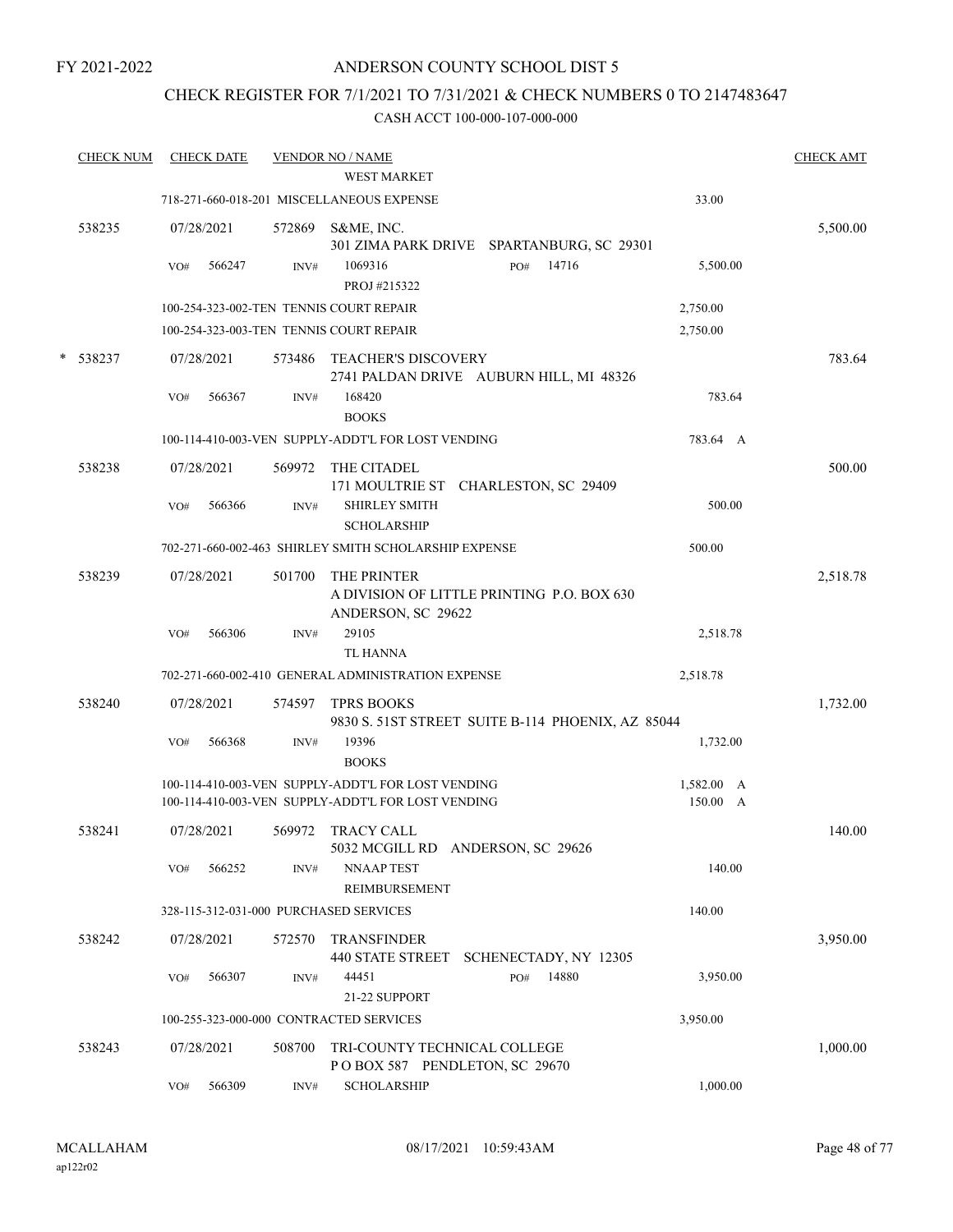## ANDERSON COUNTY SCHOOL DIST 5

## CHECK REGISTER FOR 7/1/2021 TO 7/31/2021 & CHECK NUMBERS 0 TO 2147483647

| <b>CHECK NUM</b> | <b>CHECK DATE</b> |        | <b>VENDOR NO / NAME</b>                                                                           |          | <b>CHECK AMT</b> |
|------------------|-------------------|--------|---------------------------------------------------------------------------------------------------|----------|------------------|
|                  |                   |        | <b>EMILY FOLEY</b>                                                                                |          |                  |
|                  |                   |        | 702-271-660-002-438 NEWMAN FAMILY SCHOLARSHIP EXPENSE                                             | 1,000.00 |                  |
| 538244           | 07/28/2021        | 508700 | TRI-COUNTY TECHNICAL COLLEGE<br>POBOX 587 PENDLETON, SC 29670                                     |          | 2,500.00         |
|                  | VO#<br>566308     | INV#   | <b>SCHOLARSHIP</b><br><b>HEATHER KING</b>                                                         | 2,500.00 |                  |
|                  |                   |        | 702-271-660-002-438 NEWMAN FAMILY SCHOLARSHIP EXPENSE                                             | 2,500.00 |                  |
| 538245           | 07/28/2021        |        | 564442 UNITED CHEMICAL & SUPPLY CO<br>POBOX 5066 ATT: ACCOUNTS RECEIVABLE<br>GREENVILLE, SC 29606 |          | 375.09           |
|                  | 566384<br>VO#     | INV#   | 632202<br><b>DRIVER</b>                                                                           | 375.09   |                  |
|                  |                   |        | 100-254-312-000-ERP EMPLOYEE RECOGNITION PROGRAM                                                  | 375.09 A |                  |
| 538246           | 07/28/2021        | 573815 | UNITED REFRIGERATION, INC<br>PO BOX 740703 ATLANTA, GA 30374-0703                                 |          | 3,304.34         |
|                  | VO#<br>566373     | INV#   | 79660320-00<br><b>SUPPLIES</b>                                                                    | 823.79   |                  |
|                  |                   |        | 100-254-410-013-001 SUPPLIES - MAINTENANCE                                                        | 823.79   |                  |
|                  | 566387<br>VO#     | INV#   | 79816599                                                                                          | 64.07    |                  |
|                  |                   |        | <b>SUPPLIES</b>                                                                                   |          |                  |
|                  |                   |        | 100-254-410-016-001 SUPPLIES - MAINTENANCE                                                        | 64.07    |                  |
|                  | 566388<br>VO#     | INV#   | 79859628<br><b>SUPPLIES</b>                                                                       | 230.70   |                  |
|                  |                   |        | 100-254-410-013-001 SUPPLIES - MAINTENANCE                                                        | 230.70   |                  |
|                  | 566391<br>VO#     | INV#   | 79275956<br><b>SUPPLIES</b>                                                                       | 348.89   |                  |
|                  |                   |        | 100-254-410-013-001 SUPPLIES - MAINTENANCE                                                        | 348.89   |                  |
|                  | 566392<br>VO#     | INV#   | 79836476<br><b>SUPPLIES</b>                                                                       | 193.52   |                  |
|                  |                   |        | 100-254-410-013-001 SUPPLIES - MAINTENANCE                                                        | 193.52   |                  |
|                  | 566393<br>VO#     | INV#   | 79944654<br><b>SUPPLIES</b>                                                                       | 33.71    |                  |
|                  |                   |        | 100-254-410-001-001 SUPPLIES - MAINTENANCE                                                        | 33.71    |                  |
|                  | 566397<br>VO#     | INV#   | 79745724<br><b>SUPPLIES</b>                                                                       | 1,609.66 |                  |
|                  |                   |        | 100-254-410-020-001 SUPPLIES - MAINTENANCE                                                        | 1,609.66 |                  |
| 538247           | 07/28/2021        | 566703 | UNIVERSITY OF SOUTH CAROLINA<br>1244 BLOSSOM STREET #200 COLUMBIA, SC 29208                       |          | 1,500.00         |
|                  | 566310<br>VO#     | INV#   | <b>SCHOLARSHIP</b><br><b>BENJAMIN WHITE</b>                                                       | 1,500.00 |                  |
|                  |                   |        | 702-271-660-002-438 NEWMAN FAMILY SCHOLARSHIP EXPENSE                                             | 1,000.00 |                  |
|                  |                   |        | 900-114-410-002-055 GRAINGER SCHOLARSHIP (TLH)                                                    | 500.00   |                  |
| 538248           | 07/28/2021        | 566703 | UNIVERSITY OF SOUTH CAROLINA<br>1244 BLOSSOM STREET #200 COLUMBIA, SC 29208                       |          | 1,000.00         |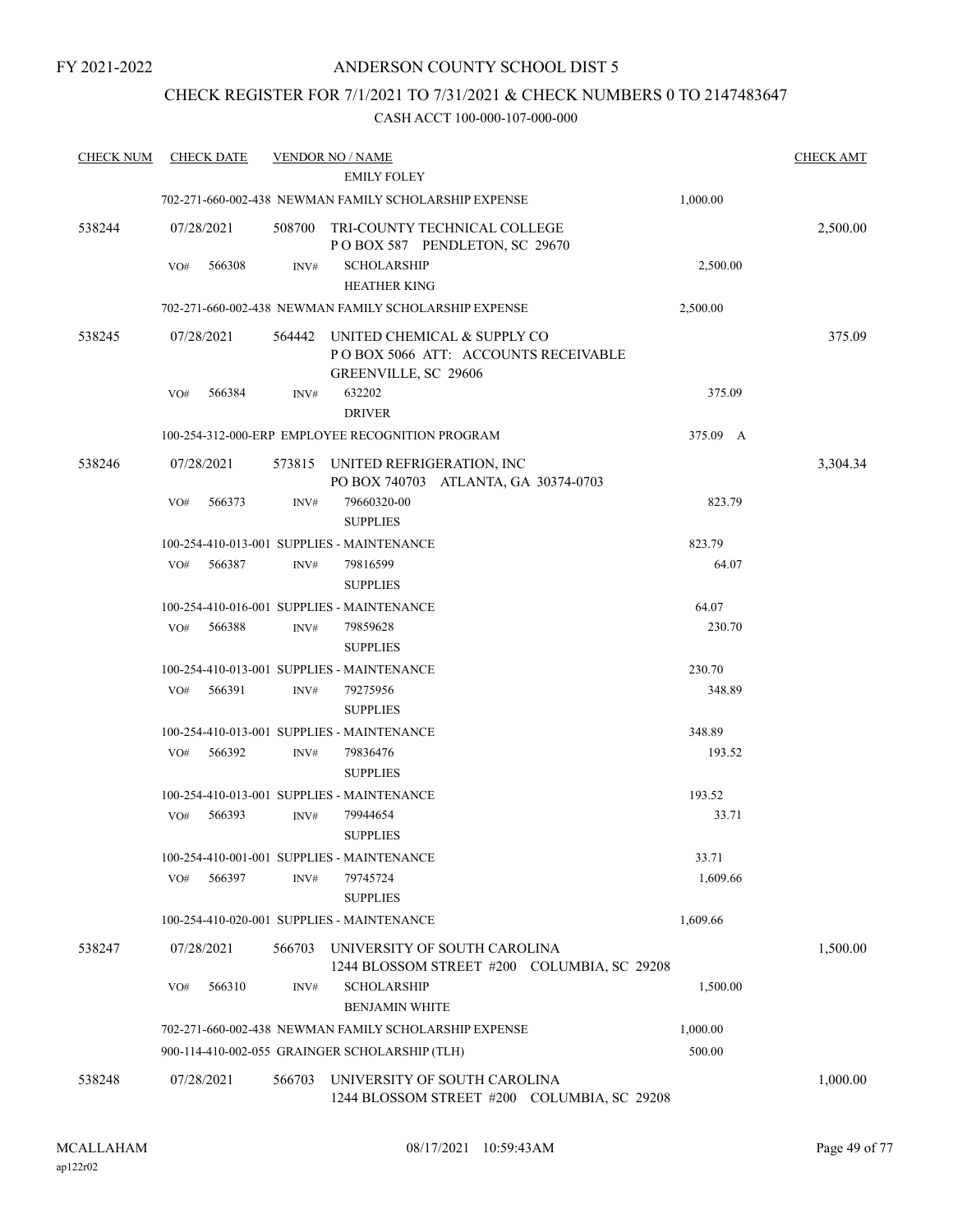## CHECK REGISTER FOR 7/1/2021 TO 7/31/2021 & CHECK NUMBERS 0 TO 2147483647

| <b>CHECK NUM</b> | <b>CHECK DATE</b>             |        | <b>VENDOR NO / NAME</b>                          |                                                                             |                | <b>CHECK AMT</b> |
|------------------|-------------------------------|--------|--------------------------------------------------|-----------------------------------------------------------------------------|----------------|------------------|
|                  | 566312<br>VO#                 | INV#   | <b>SCHOLARSHIP</b><br><b>JAMES CLARK III</b>     |                                                                             | 1,000.00       |                  |
|                  |                               |        | 702-271-660-002-640 C.F. REAMES DONATION EXPENSE |                                                                             | 1,000.00       |                  |
| 538249           | 07/28/2021                    | 566703 |                                                  | UNIVERSITY OF SOUTH CAROLINA<br>1244 BLOSSOM STREET #200 COLUMBIA, SC 29208 |                | 250.00           |
|                  | 566311<br>VO#                 | INV#   | <b>SCHOLARSHIP</b><br><b>JESSICA ROBINSON</b>    |                                                                             | 250.00         |                  |
|                  |                               |        | 702-271-660-002-502 STUDENT GOV/COUNCIL EXPENSE  |                                                                             | 250.00         |                  |
| 538250           | 07/28/2021                    | 519401 | <b>VERIZON</b>                                   | POBOX 660108 DALLAS, TX 75266-0652                                          |                | 5,921.86         |
|                  | VO#<br>566225                 | INV#   | 9882708456<br><b>SERVICE</b>                     |                                                                             | 5,921.86       |                  |
|                  | 100-266-340-000-000 TELEPHONE |        |                                                  |                                                                             | 4,569.00 A     |                  |
|                  | 100-266-340-001-000 TELEPHONE |        |                                                  |                                                                             | 38.01 A        |                  |
|                  | 100-266-340-002-000 TELEPHONE |        |                                                  |                                                                             | 241.38 A       |                  |
|                  | 100-266-340-003-000 TELEPHONE |        |                                                  |                                                                             | 136.09         | $\mathbf{A}$     |
|                  | 100-266-340-006-000 TELEPHONE |        |                                                  |                                                                             | 18.33 A        |                  |
|                  | 100-266-340-007-000 TELEPHONE |        |                                                  |                                                                             | 14.02 A        |                  |
|                  | 100-266-340-008-000 TELEPHONE |        |                                                  |                                                                             | 63.06 A        |                  |
|                  | 100-266-340-009-000 TELEPHONE |        |                                                  |                                                                             | 63.06 A        |                  |
|                  | 100-266-340-010-000 TELEPHONE |        |                                                  |                                                                             | 14.02 A        |                  |
|                  | 100-266-340-012-000 TELEPHONE |        |                                                  |                                                                             | 67.05 A        |                  |
|                  | 100-266-340-013-000 TELEPHONE |        |                                                  |                                                                             | $14.02 \, A$   |                  |
|                  | 100-266-340-015-000 TELEPHONE |        |                                                  |                                                                             | 63.06          | A                |
|                  | 100-266-340-015-000 TELEPHONE |        |                                                  |                                                                             | 49.04 A        |                  |
|                  | 100-266-340-016-000 TELEPHONE |        |                                                  |                                                                             | $30.92\quad A$ |                  |
|                  | 100-266-340-017-000 TELEPHONE |        |                                                  |                                                                             | 14.02 A        |                  |
|                  | 100-266-340-018-000 TELEPHONE |        |                                                  |                                                                             | 14.02 A        |                  |
|                  | 100-266-340-019-000 TELEPHONE |        |                                                  |                                                                             | 63.06 A        |                  |
|                  | 100-266-340-020-000 TELEPHONE |        |                                                  |                                                                             | 67.37 A        |                  |
|                  | 131-266-340-031-000 TELEPHONE |        |                                                  |                                                                             | 148.16 A       |                  |
|                  | 338-221-340-000-EAR TELEPHONE |        |                                                  |                                                                             | 38.01 A        |                  |
|                  | 600-256-340-000-000 TELEPHONE |        |                                                  |                                                                             | 147.12 A       |                  |
|                  |                               |        | 900-188-340-000-006 HOMELESS TELEPHONE           |                                                                             | 49.04 A        |                  |
| 538251           | 07/28/2021                    |        |                                                  | 573864 WELLS FARGO VENDOR FIN SERV<br>PO BOX 105743 ATLANTA, GA 30348-5743  |                | 214.00           |
|                  | 566380<br>VO#                 | INV#   | 5015518805<br><b>MIDWAY</b>                      | 13393<br>PO#                                                                | 214.00         |                  |
|                  | 100-112-410-017-000 SUPPLIES  |        |                                                  |                                                                             | 214.00 A       |                  |
| 538252           | 07/28/2021                    | 565833 | <b>WEX BANK</b>                                  | WRIGHT EXPRESS FLEET SERVICES PO BOX 6293<br>CAROL STREAM, IL 60197-6293    |                | 4,950.56         |
|                  | 566250<br>VO#                 | INV#   | 72762481                                         |                                                                             | 4,950.56       |                  |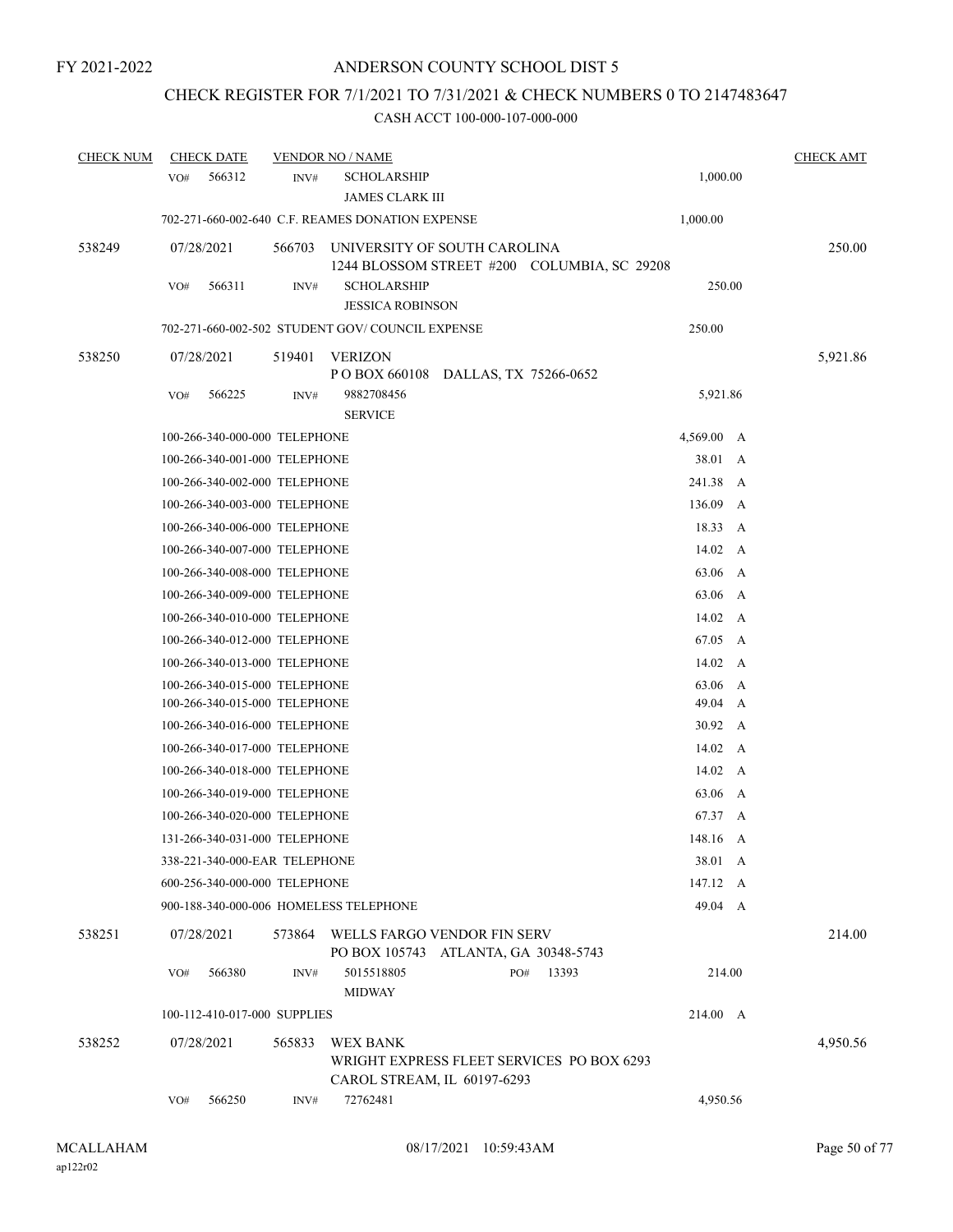## ANDERSON COUNTY SCHOOL DIST 5

## CHECK REGISTER FOR 7/1/2021 TO 7/31/2021 & CHECK NUMBERS 0 TO 2147483647

|        | <b>CHECK NUM</b> |     | <b>CHECK DATE</b>                   |      | <b>VENDOR NO / NAME</b>                                                                                          |                    | <b>CHECK AMT</b> |  |
|--------|------------------|-----|-------------------------------------|------|------------------------------------------------------------------------------------------------------------------|--------------------|------------------|--|
|        |                  |     |                                     |      | <b>JUNE FUEL</b>                                                                                                 |                    |                  |  |
|        |                  |     | 100-255-411-000-000 GASOLINE        |      |                                                                                                                  | 4,950.56 A         |                  |  |
| $\ast$ | 17903            |     | 07/07/2021                          |      | 102640 ACTION AUTO<br>529 FAIR STREET ATT: ACCOUNTS RECEIVABLE<br>ANDERSON, SC 29625                             |                    | 212.61 E         |  |
|        |                  | VO# | 565695                              | INV# | 93989<br><b>REPAIR</b>                                                                                           | 212.61             |                  |  |
|        |                  |     |                                     |      | 100-254-412-000-001 TRUCK SERVICE - MAINTENANCE                                                                  | 212.61 A           |                  |  |
|        | 17904            |     | 07/07/2021                          |      | 566562 ANDERSON OUTDOOR POWER EQUIPMENT<br>110 MIRACLE MILE DRIVE ATT: ACCOUNTS<br>RECEIVABLE ANDERSON, SC 29621 |                    | 761.07 E         |  |
|        |                  | VO# | 565818                              | INV# | 23598                                                                                                            | 761.07             |                  |  |
|        |                  |     |                                     |      | <b>REPAIR PARTS</b>                                                                                              |                    |                  |  |
|        |                  |     | 100-254-410-000-100 SMALL EQUIPMENT |      |                                                                                                                  | 761.07 A           |                  |  |
|        | 17905            |     | 07/07/2021                          |      | 563865 ANDERSON WINNELSON CO<br>POBOX 1446 ATT: ACCOUNTS RECEIVABLE<br>ANDERSON, SC 29622                        |                    | 690.15 E         |  |
|        |                  | VO# | 565697                              | INV# | 27275001<br><b>SUPPLIES</b>                                                                                      | 690.15             |                  |  |
|        |                  |     |                                     |      | 100-254-410-003-400 HVAC/ELECTRICAL/PLUMBING                                                                     | 690.15 A           |                  |  |
| $\ast$ | 17907            |     | 07/07/2021                          |      | 575109 EMPLOYEE VENDOR                                                                                           |                    | 214.65 E         |  |
|        |                  | VO# | 565676                              | INV# | <b>JUNE 17-18</b>                                                                                                | 214.65             |                  |  |
|        |                  |     |                                     |      | <b>SUMTER SC</b>                                                                                                 |                    |                  |  |
|        |                  |     |                                     |      | 100-211-333-006-000 TRIPS AND CONFERENCES                                                                        | 214.65 A           |                  |  |
|        | * 17909          |     | 07/07/2021                          |      | 187300 CRESCENT SUPPLY CO, INC<br>POBOX 8798 ATT: ACCOUNTS RECEIVABLE<br>GREENVILLE, SC 29604                    |                    | 778.19 E         |  |
|        |                  | VO# | 565719                              | INV# | 398913<br><b>SUPPLIES</b>                                                                                        | 7.08               |                  |  |
|        |                  |     |                                     |      | 100-254-410-000-001 MAINT. SUPPLIES-STRUCTURES                                                                   | $7.08\quad A$      |                  |  |
|        |                  | VO# | 565720                              | INV# | 399164<br><b>SUPPLIES</b>                                                                                        | 112.35             |                  |  |
|        |                  |     |                                     |      | 100-254-410-003-400 HVAC/ELECTRICAL/PLUMBING                                                                     | $112.35 \text{ A}$ |                  |  |
|        |                  | VO# | 565721                              | INV# | 399141<br><b>SUPPLIES</b>                                                                                        | 207.86             |                  |  |
|        |                  |     |                                     |      | 100-254-323-002-400 CONTR SERV-HVAC/ELECT/PLUMBING                                                               | 207.86 A           |                  |  |
|        |                  | VO# | 565722                              | INV# | 399021<br><b>SUPPLIES</b>                                                                                        | 112.35             |                  |  |
|        |                  |     |                                     |      | 100-254-410-007-400 HVAC/ELECTRICAL/PLUMBING                                                                     | 56.17 A            |                  |  |
|        |                  |     |                                     |      | 100-254-410-017-400 HVAC/ELECTRICAL/PLUMBING                                                                     | 56.18 A            |                  |  |
|        |                  | VO# | 565828                              | INV# | 399228<br><b>SUPPLIES</b>                                                                                        | 92.45              |                  |  |
|        |                  |     |                                     |      | 100-254-410-000-001 MAINT. SUPPLIES-STRUCTURES                                                                   | 92.45 A            |                  |  |
|        |                  | VO# | 565829                              | INV# | 399260                                                                                                           | 246.10             |                  |  |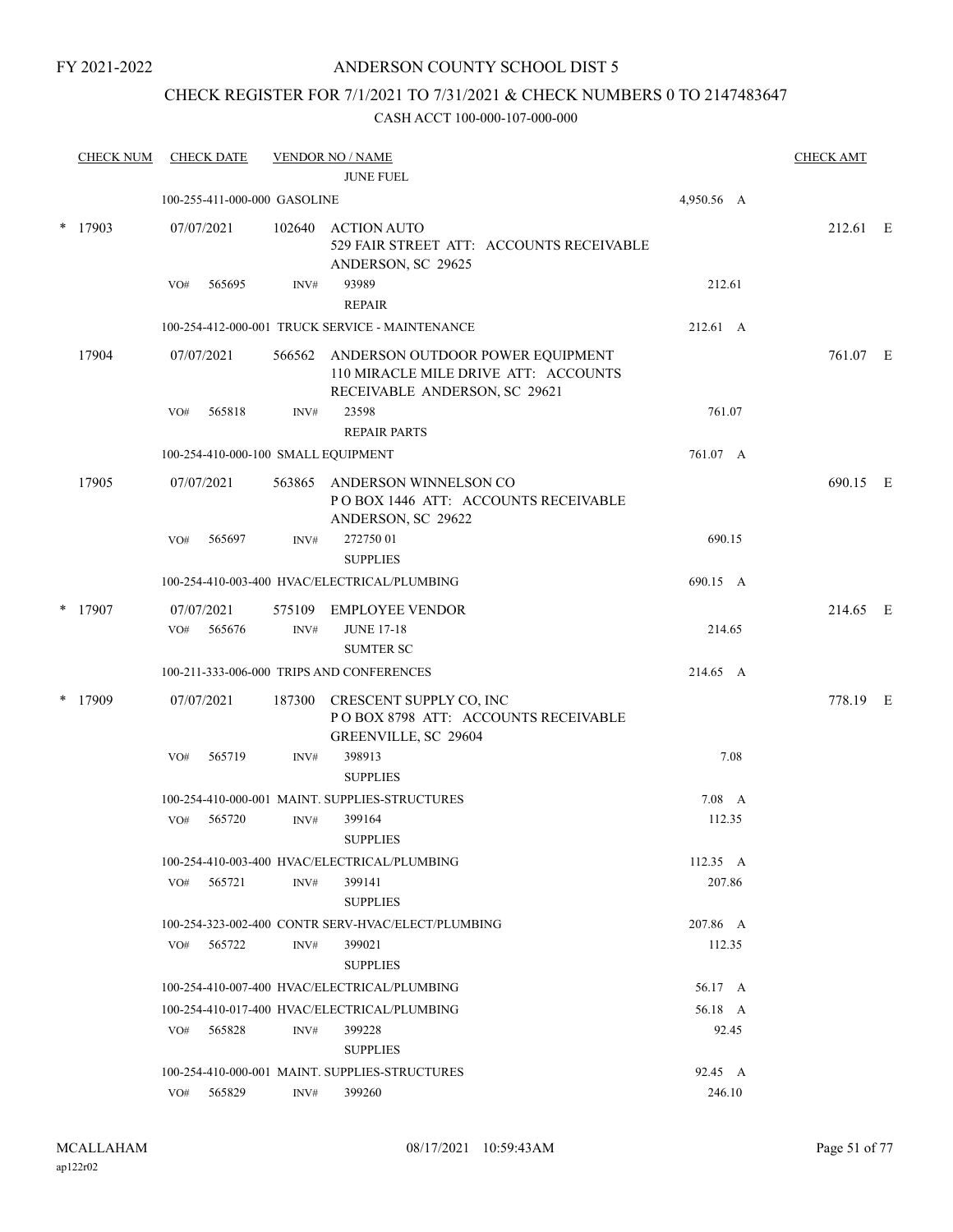## CHECK REGISTER FOR 7/1/2021 TO 7/31/2021 & CHECK NUMBERS 0 TO 2147483647

| <b>CHECK NUM</b> |     | <b>CHECK DATE</b>            |                | <b>VENDOR NO / NAME</b>                                                                            |     |       |                     | <b>CHECK AMT</b> |  |
|------------------|-----|------------------------------|----------------|----------------------------------------------------------------------------------------------------|-----|-------|---------------------|------------------|--|
|                  |     |                              |                | <b>SUPPLIES</b>                                                                                    |     |       |                     |                  |  |
|                  |     |                              |                | 100-254-410-006-400 HVAC/ELECTRICAL/PLUMBING                                                       |     |       | 246.10 A            |                  |  |
| 17910            | VO# | 07/07/2021<br>565805         | 211400<br>INV# | <b>EMPLOYEE VENDOR</b><br><b>JUNE 19-23</b><br><b>SCASA</b>                                        |     |       | 2,488.71            | 2,488.71 E       |  |
|                  |     |                              |                | 100-221-333-000-000 TRIPS AND CONFERENCES                                                          |     |       | 2,488.71 A          |                  |  |
| 17911            |     | 07/07/2021                   | 237555         | <b>FORMS &amp; SUPPLY</b>                                                                          |     |       |                     | 28,963.46 E      |  |
|                  |     |                              |                | POBOX 563953 ATT: ACCOUNTS RECEIVABLE                                                              |     |       |                     |                  |  |
|                  |     |                              |                | CHARLOTTE, NC 28256                                                                                |     |       |                     |                  |  |
|                  | VO# | 565725                       | INV#           | 5812828                                                                                            |     |       | 214.35              |                  |  |
|                  |     |                              |                | <b>SUPPLIES</b>                                                                                    |     |       |                     |                  |  |
|                  |     |                              |                | 100-252-410-000-000 SUPPLIES AND MATERIALS                                                         |     |       | 214.35 A            |                  |  |
|                  | VO# | 565726                       | INV#           | 5812525                                                                                            |     |       | 352.51              |                  |  |
|                  |     |                              |                | <b>SUPPLIES</b>                                                                                    |     |       |                     |                  |  |
|                  |     | 565727                       |                | 100-252-410-000-000 SUPPLIES AND MATERIALS<br>5811448                                              |     |       | 352.51 A<br>19.13   |                  |  |
|                  | VO# |                              | INV#           | <b>SUPPLIES</b>                                                                                    |     |       |                     |                  |  |
|                  |     |                              |                | 100-252-410-000-000 SUPPLIES AND MATERIALS                                                         |     |       | 19.13 A             |                  |  |
|                  | VO# | 565728                       | INV#           | 5808442-3                                                                                          |     |       | 2.91                |                  |  |
|                  |     |                              |                | <b>SUPPLIES</b>                                                                                    |     |       |                     |                  |  |
|                  |     |                              |                | 100-252-410-000-000 SUPPLIES AND MATERIALS                                                         |     |       | $2.91\quad A$       |                  |  |
|                  | VO# | 565729                       | INV#           | 5824588                                                                                            | PO# | 14818 | 253.15              |                  |  |
|                  |     |                              |                | <b>SUPPLIES</b>                                                                                    |     |       |                     |                  |  |
|                  |     | 100-257-410-000-000 SUPPLIES |                |                                                                                                    |     |       | 253.15 A            |                  |  |
|                  | VO# | 565730                       | INV#           | 5770955<br><b>SUPPLIES</b>                                                                         | PO# | 14399 | 17,457.10           |                  |  |
|                  |     |                              |                | 100-000-170-000-000 WAREHOUSE INVENTORY                                                            |     |       | $17,113.31 \quad A$ |                  |  |
|                  |     |                              |                | 100-000-170-000-000 WAREHOUSE INVENTORY                                                            |     |       | 466.57 A            |                  |  |
|                  |     |                              |                | 100-000-170-000-000 WAREHOUSE INVENTORY                                                            |     | 14234 | $-122.78$ A         |                  |  |
|                  | VO# | 565731                       | INV#           | 5757517<br><b>SUPPLIES</b>                                                                         | PO# |       | 10,594.07           |                  |  |
|                  |     |                              |                | 100-222-410-011-FUR MEDIA FURNITURE                                                                |     |       | 10,594.07 A         |                  |  |
|                  | VO# | 565831                       | INV#           | 5809760<br><b>SUPPLIES</b>                                                                         | PO# | 14737 | 70.24               |                  |  |
|                  |     |                              |                | 201-112-410-014-000 SUPPLIES AND MATERIALS                                                         |     |       | 34.32 A             |                  |  |
|                  |     |                              |                | 201-112-410-014-000 SUPPLIES AND MATERIALS                                                         |     |       | 35.92 A             |                  |  |
| $*$ 17914        |     | 07/07/2021                   |                | 241365 G&G SALES AND SERVICE<br>3359 KENNERLY ROAD ATT: ACCOUNTS RECEIVABLE<br>IRMO, SC 29063-8505 |     |       |                     | 195.76 E         |  |
|                  | VO# | 565832                       | INV#           | 4735<br><b>GLENVIEW</b>                                                                            |     |       | 195.76              |                  |  |
|                  |     |                              |                | 100-254-323-020-001 CONTRACTED SERVICES                                                            |     |       | 195.76 A            |                  |  |
|                  |     |                              |                |                                                                                                    |     |       |                     |                  |  |
| 17915            |     | 07/07/2021                   | 252650         | GRAINGER<br>DEPT 867098550 ATT: ACCOUNTS RECEIVABLE<br>PALATINE, IL 60038-0001                     |     |       |                     | 629.15 E         |  |
|                  |     |                              |                |                                                                                                    |     |       |                     |                  |  |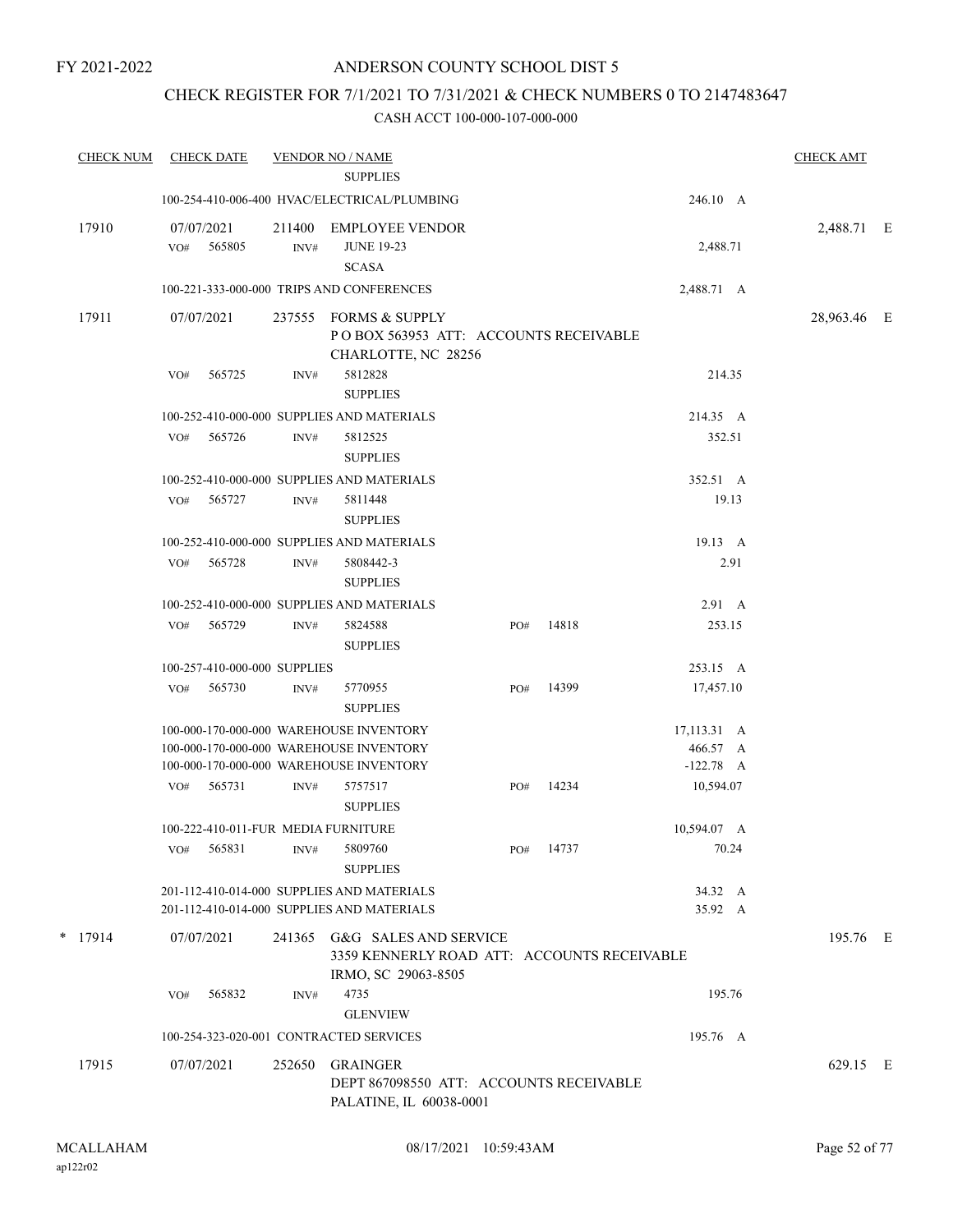## CHECK REGISTER FOR 7/1/2021 TO 7/31/2021 & CHECK NUMBERS 0 TO 2147483647

| <b>CHECK NUM</b> | <b>CHECK DATE</b>                             |                | <b>VENDOR NO / NAME</b>                                                 |     |       |                 | <b>CHECK AMT</b> |  |
|------------------|-----------------------------------------------|----------------|-------------------------------------------------------------------------|-----|-------|-----------------|------------------|--|
|                  | 565733<br>VO#                                 | INV#           | 9943111014<br><b>SUPPLIES</b>                                           |     |       | 364.16          |                  |  |
|                  | 100-254-410-000-100 SMALL EQUIPMENT           |                |                                                                         |     |       | 364.16 A        |                  |  |
|                  | 565833<br>VO#                                 | INV#           | 9948455663<br><b>SUPPLIES</b>                                           |     |       | 264.99          |                  |  |
|                  |                                               |                | 100-254-410-000-001 MAINT. SUPPLIES-STRUCTURES                          |     |       | 264.99 A        |                  |  |
| 17916            | 07/07/2021<br>VO#<br>565684                   | 563698<br>INV# | <b>EMPLOYEE VENDOR</b><br><b>BANNERS</b>                                |     |       | 784.41          | 784.41 E         |  |
|                  |                                               |                | <b>REIMBURSEMENT</b>                                                    |     |       |                 |                  |  |
|                  |                                               |                | 802-114-410-002-004 TEACHER CADET/PRO TEAM SUPPLIES                     |     |       | 784.41 A        |                  |  |
| 17917            | 07/07/2021<br>VO#<br>565683                   | INV#           | 573954 EMPLOYEE VENDOR<br><b>EOY MEETING</b>                            |     |       | 40.95           | 127.09 E         |  |
|                  |                                               |                | REIMBURSEMENT                                                           |     |       | 40.95 A         |                  |  |
|                  | 883-223-410-000-000 SUPPLIES<br>565807<br>VO# | INV#           | <b>JUNE 2021</b>                                                        |     |       | 86.14           |                  |  |
|                  |                                               |                | <b>MILEAGE</b>                                                          |     |       |                 |                  |  |
|                  |                                               |                | 203-223-332-000-000 IN-DISTRICT TRAVEL- ADMIN                           |     |       | 86.14 A         |                  |  |
| 17918            | 07/07/2021                                    |                | 264114 HEINEMANN<br>15963 COLLECTIONS CENTER DRIVE CHICAGO, IL<br>60693 |     |       |                 | 31,576.94 E      |  |
|                  | 565835<br>VO#                                 | INV#           | 7335833<br><b>MATERIALS</b>                                             | PO# | 14748 | 3,110.63        |                  |  |
|                  |                                               |                | 100-112-410-000-000 SUPPLIES AND MATERIALS                              |     |       | 0.00 A          |                  |  |
|                  |                                               |                | 100-221-410-000-000 SUPPLIES AND MATERIALS                              |     |       | 1,503.08 A      |                  |  |
|                  | 263-224-410-000-PD5 Supplies                  |                |                                                                         |     |       | 1,187.55 A      |                  |  |
|                  | 263-224-410-000-PD5 Supplies                  |                |                                                                         |     |       | 420.00 A        |                  |  |
|                  | 565836<br>VO#                                 | INV#           | 7335348<br><b>MATERIALS</b>                                             | PO# | 14512 | 16,112.25       |                  |  |
|                  | 338-112-410-016-EAR SUPPLIES                  |                |                                                                         |     |       | 14,850.00 A     |                  |  |
|                  | 338-112-410-016-EAR SUPPLIES                  |                |                                                                         |     |       | $1,262.25 \, A$ |                  |  |
|                  | 565837<br>VO#                                 | INV#           | 7331292<br><b>MATERIALS</b>                                             | PO# | 14563 | 8,525.98        |                  |  |
|                  | 338-111-410-019-EAR SUPPLIES                  |                |                                                                         |     |       | 703.98 A        |                  |  |
|                  | 338-112-410-019-EAR SUPPLIES                  |                |                                                                         |     |       | 3,911.00 A      |                  |  |
|                  | 338-113-410-019-EAR SUPPLIES                  |                |                                                                         |     |       | 3,911.00 A      |                  |  |
|                  | 565838<br>VO#                                 | INV#           | 7323916<br><b>MATERIALS</b>                                             | PO# | 14539 | 3,828.08        |                  |  |
|                  | 338-112-410-010-EAR SUPPLIES                  |                |                                                                         |     |       | $1,756.00 \, A$ |                  |  |
|                  | 338-112-410-010-EAR SUPPLIES                  |                |                                                                         |     |       | 158.04 A        |                  |  |
|                  | 338-113-410-010-EAR SUPPLIES                  |                |                                                                         |     |       | 1,756.00 A      |                  |  |
|                  | 338-113-410-010-EAR SUPPLIES                  |                |                                                                         |     |       | 158.04 A        |                  |  |
| 17919            | 07/07/2021                                    | 573295         | <b>EMPLOYEE VENDOR</b>                                                  |     |       |                 | 113.68 E         |  |
|                  | 565810<br>VO#                                 | INV#           | <b>MAY-JUNE</b><br>MILEAGE                                              |     |       | 113.68          |                  |  |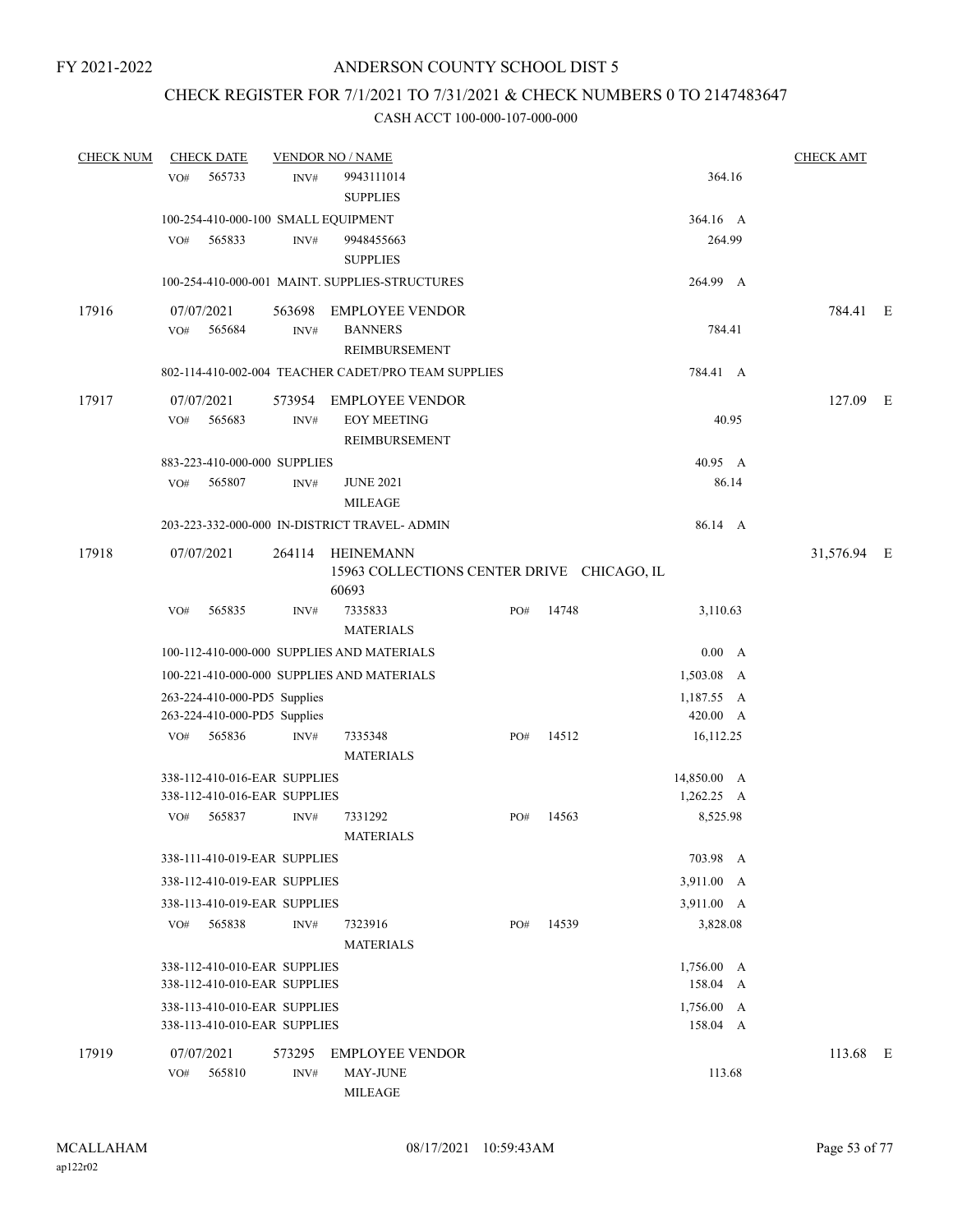## CHECK REGISTER FOR 7/1/2021 TO 7/31/2021 & CHECK NUMBERS 0 TO 2147483647

| <b>CHECK NUM</b> | <b>CHECK DATE</b><br>100-266-332-000-000 IN-DISTRICT TRAVEL |                | <b>VENDOR NO / NAME</b>                                                                  | 113.68 A                | <b>CHECK AMT</b> |  |
|------------------|-------------------------------------------------------------|----------------|------------------------------------------------------------------------------------------|-------------------------|------------------|--|
| 17920            | 07/07/2021<br>VO#<br>565681                                 | 573252<br>INV# | EMPLOYEE VENDOR<br><b>ACE SUMMER</b><br>REIMBURSEMENT                                    | 70.12                   | 278.16 E         |  |
|                  | 565682<br>VO#                                               | INV#           | 394-114-410-000-000 SUPPLIES-SUCCESS CONN/ SUMMER<br><b>ACE SUMMER</b><br>REIMBURSEMENT  | 70.12<br>208.04         |                  |  |
|                  |                                                             |                | 871-113-410-000-000 SUPPLIES AND MATERIALS                                               | 208.04 A                |                  |  |
| 17921            | 07/07/2021<br>565680<br>VO#                                 | 573259<br>INV# | EMPLOYEE VENDOR<br><b>ACE SUPPLIES</b><br>REIMBURSEMENT                                  | 107.93                  | 107.93 E         |  |
|                  |                                                             |                | 394-114-410-000-000 SUPPLIES-SUCCESS CONN/ SUMMER                                        | 107.93                  |                  |  |
| $*$ 17923        | 07/07/2021<br>VO#<br>565808                                 | 571890<br>INV# | <b>EMPLOYEE VENDOR</b><br>MAY - JUNE<br><b>MILEAGE</b>                                   | 107.24                  | $107.24$ E       |  |
|                  | 100-266-332-000-000 IN-DISTRICT TRAVEL                      |                |                                                                                          | 107.24 A                |                  |  |
| * 17925          | 07/07/2021<br>565806<br>VO#                                 | 574918<br>INV# | EMPLOYEE VENDOR<br><b>JUNE 20-23</b><br><b>SCASA</b>                                     | 1,348.19                | 1,348.19 E       |  |
|                  |                                                             |                | 821-221-333-000-000 TRIPS AND CONFERENCES                                                | 1,348.19 A              |                  |  |
| 17926            | 07/07/2021<br>565793<br>VO#                                 | 576932<br>INV# | EMPLOYEE VENDOR<br><b>JUNE 22-24</b><br><b>COLUMBIA</b>                                  | 428.97                  | 428.97 E         |  |
|                  |                                                             |                | 702-271-660-002-656 ROTC/ NAVY GENERAL EXPENSE                                           | 428.97                  |                  |  |
| * 17928          | 07/07/2021                                                  | 574388         | NAPA AUTO PARTS<br>508 SOUTH MAIN ST ANDERSON, SC 29624                                  |                         | 329.51 E         |  |
|                  | VO#<br>565754                                               | INV#           | 811501<br><b>SUPPLIES</b>                                                                | 20.63                   |                  |  |
|                  | VO#<br>565755                                               | INV#           | 100-254-410-000-001 MAINT. SUPPLIES-STRUCTURES<br>812307<br><b>SUPPLIES</b>              | $20.63 \quad A$<br>9.30 |                  |  |
|                  |                                                             |                | 100-254-412-000-001 TRUCK SERVICE - MAINTENANCE                                          | 9.30 A                  |                  |  |
|                  | 565841<br>VO#                                               | INV#           | 812703<br><b>SUPPLIES</b>                                                                | 299.58                  |                  |  |
|                  | 100-254-410-000-100 SMALL EQUIPMENT                         |                |                                                                                          | 299.58 A                |                  |  |
| 17929            | 07/07/2021                                                  | 391100         | OLD STONE TRACTOR CO, INC<br>PO BOX 13565 ATT: ACCOUNTS RECEIVABLE<br>ANDERSON, SC 29624 |                         | 855.78 E         |  |
|                  | 565843<br>VO#                                               | INV#           | WO40160<br><b>REPAIR</b>                                                                 | 480.87                  |                  |  |
|                  | 100-254-410-000-100 SMALL EQUIPMENT                         |                |                                                                                          | 480.87 A                |                  |  |
|                  | 565844<br>VO#                                               | INV#           | 01360<br><b>REPAIR PARTS</b>                                                             | 122.27                  |                  |  |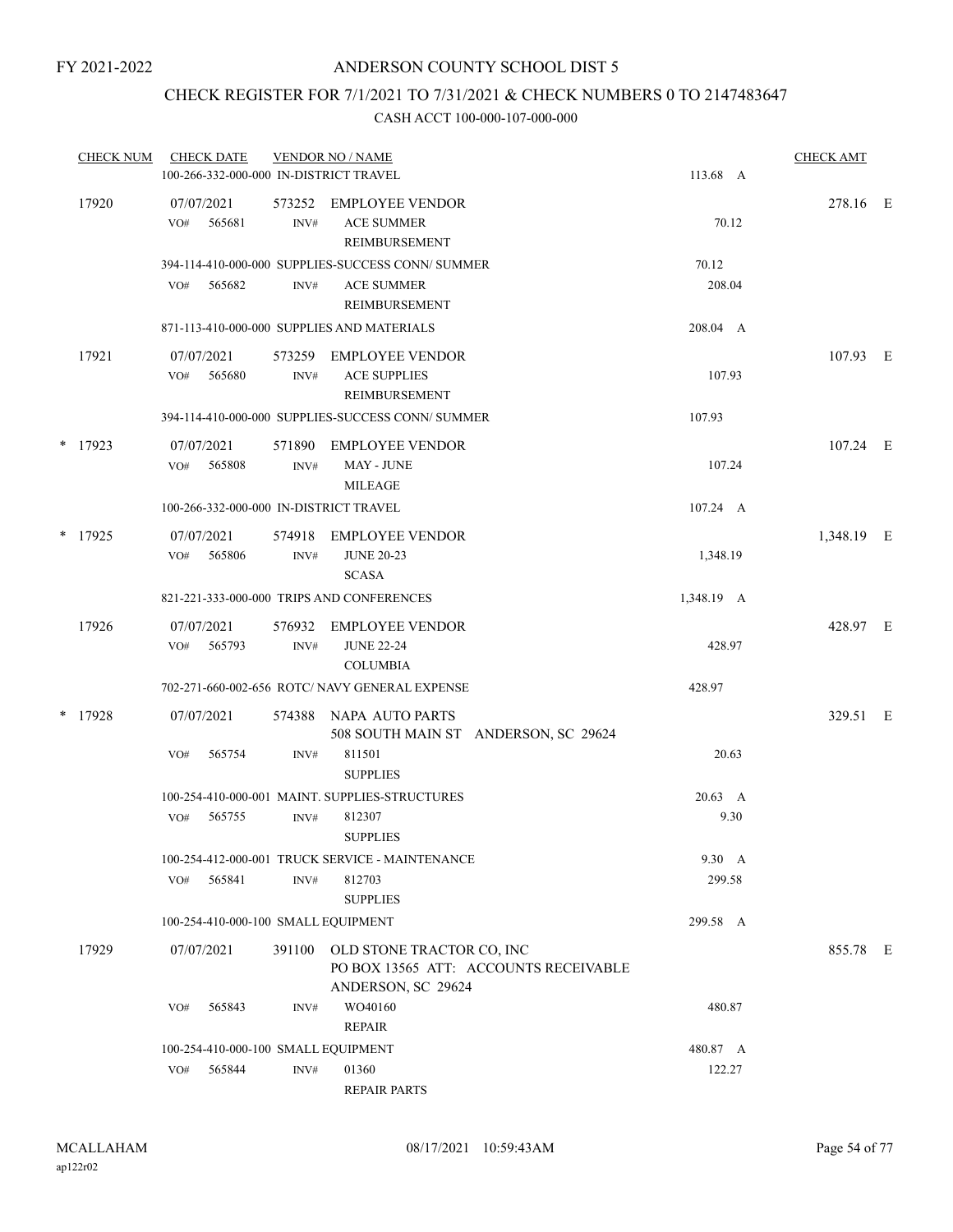## CHECK REGISTER FOR 7/1/2021 TO 7/31/2021 & CHECK NUMBERS 0 TO 2147483647

|        | <b>CHECK NUM</b> |     | <b>CHECK DATE</b>                |                  | <b>VENDOR NO / NAME</b>                                                        |                 | <b>CHECK AMT</b> |  |
|--------|------------------|-----|----------------------------------|------------------|--------------------------------------------------------------------------------|-----------------|------------------|--|
|        |                  |     |                                  |                  | 100-254-410-000-001 MAINT. SUPPLIES-STRUCTURES                                 | 122.27 A        |                  |  |
|        |                  | VO# | 565845                           | $\text{INV}\#$   | WO40263                                                                        | 252.64          |                  |  |
|        |                  |     |                                  |                  | <b>REPAIR</b>                                                                  |                 |                  |  |
|        |                  |     |                                  |                  | 100-254-410-000-100 SMALL EQUIPMENT                                            | 252.64 A        |                  |  |
| $\ast$ | 17931            |     | 07/07/2021                       |                  | 576892 EMPLOYEE VENDOR                                                         |                 | 152.95 E         |  |
|        |                  | VO# | 565794                           | INV#             | <b>JUNE 23</b>                                                                 | 152.95          |                  |  |
|        |                  |     |                                  |                  | <b>COLUMBIA</b>                                                                |                 |                  |  |
|        |                  |     |                                  |                  | 100-212-333-000-000 TRIPS AND CONFERENCES                                      | 152.95 A        |                  |  |
|        | 17932            |     | 07/07/2021                       | 440625           | EMPLOYEE VENDOR                                                                |                 | 358.40 E         |  |
|        |                  | VO# | 565677                           | $\mathrm{INV}\#$ | <b>SUPPLIES</b>                                                                | 358.40          |                  |  |
|        |                  |     |                                  |                  | REIMBURSEMENT                                                                  |                 |                  |  |
|        |                  |     | 100-212-410-008-000 SUPPLIES     |                  |                                                                                | 358.40 A        |                  |  |
|        | $*$ 17934        |     | 07/07/2021                       |                  | 570099 SCHOOL SPECIALTY, LLC                                                   |                 | 1,184.59 E       |  |
|        |                  |     |                                  |                  | PO BOX 825640 PHILADELPHIA, PA 19182-5640                                      |                 |                  |  |
|        |                  | VO# | 565764                           | INV#             | 308103768975                                                                   | 1,184.59        |                  |  |
|        |                  |     |                                  |                  | <b>SUPPLIES</b>                                                                |                 |                  |  |
|        |                  |     | 100-113-410-006-ART ART SUPPLIES |                  |                                                                                | 1,184.59 A      |                  |  |
|        | 17935            |     | 07/07/2021                       |                  | 468850 EMPLOYEE VENDOR                                                         |                 | 2,181.83 E       |  |
|        |                  | VO# | 565686                           | INV#             | <b>DOOR PRIZES</b>                                                             | 922.45          |                  |  |
|        |                  |     |                                  |                  | REIMBURSEMENT                                                                  |                 |                  |  |
|        |                  |     |                                  |                  | 802-112-410-014-000 SUPPLIES - RETENTION                                       | 922.45 A        |                  |  |
|        |                  | VO# | 565687                           | INV#             | <b>CALENDAR</b>                                                                | 11.76           |                  |  |
|        |                  |     |                                  |                  | REIMBURSEMENT                                                                  |                 |                  |  |
|        |                  |     |                                  |                  | 714-271-660-014-201 MISCELLANEOUS EXPENSE                                      | 11.76           |                  |  |
|        |                  | VO# | 565873                           | INV#             | <b>HOME DEPOT</b>                                                              | 1,247.62        |                  |  |
|        |                  |     |                                  |                  | REIMBURSEMENT                                                                  |                 |                  |  |
|        |                  |     |                                  |                  | 100-252-410-000-000 SUPPLIES AND MATERIALS                                     | 1,247.62 A      |                  |  |
|        |                  |     | 07/07/2021                       |                  |                                                                                |                 |                  |  |
|        | 17936            |     |                                  |                  | 570059 SHARP BUSINESS SYSTEMS<br>DEPT 1216 PO BOX 121216 DALLAS, TX 75312-1216 |                 | 804.22 E         |  |
|        |                  | VO# | 565765                           | INV#             | 9003349110                                                                     | 9.81            |                  |  |
|        |                  |     |                                  |                  | <b>COPIES</b>                                                                  |                 |                  |  |
|        |                  |     |                                  |                  | 329-115-690-031-000 OTHER OBJECTS- WBL                                         | 9.81 A          |                  |  |
|        |                  | VO# | 565766                           | INV#             | 9003349119                                                                     | 265.60          |                  |  |
|        |                  |     |                                  |                  | <b>COPIES</b>                                                                  |                 |                  |  |
|        |                  |     |                                  |                  | 329-115-690-031-000 OTHER OBJECTS-WBL                                          | 265.60 A        |                  |  |
|        |                  | VO# | 565767                           | INV#             | 9003349154                                                                     | 0.25            |                  |  |
|        |                  |     |                                  |                  | <b>COPIES</b>                                                                  |                 |                  |  |
|        |                  |     |                                  |                  | 329-115-690-031-000 OTHER OBJECTS-WBL                                          | $0.25\quad A$   |                  |  |
|        |                  | VO# | 565768                           | INV#             | 9003349137                                                                     | 19.14           |                  |  |
|        |                  |     |                                  |                  | <b>COPIES</b>                                                                  |                 |                  |  |
|        |                  |     |                                  |                  | 329-115-690-031-000 OTHER OBJECTS-WBL                                          | $19.14 \quad A$ |                  |  |
|        |                  | VO# | 565850                           | INV#             | 9003348005                                                                     | 19.26           |                  |  |
|        |                  |     |                                  |                  | <b>COPIES</b>                                                                  |                 |                  |  |
|        |                  |     | 201-112-490-014-000 COPIER COST  |                  |                                                                                | 19.26 A         |                  |  |
|        |                  |     |                                  |                  |                                                                                |                 |                  |  |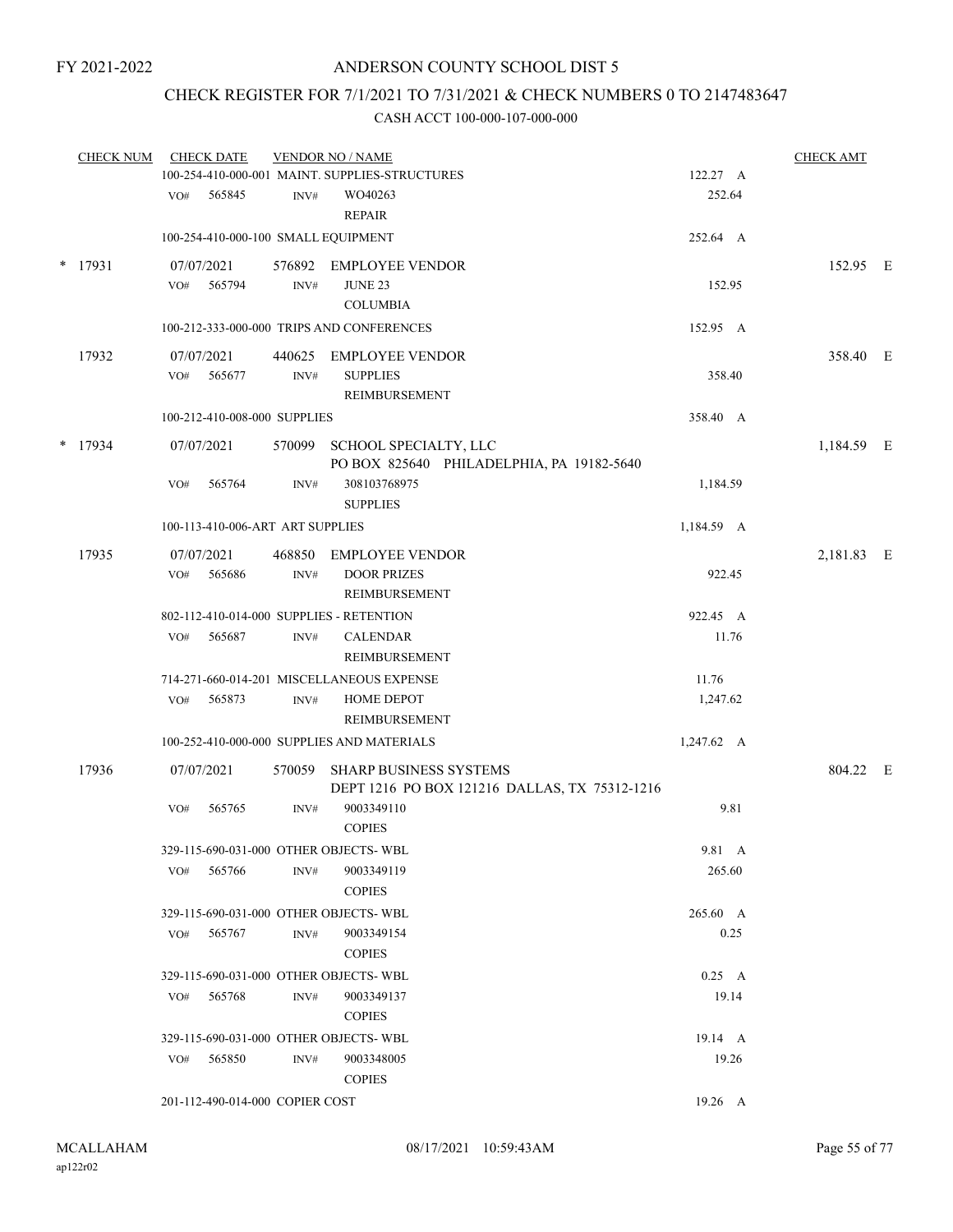# CHECK REGISTER FOR 7/1/2021 TO 7/31/2021 & CHECK NUMBERS 0 TO 2147483647

| <b>CHECK NUM</b> |     | <b>CHECK DATE</b>               |                | <b>VENDOR NO / NAME</b>                                                                                                                                                  |     |       |                                                 | <b>CHECK AMT</b> |  |
|------------------|-----|---------------------------------|----------------|--------------------------------------------------------------------------------------------------------------------------------------------------------------------------|-----|-------|-------------------------------------------------|------------------|--|
|                  | VO# | 565851                          | INV#           | 9003353811<br><b>COPIES</b>                                                                                                                                              |     |       | 81.06                                           |                  |  |
|                  |     |                                 |                | 201-112-490-016-000 OTHER/COPIER COST                                                                                                                                    |     |       | 81.06 A                                         |                  |  |
|                  | VO# | 565852                          | INV#           | 9003318630<br><b>STAPLES</b>                                                                                                                                             |     |       | 97.69                                           |                  |  |
|                  |     | 201-112-490-019-000 COPIER COST |                |                                                                                                                                                                          |     |       | 97.69 A                                         |                  |  |
|                  | VO# | 565853                          | INV#           | 9003357070<br><b>COPIES</b>                                                                                                                                              |     |       | 167.43                                          |                  |  |
|                  |     | 201-112-490-007-000 COPIER COST |                |                                                                                                                                                                          |     |       | 167.43 A                                        |                  |  |
|                  | VO# | 565861                          | INV#           | 9003349135<br><b>COPIES</b>                                                                                                                                              |     |       | 143.98                                          |                  |  |
|                  |     | 100-114-410-021-000 SUPPLIES    |                |                                                                                                                                                                          |     |       | 143.98 A                                        |                  |  |
| 17937            |     | 07/07/2021                      | 472700         | <b>SHERWIN WILLIAMS</b><br>613 NORTH MURRAY AVENUE ATT: ACCOUNTS<br>RECEIVABLE ANDERSON, SC 29625                                                                        |     |       |                                                 | 395.01 E         |  |
|                  | VO# | 565769                          | INV#           | 9123-2<br><b>SUPPLIES</b>                                                                                                                                                |     |       | 50.59                                           |                  |  |
|                  |     |                                 |                | 100-254-410-000-001 MAINT. SUPPLIES-STRUCTURES                                                                                                                           |     |       | 50.59 A                                         |                  |  |
|                  | VO# | 565854                          | INV#           | 3251-7<br><b>SUPPLIES</b>                                                                                                                                                |     |       | 52.15                                           |                  |  |
|                  |     |                                 |                | 100-254-410-021-001 SUPPLIES - MAINTENANCE                                                                                                                               |     |       | 52.15 A                                         |                  |  |
|                  | VO# | 565855                          | INV#           | 3250-9<br><b>SUPPLIES</b>                                                                                                                                                |     |       | 292.27                                          |                  |  |
|                  |     |                                 |                | 100-254-410-021-001 SUPPLIES - MAINTENANCE                                                                                                                               |     |       | 292.27 A                                        |                  |  |
| * 17939          |     | 07/07/2021                      | 476700         | SMITH & JONES JANITORIAL<br>1 BILOXI SQUARE ATT: ACCOUNTS RECEIVABLE<br>WEST COLUMBIA, SC 29170                                                                          |     |       |                                                 | 1,540.80 E       |  |
|                  | VO# | 565771                          | INV#           | 210999<br><b>WHSE SUPPLIES</b>                                                                                                                                           | PO# | 14525 | 1,540.80                                        |                  |  |
|                  |     |                                 |                | 100-000-170-000-000 WAREHOUSE INVENTORY                                                                                                                                  |     |       | 1,540.80 A                                      |                  |  |
| 17940            |     | 07/07/2021                      | 563982         | SOUTHEASTERN PAPER GROUP<br>PO BOX 890671 ATT: ACCOUNTS RECEIVABLE<br>CHARLOTTE, NC 28289-0671                                                                           |     |       |                                                 | 1,453.23 E       |  |
|                  | VO# | 565772                          | INV#           | PO 14489<br><b>WHSE SUPPLIES</b>                                                                                                                                         | PO# | 14489 | 1,453.23                                        |                  |  |
|                  |     |                                 |                | 100-000-170-000-000 WAREHOUSE INVENTORY<br>100-000-170-000-000 WAREHOUSE INVENTORY<br>100-000-170-000-000 WAREHOUSE INVENTORY<br>100-000-170-000-000 WAREHOUSE INVENTORY |     |       | 176.55 A<br>538.12 A<br>567.68<br>A<br>170.88 A |                  |  |
| 17941            | VO# | 07/07/2021<br>565685            | 563805<br>INV# | <b>EMPLOYEE VENDOR</b><br><b>CAMP SUPPLIES</b><br>REIMBURSEMENT                                                                                                          |     |       | 1,562.18                                        | 1,562.18 E       |  |
|                  |     |                                 |                | 100-212-410-000-000 SUPPLIES AND MATERIALS                                                                                                                               |     |       | 34.14 A                                         |                  |  |
|                  |     |                                 |                | 100-212-410-000-000 SUPPLIES AND MATERIALS                                                                                                                               |     |       | 1,423.46 A                                      |                  |  |
|                  |     |                                 |                | 871-113-410-000-000 SUPPLIES AND MATERIALS                                                                                                                               |     |       | 104.58 A                                        |                  |  |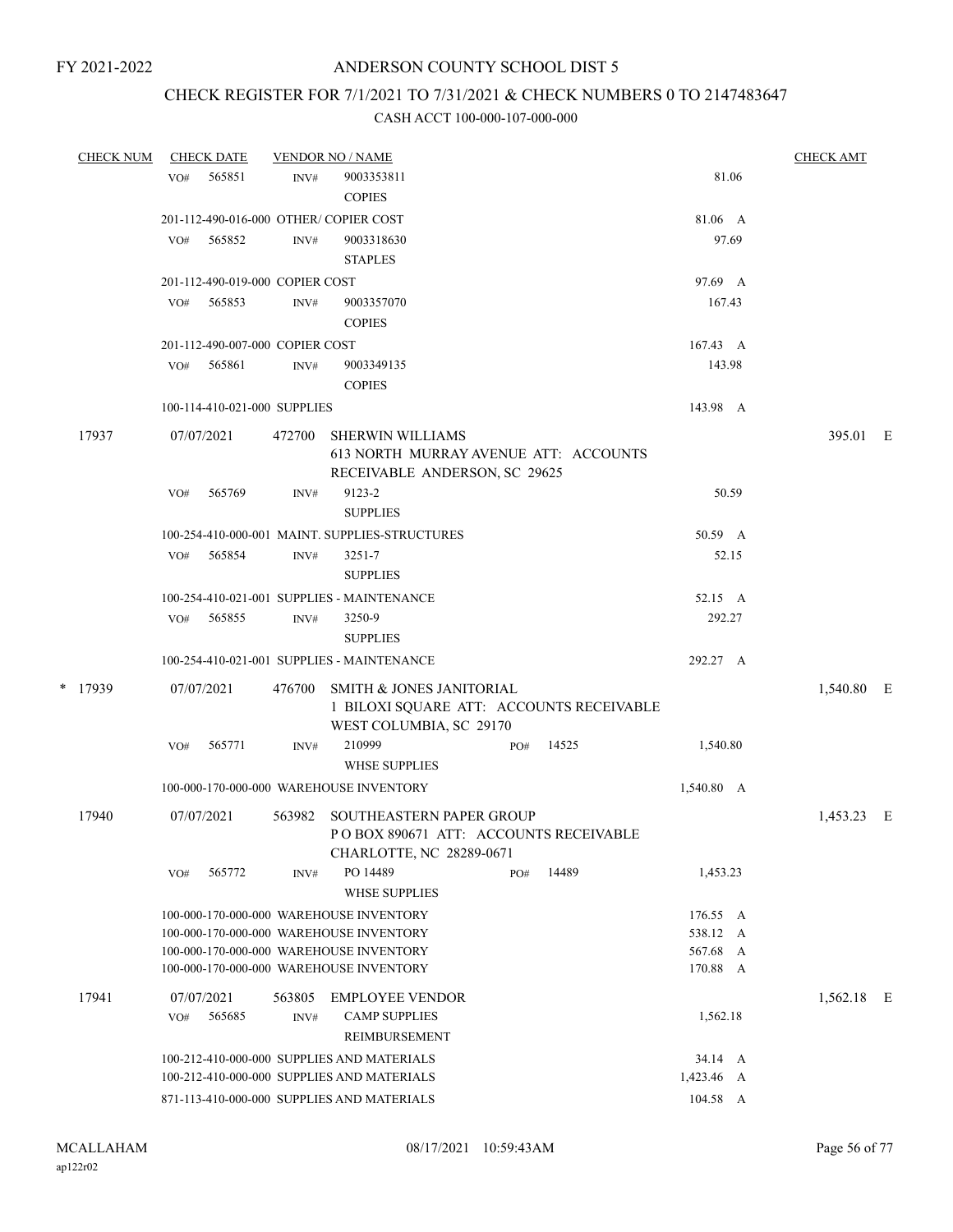## CHECK REGISTER FOR 7/1/2021 TO 7/31/2021 & CHECK NUMBERS 0 TO 2147483647

| <b>CHECK NUM</b> | <b>CHECK DATE</b>           |                              | <b>VENDOR NO / NAME</b>                                                                                |                       |            | <b>CHECK AMT</b> |  |
|------------------|-----------------------------|------------------------------|--------------------------------------------------------------------------------------------------------|-----------------------|------------|------------------|--|
| 17942            | 07/07/2021<br>565814<br>VO# | INV#                         | 574196 EMPLOYEE VENDOR<br><b>SAMS CLUB</b><br>REIMBURSEMENT                                            |                       | 326.43     | 326.43 E         |  |
|                  |                             |                              | 100-254-312-000-ERP EMPLOYEE RECOGNITION PROGRAM                                                       |                       | 326.43 A   |                  |  |
| 17944            | 07/07/2021                  | 507850                       | <b>TRANE</b><br>POBOX 406469 ATT: ACCOUNTS RECEIVABLE<br>ATLANTA, GA 30384-6469                        |                       |            | 4,701.56 E       |  |
|                  | 565866<br>VO#               | INV#                         | 311818702<br><b>REPAIR</b>                                                                             |                       | 1,830.00   |                  |  |
|                  |                             |                              | 131-254-323-031-400 CONTR SERV-HVAC/ELECT/PLUMBING                                                     |                       | 1,830.00 A |                  |  |
|                  | VO#<br>565867               | INV#                         | 311818007<br><b>SENSOR</b>                                                                             |                       | 781.56     |                  |  |
|                  |                             |                              | 131-254-323-031-400 CONTR SERV-HVAC/ELECT/PLUMBING                                                     |                       | 781.56 A   |                  |  |
|                  | 565868<br>VO#               | INV#                         | 311794534<br><b>REPAIR</b>                                                                             |                       | 2,090.00   |                  |  |
|                  |                             |                              | 131-254-323-031-400 CONTR SERV-HVAC/ELECT/PLUMBING                                                     |                       | 2,090.00 A |                  |  |
| 17945            | 07/07/2021                  |                              | 570855 ULINE - ATLANTA<br>P.O. BOX 88741 ATT: ACCOUNTS RECEIVABLE<br>CHICAGO, IL 60680-1741            |                       |            | 320.27 E         |  |
|                  | 565776<br>VO#               | INV#                         | 135561472<br><b>SUPPLIES</b>                                                                           | 14816<br>PO#          | 320.27     |                  |  |
|                  |                             | 100-257-410-000-000 SUPPLIES |                                                                                                        |                       | 320.27 A   |                  |  |
| $*$ 17947        | 07/07/2021                  |                              | 529000 WEST ANDERSON WATER COMPANY<br>504 HWY 187 SOUTH ATT: ACCOUNTS RECEIVABLE<br>ANDERSON, SC 29626 |                       |            | 5,949.00 E       |  |
|                  | 565801<br>VO#               | INV#                         | 6473<br><b>UTILITIES</b>                                                                               |                       | 2,508.75   |                  |  |
|                  |                             |                              | 100-254-470-008-000 ENERGY-ELECTRICITY & WATER                                                         |                       | 2,508.75 A |                  |  |
|                  | 565802<br>VO#               | INV#                         | 5438<br><b>UTILITIES</b>                                                                               |                       | 3,440.25   |                  |  |
|                  |                             |                              | 100-254-470-010-000 ENERGY-ELECTRICITY & WATER                                                         |                       | 3,440.25 A |                  |  |
| 17948            | 07/07/2021                  |                              | 529275 WESTAR TIRE<br>P O BOX 400<br>ACCOUNTS RECEIVABLE ANDERSON, SC 29622                            | 715 NORTH MURRAY ATT: |            | 836.21 E         |  |
|                  | 565786<br>VO#               | INV#                         | 166410<br><b>TIRES</b>                                                                                 |                       | 276.58     |                  |  |
|                  |                             |                              | 100-254-412-000-001 TRUCK SERVICE - MAINTENANCE                                                        |                       | 276.58 A   |                  |  |
|                  | 565787<br>VO#               | INV#                         | 166559                                                                                                 |                       | 559.63     |                  |  |
|                  |                             |                              | <b>TIRES</b>                                                                                           |                       |            |                  |  |
|                  |                             |                              | 100-254-412-000-001 TRUCK SERVICE - MAINTENANCE                                                        |                       | 559.63 A   |                  |  |
| $*$ 17953        | 07/14/2021                  |                              | 573966 ALCO SOAP AND SUPPLY<br>PO BOX 1086 MOORESVILLE, NC 28115                                       |                       |            | 1,384.14 E       |  |
|                  | 565891<br>VO#               | INV#                         | <b>JUNE 2021</b><br><b>SUPPLIES</b>                                                                    |                       | 1,384.14   |                  |  |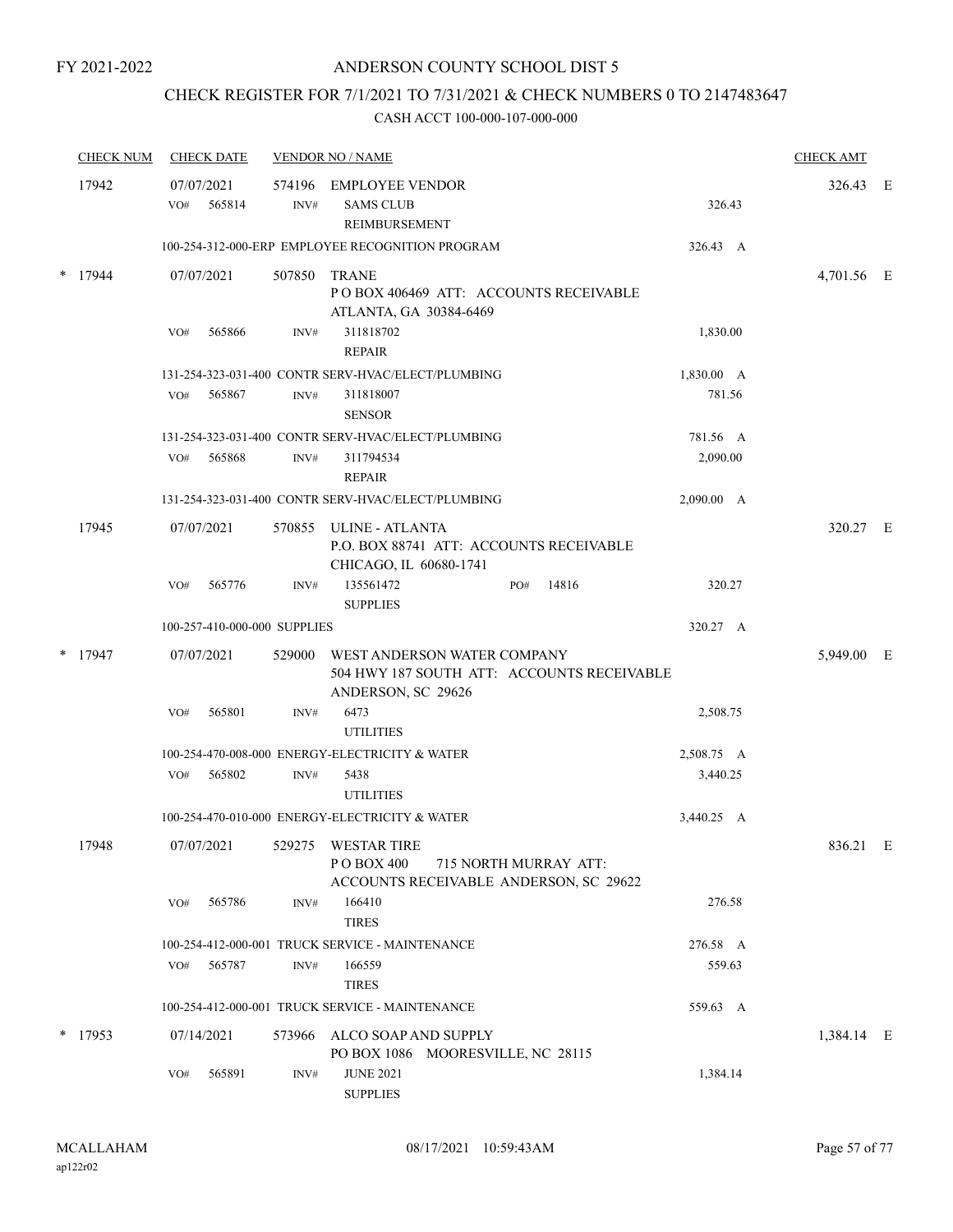## CHECK REGISTER FOR 7/1/2021 TO 7/31/2021 & CHECK NUMBERS 0 TO 2147483647

|   | <b>CHECK NUM</b> |     | <b>CHECK DATE</b>            |        | <b>VENDOR NO / NAME</b>                                        |     |           |            |          | <b>CHECK AMT</b> |  |
|---|------------------|-----|------------------------------|--------|----------------------------------------------------------------|-----|-----------|------------|----------|------------------|--|
|   |                  |     |                              |        | 600-256-410-002-CHE CHEMICAL SUPPLIES                          |     |           | 259.85 A   |          |                  |  |
|   |                  |     |                              |        | 600-256-410-003-CHE CHEMICAL SUPPLIES                          |     |           | 172.63 A   |          |                  |  |
|   |                  |     |                              |        | 600-256-410-005-CHE CHEMICAL SUPPLIES                          |     |           | 197.09 A   |          |                  |  |
|   |                  |     |                              |        | 600-256-410-006-CHE CHEMICAL SUPPLIES                          |     |           | 172.20 A   |          |                  |  |
|   |                  |     |                              |        | 600-256-410-007-CHE CHEMICAL SUPPLIES                          |     |           |            | 64.15 A  |                  |  |
|   |                  |     |                              |        | 600-256-410-010-CHE CHEMICAL SUPPLIES                          |     |           | 342.40 A   |          |                  |  |
|   |                  |     |                              |        | 600-256-410-013-CHE CHEMICAL SUPPLIES                          |     |           | 140.72 A   |          |                  |  |
|   |                  |     |                              |        | 600-256-410-019-CHE CHEMICAL SUPPLIES                          |     |           |            | 35.10 A  |                  |  |
| * | 17956            |     | 07/14/2021                   | 576819 | <b>EMPLOYEE VENDOR</b>                                         |     |           |            |          | 507.95 E         |  |
|   |                  | VO# | 565875                       | INV#   | <b>PLAQUE</b>                                                  |     |           |            | 37.45    |                  |  |
|   |                  |     |                              |        | REIMBURSEMENT                                                  |     |           |            |          |                  |  |
|   |                  |     |                              |        | 702-271-660-002-751 BASKETBALL BOYS EXPENSE                    |     |           | 37.45      |          |                  |  |
|   |                  | VO# | 565932                       | INV#   | <b>BASKETBALL &amp; CAMP</b><br>REIMBURSEMENT                  |     |           |            | 470.50   |                  |  |
|   |                  |     |                              |        | 702-271-660-002-751 BASKETBALL BOYS EXPENSE                    |     |           | 470.50     |          |                  |  |
|   | 17957            |     | 07/14/2021                   | 126675 | ATTAWAY INC<br>POBOX 302 ATT: ACCOUNTS RECEIVABLE              |     |           |            |          | 6,552.72 E       |  |
|   |                  |     |                              |        | ANDERSON, SC 29622                                             |     |           |            |          |                  |  |
|   |                  | VO# | 565895                       | INV#   | 234296<br><b>ROBERT ANDERSON</b>                               |     |           |            | 599.20   |                  |  |
|   |                  |     | 100-233-410-006-000 SUPPLIES |        |                                                                |     |           | 599.20 A   |          |                  |  |
|   |                  | VO# | 565896                       | INV#   | 234467<br><b>BACK TO SCHOOL</b>                                | PO# | 14723     |            | 3,171.52 |                  |  |
|   |                  |     |                              |        | 100-233-312-000-000 PURCHASED SERVICES                         |     |           | 3,171.52   |          |                  |  |
|   |                  |     |                              |        | 100-233-312-000-APA ASSISTANT PRINCIPAL ACADEMY                |     |           |            | 0.00     |                  |  |
|   |                  |     |                              |        | 100-233-333-000-APA NEW ADMINISTRATOR TRAINING                 |     |           |            | 0.00     |                  |  |
|   |                  | VO# | 565897                       | INV#   | 234141<br><b>WESTSIDE</b>                                      |     |           |            | 2,626.85 |                  |  |
|   |                  |     |                              |        | 100-114-410-003-VEN SUPPLY-ADDT'L FOR LOST VENDING             |     |           | 2,626.85 A |          |                  |  |
|   |                  | VO# | 565898                       | INV#   | 234032                                                         |     |           |            | 155.15   |                  |  |
|   |                  |     |                              |        | <b>WESTSIDE</b>                                                |     |           |            |          |                  |  |
|   |                  |     | 100-114-410-003-000 SUPPLIES |        |                                                                |     |           | 155.15 A   |          |                  |  |
|   | $*$ 17960        |     | 07/14/2021                   | 574566 | <b>EMPLOYEE VENDOR</b>                                         |     |           |            |          | 214.92 E         |  |
|   |                  | VO# | 565962                       | INV#   | <b>JPETERS</b><br>REIMBURSEMENT                                |     |           |            | 214.92   |                  |  |
|   |                  |     | 852-252-410-000-000 SUPPLIES |        |                                                                |     |           | 214.92     |          |                  |  |
|   | $*$ 17962        |     | 07/14/2021                   |        |                                                                |     |           |            |          |                  |  |
|   |                  |     |                              |        | 574547 EDGENUITY INC.<br>DEPT LA 24561 PASADENA, CA 91185-4561 |     |           |            |          | 13,375.00 E      |  |
|   |                  | VO# | 565982                       | INV#   | 816629<br><b>ODESSEYWARE</b>                                   |     | PO# 14762 | 13,375.00  |          |                  |  |
|   |                  |     |                              |        | 100-145-312-000-000 PURCHASED SERVICES                         |     |           | 8,000.00 A |          |                  |  |
|   |                  |     | 124-114-410-024-000 SUPPLIES |        |                                                                |     |           | 2,375.00 A |          |                  |  |
|   |                  |     | 356-182-410-023-000 SUPPLIES |        |                                                                |     |           | 3,000.00 A |          |                  |  |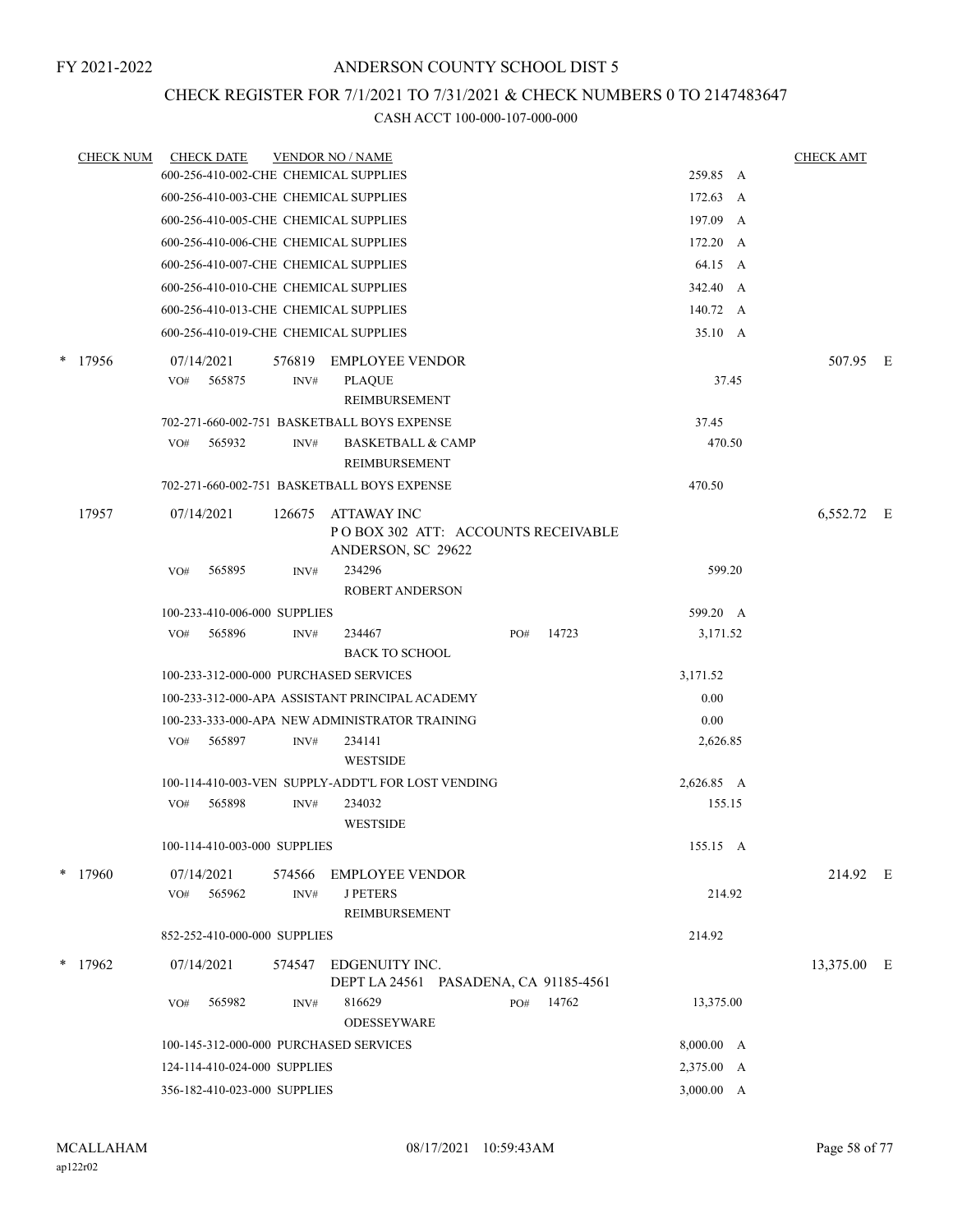## ANDERSON COUNTY SCHOOL DIST 5

## CHECK REGISTER FOR 7/1/2021 TO 7/31/2021 & CHECK NUMBERS 0 TO 2147483647

| <b>CHECK NUM</b> |     | <b>CHECK DATE</b> |                                   | <b>VENDOR NO / NAME</b>                                                                                           |     |       |            | <b>CHECK AMT</b> |  |
|------------------|-----|-------------------|-----------------------------------|-------------------------------------------------------------------------------------------------------------------|-----|-------|------------|------------------|--|
| $*$ 17964        |     | 07/14/2021        | 235550                            | FLINN SCIENTIFIC INC<br>PO BOX 71721 ATT: ACCOUNTS RECEIVABLE<br>CHICAGO, IL 60694-1721                           |     |       |            | 782.80 E         |  |
|                  | VO# | 565914            | INV#                              | 2574456<br><b>SUPPLIES</b>                                                                                        |     |       | 598.00     |                  |  |
|                  |     |                   |                                   | 100-114-410-003-VEN SUPPLY-ADDT'L FOR LOST VENDING                                                                |     |       | 598.00 A   |                  |  |
|                  | VO# | 565972            | INV#                              | 2563197                                                                                                           |     |       | 184.80     |                  |  |
|                  |     |                   |                                   | <b>LAB KITS</b>                                                                                                   |     |       |            |                  |  |
|                  |     |                   | 397-114-410-002-000 SUPPLIES      |                                                                                                                   |     |       | 184.80 A   |                  |  |
| 17965            |     | 07/14/2021        | 569871                            | FOLLETT SCHOOL SOLUTIONS, INC<br>91826 COLLECTION CENTER DRIVE ATT: ACCOUNTS<br>RECEIVABLE CHICAGO, IL 60693-0918 |     |       |            | 4,534.38 E       |  |
|                  | VO# | 565916            | INV#                              | 316365F<br><b>MCCANTS</b>                                                                                         | PO# | 14771 | 60.26      |                  |  |
|                  |     |                   | 100-222-410-005-000 SUPPLIES      |                                                                                                                   |     |       | 60.26 A    |                  |  |
|                  | VO# | 565917            | INV#                              | 840451F<br><b>NEW PROSPECT</b>                                                                                    | PO# | 14075 | 34.44      |                  |  |
|                  |     |                   | 338-222-430-010-EAR LIBRARY BOOKS |                                                                                                                   |     |       | 34.44 A    |                  |  |
|                  | VO# | 565973            | INV#                              | 859420<br><b>BOOKS</b>                                                                                            | PO# | 14157 | 3,046.11   |                  |  |
|                  |     |                   | 338-222-430-010-EAR LIBRARY BOOKS |                                                                                                                   |     |       | 3,046.11 A |                  |  |
|                  | VO# | 565984            | INV#                              | 896985<br><b>BOOKS</b>                                                                                            | PO# | 14443 | 1,393.57   |                  |  |
|                  |     |                   | 100-222-410-014-000 SUPPLIES      |                                                                                                                   |     |       | 1,393.57 A |                  |  |
| 17966            |     | 07/14/2021        | 237555                            | FORMS & SUPPLY<br>POBOX 563953 ATT: ACCOUNTS RECEIVABLE<br>CHARLOTTE, NC 28256                                    |     |       |            | 25,147.77 E      |  |
|                  | VO# | 565915            | INV#                              | 5790467<br><b>WESTSIDE</b>                                                                                        |     |       | 2,578.70   |                  |  |
|                  |     |                   | 100-114-410-003-000 SUPPLIES      |                                                                                                                   |     |       | 2,578.70 A |                  |  |
|                  | VO# | 565936            | INV#                              | 5820820<br><b>SUPPLIES</b>                                                                                        |     |       | 31.20      |                  |  |
|                  |     |                   |                                   | 100-252-410-000-000 SUPPLIES AND MATERIALS                                                                        |     |       | 31.20 A    |                  |  |
|                  | VO# | 565937            | INV#                              | 5823467<br><b>SUPPLIES</b>                                                                                        |     |       | 37.30      |                  |  |
|                  |     |                   |                                   | 100-252-410-000-000 SUPPLIES AND MATERIALS                                                                        |     |       | 37.30      |                  |  |
|                  | VO# | 565957            | INV#                              | 5829612<br><b>SUPPLIES</b>                                                                                        |     |       | 667.55     |                  |  |
|                  |     |                   |                                   | 100-252-410-000-000 SUPPLIES AND MATERIALS                                                                        |     |       | 667.55     |                  |  |
|                  | VO# | 565958            | INV#                              | 5829612-1<br><b>SUPPLIES</b>                                                                                      |     |       | 231.57     |                  |  |
|                  |     |                   |                                   | 100-252-410-000-000 SUPPLIES AND MATERIALS                                                                        |     |       | 231.57     |                  |  |
|                  | VO# | 565959            | INV#                              | 5827703<br><b>SUPPLIES</b>                                                                                        |     |       | 16.02      |                  |  |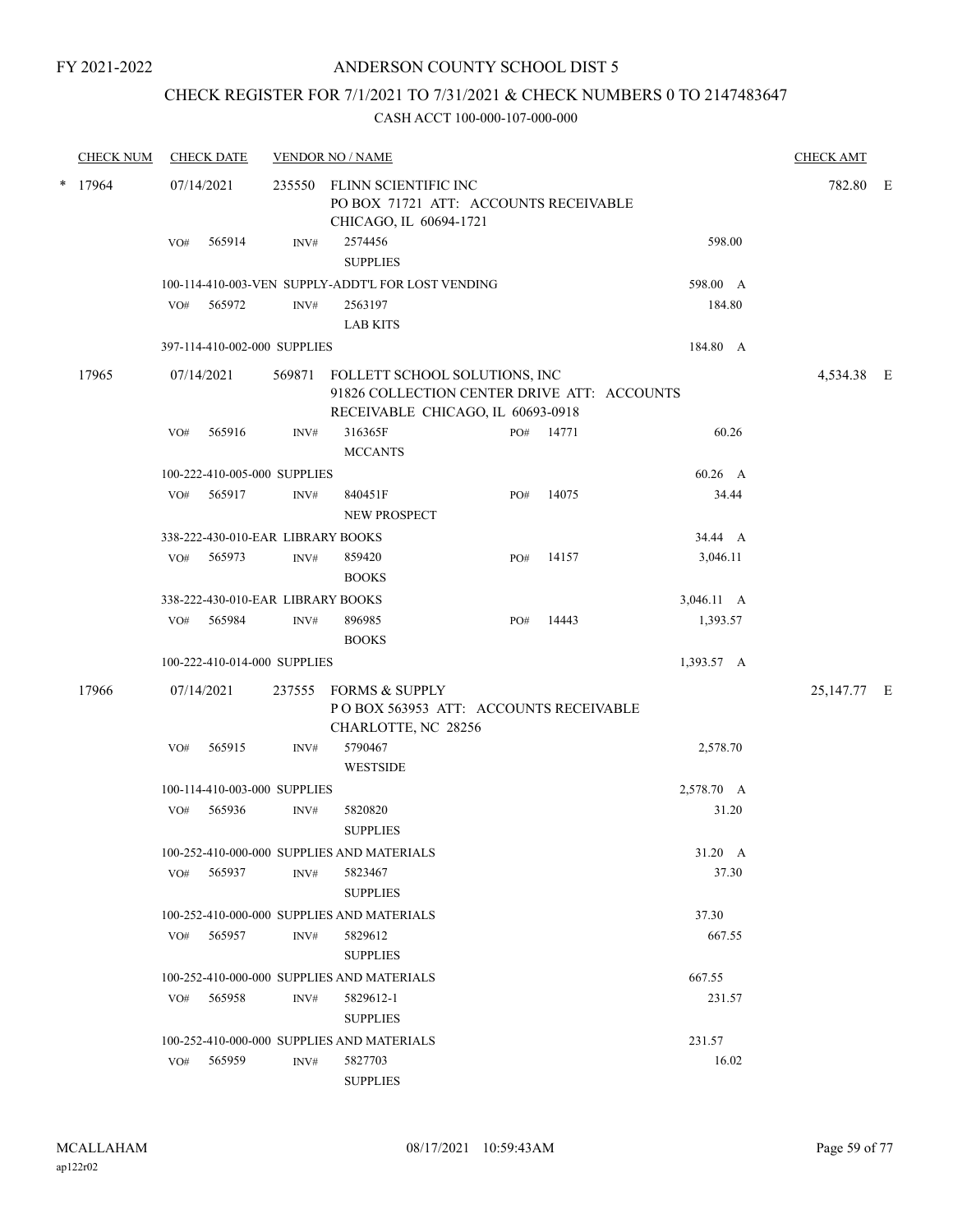## ANDERSON COUNTY SCHOOL DIST 5

## CHECK REGISTER FOR 7/1/2021 TO 7/31/2021 & CHECK NUMBERS 0 TO 2147483647

|        | <b>CHECK NUM</b> |     | <b>CHECK DATE</b> |                              | <b>VENDOR NO / NAME</b><br>100-252-410-000-000 SUPPLIES AND MATERIALS                                 |     |       | 16.02            | <b>CHECK AMT</b> |  |
|--------|------------------|-----|-------------------|------------------------------|-------------------------------------------------------------------------------------------------------|-----|-------|------------------|------------------|--|
|        |                  |     |                   |                              |                                                                                                       |     |       |                  |                  |  |
|        |                  | VO# | 565966            | INV#                         | 5803491<br><b>SUPPLIES</b>                                                                            | PO# | 14650 | 21,585.43        |                  |  |
|        |                  |     |                   |                              | 802-112-410-000-003 IST YR TEACHER SUPPLIES                                                           |     |       | 21,585.43 A      |                  |  |
| $\ast$ | 17968            |     | 07/14/2021        |                              | 264114 HEINEMANN<br>15963 COLLECTIONS CENTER DRIVE CHICAGO, IL<br>60693                               |     |       |                  | 3,647.14 E       |  |
|        |                  | VO# | 565922            | INV#                         | 7338596<br><b>MCLEES</b>                                                                              | PO# | 14779 | 3,647.14         |                  |  |
|        |                  |     |                   | 100-112-410-008-BUD SUPPLIES |                                                                                                       |     |       | 3,647.14 A       |                  |  |
|        | 17969            |     | 07/14/2021        | 113700                       | <b>INDEPENDENT MAIL</b><br>PO BOX 1411 CHARLOTTE, NC 28201-1411                                       |     |       |                  | 108.17 E         |  |
|        |                  | VO# | 565967            | INV#                         | 0003974475<br><b>GRADUATION AD</b>                                                                    |     |       | 108.17           |                  |  |
|        |                  |     |                   |                              | 100-221-410-000-GRA GRADUATION COSTS                                                                  |     |       | 108.17 A         |                  |  |
|        | 17970            |     | 07/14/2021        |                              | 576242 LUNCHBOX CREATIVE, LLC<br>1214-B NORTH MAIN ST ANDERSON, SC 29621                              |     |       |                  | 1,587.88 E       |  |
|        |                  | VO# | 565923            | INV#                         | <b>IN-0700</b><br><b>WESTSIDE HS</b>                                                                  |     |       | 1,587.88         |                  |  |
|        |                  |     |                   | 100-115-410-003-000 SUPPLIES |                                                                                                       |     |       | 1,587.88 A       |                  |  |
|        | * 17972          |     | 07/14/2021        | 576940                       | <b>EMPLOYEE VENDOR</b>                                                                                |     |       |                  | 115.55 E         |  |
|        |                  | VO# | 565928            | INV#                         | <b>KEY CABINET</b><br>REIMBURSEMENT                                                                   |     |       | 115.55           |                  |  |
|        |                  |     |                   |                              | 702-271-660-002-663 ATHLETIC GENERAL EXPENSE                                                          |     |       | 115.55           |                  |  |
|        | 17973            |     | 07/14/2021        | 570395                       | NETWORK CONTROLS & ELECTRIC, INC<br>136 JOHNS ROAD ATT: ACCOUNTS RECEIVABLE<br><b>GREER, SC 29650</b> |     |       |                  | 597.00 E         |  |
|        |                  | VO# | 565987            | INV#                         | 25913<br><b>ROBERT ANDERSON</b>                                                                       | PO# | 14341 | 597.00           |                  |  |
|        |                  |     |                   |                              | 397-258-410-000-000 RADIOS/CAMERAS                                                                    |     |       | 597.00 A         |                  |  |
|        | 17974            |     | 07/14/2021        |                              | 389900 OFFICE DEPOT<br>POBOX 1413 CHARLOTTE, NC 28201-1413                                            |     |       |                  | 866.68 E         |  |
|        |                  | VO# | 565934            | INV#                         | 179436310001<br><b>SUPPLIES</b>                                                                       |     |       | 110.01           |                  |  |
|        |                  |     |                   | 600-256-410-000-000 SUPPLIES |                                                                                                       |     |       | $110.01 \quad A$ |                  |  |
|        |                  |     | VO# 565992        | INV#                         | 178827902001<br><b>SUPPLIES</b>                                                                       |     |       | 29.70            |                  |  |
|        |                  |     |                   | 100-264-410-000-000 SUPPLIES |                                                                                                       |     |       | 29.70 A          |                  |  |
|        |                  |     | $VO#$ 565993      | INV#                         | 178827640001<br><b>SUPPLIES</b>                                                                       |     |       | 36.99            |                  |  |
|        |                  |     |                   | 100-264-410-000-000 SUPPLIES |                                                                                                       |     |       | 36.99 A          |                  |  |
|        |                  |     | $VO#$ 565994      | INV#                         | 173826265001<br><b>SUPPLIES</b>                                                                       |     |       | 123.44           |                  |  |
|        |                  |     |                   | 100-114-410-003-000 SUPPLIES |                                                                                                       |     |       | 123.44 A         |                  |  |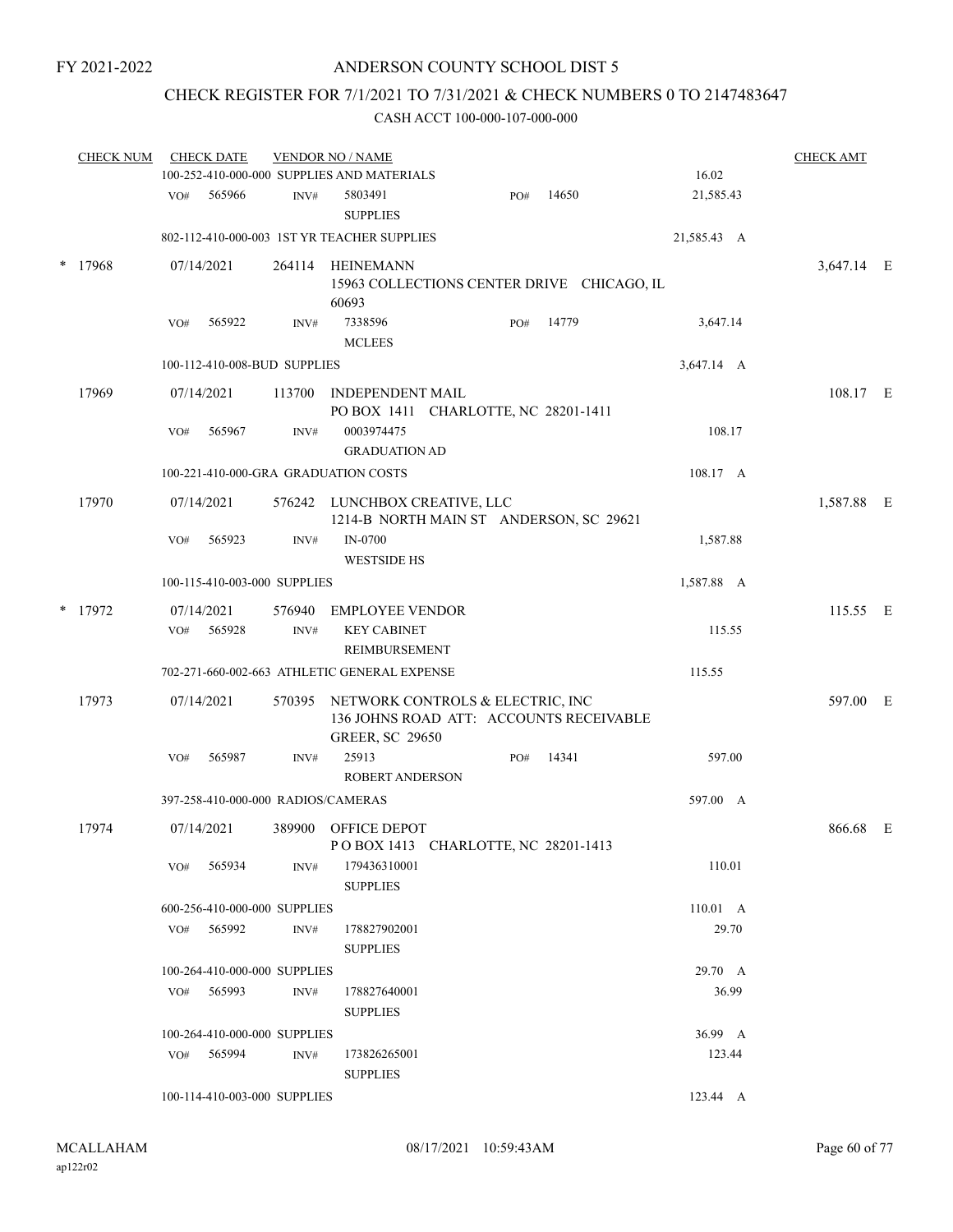## CHECK REGISTER FOR 7/1/2021 TO 7/31/2021 & CHECK NUMBERS 0 TO 2147483647

| <b>CHECK NUM</b> |     | <b>CHECK DATE</b>    |                               | <b>VENDOR NO / NAME</b>                                                                     |     |           |             |           | <b>CHECK AMT</b> |  |
|------------------|-----|----------------------|-------------------------------|---------------------------------------------------------------------------------------------|-----|-----------|-------------|-----------|------------------|--|
|                  | VO# | 565995               | INV#                          | 177703150001<br><b>SUPPLIES</b>                                                             |     |           |             | 345.06    |                  |  |
|                  |     |                      | 100-115-410-003-000 SUPPLIES  |                                                                                             |     |           | 345.06 A    |           |                  |  |
|                  | VO# | 565996               | INV#                          | 177794343001<br><b>SUPPLIES</b>                                                             |     |           |             | 221.48    |                  |  |
|                  |     |                      | 100-115-410-003-000 SUPPLIES  |                                                                                             |     |           | 221.48 A    |           |                  |  |
| $*$ 17976        |     | 07/14/2021           |                               | 570099 SCHOOL SPECIALTY, LLC<br>PO BOX 825640 PHILADELPHIA, PA 19182-5640                   |     |           |             |           | 14,898.94 E      |  |
|                  | VO# | 566008               | INV#                          | 57302793<br>WHITEHALL                                                                       |     | PO# 14284 |             | 14,898.94 |                  |  |
|                  |     |                      | 100-222-410-019-FUR FURNITURE |                                                                                             |     |           | 14,898.94 A |           |                  |  |
| * 17978          |     | 07/14/2021           | 568718                        | THE READING WAREHOUSE<br>POBOX 41328 ATT: ACCOUNTS RECEIVABLE NORTH<br>CHARLESTON, SC 29423 |     |           |             |           | 3,389.89 E       |  |
|                  | VO# | 566014               | INV#                          | 210604<br><b>WESTSIDE</b>                                                                   | PO# | 14484     |             | 683.73    |                  |  |
|                  |     |                      | 100-222-410-003-000 SUPPLIES  |                                                                                             |     |           | 683.73 A    |           |                  |  |
|                  | VO# | 566015               | INV#                          | 208119<br><b>MIDWAY ELEM</b>                                                                |     |           |             | 223.76    |                  |  |
|                  |     |                      |                               | 717-190-660-017-305 LIBRARY EXPENSE                                                         |     |           | 223.76      |           |                  |  |
|                  | VO# | 566016               | INV#                          | 211111<br><b>WESTSIDE</b>                                                                   |     |           |             | 2,482.40  |                  |  |
|                  |     |                      |                               | 100-114-410-003-VEN SUPPLY-ADDT'L FOR LOST VENDING                                          |     |           | 2,482.40 A  |           |                  |  |
| 17979            |     | 07/14/2021           | 568718                        | THE READING WAREHOUSE<br>POBOX 41328 ATT: ACCOUNTS RECEIVABLE NORTH<br>CHARLESTON, SC 29423 |     |           |             |           | 304.10 E         |  |
|                  | VO# | 565968               | INV#                          | 210340<br><b>BOOKS</b>                                                                      | PO# | 14463     |             | 304.10    |                  |  |
|                  |     |                      |                               | 802-114-410-003-001 BOOK STUDY SUPPLIES                                                     |     |           | 304.10 A    |           |                  |  |
| 17980            | VO# | 07/14/2021<br>565874 | 574608<br>INV#                | <b>EMPLOYEE VENDOR</b><br><b>EXPENSES</b>                                                   |     |           |             | 2,121.29  | 2,121.29 E       |  |
|                  |     |                      |                               | REIMBURSEMENT                                                                               |     |           |             |           |                  |  |
|                  |     |                      |                               | 100-114-410-003-VEN SUPPLY-ADDT'L FOR LOST VENDING                                          |     |           | 1,333.98 A  |           |                  |  |
|                  |     |                      | 100-115-410-003-000 SUPPLIES  |                                                                                             |     |           | 742.38 A    | 44.93 A   |                  |  |
|                  |     |                      | 100-223-410-003-000 SUPPLIES  |                                                                                             |     |           |             |           |                  |  |
| 17981            |     | 07/21/2021           |                               | 102640 ACTION AUTO<br>529 FAIR STREET ATT: ACCOUNTS RECEIVABLE<br>ANDERSON, SC 29625        |     |           |             |           | 783.52 E         |  |
|                  | VO# | 566030               | INV#                          | 94119<br><b>REPAIR</b>                                                                      |     |           |             | 783.52    |                  |  |
|                  |     |                      |                               | 100-254-412-000-001 TRUCK SERVICE - MAINTENANCE                                             |     |           | 783.52 A    |           |                  |  |
| $*$ 17984        |     | 07/21/2021           | 113600                        | ANDERSON FIRE & SAFETY<br>POBOX 1265 ATT: ACCOUNTS RECEIVABLE<br>ANDERSON, SC 29622         |     |           |             |           | 1,842.00 E       |  |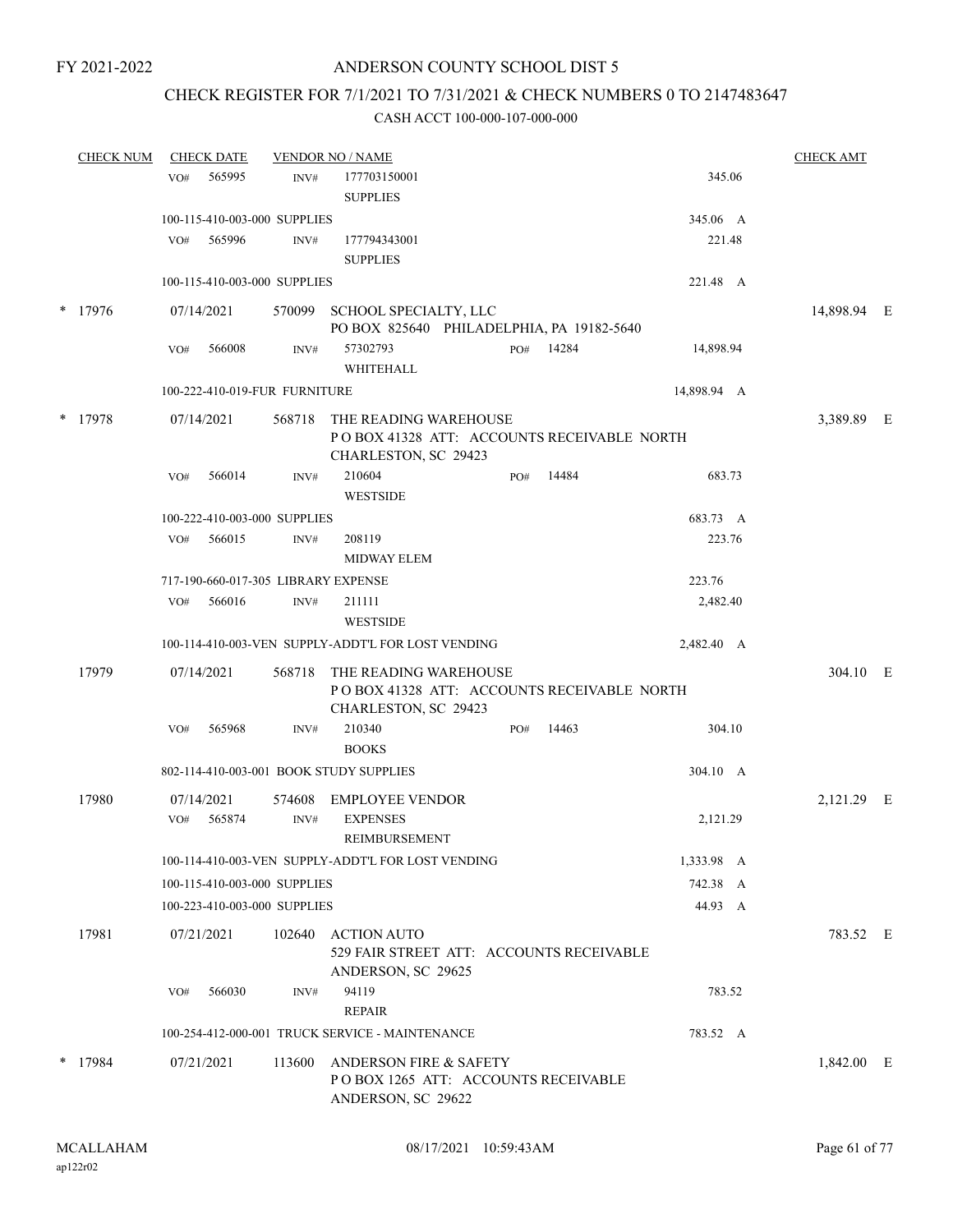## CHECK REGISTER FOR 7/1/2021 TO 7/31/2021 & CHECK NUMBERS 0 TO 2147483647

| <b>CHECK NUM</b> |     | <b>CHECK DATE</b> |        | <b>VENDOR NO / NAME</b>                                                                                   |     |       |                    | <b>CHECK AMT</b> |  |
|------------------|-----|-------------------|--------|-----------------------------------------------------------------------------------------------------------|-----|-------|--------------------|------------------|--|
|                  | VO# | 566032            | INV#   | 11251,11252<br><b>INSPECT &amp; SERVICE</b>                                                               | PO# | 12981 | 1,842.00           |                  |  |
|                  |     |                   |        | 100-254-323-008-600 MAINTENANCE SERVICES                                                                  |     |       | $1,573.00 \quad A$ |                  |  |
|                  |     |                   |        | 100-254-323-016-600 MAINTENANCE SERVICES                                                                  |     |       | 269.00 A           |                  |  |
| 17985            |     | 07/21/2021        | 566562 | ANDERSON OUTDOOR POWER EQUIPMENT<br>110 MIRACLE MILE DRIVE ATT: ACCOUNTS<br>RECEIVABLE ANDERSON, SC 29621 |     |       |                    | 328.35 E         |  |
|                  | VO# | 566044            | INV#   | 24910<br><b>SUPPLIES</b>                                                                                  |     |       | 107.31             |                  |  |
|                  |     |                   |        | 100-254-410-000-001 MAINT. SUPPLIES-STRUCTURES                                                            |     |       | 107.31             |                  |  |
|                  | VO# | 566045            | INV#   | 25751<br><b>SUPPLIES</b>                                                                                  |     |       | 221.04             |                  |  |
|                  |     |                   |        | 100-254-410-000-001 MAINT. SUPPLIES-STRUCTURES                                                            |     |       | 221.04             |                  |  |
| 17986            |     | 07/21/2021        | 126675 | ATTAWAY INC<br>POBOX 302 ATT: ACCOUNTS RECEIVABLE<br>ANDERSON, SC 29622                                   |     |       |                    | 7,736.48 E       |  |
|                  | VO# | 566046            | INV#   | 234406<br><b>SIGNS</b>                                                                                    | PO# | 14911 | 132.68             |                  |  |
|                  |     |                   |        | 505-253-540-000-BLD TRANSPORTATION RENOVATIONS                                                            |     |       | 132.68             |                  |  |
|                  | VO# | 566047            | INV#   | 234297<br><b>HELP WANTED CARDS</b>                                                                        | PO# | 14756 | 7,603.80           |                  |  |
|                  |     |                   |        | 100-255-323-000-000 CONTRACTED SERVICES                                                                   |     |       | 7,603.80 A         |                  |  |
| * 17988          |     | 07/21/2021        | 155900 | CAROLINA BIOLOGICAL SUPPLY<br>POBOX 60232 ATT: ACCOUNTS RECEIVABLE<br>CHARLOTTE, NC 28260-0232            |     |       |                    | 2,590.70 E       |  |
|                  | VO# | 566187            | INV#   | 51336493<br><b>SUPPLIES</b>                                                                               | PO# | 13604 | 96.53              |                  |  |
|                  |     |                   |        | 326-111-410-000-000 SCIENCE KITS SUPPLIES                                                                 |     |       | 96.53 A            |                  |  |
|                  | VO# | 566188            | INV#   | 51432227<br><b>SUPPLIES</b>                                                                               | PO# | 14781 | 2,494.17           |                  |  |
|                  |     |                   |        | 100-114-410-002-INQ INQUIRY BASED LEARNING                                                                |     |       | 2,494.17 A         |                  |  |
| * 17991          |     | 07/21/2021        |        | 187300 CRESCENT SUPPLY CO, INC<br>POBOX 8798 ATT: ACCOUNTS RECEIVABLE<br>GREENVILLE, SC 29604             |     |       |                    | 281.48 E         |  |
|                  | VO# | 566059            | INV#   | 399413<br><b>SUPPLIES</b>                                                                                 |     |       | 152.15             |                  |  |
|                  |     |                   |        | 100-254-410-003-400 HVAC/ELECTRICAL/PLUMBING                                                              |     |       | 152.15 A           |                  |  |
|                  | VO# | 566060            | INV#   | 399440<br><b>SUPPLIES</b>                                                                                 |     |       | 129.33             |                  |  |
|                  |     |                   |        | 100-254-410-003-400 HVAC/ELECTRICAL/PLUMBING                                                              |     |       | 129.33 A           |                  |  |
| 17992            |     | 07/21/2021        | 571257 | EMS LINQ, INC.<br>EDUCATION MANAGEMENT SYSTEMS PO BOX<br>745000 ATLANTA, GA 30374                         |     |       |                    | 30,615.00 E      |  |
|                  | VO# | 566063            | INV#   | C 5993                                                                                                    | PO# | 14893 | 30,615.00          |                  |  |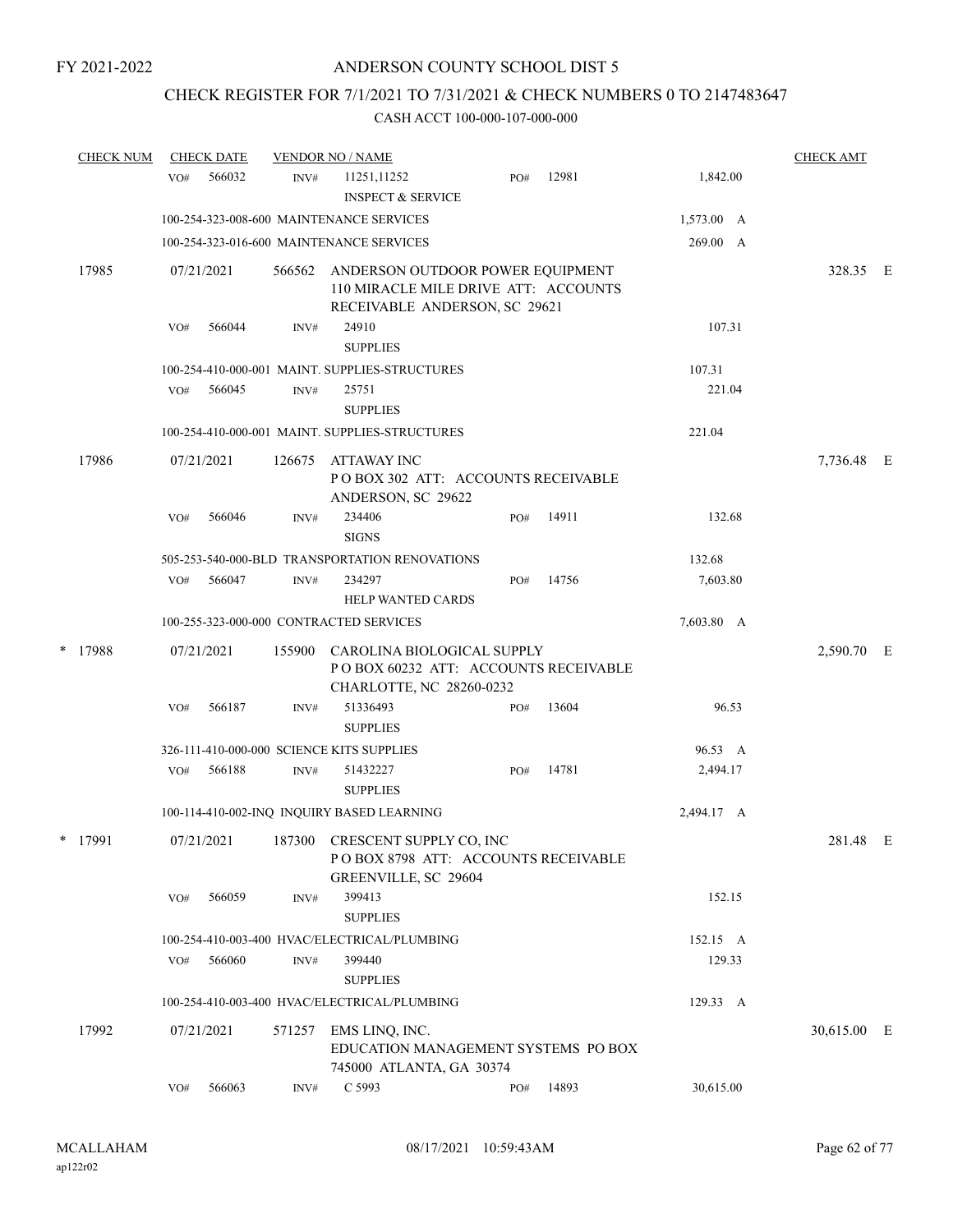## CHECK REGISTER FOR 7/1/2021 TO 7/31/2021 & CHECK NUMBERS 0 TO 2147483647

| <b>CHECK NUM</b> | <b>CHECK DATE</b> |                                                                        | <b>VENDOR NO / NAME</b><br>2021-2022                                                                              |     |           |                      | <b>CHECK AMT</b> |  |
|------------------|-------------------|------------------------------------------------------------------------|-------------------------------------------------------------------------------------------------------------------|-----|-----------|----------------------|------------------|--|
|                  |                   |                                                                        | 100-233-312-000-000 PURCHASED SERVICES                                                                            |     |           | 30,615.00            |                  |  |
| 17993            | 07/21/2021        | 569871                                                                 | FOLLETT SCHOOL SOLUTIONS, INC<br>91826 COLLECTION CENTER DRIVE ATT: ACCOUNTS<br>RECEIVABLE CHICAGO, IL 60693-0918 |     |           |                      | 17,928.48 E      |  |
|                  | 566191<br>VO#     | INV#                                                                   | 890913,892224<br><b>MCCANTS</b>                                                                                   | PO# | 14308     | 16,407.19            |                  |  |
|                  |                   | 397-222-430-005-000 LIBRARY BOOKS                                      |                                                                                                                   |     |           | 14,633.99 A          |                  |  |
|                  |                   | 397-222-430-005-000 LIBRARY BOOKS                                      |                                                                                                                   |     |           | 830.00 A             |                  |  |
|                  |                   | 397-222-430-005-000 LIBRARY BOOKS                                      |                                                                                                                   |     |           | 340.00 A             |                  |  |
|                  |                   | 397-222-430-005-000 LIBRARY BOOKS<br>397-222-430-005-000 LIBRARY BOOKS |                                                                                                                   |     |           | 330.20 A<br>273.00 A |                  |  |
|                  | 566192<br>VO#     | INV#                                                                   | 313117F                                                                                                           | PO# | 14688     | 1,521.29             |                  |  |
|                  |                   |                                                                        | <b>HOMELAND PARK</b>                                                                                              |     |           |                      |                  |  |
|                  |                   | 100-222-410-011-000 SUPPLIES                                           |                                                                                                                   |     |           | 1,521.29             |                  |  |
| * 17996          | 07/21/2021        | 570843                                                                 | <b>GATEWAY SUPPLY CO</b><br>CORPORATE OFFICES P.O. BOX 2826 COLUMBIA, SC<br>29202                                 |     |           |                      | 341.58 E         |  |
|                  | 566069<br>VO#     | INV#                                                                   | S5222734<br><b>SUPPLIES</b>                                                                                       |     |           | 23.97                |                  |  |
|                  |                   |                                                                        | 600-256-323-013-000 REPAIRS TO EQUIPMENT                                                                          |     |           | 23.97 A              |                  |  |
|                  | 566070<br>VO#     | INV#                                                                   | S5233811<br><b>SUPPLIES</b>                                                                                       |     |           | 317.61               |                  |  |
|                  |                   |                                                                        | 100-254-410-003-001 SUPPLIES - MAINTENANCE                                                                        |     |           | 29.86 A              |                  |  |
|                  |                   |                                                                        | 100-254-410-005-001 SUPPLIES - MAINTENANCE                                                                        |     |           | 21.54 A              |                  |  |
|                  |                   |                                                                        | 100-254-410-012-001 SUPPLIES - MAINTENANCE                                                                        |     |           | 119.34 A             |                  |  |
|                  |                   |                                                                        | 100-254-410-016-001 SUPPLIES - MAINTENANCE                                                                        |     |           | 21.77 A              |                  |  |
|                  |                   |                                                                        | 100-254-410-017-001 SUPPLIES - MANTENANCE                                                                         |     |           | 21.54 A              |                  |  |
|                  |                   |                                                                        | 100-254-410-021-001 SUPPLIES - MAINTENANCE                                                                        |     |           | 103.56 A             |                  |  |
| $*$ 17998        | 07/21/2021        | 252650                                                                 | <b>GRAINGER</b><br>DEPT 867098550 ATT: ACCOUNTS RECEIVABLE<br>PALATINE, IL 60038-0001                             |     |           |                      | 673.59 E         |  |
|                  | VO# 566072        | INV#                                                                   | 9947098316<br><b>SUPPLIES</b>                                                                                     |     | PO# 14815 | 76.53                |                  |  |
|                  |                   | 100-257-410-000-000 SUPPLIES                                           |                                                                                                                   |     |           | 76.53 A              |                  |  |
|                  | 566073<br>VO#     | INV#                                                                   | 9948252953<br><b>SUPPLIES</b>                                                                                     | PO# | 14814     | 597.06               |                  |  |
|                  |                   | 100-257-410-000-000 SUPPLIES                                           |                                                                                                                   |     |           | 597.06 A             |                  |  |
| $*$ 18000        | 07/21/2021        | 563904                                                                 | <b>GREENVILLE TURF &amp; TRACTOR INC</b><br>722 MAULDIN ROAD ATT: ACCOUNTS RECEIVABLE<br>GREENVILLE, SC 29607     |     |           |                      | 1,242.18 E       |  |
|                  | 566075<br>VO#     | INV#                                                                   | W90573<br><b>REPAIR</b>                                                                                           |     |           | 1,242.18             |                  |  |
|                  |                   | 100-254-410-000-100 SMALL EQUIPMENT                                    |                                                                                                                   |     |           | $1,242.18$ A         |                  |  |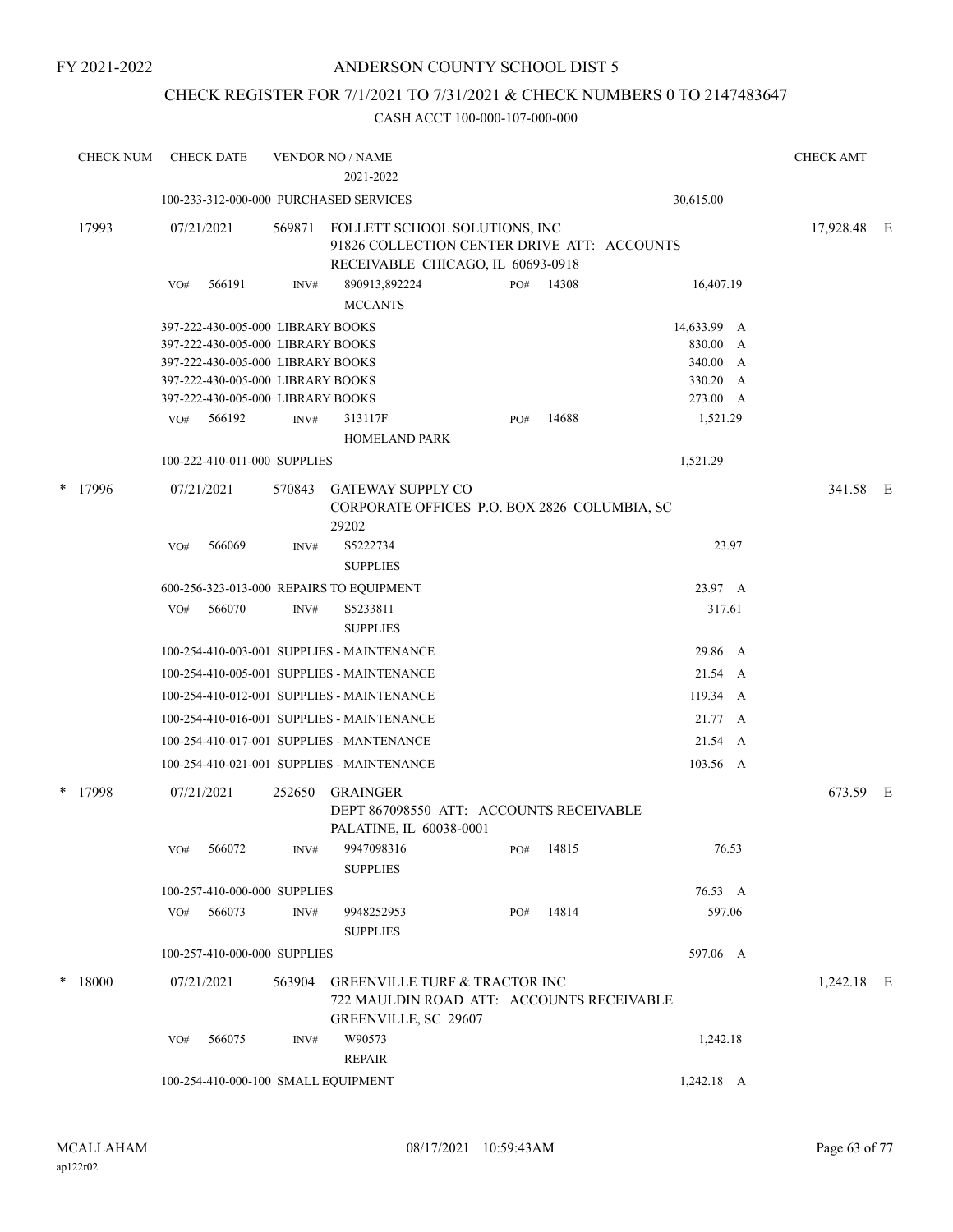## CHECK REGISTER FOR 7/1/2021 TO 7/31/2021 & CHECK NUMBERS 0 TO 2147483647

| <b>CHECK NUM</b> | <b>CHECK DATE</b>                                                                  |        | <b>VENDOR NO / NAME</b>                                                                 |     |       |                     | <b>CHECK AMT</b> |  |
|------------------|------------------------------------------------------------------------------------|--------|-----------------------------------------------------------------------------------------|-----|-------|---------------------|------------------|--|
| $*$ 18002        | 07/21/2021                                                                         |        | 264114 HEINEMANN<br>15963 COLLECTIONS CENTER DRIVE CHICAGO, IL<br>60693                 |     |       |                     | 435.60 E         |  |
|                  | 566077<br>VO#                                                                      | INV#   | 7332969<br><b>MCLEES</b>                                                                | PO# | 14625 | 435.60              |                  |  |
|                  | 802-112-410-008-001 BOOK STUDY SUPPLIES<br>802-112-410-008-001 BOOK STUDY SUPPLIES |        |                                                                                         |     |       | 396.00 A<br>39.60 A |                  |  |
| 18003            | 07/21/2021                                                                         |        | 113700 INDEPENDENT MAIL<br>PO BOX 1411 CHARLOTTE, NC 28201-1411                         |     |       |                     | 210.25 E         |  |
|                  | 566198<br>VO#                                                                      | INV#   | 3974518<br><b>JUNE ADS</b>                                                              | PO# | 14807 | 210.25              |                  |  |
|                  | 100-257-350-000-000 ADVERTISING                                                    |        |                                                                                         |     |       | 210.25 A            |                  |  |
| 18004            | 07/21/2021                                                                         |        | 300176 JOSTENS INC<br>21336 NETWORK PLACE ATT: ACCOUNTS<br>RECEIVABLE CHICAGO, IL 60673 |     |       |                     | 7,281.75 E       |  |
|                  | 566084<br>VO#                                                                      | INV#   | N002933890<br><b>TL HANNA</b>                                                           | PO# | 14810 | 7,281.75            |                  |  |
|                  | 802-114-410-002-000 SUPPLIES - RETENTION                                           |        |                                                                                         |     |       | 7,281.75 A          |                  |  |
| 18005            | 07/21/2021<br>566179<br>VO#                                                        | INV#   | 307650 EMPLOYEE VENDOR<br>JULY 14<br><b>COLUMBIA</b>                                    |     |       | 137.12              | 137.12 E         |  |
|                  | 100-221-312-000-000 PURCHASED SERVICES                                             |        |                                                                                         |     |       | 137.12              |                  |  |
| 18006            | 07/21/2021                                                                         |        | 563964 EMPLOYEE VENDOR                                                                  |     |       |                     | 104.88 E         |  |
|                  | 566023<br>VO#                                                                      | INV#   | <b>JUNE 2021</b><br><b>MILEAGE</b>                                                      |     |       | 104.88              |                  |  |
|                  | 100-266-332-000-000 IN-DISTRICT TRAVEL                                             |        |                                                                                         |     |       | 104.88 A            |                  |  |
| * 18009          | 07/21/2021<br>566180<br>VO#                                                        | INV#   | 345710 EMPLOYEE VENDOR<br>JULY 15<br><b>COLUMBIA</b>                                    |     |       | 157.75              | 157.75 E         |  |
|                  |                                                                                    |        | 100-264-333-000-000 TRIPS AND CONFERENCES                                               |     |       | 157.75              |                  |  |
| $*$ 18011        | 07/21/2021                                                                         | 569461 | METROGROUP, INC<br>50-23 TWENTY-THIRD STREET LONG ISLAND CITY,<br>NY 11101              |     |       |                     | 2,343.01 E       |  |
|                  | 566154<br>VO#                                                                      | INV#   | PI 748279<br><b>HVAC</b>                                                                | PO# | 13055 | 2,343.01            |                  |  |
|                  |                                                                                    |        | 100-254-323-000-600 MAINTENANCE SERVICES                                                |     |       | 25.35 A             |                  |  |
|                  |                                                                                    |        | 100-254-323-001-600 MAINTENANCE SERVICES                                                |     |       | 52.43 A             |                  |  |
|                  |                                                                                    |        | 100-254-323-002-600 MAINTENANCE SERVICES                                                |     |       | 471.91 A            |                  |  |
|                  |                                                                                    |        | 100-254-323-003-600 MAINTENANCE SERVICES                                                |     |       | 407.45 A            |                  |  |
|                  |                                                                                    |        | 100-254-323-005-600 MAINTENANCE SERVICES                                                |     |       | 8.05 A              |                  |  |
|                  |                                                                                    |        | 100-254-323-007-600 MAINTENANCE SERVICES                                                |     |       | 25.35 A             |                  |  |
|                  |                                                                                    |        | 100-254-323-008-600 MAINTENANCE SERVICES                                                |     |       | 25.35 A             |                  |  |
|                  |                                                                                    |        | 100-254-323-010-600 MAINTENANCE SERVICES                                                |     |       | 135.24 A            |                  |  |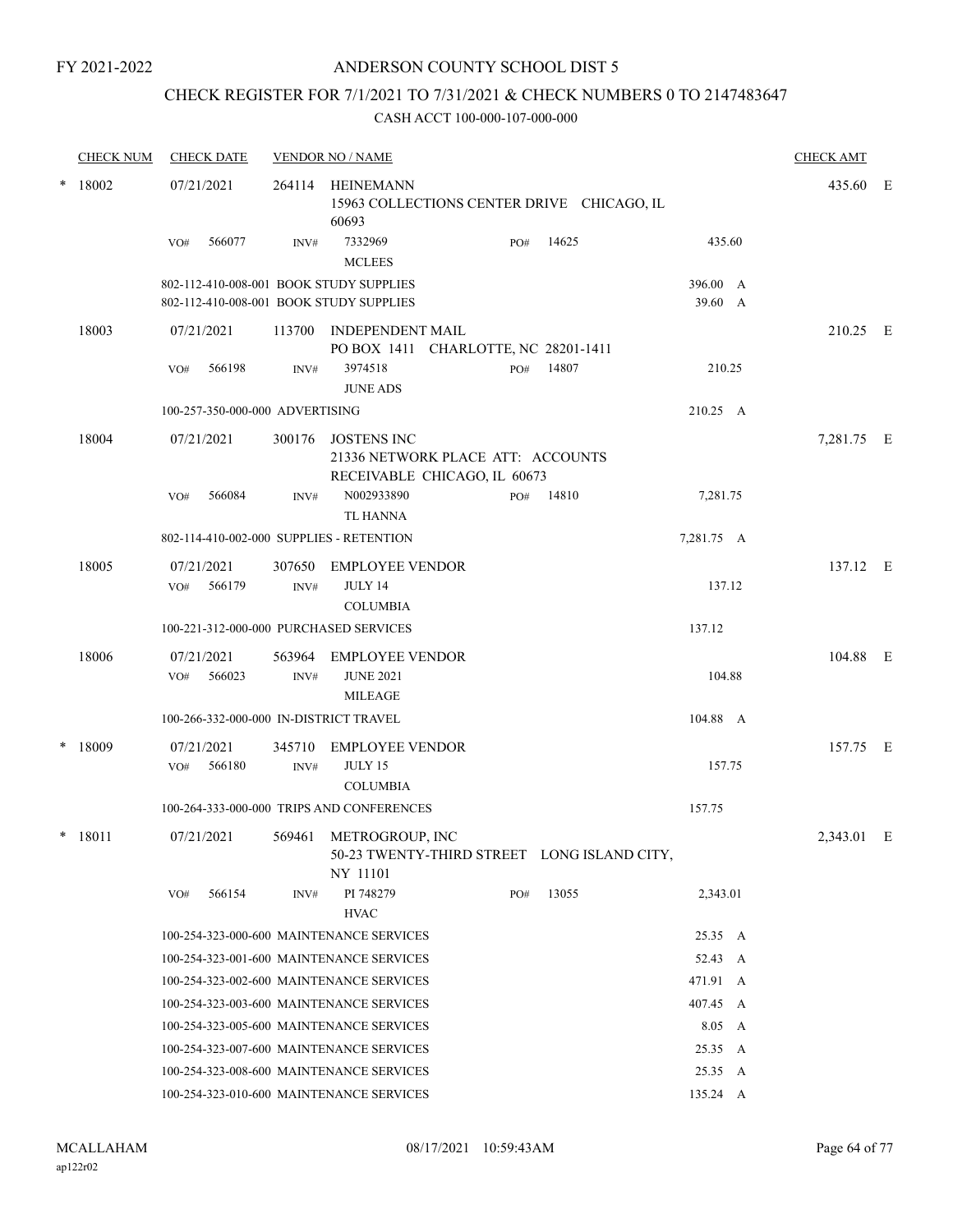## CHECK REGISTER FOR 7/1/2021 TO 7/31/2021 & CHECK NUMBERS 0 TO 2147483647

| <b>CHECK NUM</b> | <b>CHECK DATE</b>                        |        | <b>VENDOR NO / NAME</b>                                        |     |       |                    | <b>CHECK AMT</b> |  |
|------------------|------------------------------------------|--------|----------------------------------------------------------------|-----|-------|--------------------|------------------|--|
|                  | 100-254-323-011-600 MAINTENANCE SERVICES |        |                                                                |     |       | 25.35 A            |                  |  |
|                  | 100-254-323-012-600 MAINTENANCE SERVICES |        |                                                                |     |       | $110.15 \text{ A}$ |                  |  |
|                  | 100-254-323-014-600 MAINTENANCE SERVICES |        |                                                                |     |       | 346.62 A           |                  |  |
|                  | 100-254-323-015-600 MAINTENANCE SERVICES |        |                                                                |     |       | 25.35 A            |                  |  |
|                  | 100-254-323-016-600 MAINTENANCE SERVICES |        |                                                                |     |       | 332.17 A           |                  |  |
|                  | 100-254-323-017-600 MAINTENANCE SERVICES |        |                                                                |     |       | 25.35 A            |                  |  |
|                  | 100-254-323-019-600 MAINTENANCE SERVICES |        |                                                                |     |       | 170.71 A           |                  |  |
|                  | 100-254-323-021-600 MAINTENANCE SERVICES |        |                                                                |     |       | 156.18 A           |                  |  |
| 18012            | 07/21/2021                               |        | 574388 NAPA AUTO PARTS<br>508 SOUTH MAIN ST ANDERSON, SC 29624 |     |       |                    | 282.79 E         |  |
|                  | 566091<br>VO#                            | INV#   | 815148<br><b>SUPPLIES</b>                                      |     |       | 21.47              |                  |  |
|                  |                                          |        | 100-254-412-000-001 TRUCK SERVICE - MAINTENANCE                |     |       | 21.47              |                  |  |
|                  | 566205<br>VO#                            | INV#   | <b>ACCT 15229</b><br><b>SUPPLIES</b>                           |     |       | 261.32             |                  |  |
|                  |                                          |        | 731-271-660-031-862 AUTO MECHANICS 1 EXPENSE                   |     |       | 261.32             |                  |  |
| 18013            | 07/21/2021                               |        | 572183 EMPLOYEE VENDOR                                         |     |       |                    | 131.96 E         |  |
|                  | 566024<br>VO#                            | INV#   | <b>SUPPLIES</b><br>REIMBURSEMENT                               |     |       | 131.96             |                  |  |
|                  | 100-233-410-001-000 SUPPLIES             |        |                                                                |     |       | 131.96 A           |                  |  |
| 18014            | 07/21/2021                               | 389900 | OFFICE DEPOT<br>POBOX 1413 CHARLOTTE, NC 28201-1413            |     |       |                    | 3,426.72 E       |  |
|                  | 566093<br>VO#                            | INV#   | 2503163730<br><b>SUPPLIES</b>                                  | PO# | 14800 | 35.31              |                  |  |
|                  |                                          |        | 220-172-410-000-000 SUMMER SCHOOL SUPPLIES (GR6-8)             |     |       | 35.31 A            |                  |  |
|                  | 566094<br>VO#                            | INV#   | 17894003001<br><b>SUPPLIES</b>                                 | PO# | 14806 | 112.34             |                  |  |
|                  |                                          |        | 220-172-410-000-000 SUMMER SCHOOL SUPPLIES (GR6-8)             |     |       | 112.34             |                  |  |
|                  | VO#<br>566095                            | INV#   | 178694546001<br><b>SUPPLIES</b>                                | PO# | 14806 | 78.56              |                  |  |
|                  |                                          |        | 220-172-410-000-000 SUMMER SCHOOL SUPPLIES (GR6-8)             |     |       | 78.56 A            |                  |  |
|                  | 566096<br>VO#                            | INV#   | 177221882001<br><b>SUPPLIES</b>                                |     |       | 34.12              |                  |  |
|                  |                                          |        | 723-190-660-023-911 MISCELLANEOUS- ADULT ED EXPENSE            |     |       | 34.12              |                  |  |
|                  | 566097<br>VO#                            | INV#   | 177208794001<br><b>SUPPLIES</b>                                |     |       | 37.44              |                  |  |
|                  |                                          |        | 723-190-660-023-911 MISCELLANEOUS- ADULT ED EXPENSE            |     |       | 37.44              |                  |  |
|                  | 566098<br>VO#                            | INV#   | 176089345001<br><b>SUPPLIES</b>                                |     |       | 51.34              |                  |  |
|                  |                                          |        | 723-190-660-023-911 MISCELLANEOUS- ADULT ED EXPENSE            |     |       | 51.34              |                  |  |
|                  | 566099<br>VO#                            | INV#   | 178511718001<br><b>SUPPLIES</b>                                | PO# | 14759 | 86.87              |                  |  |
|                  |                                          |        | 100-212-410-000-000 SUPPLIES AND MATERIALS                     |     |       | 86.87 A            |                  |  |
|                  | VO#<br>566100                            | INV#   | 180672990001                                                   |     |       | 75.09              |                  |  |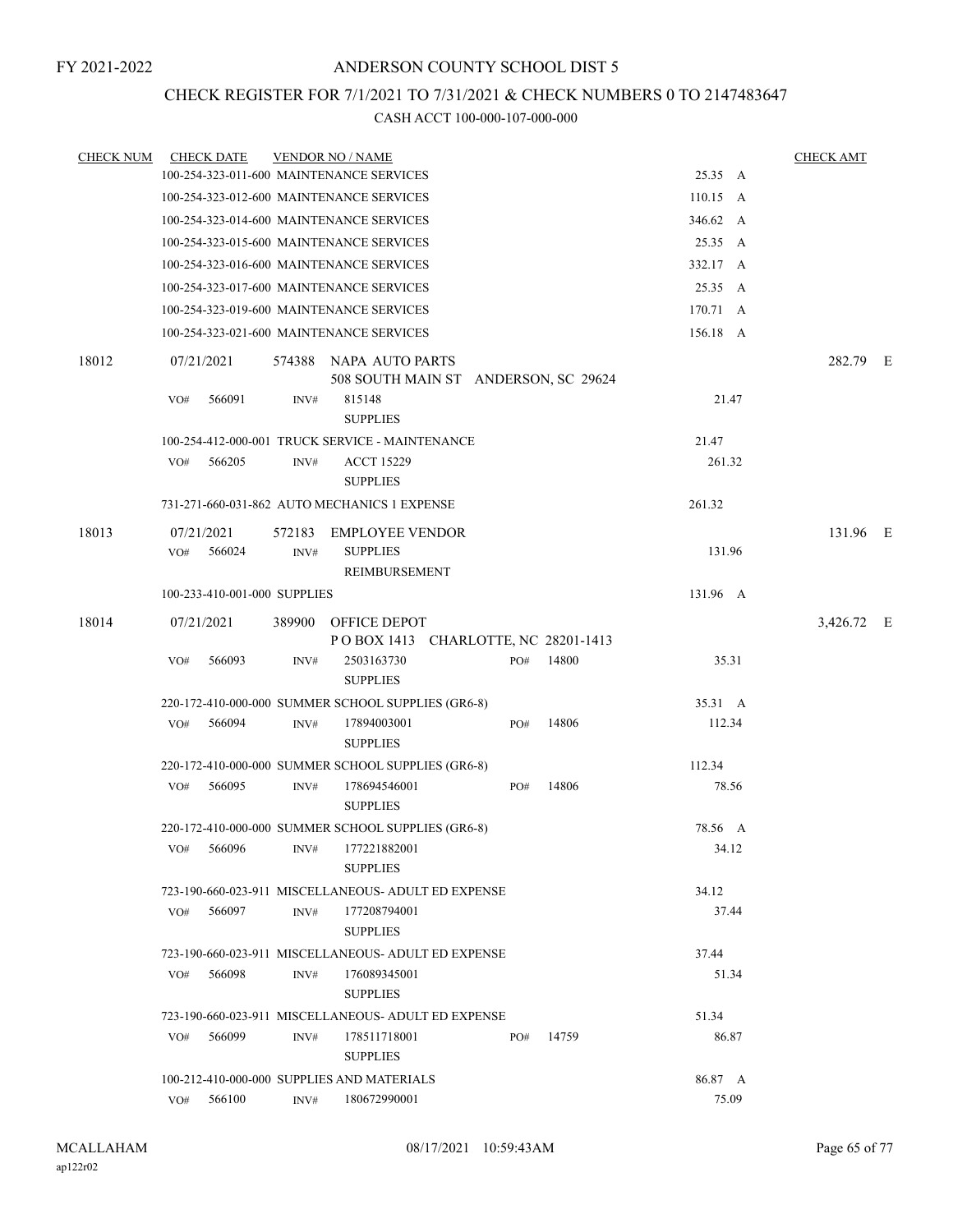## ANDERSON COUNTY SCHOOL DIST 5

# CHECK REGISTER FOR 7/1/2021 TO 7/31/2021 & CHECK NUMBERS 0 TO 2147483647

| CHECK NUM CHECK DATE VENDOR NO / NAME |     |            |                              |                                                     |     |           |                | <b>CHECK AMT</b> |
|---------------------------------------|-----|------------|------------------------------|-----------------------------------------------------|-----|-----------|----------------|------------------|
|                                       |     |            |                              | <b>SUPPLIES</b>                                     |     |           |                |                  |
|                                       |     |            | 100-112-410-007-000 SUPPLIES |                                                     |     |           | 75.09 A        |                  |
|                                       |     | VO# 566101 | INV#                         | 178257324001                                        |     |           | 191.73         |                  |
|                                       |     |            |                              | <b>SUPPLIES</b>                                     |     |           |                |                  |
|                                       |     |            | 100-112-410-007-000 SUPPLIES |                                                     |     |           | 191.73 A       |                  |
|                                       |     | VO# 566102 | INV#                         | 178924323001                                        |     |           | 16.16          |                  |
|                                       |     |            |                              | <b>SUPPLIES</b>                                     |     |           |                |                  |
|                                       |     |            | 100-112-410-007-000 SUPPLIES |                                                     |     |           | 16.16 A        |                  |
|                                       |     | VO# 566103 | INV#                         | 178924315001                                        |     |           | 42.00          |                  |
|                                       |     |            |                              | <b>SUPPLIES</b>                                     |     |           |                |                  |
|                                       |     |            | 100-112-410-007-000 SUPPLIES |                                                     |     |           | $42.00\quad A$ |                  |
|                                       |     | VO# 566104 | INV#                         | 178803734002                                        |     |           | 19.73          |                  |
|                                       |     |            |                              | <b>SUPPLIES</b>                                     |     |           |                |                  |
|                                       |     |            | 100-112-410-007-000 SUPPLIES |                                                     |     |           | 19.73 A        |                  |
|                                       |     | VO# 566105 | INV#                         | 178803734001                                        |     |           | 193.38         |                  |
|                                       |     |            |                              | <b>SUPPLIES</b>                                     |     |           |                |                  |
|                                       |     |            | 100-112-410-007-000 SUPPLIES |                                                     |     |           | 193.38 A       |                  |
|                                       |     | VO# 566106 | INV#                         | 176088070002                                        |     |           | 11.76          |                  |
|                                       |     |            |                              | <b>SUPPLIES</b>                                     |     |           |                |                  |
|                                       |     |            |                              | 723-190-660-023-911 MISCELLANEOUS- ADULT ED EXPENSE |     |           | 11.76          |                  |
|                                       |     | VO# 566107 |                              | INV# 176089342001                                   |     |           | 29.94          |                  |
|                                       |     |            |                              | <b>SUPPLIES</b>                                     |     |           |                |                  |
|                                       |     |            |                              | 723-190-660-023-911 MISCELLANEOUS- ADULT ED EXPENSE |     |           | 29.94          |                  |
|                                       |     | VO# 566108 |                              | INV# 177738533001                                   |     |           | 27.04          |                  |
|                                       |     |            |                              | <b>SUPPLIES</b>                                     |     |           |                |                  |
|                                       |     |            |                              | 723-190-660-023-911 MISCELLANEOUS- ADULT ED EXPENSE |     |           | 27.04          |                  |
|                                       |     | VO# 566109 | INV#                         | 177738307001                                        |     |           | 25.67          |                  |
|                                       |     |            |                              | <b>SUPPLIES</b>                                     |     |           |                |                  |
|                                       |     |            |                              | 723-190-660-023-911 MISCELLANEOUS- ADULT ED EXPENSE |     |           | 25.67          |                  |
|                                       |     | VO# 566110 | INV#                         | 179436310002                                        |     |           | 16.25          |                  |
|                                       |     |            |                              | <b>SUPPLIES</b>                                     |     |           |                |                  |
|                                       |     |            | 600-256-410-000-000 SUPPLIES |                                                     |     |           | $16.25\quad A$ |                  |
|                                       | VO# | 566159     |                              | INV# 181980656001<br><b>SUPPLIES</b>                |     | PO# 14817 | 202.38         |                  |
|                                       |     |            |                              | 100-233-410-000-SMT SUPPLIES-STUDENT MGMT           |     |           | 202.38 A       |                  |
|                                       | VO# | 566160     | INV#                         | 181978832002                                        | PO# | 14817     | 54.35          |                  |
|                                       |     |            |                              | <b>SUPPLIES</b>                                     |     |           |                |                  |
|                                       |     |            |                              | 100-233-410-000-SMT SUPPLIES-STUDENT MGMT           |     |           | 54.35          |                  |
|                                       | VO# | 566161     | INV#                         | 181980658001                                        | PO# | 14817     | 106.98         |                  |
|                                       |     |            |                              | <b>SUPPLIES</b>                                     |     |           |                |                  |
|                                       |     |            |                              | 100-233-410-000-SMT SUPPLIES-STUDENT MGMT           |     |           | 106.98 A       |                  |
|                                       | VO# | 566162     | INV#                         | 181978832001                                        | PO# | 14817     | 172.61         |                  |
|                                       |     |            |                              | <b>SUPPLIES</b>                                     |     |           |                |                  |
|                                       |     |            |                              | 100-233-410-000-SMT SUPPLIES-STUDENT MGMT           |     |           | 172.61 A       |                  |
|                                       | VO# | 566163     | INV#                         | 180598958001                                        |     |           | 223.79         |                  |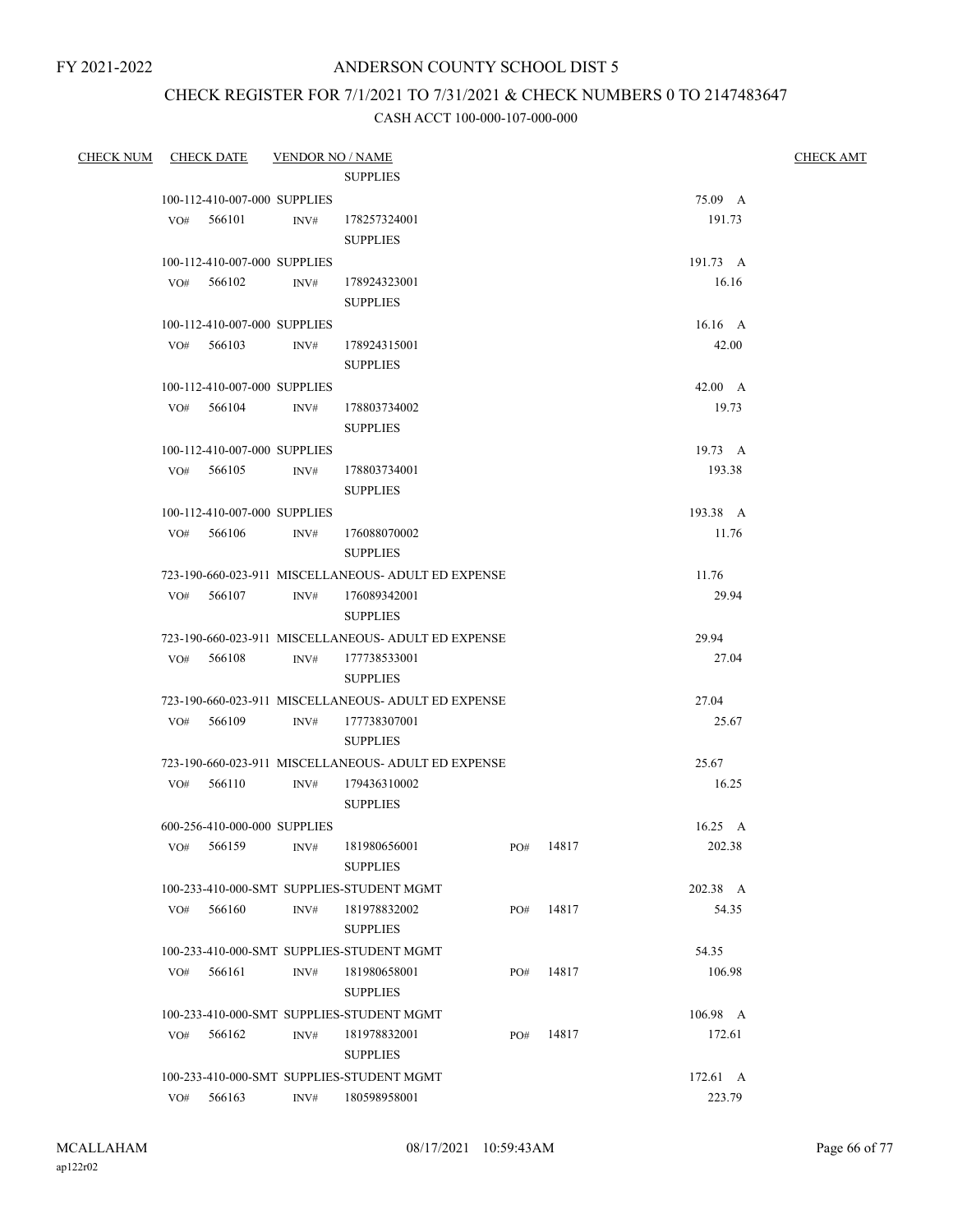## ANDERSON COUNTY SCHOOL DIST 5

## CHECK REGISTER FOR 7/1/2021 TO 7/31/2021 & CHECK NUMBERS 0 TO 2147483647

| <b>CHECK NUM</b> | <b>CHECK DATE</b>            |        |                | <b>VENDOR NO / NAME</b>                                                                  |                  | <b>CHECK AMT</b> |
|------------------|------------------------------|--------|----------------|------------------------------------------------------------------------------------------|------------------|------------------|
|                  |                              |        |                | <b>SUPPLIES</b>                                                                          |                  |                  |
|                  | 100-113-410-007-000 SUPPLIES |        |                |                                                                                          | 223.79 A         |                  |
|                  | VO# 566164                   |        | INV#           | 180672990002                                                                             | 4.15             |                  |
|                  |                              |        |                | <b>SUPPLIES</b>                                                                          |                  |                  |
|                  | 100-113-410-007-000 SUPPLIES |        |                |                                                                                          | $4.15\quad A$    |                  |
|                  | VO# 566165                   |        | INV#           | 178924314001                                                                             | 45.57            |                  |
|                  |                              |        |                | <b>SUPPLIES</b>                                                                          |                  |                  |
|                  | 100-111-410-007-000 SUPPLIES |        |                |                                                                                          | 45.57 A          |                  |
|                  | VO#                          | 566166 | INV#           | 178803734004                                                                             | 10.34            |                  |
|                  |                              |        |                | <b>SUPPLIES</b>                                                                          |                  |                  |
|                  | 100-111-410-007-000 SUPPLIES |        |                |                                                                                          | $10.34 \quad A$  |                  |
|                  | VO#                          | 566167 | INV#           | 178803734003                                                                             | 36.89            |                  |
|                  |                              |        |                | <b>SUPPLIES</b>                                                                          |                  |                  |
|                  | 100-111-410-007-000 SUPPLIES |        |                |                                                                                          | 36.89 A          |                  |
|                  | $VO#$ 566168                 |        | INV#           | 180673643001                                                                             | 27.17            |                  |
|                  |                              |        |                | <b>SUPPLIES</b>                                                                          |                  |                  |
|                  | 100-113-410-007-000 SUPPLIES |        |                |                                                                                          | 27.17 A          |                  |
|                  | VO# 566169                   |        | INV#           | 177175310001                                                                             | 1,457.76         |                  |
|                  |                              |        |                | <b>SUPPLIES</b>                                                                          |                  |                  |
|                  |                              |        |                | 802-114-410-003-000 SUPPLIES - RETENTION                                                 | 1,457.76 A       |                  |
|                  | VO#                          | 566170 | INV#           | 176260492001                                                                             | 106.35           |                  |
|                  |                              |        |                | <b>SUPPLIES</b>                                                                          |                  |                  |
|                  |                              |        |                | 220-173-410-000-000 SUMMER SCHOOL SUPPLIES (GR9-12)                                      | $106.35 \quad A$ |                  |
|                  | VO# 566171                   |        | INV#           | 176260494001                                                                             | 4.40             |                  |
|                  |                              |        |                | <b>SUPPLIES</b>                                                                          |                  |                  |
|                  |                              |        |                | 220-173-410-000-000 SUMMER SCHOOL SUPPLIES (GR9-12)                                      | $4.40\quad A$    |                  |
|                  | VO# 566172                   |        | INV#           | 176247172001                                                                             | 86.79            |                  |
|                  |                              |        |                | <b>SUPPLIES</b>                                                                          |                  |                  |
|                  |                              |        |                | 220-173-410-000-000 SUMMER SCHOOL SUPPLIES (GR9-12)                                      | 86.79 A          |                  |
|                  | VO#                          | 566173 | INV#           | 179537597001                                                                             | $-14.77$         |                  |
|                  |                              |        |                | <b>CREDIT</b>                                                                            |                  |                  |
|                  |                              |        |                | 220-173-410-000-000 SUMMER SCHOOL SUPPLIES (GR9-12)                                      | $-14.77 A$       |                  |
|                  | VO#                          | 566174 |                | INV# 178342080001                                                                        | $-4.40$          |                  |
|                  |                              |        |                | <b>CREDIT</b>                                                                            |                  |                  |
|                  |                              |        |                | 220-173-410-000-000 SUMMER SCHOOL SUPPLIES (GR9-12)                                      | $-4.40 A$        |                  |
|                  | VO#                          | 566175 | $\text{INV}\#$ | 176782944001                                                                             | $-106.35$        |                  |
|                  |                              |        |                | <b>CREDIT</b>                                                                            |                  |                  |
|                  |                              |        |                | 220-173-410-000-000 SUMMER SCHOOL SUPPLIES (GR9-12)                                      | $-106.35$ A      |                  |
|                  | VO#                          | 566176 | $\text{INV}\#$ | 176777503001                                                                             | $-72.02$         |                  |
|                  |                              |        |                | <b>CREDIT</b>                                                                            |                  |                  |
|                  |                              |        |                | 220-173-410-000-000 SUMMER SCHOOL SUPPLIES (GR9-12)                                      | $-72.02 \quad A$ |                  |
| 18015            | 07/21/2021                   |        | 391100         | OLD STONE TRACTOR CO, INC<br>PO BOX 13565 ATT: ACCOUNTS RECEIVABLE<br>ANDERSON, SC 29624 |                  | 634.20 E         |
|                  | VO#                          | 566111 | INV#           | IN01707                                                                                  | 449.40           |                  |
|                  |                              |        |                |                                                                                          |                  |                  |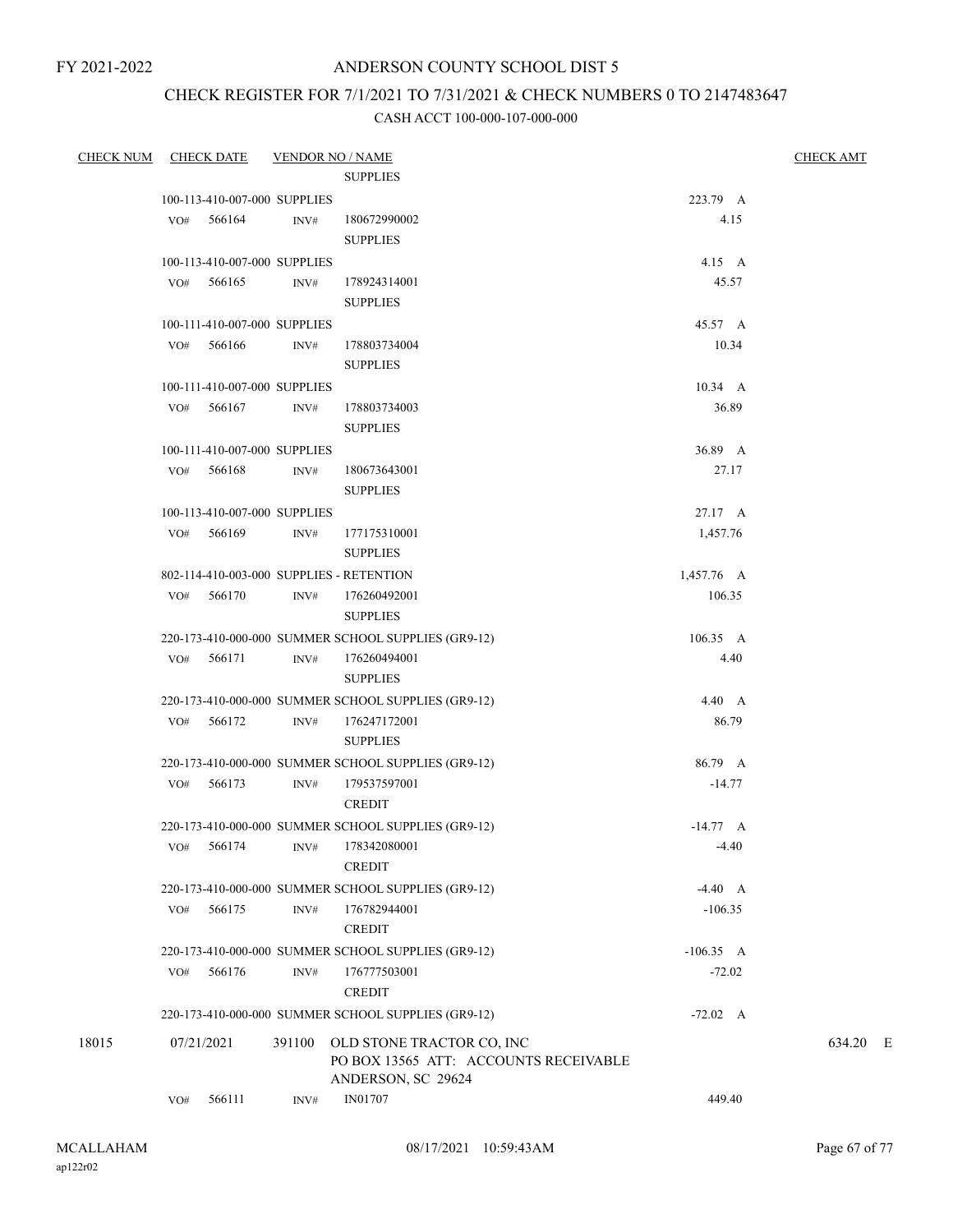## CHECK REGISTER FOR 7/1/2021 TO 7/31/2021 & CHECK NUMBERS 0 TO 2147483647

|        | <b>CHECK NUM</b> | <b>CHECK DATE</b>            |        | <b>VENDOR NO / NAME</b><br><b>REPAIR PARTS</b>            |                                                                                                       |            | <b>CHECK AMT</b> |  |
|--------|------------------|------------------------------|--------|-----------------------------------------------------------|-------------------------------------------------------------------------------------------------------|------------|------------------|--|
|        |                  |                              |        | 100-254-410-000-100 SMALL EQUIPMENT                       |                                                                                                       | 449.40     |                  |  |
|        |                  | 566112<br>VO#                |        | INV#<br>IN01841                                           |                                                                                                       | 112.18     |                  |  |
|        |                  |                              |        | <b>REPAIR PARTS</b>                                       |                                                                                                       |            |                  |  |
|        |                  |                              |        |                                                           |                                                                                                       |            |                  |  |
|        |                  |                              |        | 100-254-410-000-001 MAINT. SUPPLIES-STRUCTURES<br>IN01829 |                                                                                                       | 112.18     |                  |  |
|        |                  | 566113<br>VO#                |        | INV#<br><b>REPAIR PARTS</b>                               |                                                                                                       | 72.62      |                  |  |
|        |                  |                              |        | 100-254-410-000-001 MAINT. SUPPLIES-STRUCTURES            |                                                                                                       | 72.62      |                  |  |
| $\ast$ | 18017            | 07/21/2021                   |        | 570059 SHARP BUSINESS SYSTEMS                             | DEPT 1216 PO BOX 121216 DALLAS, TX 75312-1216                                                         |            | 453.95 E         |  |
|        |                  | 566124<br>VO#                |        | INV#<br>9003369569<br><b>SOFTWARE</b>                     |                                                                                                       | 26.96      |                  |  |
|        |                  |                              |        | 100-252-360-000-000 PRINTING AND BINDING                  |                                                                                                       | 26.96      |                  |  |
|        |                  | 566125<br>VO#                |        | 9003349113<br>INV#                                        |                                                                                                       | 117.71     |                  |  |
|        |                  |                              |        | <b>COPIES</b>                                             |                                                                                                       |            |                  |  |
|        |                  |                              |        | 723-190-660-023-913 COPIER EXPENSE                        |                                                                                                       | 117.71     |                  |  |
|        |                  | 566126<br>VO#                |        | INV#<br>9003349104                                        |                                                                                                       | 76.59      |                  |  |
|        |                  |                              |        | <b>COPIES</b>                                             |                                                                                                       |            |                  |  |
|        |                  |                              |        | 723-190-660-023-913 COPIER EXPENSE                        |                                                                                                       | 76.59      |                  |  |
|        |                  | 566211<br>VO#                |        | 9003393272<br>INV#                                        |                                                                                                       | 232.69     |                  |  |
|        |                  |                              |        | <b>SOFTWARE</b>                                           |                                                                                                       |            |                  |  |
|        |                  |                              |        | 100-252-360-000-000 PRINTING AND BINDING                  |                                                                                                       | 232.69     |                  |  |
|        | $*$ 18019        | 07/21/2021                   | 568718 | CHARLESTON, SC 29423                                      | THE READING WAREHOUSE<br>PO BOX 41328 ATT: ACCOUNTS RECEIVABLE NORTH                                  |            | 2,380.65 E       |  |
|        |                  | 566214<br>VO#                |        | 210339<br>INV#<br><b>WESTSIDE</b>                         |                                                                                                       | 2,380.65   |                  |  |
|        |                  | 100-114-410-003-000 SUPPLIES |        |                                                           |                                                                                                       | 2,380.65 A |                  |  |
|        | $*$ 18021        | 07/21/2021                   | 508675 |                                                           | <b>TRI-COUNTY BATTERY SALES</b><br>1413 WHITEHALL ROAD ATT: ACCOUNTS<br>RECEIVABLE ANDERSON, SC 29625 |            | 261.06 E         |  |
|        |                  | 566134<br>VO#                |        | 73464<br>INV#<br><b>BATTERIES</b>                         |                                                                                                       | 261.06     |                  |  |
|        |                  |                              |        | 100-254-410-005-001 SUPPLIES - MAINTENANCE                |                                                                                                       | 261.06     |                  |  |
|        | 18022            | 07/21/2021                   | 572098 | <b>EMPLOYEE VENDOR</b>                                    |                                                                                                       |            | 130.12 E         |  |
|        |                  | 566035<br>VO#                |        | <b>MAY 2021</b><br>INV#<br><b>MILEAGE</b>                 |                                                                                                       | 51.98      |                  |  |
|        |                  |                              |        | 100-266-332-000-000 IN-DISTRICT TRAVEL                    |                                                                                                       | 51.98 A    |                  |  |
|        |                  | 566036<br>VO#                |        | INV#<br><b>JUNE 2021</b>                                  |                                                                                                       | 78.14      |                  |  |
|        |                  |                              |        | <b>MILEAGE</b>                                            |                                                                                                       |            |                  |  |
|        |                  |                              |        | 100-266-332-000-000 IN-DISTRICT TRAVEL                    |                                                                                                       | 78.14 A    |                  |  |
|        | $*$ 18027        | 07/28/2021                   | 102640 | <b>ACTION AUTO</b><br>ANDERSON, SC 29625                  | 529 FAIR STREET ATT: ACCOUNTS RECEIVABLE                                                              |            | 428.38 E         |  |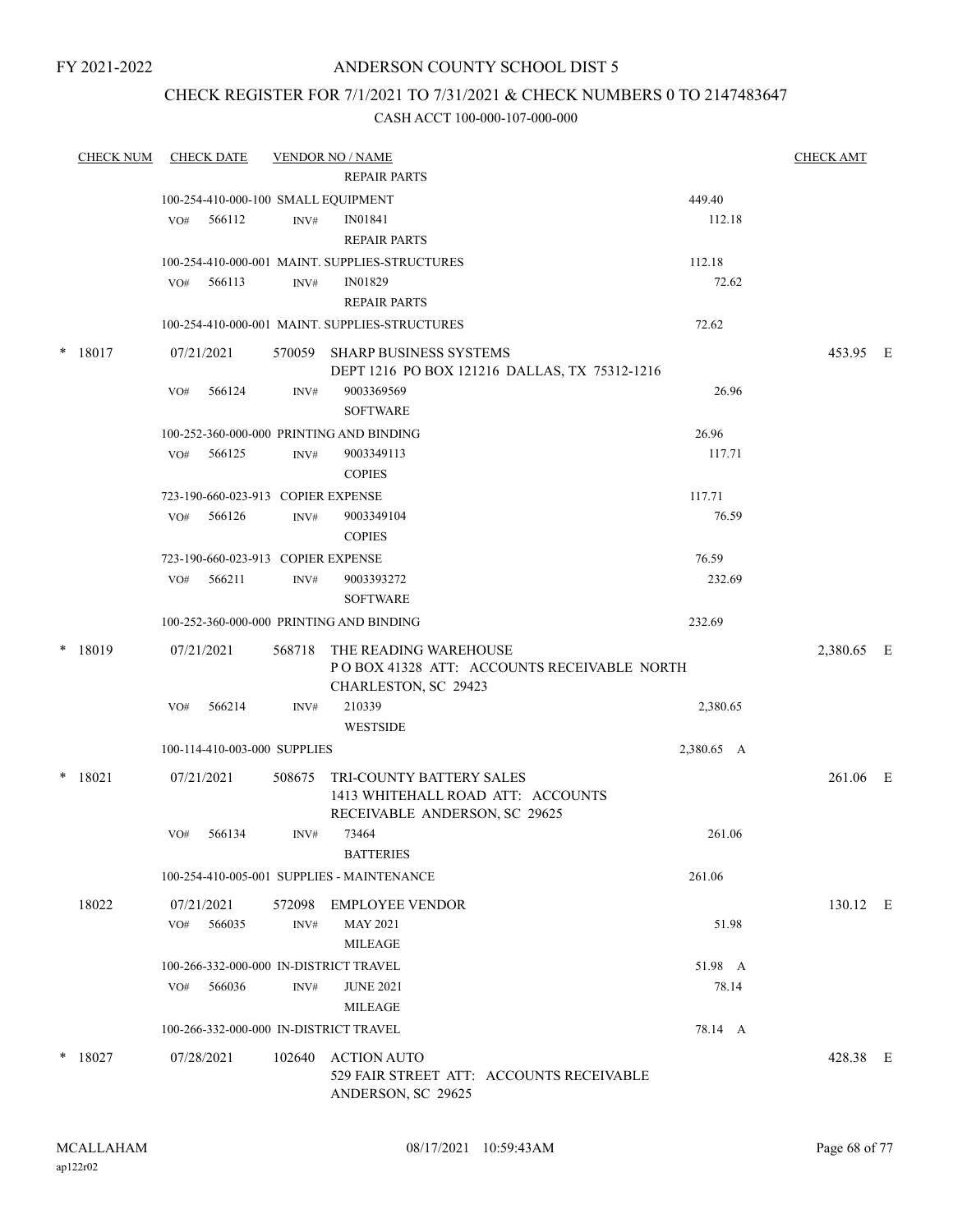## CHECK REGISTER FOR 7/1/2021 TO 7/31/2021 & CHECK NUMBERS 0 TO 2147483647

|        | <b>CHECK NUM</b> |     | <b>CHECK DATE</b>            |        | <b>VENDOR NO / NAME</b>                                                                                |     |       |                  | <b>CHECK AMT</b> |  |
|--------|------------------|-----|------------------------------|--------|--------------------------------------------------------------------------------------------------------|-----|-------|------------------|------------------|--|
|        |                  | VO# | 566317                       | INV#   | 94166<br><b>BRAKES</b>                                                                                 |     |       | 428.38           |                  |  |
|        |                  |     |                              |        | 100-254-412-000-001 TRUCK SERVICE - MAINTENANCE                                                        |     |       | 428.38           |                  |  |
| $\ast$ | 18030            | VO# | 07/28/2021<br>566266         | INV#   | 574512 EMPLOYEE VENDOR<br><b>EXPENSES</b><br>REIMBURSEMENT                                             |     |       | 270.67           | 270.67 E         |  |
|        |                  |     |                              |        | 100-221-410-000-000 SUPPLIES AND MATERIALS                                                             |     |       | 270.67           |                  |  |
|        | 18031            |     | 07/28/2021                   |        | 576427 BLUE RIDGE EQUIPMENT SERVICES LLC<br>DAVID L PARKER 102 WELPINE RIDGE RD<br>PENDLETON, SC 29670 |     |       |                  | 3,425.00 E       |  |
|        |                  | VO# | 566228                       | INV#   | 1405,06,08<br><b>SERVICE</b>                                                                           | PO# | 12977 | 3,425.00         |                  |  |
|        |                  |     |                              |        | 100-254-323-017-001 CONTRACTED SERVICES                                                                |     |       | 975.00 A         |                  |  |
|        |                  |     |                              |        | 100-254-323-018-001 CONTRACTED SERVICES                                                                |     |       | 950.00 A         |                  |  |
|        |                  |     |                              |        | 100-254-323-019-001 CONTRACTED SERVICES                                                                |     |       | 1,500.00 A       |                  |  |
|        | 18032            |     | 07/28/2021                   | 564662 | <b>BRADY'S SCREEN PRINTING</b><br>106 CONCORD ROAD ATT: ACCOUNTS RECEIVABLE<br>ANDERSON, SC 29621      |     |       |                  | 485.51 E         |  |
|        |                  | VO# | 566271                       | INV#   | 38929<br><b>TL HANNA</b>                                                                               |     |       | 485.51           |                  |  |
|        |                  |     |                              |        | 702-271-660-002-411 MISCELLANEOUS EXPENSE                                                              |     |       | 485.51           |                  |  |
| $\ast$ | 18034            |     | 07/28/2021                   | 155900 | CAROLINA BIOLOGICAL SUPPLY<br>POBOX 60232 ATT: ACCOUNTS RECEIVABLE<br>CHARLOTTE, NC 28260-0232         |     |       |                  | 1,295.98 E       |  |
|        |                  | VO# | 566323                       | INV#   | 51416087<br><b>SUPPLIES</b>                                                                            |     |       | 122.63           |                  |  |
|        |                  |     | 100-114-410-003-000 SUPPLIES |        |                                                                                                        |     |       | $122.63 \quad A$ |                  |  |
|        |                  | VO# | 566324                       | INV#   | 51407184<br><b>SUPPLIES</b>                                                                            |     |       | 1,173.35         |                  |  |
|        |                  |     | 100-114-410-003-000 SUPPLIES |        |                                                                                                        |     |       | 1,173.35 A       |                  |  |
| $\ast$ | 18036            |     | 07/28/2021                   | 566330 | <b>CLEAN CARE OF ANDERSON</b><br>P.O. BOX 1563 ATT: ACCOUNTS RECEIVABLE<br>ANDERSON, SC 29622          |     |       |                  | $1,725.00$ E     |  |
|        |                  | VO# | 566326                       | INV#   | 97<br><b>RUGS</b>                                                                                      |     |       | 1,225.00         |                  |  |
|        |                  |     |                              |        | 100-254-323-000-CLN CLASSROOM RUGS CLEANED                                                             |     |       | $1,225.00$ A     |                  |  |
|        |                  | VO# | 566404                       | INV#   | 96                                                                                                     |     |       | 500.00           |                  |  |
|        |                  |     |                              |        | PRESSURE WASHING                                                                                       |     |       |                  |                  |  |
|        |                  |     |                              |        | 100-254-323-002-001 CONTRACTED SERVICES                                                                |     |       | 100.00 A         |                  |  |
|        |                  |     |                              |        | 100-254-323-006-001 CONTRACTED SERVICES                                                                |     |       | 100.00 A         |                  |  |
|        |                  |     |                              |        | 100-254-323-013-001 CONTRACTED SERVICES                                                                |     |       | 100.00 A         |                  |  |
|        |                  |     |                              |        | 100-254-323-020-001 CONTRACTED SERVICES                                                                |     |       | 100.00 A         |                  |  |
|        |                  |     |                              |        | 100-254-323-021-001 CONTRACTED SERVICES                                                                |     |       | 100.00 A         |                  |  |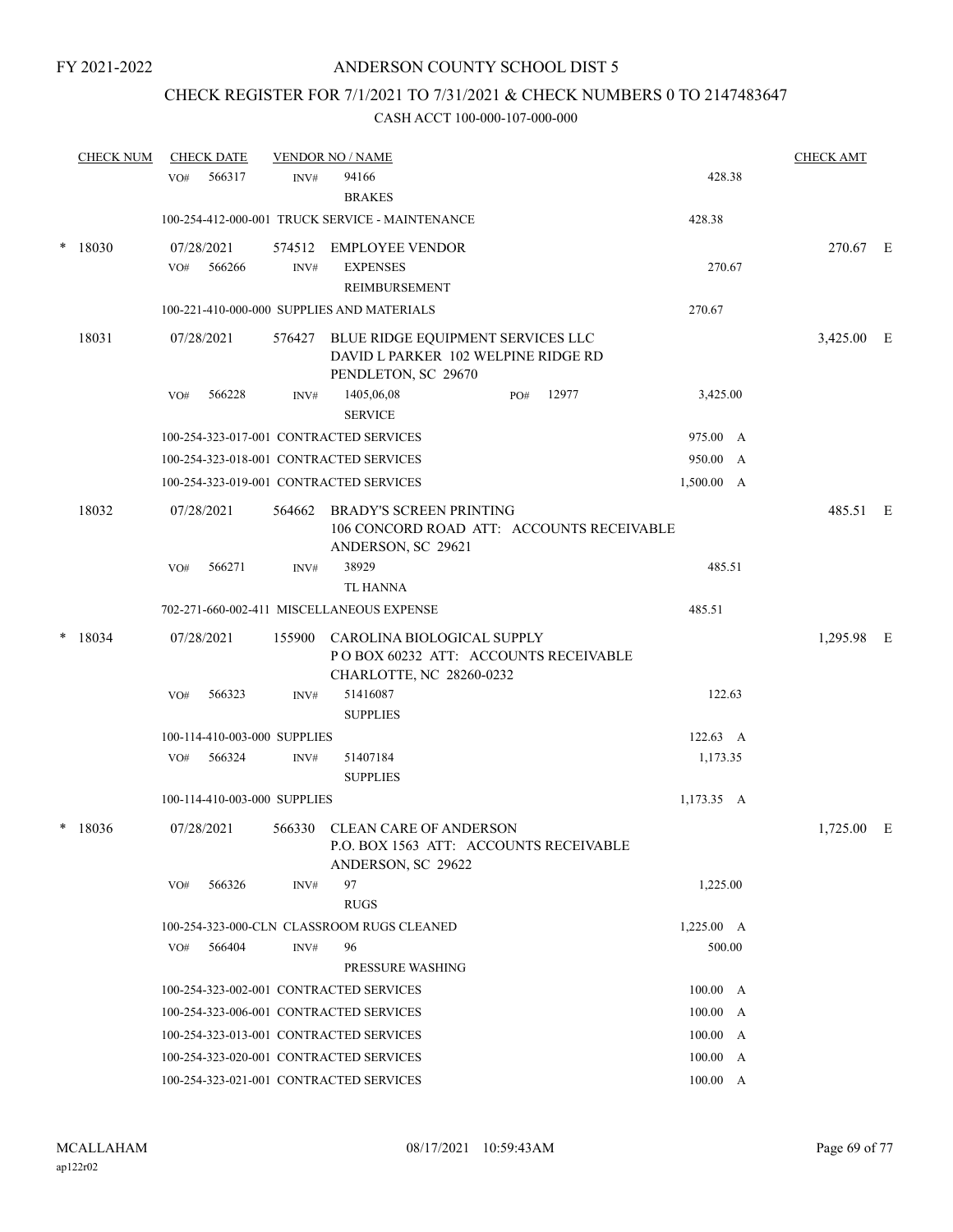## CHECK REGISTER FOR 7/1/2021 TO 7/31/2021 & CHECK NUMBERS 0 TO 2147483647

| <b>CHECK NUM</b> | <b>CHECK DATE</b>           |                | <b>VENDOR NO / NAME</b>                                                                              |            | <b>CHECK AMT</b> |  |
|------------------|-----------------------------|----------------|------------------------------------------------------------------------------------------------------|------------|------------------|--|
| 18037            | 07/28/2021<br>566261<br>VO# | INV#           | 574859 EMPLOYEE VENDOR<br>OFFICE DEPOT<br>REIMBURSEMENT                                              | 160.06     | 160.06 E         |  |
|                  |                             |                | 100-263-410-000-000 SUPPLIES AND MATERIALS                                                           | 160.06     |                  |  |
| 18038            | 07/28/2021<br>VO# 566259    | INV#           | 574575 EMPLOYEE VENDOR<br><b>JUNE 20-23</b><br><b>SCASA CONFERENCE</b>                               | 1,795.35   | 1,795.35 E       |  |
|                  |                             |                | 207-224-333-031-004 TRIPS AND CONFERENCES                                                            | 1,795.35 A |                  |  |
| 18039            | 07/28/2021                  |                | 187300 CRESCENT SUPPLY CO, INC<br>POBOX 8798 ATT: ACCOUNTS RECEIVABLE<br>GREENVILLE, SC 29604        |            | 707.08 E         |  |
|                  | VO#<br>566327               | INV#           | 399679<br><b>SUPPLIES</b>                                                                            | 5.08       |                  |  |
|                  |                             |                | 100-254-410-000-001 MAINT. SUPPLIES-STRUCTURES                                                       | 5.08       |                  |  |
|                  | 566328<br>VO#               | INV#           | 399680<br><b>SUPPLIES</b>                                                                            | 5.31       |                  |  |
|                  |                             |                | 100-254-410-003-001 SUPPLIES - MAINTENANCE                                                           | 5.31       |                  |  |
|                  | VO# 566329                  | INV#           | 399621<br><b>SUPPLIES</b>                                                                            | 129.33     |                  |  |
|                  |                             |                | 100-254-410-003-001 SUPPLIES - MAINTENANCE                                                           | 129.33     |                  |  |
|                  | 566330<br>VO#               | INV#           | 399725<br><b>SUPPLIES</b>                                                                            | 21.31      |                  |  |
|                  |                             |                | 100-254-410-001-001 SUPPLIES - MAINTENANCE                                                           | 21.31      |                  |  |
|                  | 566331<br>VO#               | INV#           | 399583<br><b>SUPPLIES</b>                                                                            | 17.92      |                  |  |
|                  |                             |                | 100-254-410-001-001 SUPPLIES - MAINTENANCE                                                           | 17.92      |                  |  |
|                  | 566332<br>VO#               | INV#           | 399489<br><b>SUPPLIES</b>                                                                            | 28.56      |                  |  |
|                  |                             |                | 100-254-410-023-001 SUPPLIES-MAINTENANCE                                                             | 28.56      |                  |  |
|                  | VO# 566333                  | $\text{INV}\#$ | 399754<br><b>SUPPLIES</b>                                                                            | 82.18      |                  |  |
|                  |                             |                | 100-254-410-014-001 SUPPLIES - MAINTENANCE                                                           | 82.18      |                  |  |
|                  | 566334<br>VO#               | INV#           | 399261<br><b>SUPPLIES</b>                                                                            | 112.35     |                  |  |
|                  |                             |                | 100-254-410-003-400 HVAC/ELECTRICAL/PLUMBING                                                         | 112.35 A   |                  |  |
|                  | VO#<br>566394               | INV#           | 399785<br><b>SUPPLIES</b>                                                                            | 267.50     |                  |  |
|                  |                             |                | 100-254-410-014-001 SUPPLIES - MAINTENANCE                                                           | 267.50     |                  |  |
|                  | 566395<br>VO#               | INV#           | 399784<br><b>SUPPLIES</b>                                                                            | 37.54      |                  |  |
|                  |                             |                | 100-254-410-020-001 SUPPLIES - MAINTENANCE                                                           | 37.54      |                  |  |
| 18040            | 07/28/2021                  |                | 564637 EMD ELECTRIC MOTORS & DRIVES INC<br>POBOX 2565 ATT: ACCOUNTS RECEIVABLE<br>ANDERSON, SC 29622 |            | 513.00 E         |  |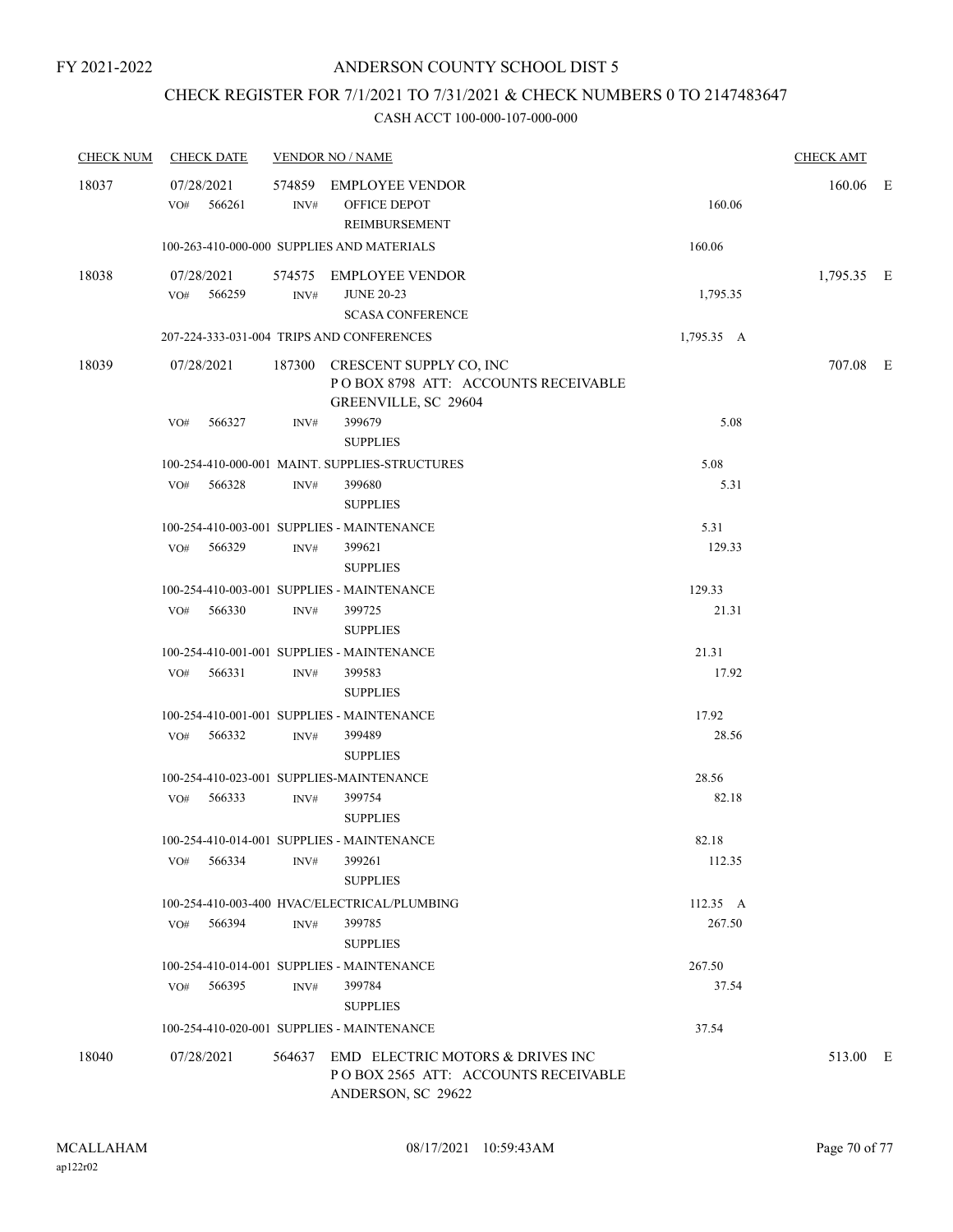## CHECK REGISTER FOR 7/1/2021 TO 7/31/2021 & CHECK NUMBERS 0 TO 2147483647

|   | <b>CHECK NUM</b> |     | <b>CHECK DATE</b>                                            |        | <b>VENDOR NO / NAME</b>                                                                                           |     |       |                     | <b>CHECK AMT</b> |  |
|---|------------------|-----|--------------------------------------------------------------|--------|-------------------------------------------------------------------------------------------------------------------|-----|-------|---------------------|------------------|--|
|   |                  | VO# | 566336                                                       | INV#   | 56531<br><b>REPAIR PARTS</b>                                                                                      |     |       | 513.00              |                  |  |
|   |                  |     |                                                              |        | 100-254-410-003-001 SUPPLIES - MAINTENANCE                                                                        |     |       | 513.00              |                  |  |
| * | 18042            |     | 07/28/2021                                                   | 569871 | FOLLETT SCHOOL SOLUTIONS, INC<br>91826 COLLECTION CENTER DRIVE ATT: ACCOUNTS<br>RECEIVABLE CHICAGO, IL 60693-0918 |     |       |                     | $117,102.27$ E   |  |
|   |                  | VO# | 566231                                                       | INV#   | 1439230,40192<br>WHITEHALL ELEM                                                                                   | PO# | 14618 | 292.11              |                  |  |
|   |                  |     | 100-112-410-019-000 SUPPLIES<br>100-112-410-019-000 SUPPLIES |        |                                                                                                                   |     |       | 192.60 A<br>29.38 A |                  |  |
|   |                  |     | 100-233-410-019-000 SUPPLIES                                 |        |                                                                                                                   |     |       | 70.13 A             |                  |  |
|   |                  | VO# | 566409                                                       | INV#   | 859429F<br><b>BOOKS</b>                                                                                           | PO# | 14156 | 29,934.33           |                  |  |
|   |                  |     | 338-222-430-010-EAR LIBRARY BOOKS                            |        |                                                                                                                   |     |       | 29,934.33 A         |                  |  |
|   |                  | VO# | 566410                                                       | INV#   | 883035<br><b>BOOKS</b>                                                                                            | PO# | 14270 | 500.13              |                  |  |
|   |                  |     | 338-222-430-017-EAR LIBRARY BOOKS                            |        |                                                                                                                   |     |       | 500.13 A            |                  |  |
|   |                  | VO# | 566411                                                       | INV#   | 840465F<br><b>BOOKS</b>                                                                                           | PO# | 14077 | 20,779.08           |                  |  |
|   |                  |     | 338-222-430-010-EAR LIBRARY BOOKS                            |        |                                                                                                                   |     |       | 20,779.08 A         |                  |  |
|   |                  | VO# | 566412                                                       | INV#   | 859154<br><b>BOOKS</b>                                                                                            | PO# | 14171 | 40,130.72           |                  |  |
|   |                  |     | 338-222-430-007-EAR LIBRARY BOOKS                            |        |                                                                                                                   |     |       | 40,130.72 A         |                  |  |
|   |                  | VO# | 566422                                                       | INV#   | 1444467<br><b>DESTINY</b>                                                                                         | PO# | 14884 | 25,465.90           |                  |  |
|   |                  |     |                                                              |        | 100-222-445-002-000 SOFTWARE AND TECHNOLOGY SUPPLIES                                                              |     |       | 1,498.06            |                  |  |
|   |                  |     |                                                              |        | 100-222-445-003-000 SOFTWARE AND TECHNOLOGY                                                                       |     |       | 1,497.99            |                  |  |
|   |                  |     |                                                              |        | 100-222-445-005-000 SOFTWARE AND TECHNOLOGY SUPPLIES                                                              |     |       | 1,497.99            |                  |  |
|   |                  |     |                                                              |        | 100-222-445-006-000 SOFTWARE AND TECHNOLOGY SUPPLIES                                                              |     |       | 1,497.99            |                  |  |
|   |                  |     |                                                              |        | 100-222-445-007-000 SOFTWARE AND TECHNOLOGY SUPPLIES                                                              |     |       | 1,497.99            |                  |  |
|   |                  |     |                                                              |        | 100-222-445-008-000 SOFTWARE AND TECHNOLOGY SUPPLIES                                                              |     |       | 1,497.99            |                  |  |
|   |                  |     |                                                              |        | 100-222-445-009-000 SOFTWARE AND TECHNOLOGY                                                                       |     |       | 1,497.99            |                  |  |
|   |                  |     |                                                              |        | 100-222-445-010-000 SOFTWARE AND TECHNOLOGY SUPPLIES                                                              |     |       | 1,497.99            |                  |  |
|   |                  |     |                                                              |        | 100-222-445-011-000 SOFTWARE AND TECHNOLOGY SUPPLIES                                                              |     |       | 1,497.99            |                  |  |
|   |                  |     |                                                              |        | 100-222-445-012-000 SOFTWARE AND TECHNOLOGY SUPPLIES                                                              |     |       | 1,497.99            |                  |  |
|   |                  |     |                                                              |        | 100-222-445-013-000 SOFTWARE AND TECHNOLOGY                                                                       |     |       | 1,497.99            |                  |  |
|   |                  |     |                                                              |        | 100-222-445-014-000 SOFTWARE AND TECHNOLOGY SUPPLIES                                                              |     |       | 1,497.99            |                  |  |
|   |                  |     |                                                              |        | 100-222-445-016-000 SOFTWARE AND TECHNOLOGY SUPPLIES                                                              |     |       | 1,497.99            |                  |  |
|   |                  |     |                                                              |        | 100-222-445-017-000 SOFTWARE AND TECHNOLOGY                                                                       |     |       | 1,497.99            |                  |  |
|   |                  |     |                                                              |        | 100-222-445-019-000 SOFTWARE AND TECHNOLOGY SUPPLIES                                                              |     |       | 1,497.99            |                  |  |
|   |                  |     |                                                              |        | 100-222-445-020-000 SOFTWARE AND TECHNOLOGY                                                                       |     |       | 1,497.99            |                  |  |
|   |                  |     |                                                              |        | 100-222-445-021-000 SOFTWARE AND TECHNOLOGY                                                                       |     |       | 1,497.99            |                  |  |
|   | 18043            |     | 07/28/2021                                                   |        | 237555 FORMS & SUPPLY                                                                                             |     |       |                     | $1,002.02$ E     |  |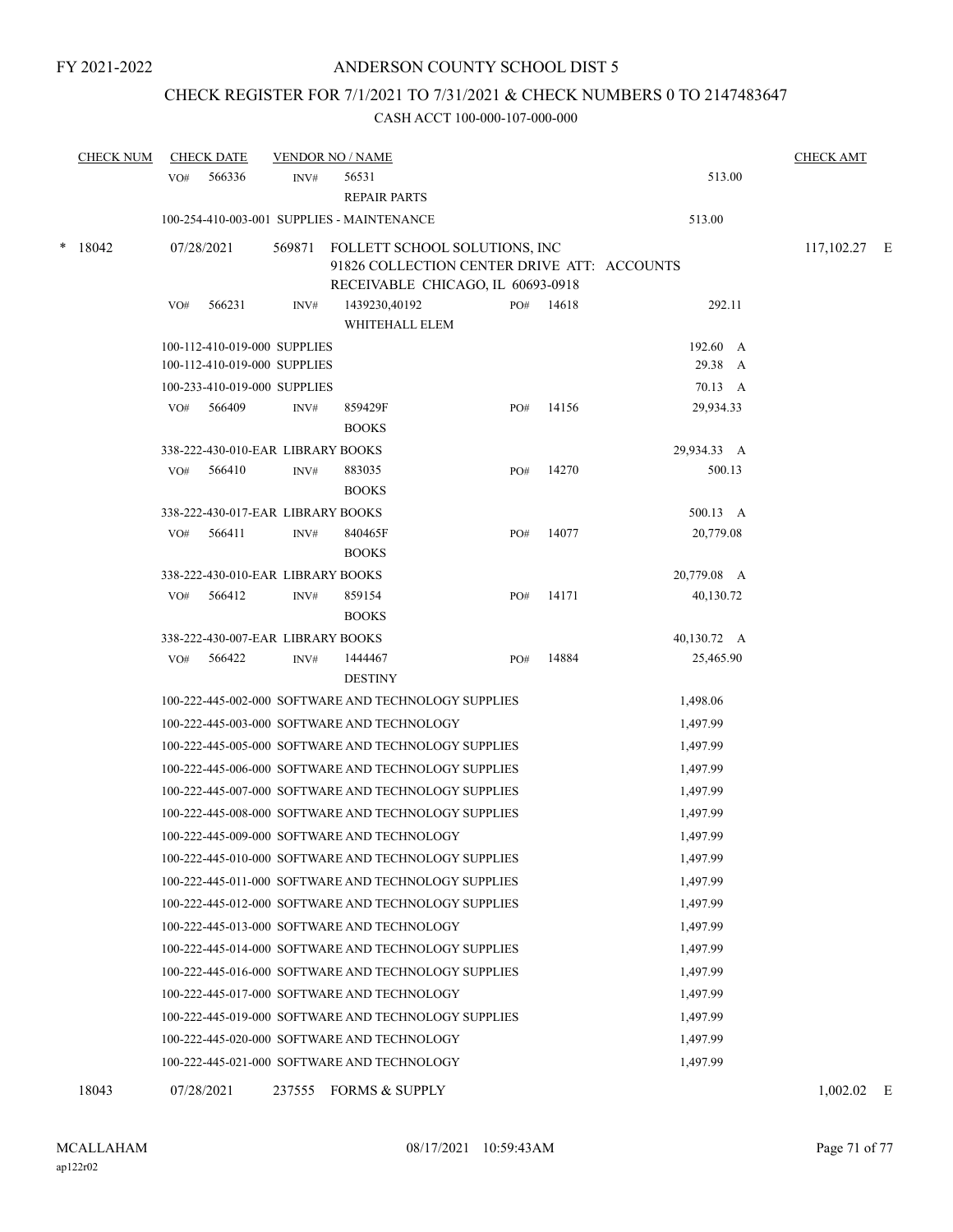## ANDERSON COUNTY SCHOOL DIST 5

## CHECK REGISTER FOR 7/1/2021 TO 7/31/2021 & CHECK NUMBERS 0 TO 2147483647

|   | <b>CHECK NUM</b> |     | <b>CHECK DATE</b>    |                              | <b>VENDOR NO / NAME</b>                                                                          |     |       |             | <b>CHECK AMT</b> |  |
|---|------------------|-----|----------------------|------------------------------|--------------------------------------------------------------------------------------------------|-----|-------|-------------|------------------|--|
|   |                  |     |                      |                              | PO BOX 563953 ATT: ACCOUNTS RECEIVABLE                                                           |     |       |             |                  |  |
|   |                  |     |                      |                              | CHARLOTTE, NC 28256                                                                              |     |       |             |                  |  |
|   |                  | VO# | 566278               | INV#                         | 5804744<br><b>SUPPLIES</b>                                                                       |     |       | 406.60      |                  |  |
|   |                  |     |                      | 131-115-410-031-000 SUPPLIES |                                                                                                  |     |       | 406.60      |                  |  |
|   |                  | VO# | 566279               | INV#                         | 5831415<br><b>SUPPLIES</b>                                                                       |     |       | 595.42      |                  |  |
|   |                  |     |                      | 131-115-410-031-000 SUPPLIES |                                                                                                  |     |       | 595.42      |                  |  |
|   | 18044            |     | 07/28/2021           | 241365                       | G&G SALES AND SERVICE<br>3359 KENNERLY ROAD ATT: ACCOUNTS RECEIVABLE<br>IRMO, SC 29063-8505      |     |       |             | 523.50 E         |  |
|   |                  | VO# | 566340               | INV#                         | 4756<br><b>GLENVIEW</b>                                                                          |     |       | 523.50      |                  |  |
|   |                  |     |                      |                              |                                                                                                  |     |       |             |                  |  |
|   |                  |     |                      |                              | 100-254-323-020-001 CONTRACTED SERVICES                                                          |     |       | 523.50 A    |                  |  |
|   | $*$ 18047        |     | 07/28/2021           | 563608                       | JW PEPPER & SON, INC<br>POBOX 642 ATT: ACCOUNTS RECEIVABLE EXTON,<br>PA 19341                    |     |       |             | 498.99 E         |  |
|   |                  | VO# | 566383               | INV#                         | 363398396<br><b>MUSIC</b>                                                                        | PO# | 14473 | 498.99      |                  |  |
|   |                  |     |                      | 100-114-410-021-COB SUPPLIES |                                                                                                  |     |       | 498.99 A    |                  |  |
| * | 18050            |     | 07/28/2021           |                              | 572165 MCGRAW-HILL SCHOOL EDUCATION, LLC<br>LOCKBOX 71545 CHICAGO, IL 60694-1545                 |     |       |             | 56,713.82 E      |  |
|   |                  | VO# | 566351               | INV#                         | PO 14776<br><b>READING MASTERY</b>                                                               | PO# | 14776 | 56,713.82   |                  |  |
|   |                  |     |                      | 237-127-410-000-021 SUPPLIES |                                                                                                  |     |       | 56,713.82 A |                  |  |
|   |                  |     |                      |                              |                                                                                                  |     |       |             |                  |  |
|   | 18051            | VO# | 07/28/2021<br>566377 | 226700<br>INV#               | <b>EMPLOYEE VENDOR</b><br><b>AMAZON</b><br>REIMBURSEMENT                                         |     |       | 94.92       | 121.66 E         |  |
|   |                  |     |                      |                              | 718-271-660-018-201 MISCELLANEOUS EXPENSE                                                        |     |       | 94.92       |                  |  |
|   |                  | VO# | 566378               | INV#                         | <b>ROSS</b><br><b>REIMBURSEMENT</b>                                                              |     |       | 26.74       |                  |  |
|   |                  |     |                      |                              | 718-271-660-018-201 MISCELLANEOUS EXPENSE                                                        |     |       | 26.74       |                  |  |
|   | 18052            |     | 07/28/2021           | 349701                       | MED CENTRAL HEALTH RESOURCES<br>3424 CLEMSON BLVD ATT: ACCOUNTS RECEIVABLE<br>ANDERSON, SC 29621 |     |       |             | 410.00 E         |  |
|   |                  | VO# | 566240               | INV#                         | 51187<br><b>FLUDD</b>                                                                            |     |       | 85.00       |                  |  |
|   |                  |     |                      |                              | 100-255-323-000-000 CONTRACTED SERVICES                                                          |     |       | 85.00 A     |                  |  |
|   |                  | VO# | 566241               | INV#                         | 51187                                                                                            |     |       | 20.00       |                  |  |
|   |                  |     |                      |                              | <b>FLUDD</b>                                                                                     |     |       |             |                  |  |
|   |                  |     |                      |                              | 100-255-323-000-000 CONTRACTED SERVICES                                                          |     |       | 20.00 A     |                  |  |
|   |                  | VO# | 566242               | INV#                         | 54452                                                                                            |     |       | 65.00       |                  |  |
|   |                  |     |                      |                              | <b>HEATON</b>                                                                                    |     |       |             |                  |  |
|   |                  |     |                      |                              | 100-255-323-000-000 CONTRACTED SERVICES                                                          |     |       | 65.00 A     |                  |  |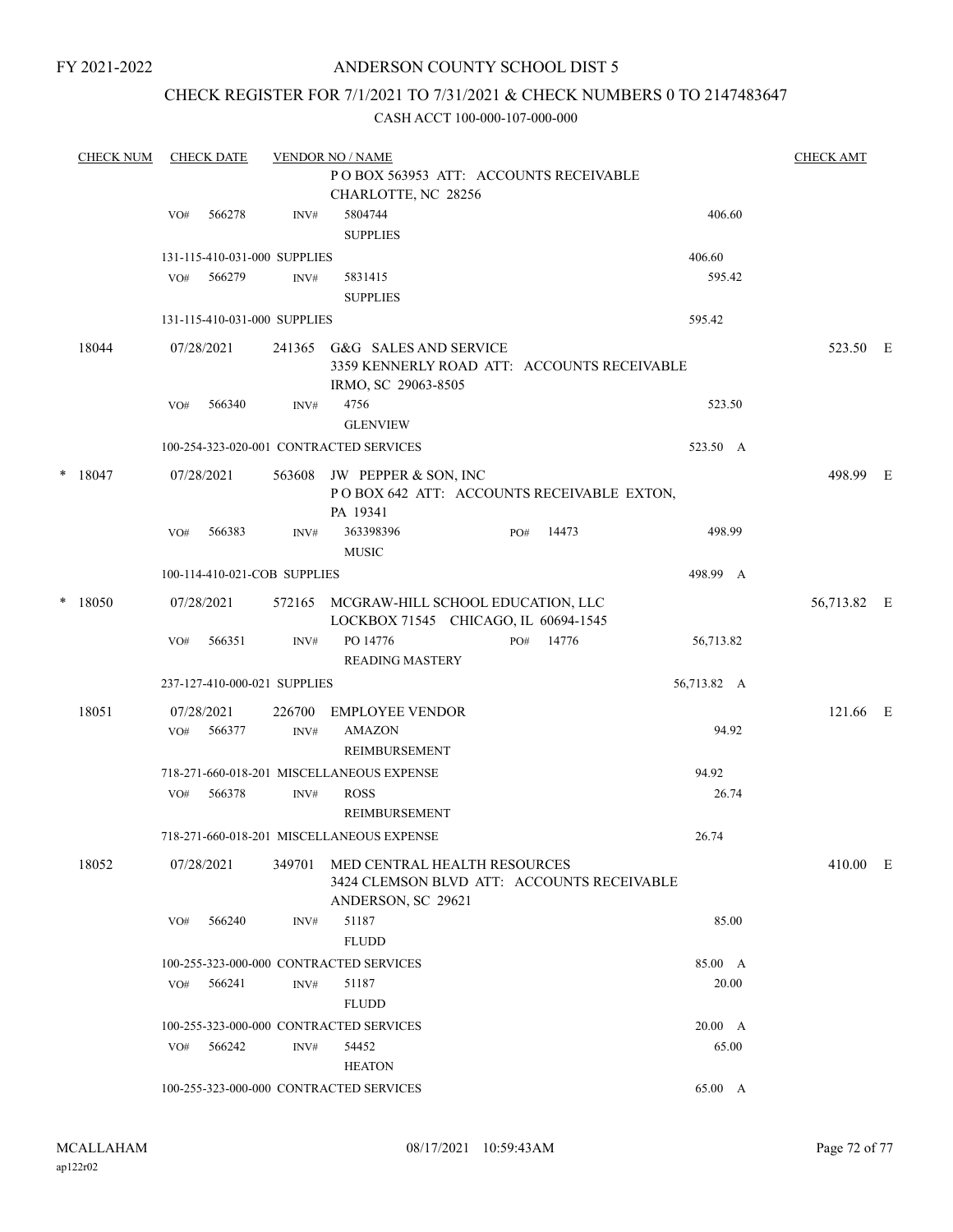# CHECK REGISTER FOR 7/1/2021 TO 7/31/2021 & CHECK NUMBERS 0 TO 2147483647

| <b>CHECK NUM</b> | <b>CHECK DATE</b> |                                   | <b>VENDOR NO / NAME</b>                                    |            | <b>CHECK AMT</b> |  |
|------------------|-------------------|-----------------------------------|------------------------------------------------------------|------------|------------------|--|
|                  | 566286<br>VO#     | INV#                              | 9794<br><b>HOWARD</b>                                      | 45.00      |                  |  |
|                  |                   |                                   | 100-255-323-000-000 CONTRACTED SERVICES                    | 45.00      |                  |  |
|                  | 566287<br>VO#     | INV#                              | 51187<br><b>FLUDD</b>                                      | 65.00      |                  |  |
|                  |                   |                                   | 100-255-323-000-000 CONTRACTED SERVICES                    | 65.00      |                  |  |
|                  | VO# 566288        | INV#                              | 52229<br><b>CHENET</b>                                     | 65.00      |                  |  |
|                  |                   |                                   | 100-255-323-000-000 CONTRACTED SERVICES                    | 65.00      |                  |  |
|                  | VO# 566289        | INV#                              | 57069<br><b>JACKSON</b>                                    | 20.00      |                  |  |
|                  |                   |                                   | 100-255-323-000-000 CONTRACTED SERVICES                    | 20.00      |                  |  |
|                  | VO# 566290        | INV#                              | 57069<br><b>JACKSON</b>                                    | 45.00      |                  |  |
|                  |                   |                                   | 100-255-323-000-000 CONTRACTED SERVICES                    | 45.00      |                  |  |
| $*$ 18054        | 07/28/2021        |                                   | 572025 EMPLOYEE VENDOR                                     |            | 312.96 E         |  |
|                  | VO# 566262        | INV#                              | <b>MEALS</b><br>REIMBURSEMENT                              | 282.96     |                  |  |
|                  |                   | 100-232-410-000-000 SUPPLIES      |                                                            | 282.96     |                  |  |
|                  | VO# 566263        | INV#                              | <b>CHAMBER</b><br>REIMBURSEMENT                            | 15.00      |                  |  |
|                  |                   | 100-263-640-000-000 DUES AND FEES |                                                            | 15.00      |                  |  |
|                  | VO# 566264        | INV#                              | <b>CHAMBER</b><br>REIMBURSEMENT                            | 15.00      |                  |  |
|                  |                   | 100-263-640-000-000 DUES AND FEES |                                                            | 15.00      |                  |  |
| 18055            | 07/28/2021        |                                   | 389900 OFFICE DEPOT<br>POBOX 1413 CHARLOTTE, NC 28201-1413 |            | 752.19 E         |  |
|                  | VO#<br>566292     | INV#                              | 180424268001<br><b>SUPPLIES</b>                            | 6.94       |                  |  |
|                  |                   |                                   | 100-114-410-002-VEN SUPPLY-ADDT'L FOR LOST VENDING         | 6.94       |                  |  |
|                  | 566293<br>VO#     | INV#                              | 180424266001<br><b>SUPPLIES</b>                            | 299.59     |                  |  |
|                  |                   |                                   | 100-114-410-002-VEN SUPPLY-ADDT'L FOR LOST VENDING         | 299.59     |                  |  |
|                  | VO#<br>566294     | INV#                              | 180932451001<br><b>SUPPLIES</b>                            | 355.50     |                  |  |
|                  |                   |                                   | 100-114-410-002-VEN SUPPLY-ADDT'L FOR LOST VENDING         | 355.50     |                  |  |
|                  | 566295<br>VO#     | INV#                              | 180391038001<br><b>SUPPLIES</b>                            | 68.49      |                  |  |
|                  |                   |                                   | 100-114-410-002-VEN SUPPLY-ADDT'L FOR LOST VENDING         | 68.49      |                  |  |
|                  | VO# 566296        | INV#                              | 178835701001<br><b>CREDIT</b>                              | $-93.09$   |                  |  |
|                  |                   | 100-112-410-013-000 SUPPLIES      |                                                            | $-93.09$ A |                  |  |
|                  | 566297<br>VO#     | INV#                              | 177800473001<br><b>CREDIT</b>                              | $-229.23$  |                  |  |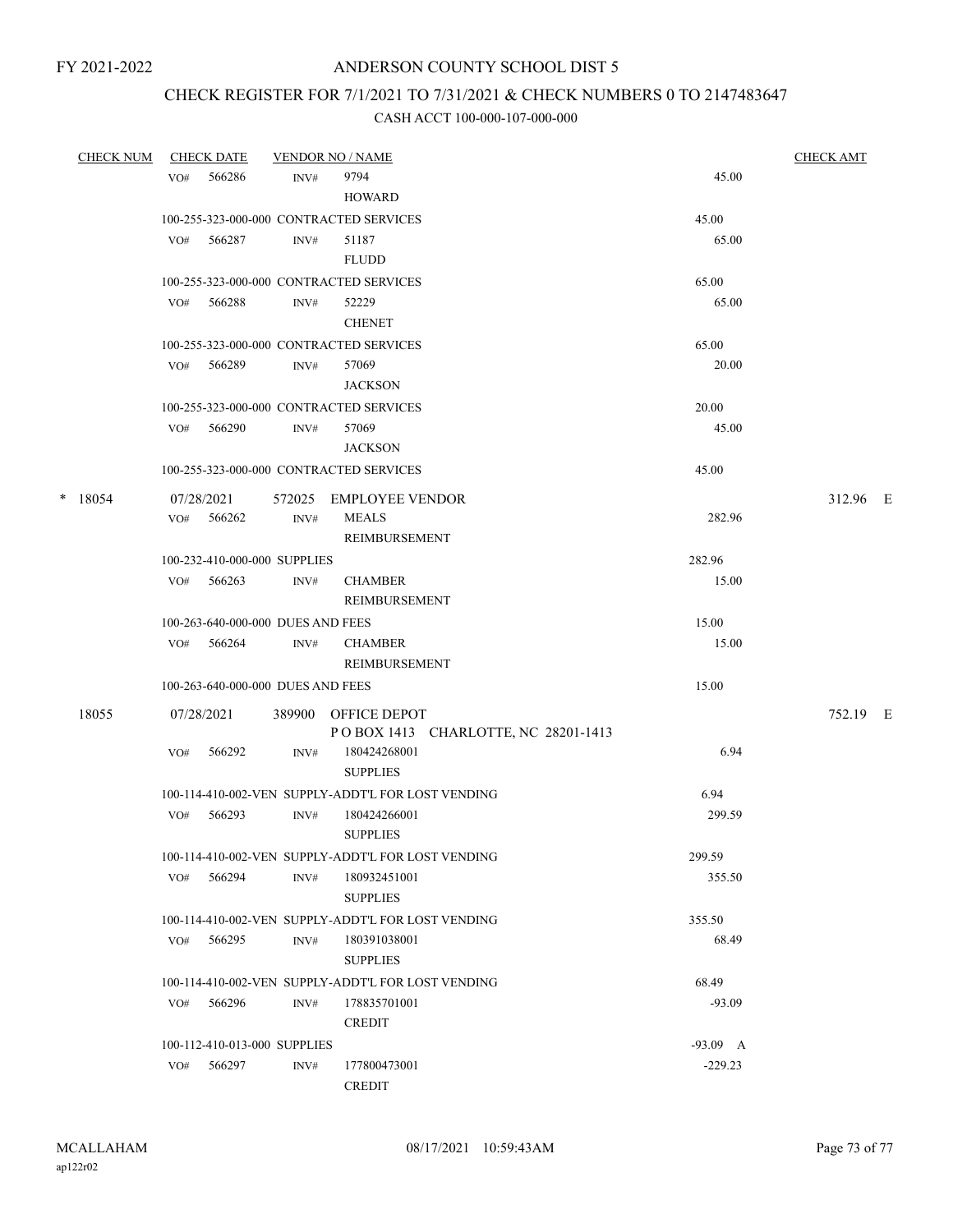## CHECK REGISTER FOR 7/1/2021 TO 7/31/2021 & CHECK NUMBERS 0 TO 2147483647

| <b>CHECK NUM</b> |     | <b>CHECK DATE</b>                 |        | <b>VENDOR NO / NAME</b><br>100-221-410-002-000 SUPPLIES AND MATERIALS |                                                                                |     |       | $-229.23$ A | <b>CHECK AMT</b> |  |
|------------------|-----|-----------------------------------|--------|-----------------------------------------------------------------------|--------------------------------------------------------------------------------|-----|-------|-------------|------------------|--|
|                  |     |                                   |        |                                                                       |                                                                                |     |       |             |                  |  |
|                  | VO# | 566354                            | INV#   | 182307534001<br><b>SUPPLIES</b>                                       |                                                                                |     |       | 283.46      |                  |  |
|                  |     |                                   |        |                                                                       | 723-190-660-023-911 MISCELLANEOUS- ADULT ED EXPENSE                            |     |       | 283.46      |                  |  |
|                  | VO# | 566415                            | INV#   | 180756376001<br><b>SUPPLIES</b>                                       |                                                                                |     |       | 13.90       |                  |  |
|                  |     |                                   |        | 100-112-410-000-000 SUPPLIES AND MATERIALS                            |                                                                                |     |       | 13.90 A     |                  |  |
|                  | VO# | 566417                            | INV#   | 180755020001                                                          |                                                                                |     |       | 46.63       |                  |  |
|                  |     |                                   |        | <b>SUPPLIES</b>                                                       |                                                                                |     |       |             |                  |  |
|                  |     |                                   |        | 100-221-410-000-000 SUPPLIES AND MATERIALS                            |                                                                                |     |       | 46.63 A     |                  |  |
| 18056            |     | 07/28/2021                        | 391100 | ANDERSON, SC 29624                                                    | OLD STONE TRACTOR CO, INC<br>PO BOX 13565 ATT: ACCOUNTS RECEIVABLE             |     |       |             | 1,821.96 E       |  |
|                  | VO# | 566399                            | INV#   | IN02176                                                               |                                                                                |     |       | 384.09      |                  |  |
|                  |     |                                   |        | <b>SUPPLIES</b>                                                       |                                                                                |     |       |             |                  |  |
|                  |     |                                   |        | 100-254-410-000-100 SMALL EQUIPMENT                                   |                                                                                |     |       | 384.09      |                  |  |
|                  | VO# | 566401                            | INV#   | IN02112                                                               |                                                                                |     |       | 936.05      |                  |  |
|                  |     |                                   |        | <b>SUPPLIES</b>                                                       |                                                                                |     |       |             |                  |  |
|                  |     |                                   |        | 100-254-410-000-100 SMALL EQUIPMENT                                   |                                                                                |     |       | 936.05      |                  |  |
|                  | VO# | 566403                            | INV#   | <b>IN02082</b>                                                        |                                                                                |     |       | 501.82      |                  |  |
|                  |     |                                   |        | <b>SUPPLIES</b>                                                       |                                                                                |     |       |             |                  |  |
|                  |     |                                   |        | 100-254-410-000-100 SMALL EQUIPMENT                                   |                                                                                |     |       | 501.82      |                  |  |
| 18057            |     | 07/28/2021                        | 405100 | PERMA-BOUND                                                           | 617 EAST VANDALIA ROAD ATT: ACCOUNTS<br>RECEIVABLE JACKSONVILLE, IL 62650-3599 |     |       |             | 7,827.11 E       |  |
|                  | VO# | 566246                            | INV#   | 1893021-01<br><b>MCCANTS</b>                                          |                                                                                | PO# | 14307 | 7,827.11    |                  |  |
|                  |     | 397-222-430-005-000 LIBRARY BOOKS |        |                                                                       |                                                                                |     |       | 7,827.11 A  |                  |  |
| * 18059          |     | 07/28/2021                        | 574687 |                                                                       | PRIORITY ONE SECURITY<br>PO BOX 36 MAULDIN, SC 29662                           |     |       |             | 1,282.00 E       |  |
|                  | VO# | 566358                            | INV#   | 2129963<br><b>SECURITY</b>                                            |                                                                                | PO# | 14898 | 1,282.00    |                  |  |
|                  |     |                                   |        | 100-254-323-000-400 CONTRACT SRVS.-HVAC                               |                                                                                |     |       | 92.00       |                  |  |
|                  |     |                                   |        |                                                                       | 100-254-323-001-400 CONTR SERV-HVAC/ELECT/PLUMBING                             |     |       | 46.00       |                  |  |
|                  |     |                                   |        |                                                                       | 100-254-323-002-400 CONTR SERV-HVAC/ELECT/PLUMBING                             |     |       | 168.00      |                  |  |
|                  |     |                                   |        |                                                                       | 100-254-323-003-400 CONTR SERV-HVAC/ELECT/PLUMBING                             |     |       | 102.00      |                  |  |
|                  |     |                                   |        |                                                                       | 100-254-323-005-400 CONTR SERV-HVAC/ELECT/PLUMBING                             |     |       | 46.00       |                  |  |
|                  |     |                                   |        |                                                                       | 100-254-323-006-400 CONTR SERV-HVAC/ELECT/PLUMBING                             |     |       | 69.00       |                  |  |
|                  |     |                                   |        |                                                                       | 100-254-323-007-400 CONTR SERV-HVAC/ELECT/PLUMBING                             |     |       | 46.00       |                  |  |
|                  |     |                                   |        |                                                                       | 100-254-323-008-400 CONTR SERV-HVAC/ELECT/PLUMBING                             |     |       | 46.00       |                  |  |
|                  |     |                                   |        |                                                                       | 100-254-323-009-400 CONTR SERV-HVAC/ELECT/PLUMBING                             |     |       | 46.00       |                  |  |
|                  |     |                                   |        |                                                                       | 100-254-323-010-400 CONTR SERV-HVAC/ELECT/PLUMBING                             |     |       | 46.00       |                  |  |
|                  |     |                                   |        |                                                                       | 100-254-323-011-400 CONTR SERV-HVAC/ELECT/PLUMBING                             |     |       | 46.00       |                  |  |
|                  |     |                                   |        |                                                                       | 100-254-323-012-400 CONTR SERV-HVAC/ELECT/PLUMBING                             |     |       | 46.00       |                  |  |
|                  |     |                                   |        |                                                                       |                                                                                |     |       |             |                  |  |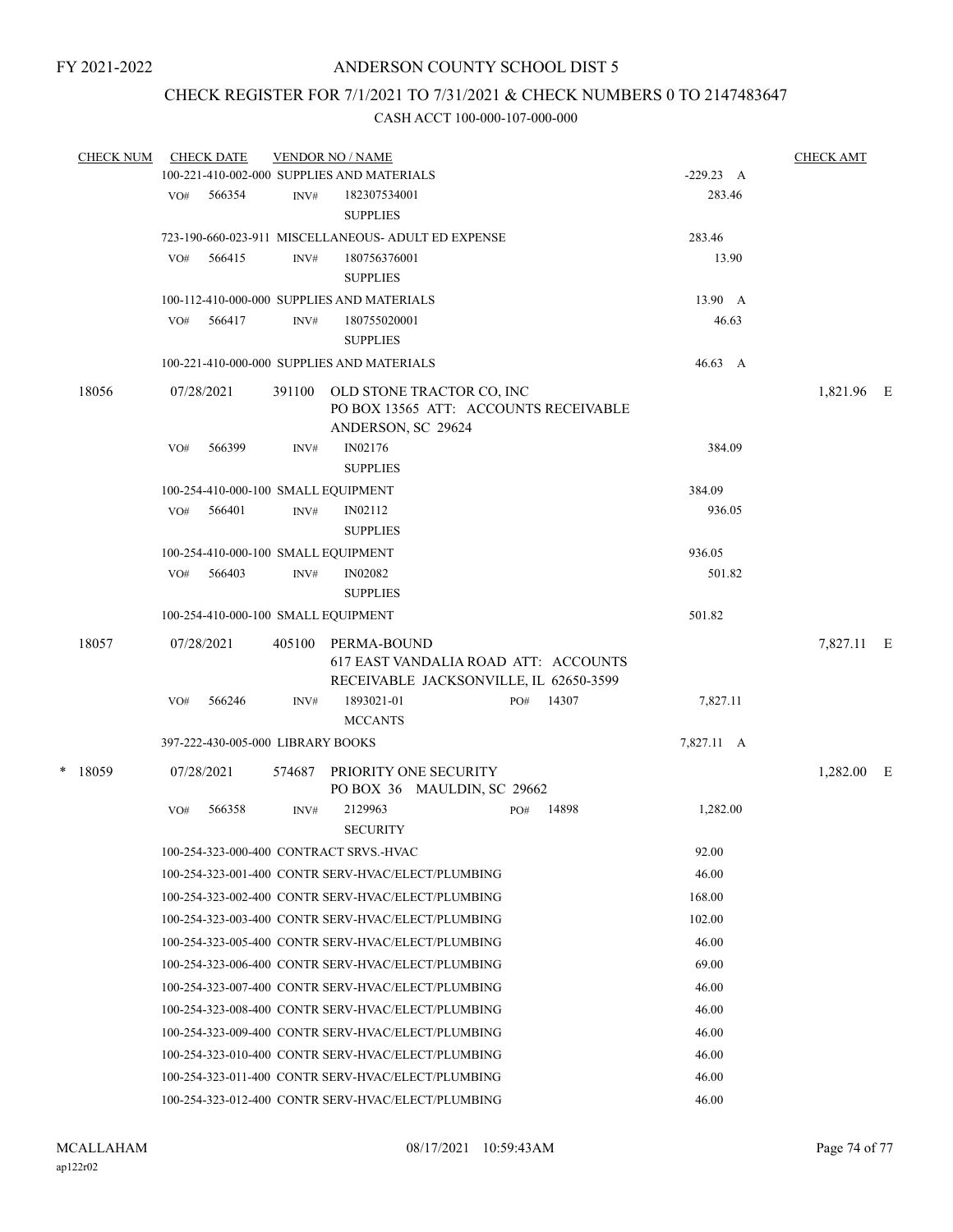## CHECK REGISTER FOR 7/1/2021 TO 7/31/2021 & CHECK NUMBERS 0 TO 2147483647

| <b>CHECK NUM</b> | <b>CHECK DATE</b> |                                              |        | <b>VENDOR NO / NAME</b>                                                                           |     |       |                   | <b>CHECK AMT</b> |  |
|------------------|-------------------|----------------------------------------------|--------|---------------------------------------------------------------------------------------------------|-----|-------|-------------------|------------------|--|
|                  |                   |                                              |        | 100-254-323-013-400 CONTR SERV-HVAC/ELECT/PLUMBING                                                |     |       | 46.00             |                  |  |
|                  |                   |                                              |        | 100-254-323-014-400 CONTR SERV-HVAC/ELECT/PLUMBING                                                |     |       | 46.00             |                  |  |
|                  |                   |                                              |        | 100-254-323-015-400 CONTR SERV-HVAC/ELECT/PLUMBING                                                |     |       | 46.00             |                  |  |
|                  |                   |                                              |        | 100-254-323-016-400 CONTR SERV-HVAC/ELECT/PLUMBING                                                |     |       | 46.00             |                  |  |
|                  |                   |                                              |        | 100-254-323-017-400 CONTR SERV-HVAC/ELECT/PLUMBING                                                |     |       | 46.00             |                  |  |
|                  |                   |                                              |        | 100-254-323-018-400 CONTR SERV-HVAC/ELECT/PLUMBING                                                |     |       | 46.00             |                  |  |
|                  |                   |                                              |        | 100-254-323-019-400 CONTR SERV-HVAC/ELECT/PLUMBING                                                |     |       | 46.00             |                  |  |
|                  |                   |                                              |        | 100-254-323-020-400 CONTR SERV-HVAC/ELECT/PLUMBING                                                |     |       | 46.00             |                  |  |
|                  |                   |                                              |        | 100-254-323-021-400 CONTR SERV-HVAC/ELECT/PLUMBING                                                |     |       | 46.00             |                  |  |
|                  |                   |                                              |        | 100-254-323-023-400 CONTR SERV.-HVAC/ELECT/PLUMBING                                               |     |       | 69.00             |                  |  |
| 18060            | 07/28/2021        |                                              | 570059 | <b>SHARP BUSINESS SYSTEMS</b><br>DEPT 1216 PO BOX 121216 DALLAS, TX 75312-1216                    |     |       |                   | 1,649.16 E       |  |
|                  | VO#               | 566248                                       | INV#   | 9003369492                                                                                        |     |       | 80.89             |                  |  |
|                  |                   |                                              |        | <b>LICENSE</b>                                                                                    |     |       |                   |                  |  |
|                  |                   |                                              |        | 100-254-410-000-055 OFFICE SUPPLIES & FURNITURE                                                   |     |       | 80.89             |                  |  |
|                  | VO#               | 566300                                       | INV#   | 9003355913                                                                                        |     |       | 22.58             |                  |  |
|                  |                   |                                              |        | <b>COPIES</b>                                                                                     |     |       |                   |                  |  |
|                  | VO#               | 709-271-660-009-362 COPIER EXPENSE<br>566362 | INV#   | 9003364099                                                                                        |     |       | 22.58 A<br>158.68 |                  |  |
|                  |                   |                                              |        | <b>COPIES</b>                                                                                     |     |       |                   |                  |  |
|                  |                   |                                              |        | 100-114-410-003-VEN SUPPLY-ADDT'L FOR LOST VENDING                                                |     |       | 158.68 A          |                  |  |
|                  | VO#               | 566363                                       | INV#   | 9003360427                                                                                        |     |       | 43.04             |                  |  |
|                  |                   |                                              |        | <b>COPIES</b>                                                                                     |     |       |                   |                  |  |
|                  |                   |                                              |        | 100-114-410-003-VEN SUPPLY-ADDT'L FOR LOST VENDING                                                |     |       | 43.04 A           |                  |  |
|                  | VO#               | 566364                                       | INV#   | 9003397569<br><b>COPIES</b>                                                                       |     |       | 563.12            |                  |  |
|                  |                   |                                              |        | 100-252-360-000-000 PRINTING AND BINDING                                                          |     |       | 563.12 A          |                  |  |
|                  | VO#               | 566375                                       | INV#   | 9003349109<br><b>COPIES</b>                                                                       |     |       | 68.08             |                  |  |
|                  |                   | 100-147-410-018-000 SUPPLIES                 |        |                                                                                                   |     |       | 68.08 A           |                  |  |
|                  | VO#               | 566381                                       | INV#   | 9003383185<br>TL HANNA                                                                            | PO# | 13235 | 712.77            |                  |  |
|                  |                   | 100-114-410-002-000 SUPPLIES                 |        |                                                                                                   |     |       | 712.77 A          |                  |  |
| 18061            | 07/28/2021        |                                              | 472700 | <b>SHERWIN WILLIAMS</b><br>613 NORTH MURRAY AVENUE ATT: ACCOUNTS<br>RECEIVABLE ANDERSON, SC 29625 |     |       |                   | 374.63 E         |  |
|                  | VO#               | 566390                                       | INV#   | 0485-3<br><b>PAINT</b>                                                                            |     |       | 374.63            |                  |  |
|                  |                   |                                              |        | 100-254-410-003-001 SUPPLIES - MAINTENANCE                                                        |     |       | 374.63            |                  |  |
| $*$ 18063        | 07/28/2021        |                                              | 571825 | EMPLOYEE VENDOR                                                                                   |     |       |                   | 103.73 E         |  |
|                  | VO#               | 566265                                       | INV#   | <b>SNACKS</b>                                                                                     |     |       | 103.73            |                  |  |
|                  |                   |                                              |        | REIMBURSEMENT                                                                                     |     |       |                   |                  |  |
|                  |                   | 100-113-410-006-000 SUPPLIES                 |        |                                                                                                   |     |       | 103.73            |                  |  |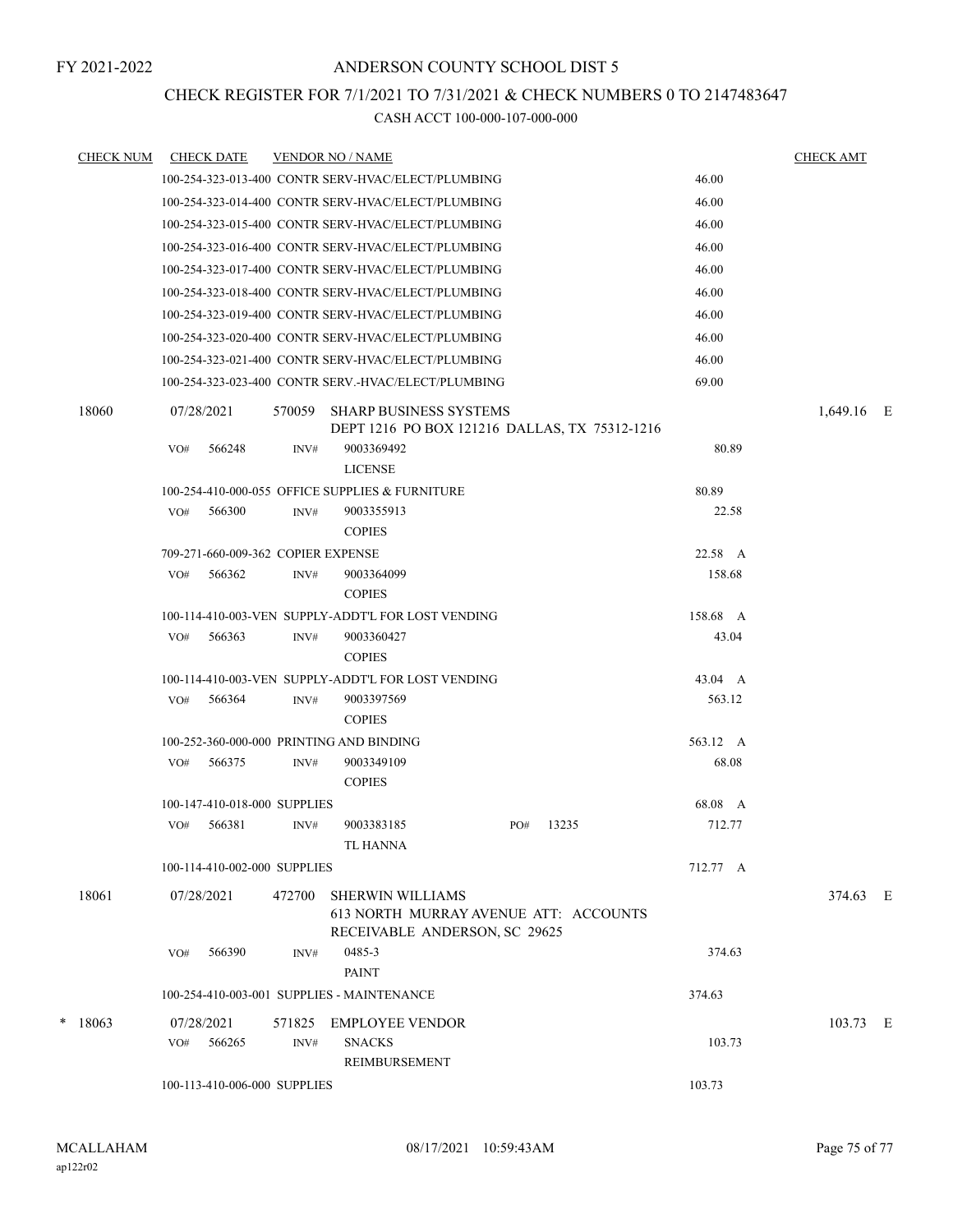## CHECK REGISTER FOR 7/1/2021 TO 7/31/2021 & CHECK NUMBERS 0 TO 2147483647

| <b>CHECK NUM</b> | <b>CHECK DATE</b>                |        | <b>VENDOR NO / NAME</b>                                                                            |                       |       |               | <b>CHECK AMT</b> |   |
|------------------|----------------------------------|--------|----------------------------------------------------------------------------------------------------|-----------------------|-------|---------------|------------------|---|
| 18064            | 07/28/2021                       |        | 568718 THE READING WAREHOUSE<br>POBOX 41328 ATT: ACCOUNTS RECEIVABLE NORTH<br>CHARLESTON, SC 29423 |                       |       |               | 1,498.11         | E |
|                  | 566382<br>VO#                    | INV#   | 210670<br><b>BOOKS</b>                                                                             | PO#                   | 14624 | 1,498.11      |                  |   |
|                  | 100-222-410-000-MDA MEDIA EBOOKS |        |                                                                                                    |                       |       | 1,498.11 A    |                  |   |
| 18065            | 07/28/2021                       |        | 507850 TRANE<br>POBOX 406469 ATT: ACCOUNTS RECEIVABLE<br>ATLANTA, GA 30384-6469                    |                       |       |               | 1,732.61 E       |   |
|                  | 566369<br>VO#                    | INV#   | 311832163<br><b>SERVICE AGREEMENT</b>                                                              | PO#                   | 14907 | 1,505.00      |                  |   |
|                  |                                  |        | 131-254-323-031-400 CONTR SERV-HVAC/ELECT/PLUMBING                                                 |                       |       | 1,505.00      |                  |   |
|                  | 566370<br>VO#                    | INV#   | 10370982<br><b>MOTOR</b>                                                                           |                       |       | 227.61        |                  |   |
|                  |                                  |        | 100-254-410-001-400 HVAC/ELECTRICAL/PLUMBING                                                       |                       |       | 227.61 A      |                  |   |
|                  | 566371<br>VO#                    | INV#   | 311810535<br><b>PARTS</b>                                                                          |                       |       | 2,561.56      |                  |   |
|                  |                                  |        | 131-254-323-031-400 CONTR SERV-HVAC/ELECT/PLUMBING                                                 |                       |       | 2,561.56 A    |                  |   |
|                  | 566372<br>VO#                    | INV#   | 311818016<br><b>CREDIT</b>                                                                         |                       |       | $-2,561.56$   |                  |   |
|                  |                                  |        | 131-254-323-031-400 CONTR SERV-HVAC/ELECT/PLUMBING                                                 |                       |       | $-2,561.56$ A |                  |   |
| 18066            | 07/28/2021                       |        | 529275 WESTAR TIRE<br>P O BOX 400<br>ACCOUNTS RECEIVABLE ANDERSON, SC 29622                        | 715 NORTH MURRAY ATT: |       |               | 151.47 E         |   |
|                  | 566385<br>VO#                    | INV#   | 166974<br><b>TIRES</b>                                                                             |                       |       | 131.47        |                  |   |
|                  |                                  |        | 100-254-412-000-001 TRUCK SERVICE - MAINTENANCE                                                    |                       |       | 131.47        |                  |   |
|                  | 566386<br>VO#                    | INV#   | 167003<br><b>REPAIR</b>                                                                            |                       |       | 20.00         |                  |   |
|                  |                                  |        | 100-254-412-000-001 TRUCK SERVICE - MAINTENANCE                                                    |                       |       | 20.00         |                  |   |
| 18067            | 07/28/2021                       | 532300 | WHITE JONES ACE HARDWARE<br>PO BOX 13012 ATT: ACCOUNTS RECEIVABLE<br>ANDERSON, SC 29624            |                       |       |               | $106.21$ E       |   |
|                  | 566374<br>VO#                    | INV#   | 410123/2<br><b>FASTENERS</b>                                                                       |                       |       | 18.49         |                  |   |
|                  |                                  |        | 100-254-410-000-001 MAINT. SUPPLIES-STRUCTURES                                                     |                       |       | 18.49         |                  |   |
|                  | 566389<br>VO#                    | INV#   | 899358/1<br><b>SUPPLIES</b>                                                                        |                       |       | 17.86         |                  |   |
|                  |                                  |        | 100-254-410-000-001 MAINT. SUPPLIES-STRUCTURES                                                     |                       |       | 17.86         |                  |   |
|                  | 566398<br>VO#                    | INV#   | 410157/2<br><b>SUPPLIES</b>                                                                        |                       |       | 38.38         |                  |   |
|                  |                                  |        | 100-254-540-000-000 CUSTODIAL EQUIPMENT                                                            |                       |       | 38.38         |                  |   |
|                  | 566402<br>VO#                    | INV#   | 410121/2<br><b>SUPPLIES</b>                                                                        |                       |       | 31.48         |                  |   |